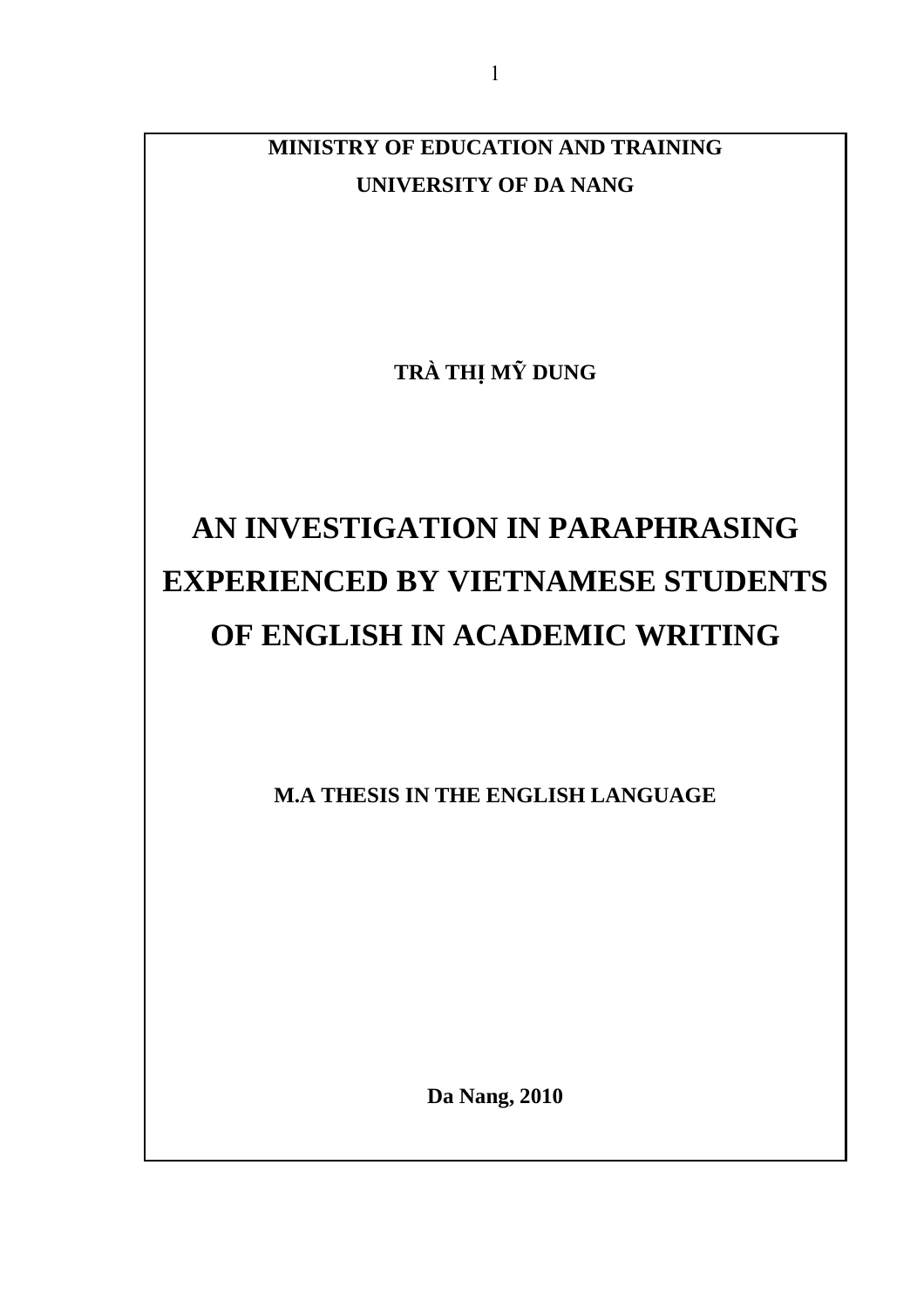**MINISTRY OF EDUCATION AND TRAINING UNIVERSITY OF DA NANG** 

**TRÀ TH**Ị **M**Ỹ **DUNG** 

## **AN INVESTIGATION IN PARAPHRASING EXPERIENCED BY VIETNAMESE STUDENTS OF ENGLISH IN ACADEMIC WRITING**

**Subject Area: THE ENGLISH LANGUAGE Code: 60.22.15** 

**M.A THESIS IN THE ENGLISH LANGUAGE** 

**Supervisor: VO THI THAO LY, M.A** 

**Da Nang, 2010**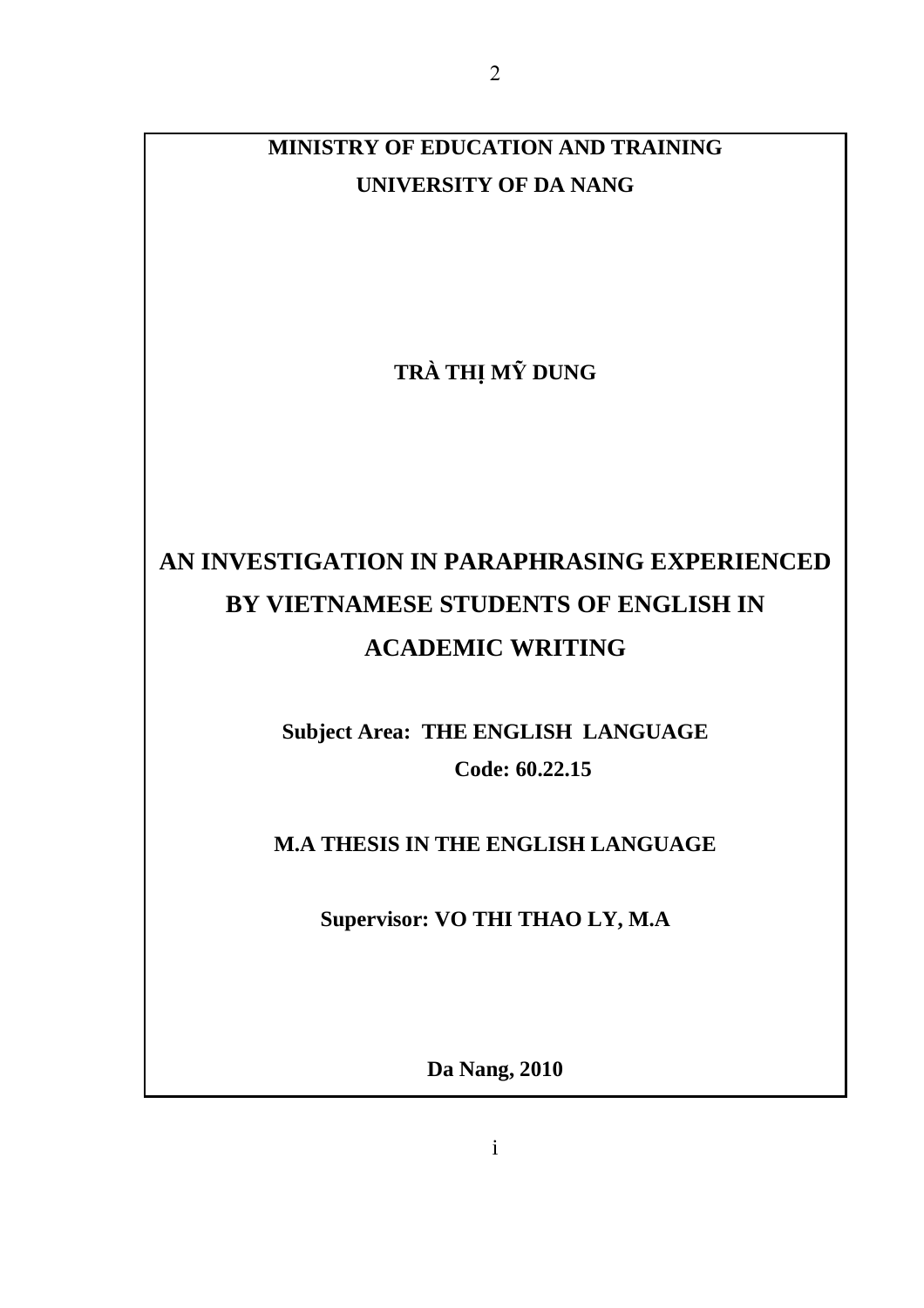## **STATEMENT OF AUTHORSHIP**

Except where reference is made in the text of the thesis, this thesis contains no material published elsewhere or extracted in whole, or in this part from a thesis by which I have qualified for or been awarded another degree or diploma.

No other person's work has been used without due acknowledgement in the thesis.

This thesis has not been submitted for the award of any degree or diploma in any other tertiary institution.

*Danang – 2010* 

Tra Thi My Dung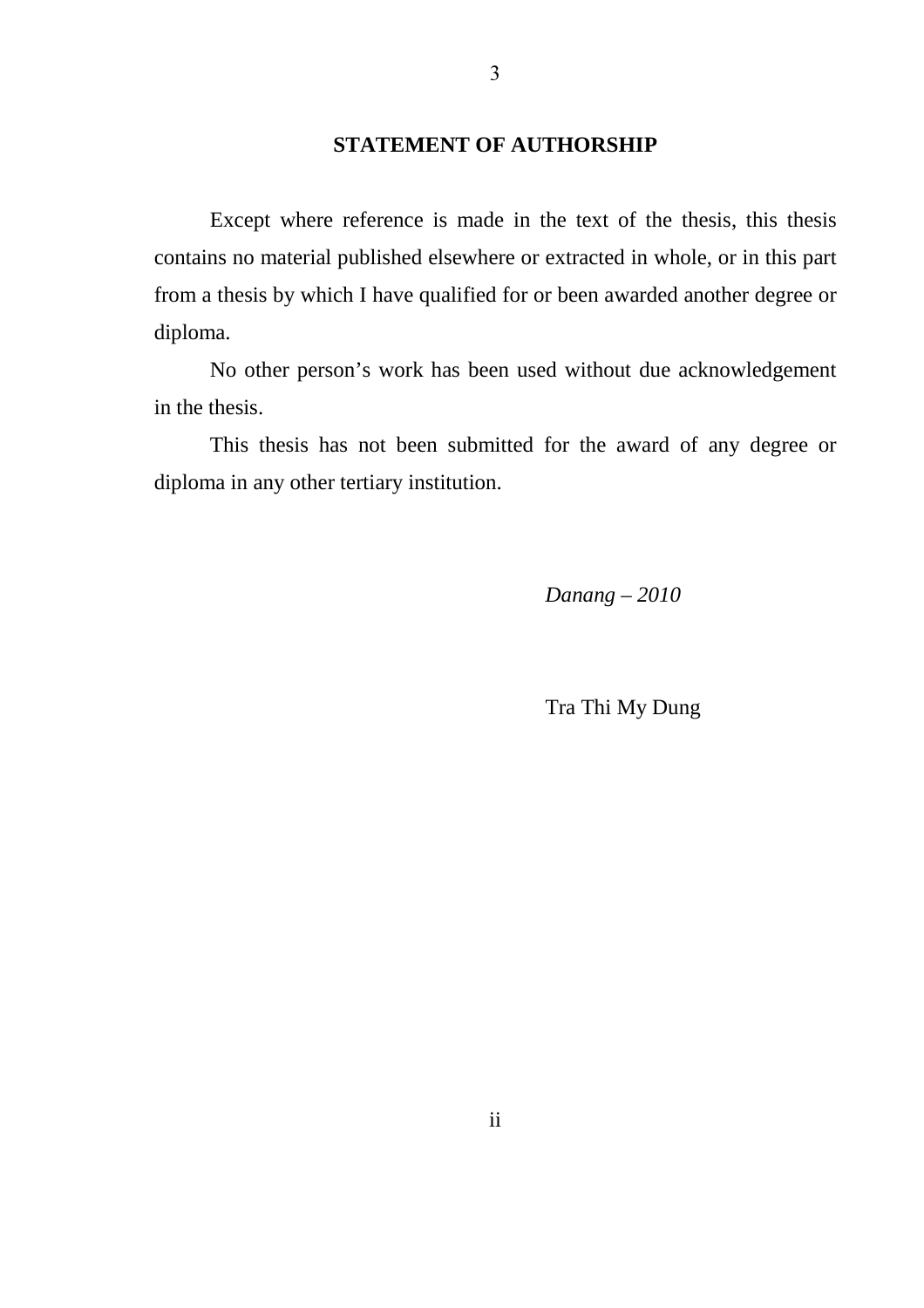#### **ABSTRACT**

This Master thesis carries out an investigation into paraphrasing experienced by Vietnamese students of English in academic writing. The study is worked out step by step. Firstly, some important features of students' awareness of paraphrasing; students' preference and difficulties of paraphrasing; students' awareness and avoidance of plagiarism; students' improvement of paraphrasing were pointed out. Secondly, the data obtained from an investigation of 100 students of 05 classes (06CNA06, 07, 08, 09, and CNALT01) for the Questionnaire was analyzed. Thirdly, the samples of paraphrasing to be analyzed in the study are collected from the Diagnostic test delivered to 100 students of 05 classes (06CNA06, 07, 08, 09, and CNALT01) and from 15 Graduation papers of 15 graduates. The thesis identifies the most common mistakes appearing in the students' and gradutes' paraphrasing. It also clarifies prevalent difficulties met by Vietnamese students when dealing with paraphrasing skills in academic writing. Towards the end of the thesis, some solutions are suggested to help teachers and students in teaching and learning paraphrasing skills.

1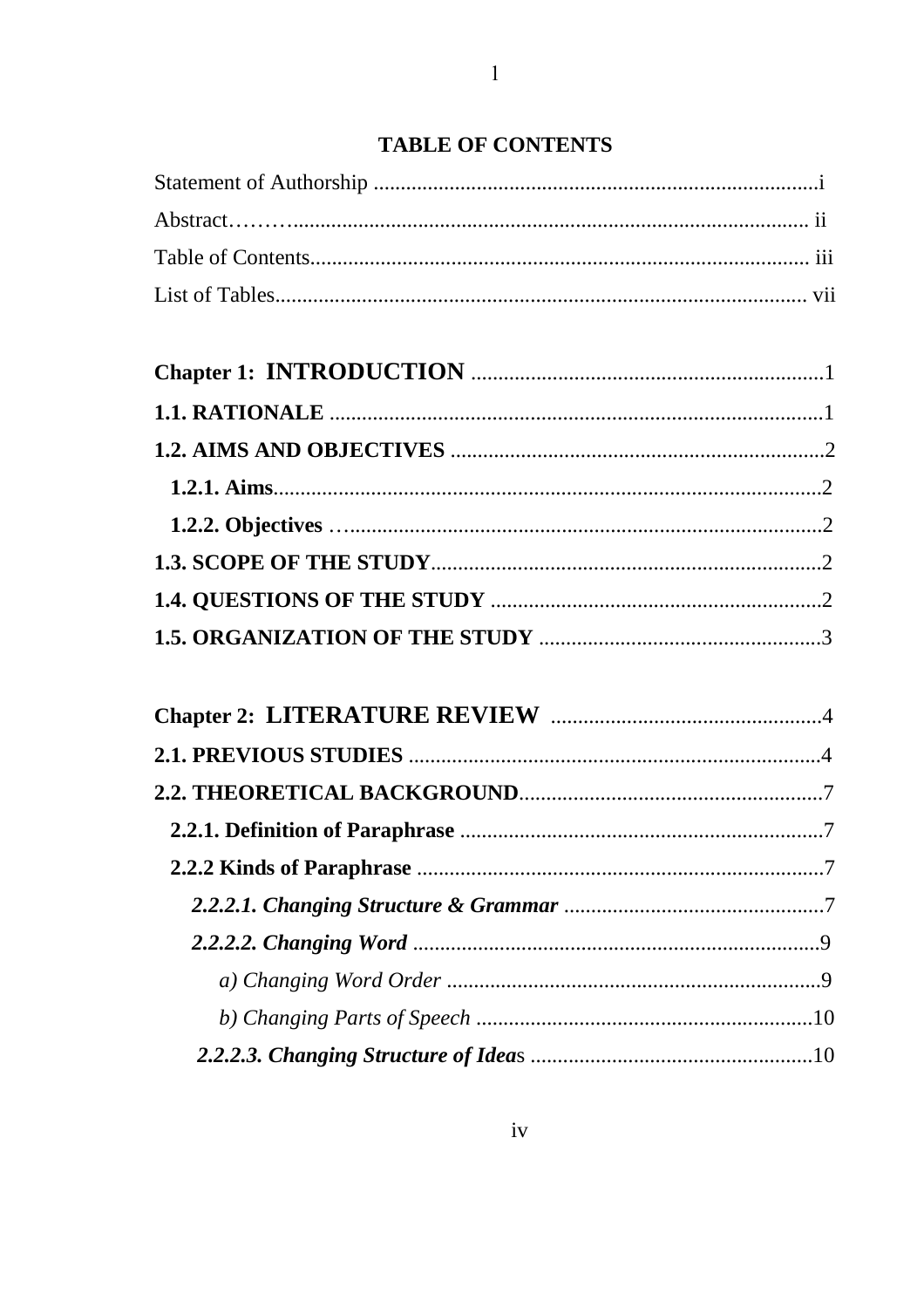| 2.2.4.1. Differences between Quoting, Paraphrasing and Summarizing |  |
|--------------------------------------------------------------------|--|
|                                                                    |  |
|                                                                    |  |
|                                                                    |  |
|                                                                    |  |
|                                                                    |  |
| 2.2.5.3. Mistakes in Changing Grammar or Structure20               |  |
|                                                                    |  |
| 2.2.5.5. Original Text and Paraphrase Plagiarism 23                |  |
|                                                                    |  |
|                                                                    |  |
|                                                                    |  |
|                                                                    |  |
|                                                                    |  |

# **Chapter 3: RESEARCH DESIGN AND METHODOLOGY**......31

| 3.2. DESCRIPTION OF POPULATION AND SAMPLES 31 |  |
|-----------------------------------------------|--|
|                                               |  |
|                                               |  |
|                                               |  |
|                                               |  |
|                                               |  |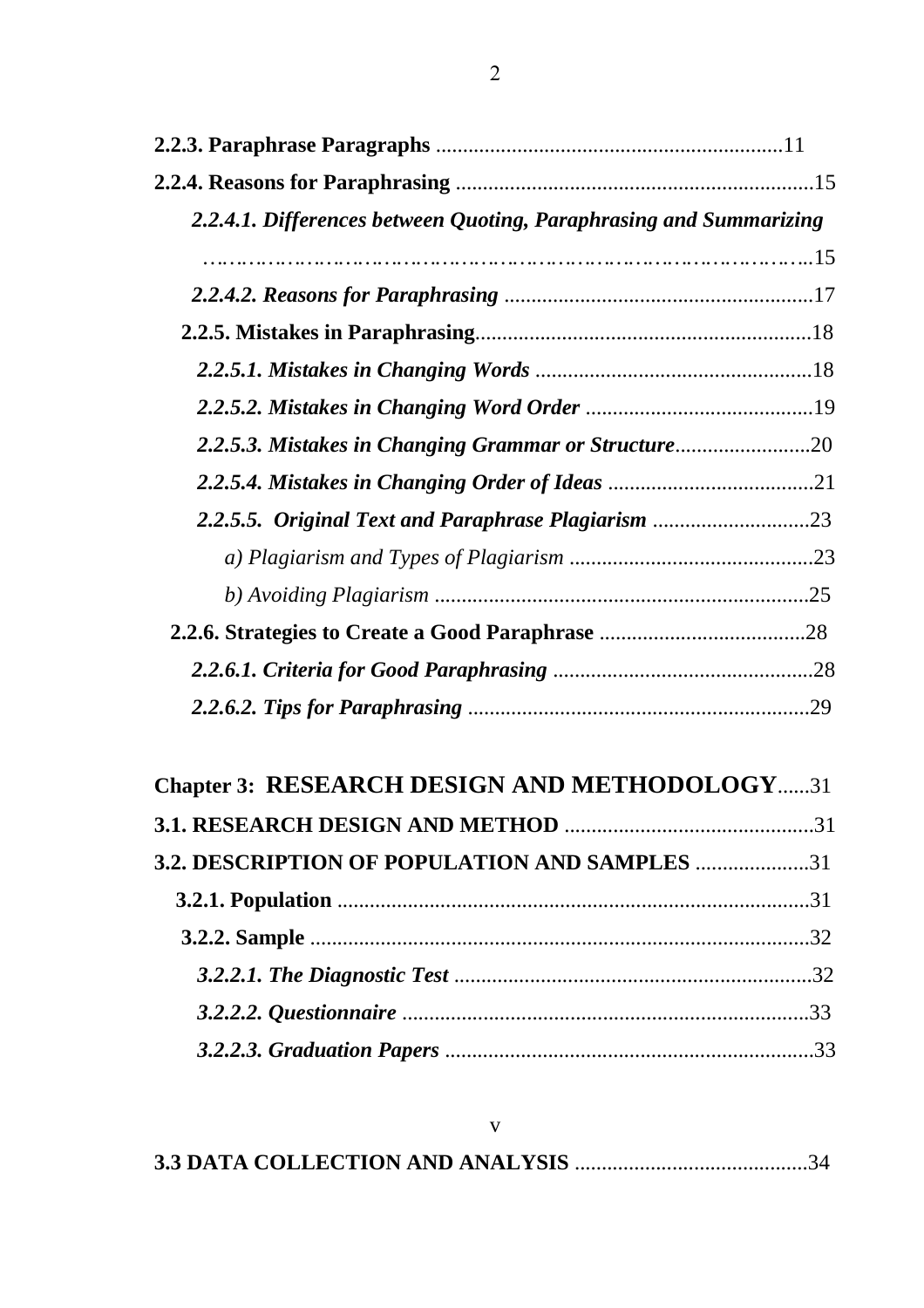| 4.2.1. Data Collected from Students' Questionnaire 36<br>4.2.1.1. Students' Awareness of Paphrasing Skills<br>4.2.1.2. Students' Preference and Difficulties in Paraphrasing 38<br>4.2.1.3. Students' Awareness of Plagiarism and Its Avoidance40<br>4.2.1.4. Students' Improvement of Paraphrasing Skills 41<br>4.2.2.1. Mistakes in Paraphrasing at Word & Phrase Level Made by<br>4.2.2.2. Mistakes in Paraphrasing at Sentence Level Made by the<br>4.2.2.3. Mistakes in Paraphrasing at Paragraph Level Made by the<br>b) Data Collected from Graduation Papers 50<br>4.3.1. To What Extent are the Fourth-year Students of English at the<br>Da Nang College of Foreign Languages Aware of Paraphrasing Skills? |  |
|-----------------------------------------------------------------------------------------------------------------------------------------------------------------------------------------------------------------------------------------------------------------------------------------------------------------------------------------------------------------------------------------------------------------------------------------------------------------------------------------------------------------------------------------------------------------------------------------------------------------------------------------------------------------------------------------------------------------------|--|
|                                                                                                                                                                                                                                                                                                                                                                                                                                                                                                                                                                                                                                                                                                                       |  |
|                                                                                                                                                                                                                                                                                                                                                                                                                                                                                                                                                                                                                                                                                                                       |  |
|                                                                                                                                                                                                                                                                                                                                                                                                                                                                                                                                                                                                                                                                                                                       |  |
|                                                                                                                                                                                                                                                                                                                                                                                                                                                                                                                                                                                                                                                                                                                       |  |
|                                                                                                                                                                                                                                                                                                                                                                                                                                                                                                                                                                                                                                                                                                                       |  |
|                                                                                                                                                                                                                                                                                                                                                                                                                                                                                                                                                                                                                                                                                                                       |  |
|                                                                                                                                                                                                                                                                                                                                                                                                                                                                                                                                                                                                                                                                                                                       |  |
|                                                                                                                                                                                                                                                                                                                                                                                                                                                                                                                                                                                                                                                                                                                       |  |
|                                                                                                                                                                                                                                                                                                                                                                                                                                                                                                                                                                                                                                                                                                                       |  |
|                                                                                                                                                                                                                                                                                                                                                                                                                                                                                                                                                                                                                                                                                                                       |  |
|                                                                                                                                                                                                                                                                                                                                                                                                                                                                                                                                                                                                                                                                                                                       |  |
|                                                                                                                                                                                                                                                                                                                                                                                                                                                                                                                                                                                                                                                                                                                       |  |
|                                                                                                                                                                                                                                                                                                                                                                                                                                                                                                                                                                                                                                                                                                                       |  |
|                                                                                                                                                                                                                                                                                                                                                                                                                                                                                                                                                                                                                                                                                                                       |  |
|                                                                                                                                                                                                                                                                                                                                                                                                                                                                                                                                                                                                                                                                                                                       |  |
|                                                                                                                                                                                                                                                                                                                                                                                                                                                                                                                                                                                                                                                                                                                       |  |
|                                                                                                                                                                                                                                                                                                                                                                                                                                                                                                                                                                                                                                                                                                                       |  |
|                                                                                                                                                                                                                                                                                                                                                                                                                                                                                                                                                                                                                                                                                                                       |  |
|                                                                                                                                                                                                                                                                                                                                                                                                                                                                                                                                                                                                                                                                                                                       |  |
|                                                                                                                                                                                                                                                                                                                                                                                                                                                                                                                                                                                                                                                                                                                       |  |
|                                                                                                                                                                                                                                                                                                                                                                                                                                                                                                                                                                                                                                                                                                                       |  |
|                                                                                                                                                                                                                                                                                                                                                                                                                                                                                                                                                                                                                                                                                                                       |  |
|                                                                                                                                                                                                                                                                                                                                                                                                                                                                                                                                                                                                                                                                                                                       |  |
|                                                                                                                                                                                                                                                                                                                                                                                                                                                                                                                                                                                                                                                                                                                       |  |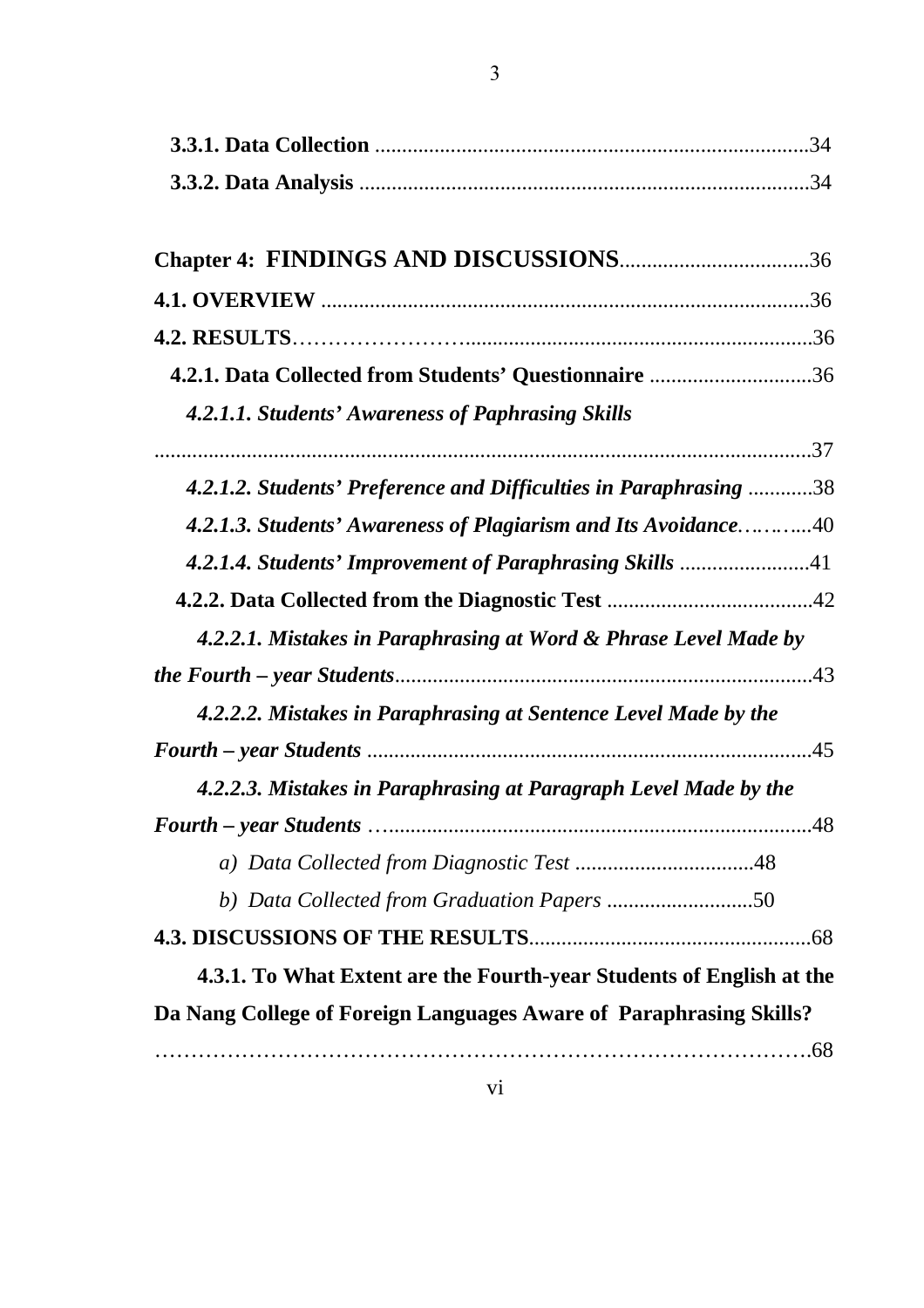**4.3.2. What Kinds of Mistakes do the Fourth-year Students of English at the Da Nang College of Foreign Languages usually Make?**

| 4.3.3. What Kinds of Mistakes do the Graduates at the Da Nang                |
|------------------------------------------------------------------------------|
| <b>College of Foreign Languages usually Make in their Graduation Papers?</b> |
|                                                                              |
| <b>4.4. SUGGESTED EXERCISES FOR PRACTICING PARAPHRASING</b>                  |
|                                                                              |

| <b>Chapter 5: CONCLUSION AND RECOMMENDATION78</b>      |  |
|--------------------------------------------------------|--|
|                                                        |  |
|                                                        |  |
| <b>5.3. IMPLICATIONS FOR TEACHING AND LEARNING  81</b> |  |
|                                                        |  |
|                                                        |  |
|                                                        |  |
|                                                        |  |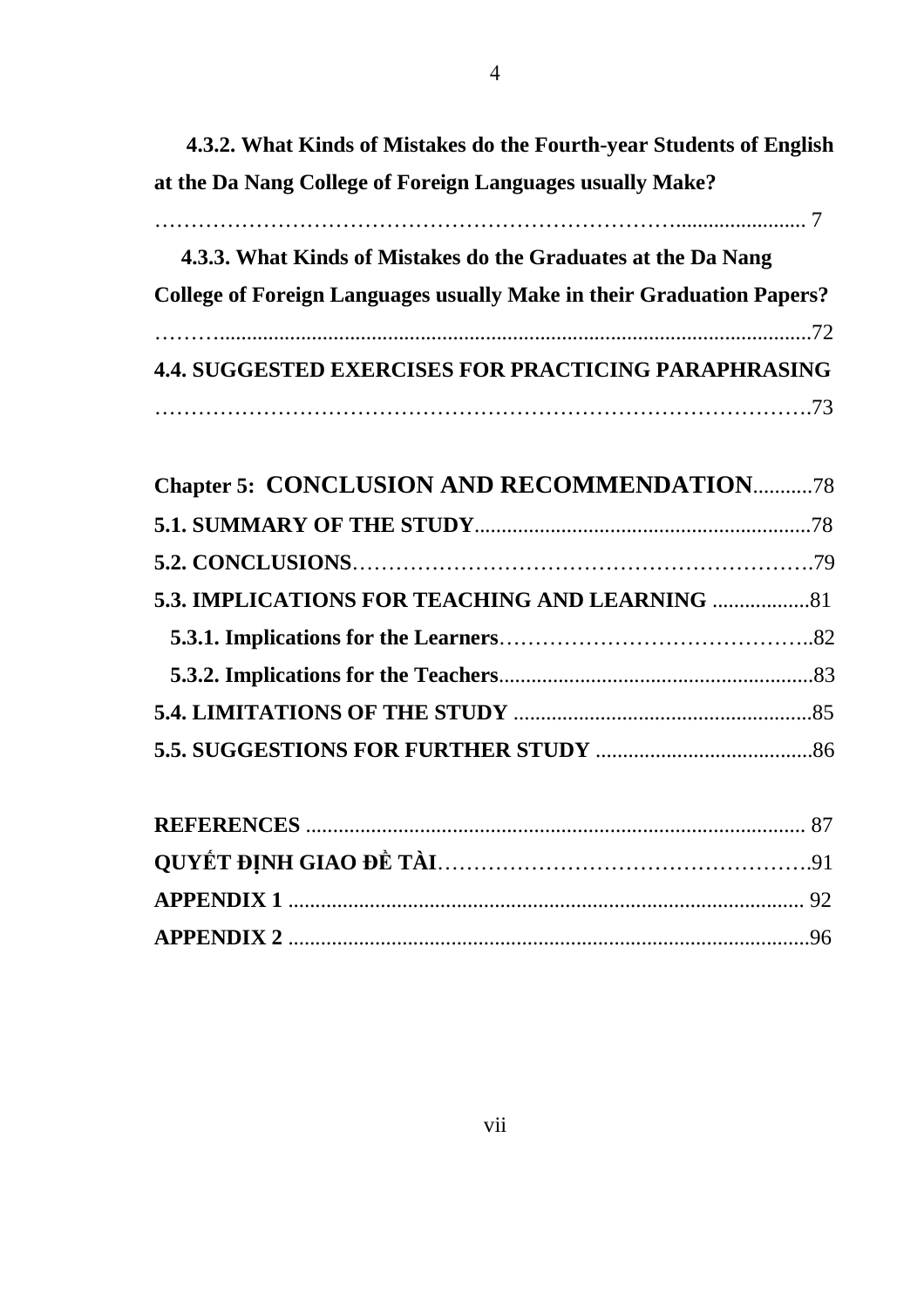## **LIST OF TABLES**

| Table 4.1: Students' Awareness of Paraphrasing Skills37                     |
|-----------------------------------------------------------------------------|
| Table 4.2: Students' Preference and Difficulties of Paraphrasing38          |
| Table 4.3: Students' Awareness of and Avoidance of Plagiarism40             |
| Table 4.4: Students' Improvement of Paraphrasing Skills41                   |
| Table 4.5: Percentage of Acceptable and Unacceptable Answers at Word &      |
|                                                                             |
| Table 4.6: Percentage of Acceptable and Unacceptable Answers (section I) at |
|                                                                             |
| Table 4.7: Percentage of Common Mistakes (section II) at Sentence Level     |
|                                                                             |
| Table 4.8: Percentage of Common Mistakes (section III) at Sentence Level    |
|                                                                             |
| Table 4.9: Percentage of Acceptable & Unacceptable Answers (section I) at   |
|                                                                             |
| Table 4.10: Percentage of Common Mistakes (section II) at Paragraph Level   |
|                                                                             |
| Table 4.11: Percentage of Common Mistakes at Paragraph Level50              |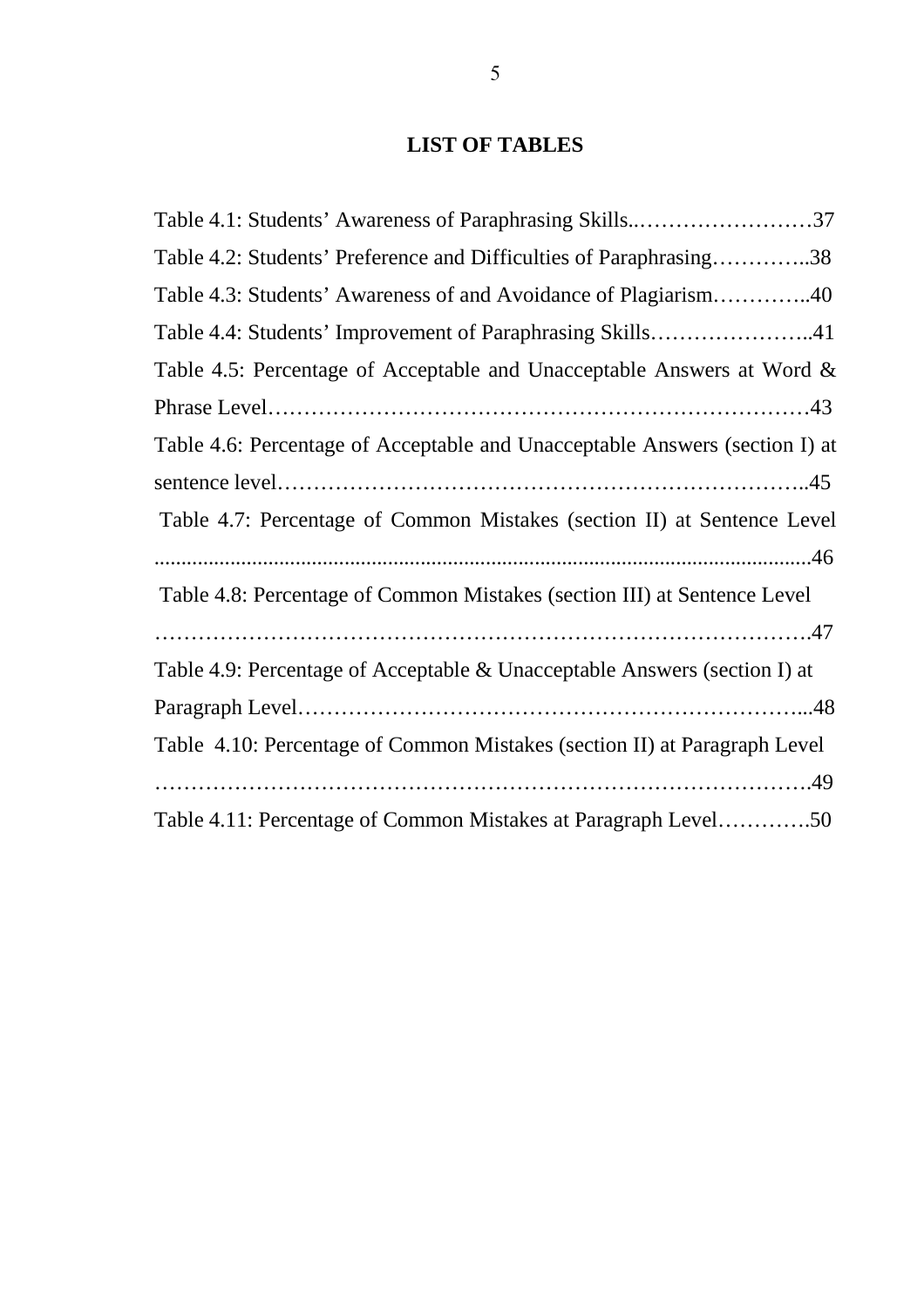## **Chapter 1 INTRODUCTION**

#### **1.1. RATIONALE**

One of the most important techniques in writing skills of English learners is paraphrasing, which means restating other ideas, meaning and information in our own words. Most learners of English try to paraphrase correctly to demonstrate that they have engaged with and understood the ideas from their source materials, whilst still recognizing that the ideas they are discussing are not their own. They will need to develop this technique in order to write effectively. In fact, it is very difficult for them to rewrite the original language, "change" the original sentence structure, and cite the source in the proper form.

From the facts above, our thesis has been researched in ways of paraphrasing in academic writing, in order to bring awareness not only to Vietnamese students of English, but also to teachers of English, about how to teach English and how to paraphrase the original sources effectively. However, due to time limitation and space of the term paper, we hardly carry out a study on this subject on a large scale, but only focus on fourth - year students at the College of Foreign Languages-University of Da Nang. This population was chosen based on the fact that these students had opportunities to become familiar with paraphrasing skills in their fourth semester. Therefore, the researcher could study how they apply theory to practice and what difficulties they often cope with when paraphrasing.

All of the above explains the reason for our choosing to do the research titled "An investigation in paraphrasing experienced by Vietnamese students of English in academic writing". It is our hope that the students, especially the fourth-year students, can get some benefit from our research paper to improve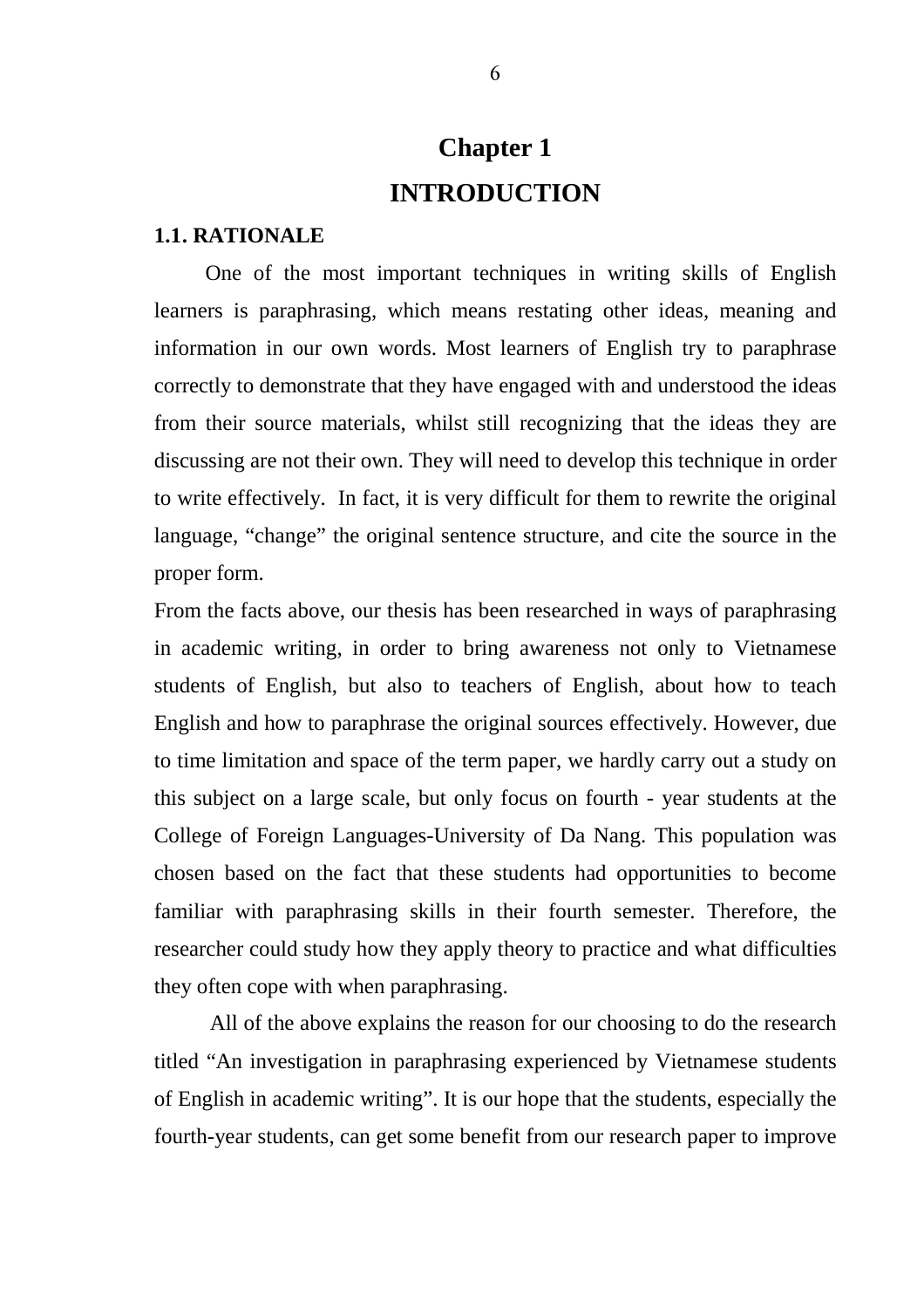their paraphrasing skills. It also serves the purpose of finding methods to help students achieve better ways of paraphrasing. This should be done by the investigation in writing classes of the fourth - year students and in the Graduation Paper of graduates in The College of Foreign Languages-University of Da Nang.

## **1.2. AIMS AND OBJECTIVES**

### **1.2.1. Aims**

This study aims to investigate how Vietnamese students of English paraphrase in academic writing, and to suggest solutions to improve paraphrasing skills for fourth-year students in the College of Foreign Languages-University of Da Nang.

## **1.2.2. Objectives**

There are four objectives in the study:

- describe/identify common mistakes of paraphrasing in academic writing.

- predict possible mistakes by students when paraphrasing (at word &phrase, sentence and paragraph levels) in academic writing.

- find out reasons why they perform badly.

- suggest some implications for teaching and learning the problematic paraphrasing skills.

### **1.3. SCOPE OF THE STUDY**

This study will examine paraphrasing experienced by Vietnamese students of English in academic writing. However, due to the limitation of time and resource, the investigation will be restricted to the fourth-year students studying at the College of Foreign Languages-University of Da Nang on paraphrasing of word & phrase, sentence and paragraph levels.

## **1.4. QUESTIONS OF THE STUDY**

With the objectives mentioned above, the answers to the following questions are sought: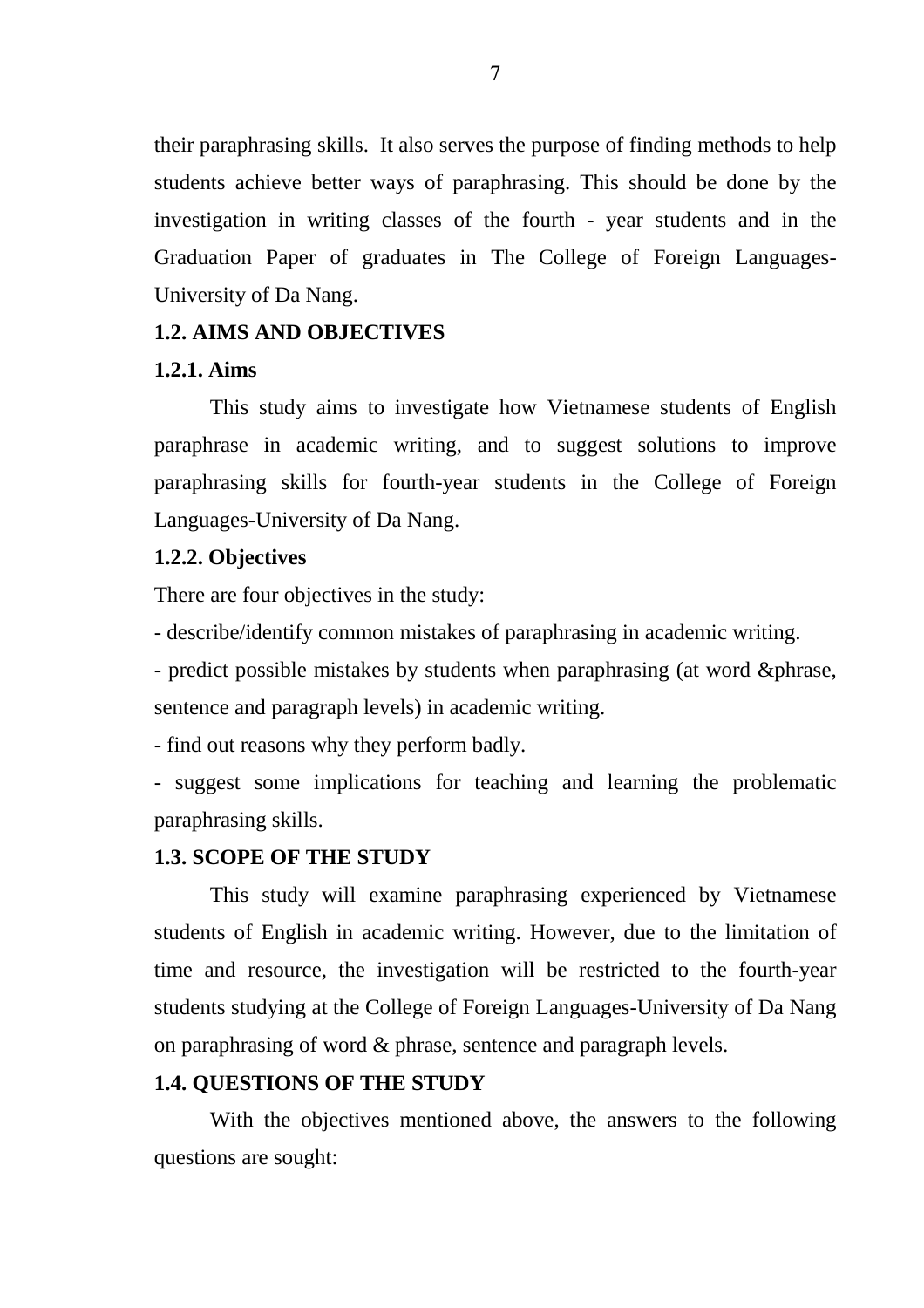1. What are strategies to create a good paraphrase?

2. Which mistakes do students often make when paraphrasing (at word & phrase, sentence and paragraph levels)?

3. What are possible causes of mistakes?

4. What are effective ways and activities that teachers of English at colleges can apply to correct common mistakes and improve students' paraphrasing skill in academic writing?

5. What are paraphrasing techniques that Vietnamese students of English can use to improve their paraphrasing skill in their academic writing?

## **1.5. ORGANIZATION OF THE STUDY**

Aside from the statement of authorship, acknowledgements, abstract and table of contents, our study is designed in five chapters:

**Chapter 1**, "Introduction", includes the rationale, the justification for the study, the scope of the study, aim and objectives and research questions.

**Chapter 2**, "Literature Review", will be the introduction about previous studies on paraphrasing. The theoretical knowledge will outline techniques of paraphrasing.

**Chapter 3**, "Research Design and Methodology", will present the hypotheses, research method and procedure of data collection and analysis.

**Chapter 4**, "Findings and Discussions", will describe the results of actual paraphrasing in academic writing of the fourth-year students and graduates at the College of Foreign Languages-University of Da Nang. The discussion of the results is compared with the given hypotheses.

**Chapter 5**, "Conclusions and Recommendation"; the conclusion will be drawn from the study and some ideas offered for practical solutions. There have also been some limitations and unsolved problems.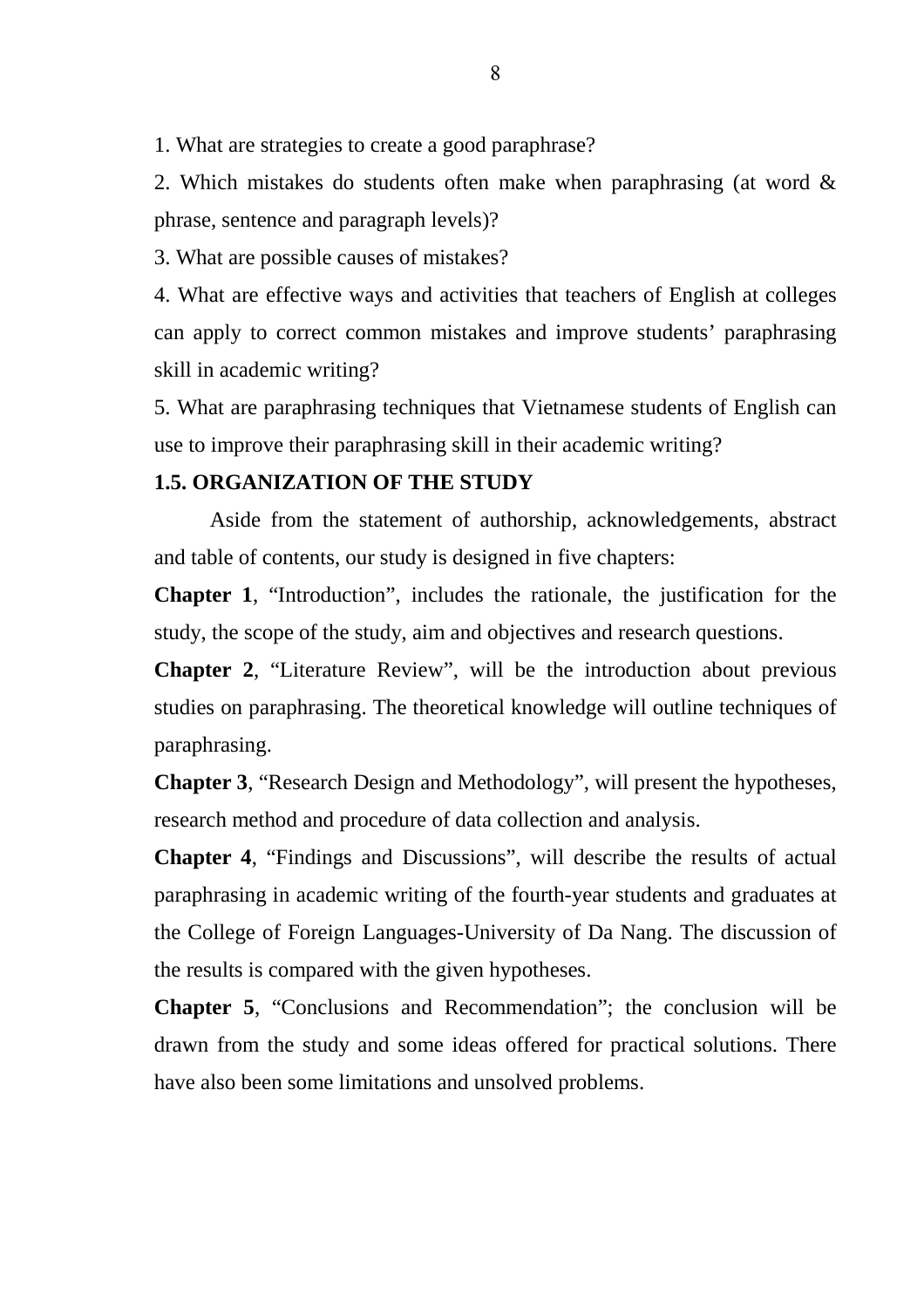## **Chapter 2 LITERATURE REVIEW**

#### **2.1. PREVIOUS STUDIES**

 Learners of English often have difficulties with writing skills, especially paraphrasing in academic writing. To date, there have been extensive researches, as well as books and websites mentioning not only paraphrasing skills in writing, but also in reading, listening and speaking. However, the authors all have their own style and view, whose purposes were different from ours.

 According to Jan Frodesen, University of California-Santa Barbara, in his work "a pre-paraphrasing mini-lesson" to develop paraphrasing skills in high school, [38] writers learn how to integrate ideas from sources into their own writing, but they often have difficulty putting these ideas into their own words. Developing paraphrasing skills is especially difficult for non-native speakers of English, who tend to have fewer vocabulary resources and less knowledge of complex grammatical structures than their native English speaking classmates. Of course, one way students learn to paraphrase well is through extensive reading, building general and academic vocabulary and getting a lot of writing practice. However, students can also benefit from guided practice in transforming original texts into their own words.

 In addition, in the handout by Matthew Hedstrom, Undergraduate Writing Center, University of Texas at Austin [39] in standard academic writing, paraphrases, just like direct quotations, must be cited. While the words may be your own, the ideas are still borrowed, and this borrowing must be acknowledged.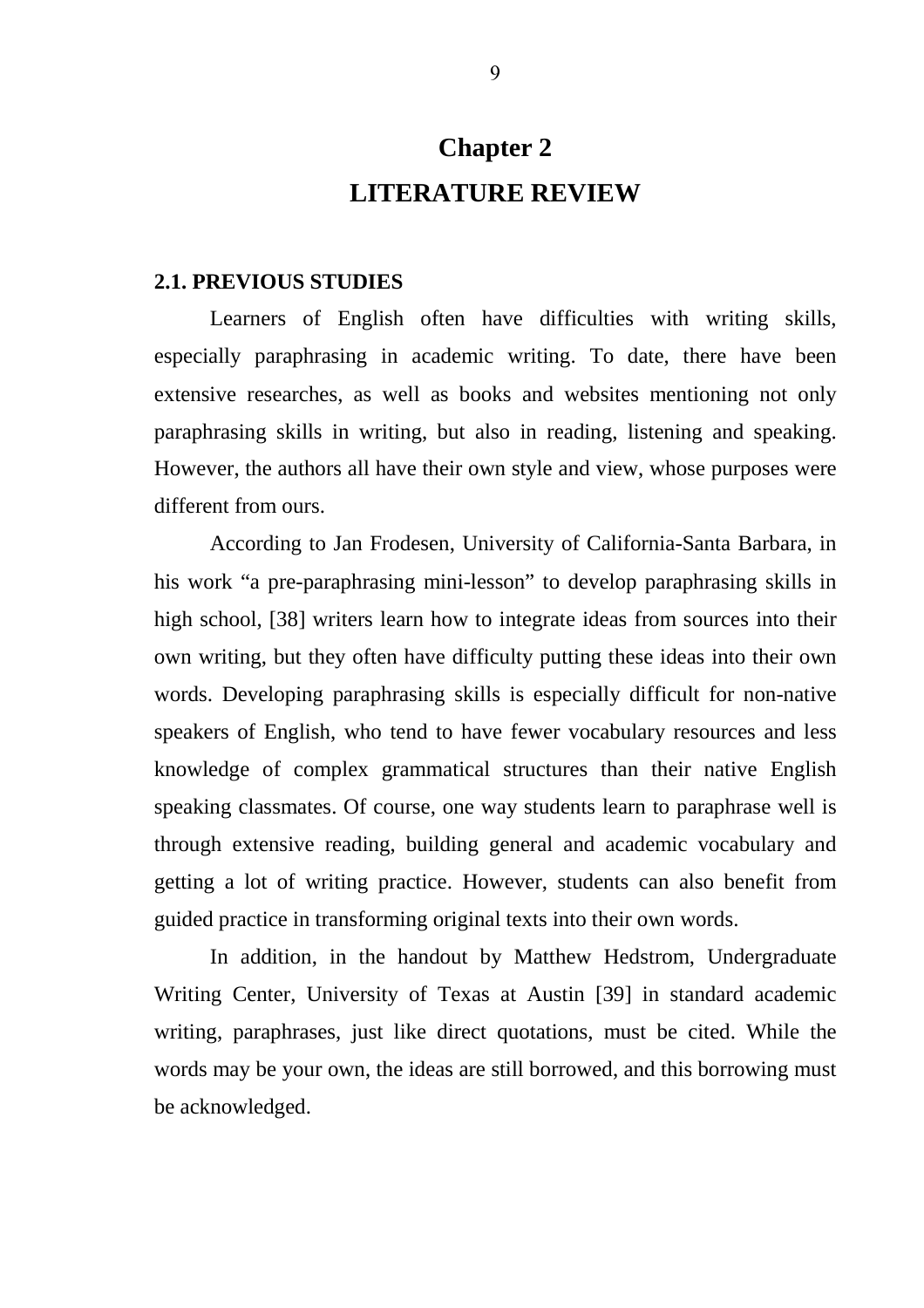In their books [14], [18], [21], the authors have given the definition as well as some tips for paraphrasing well. According to them, learners need to cover 5 steps in paraphrasing a sentence:

**1.** Understand the meaning of the sentence correctly

**2.** Use the context to understand the sentence correctly

**3.** Identify a paraphrase that most accurately restates the key information in the original sentence

**4.** Recognize different sentence structures that keep the meaning of the original sentence

**5.** Recognize different vocabulary words that keep the meaning of the original sentence.

Moreover, Purdue OWL [40] outlines 6 steps to have effective paraphrases:

**1.** Reread the original passage until you understand its full meaning.

**2.** Set the original aside, and write your paraphrase on a note card.

**3.** Jot down a few words below your paraphrase to remind you later how you envision using this material. At the top of the note card, write a key word or phrase to indicate the subject of your paraphrase.

**4.** Check your rendition with the original to make sure that your version accurately expresses all the essential information in a new form.

**5.** Use quotation marks to identify any unique term or phraseology you have borrowed exactly from the source.

**6.** Record the source (including the page) on your note card so that you can credit it easily if you decide to incorporate the material into your paper.

Ahn Michelle [June, 1999], on his research *How Do I Teach My Students to Paraphrase Academic Content in Order to Improve Their Reading Comprehension? d*ecided that teaching his students how to paraphrase their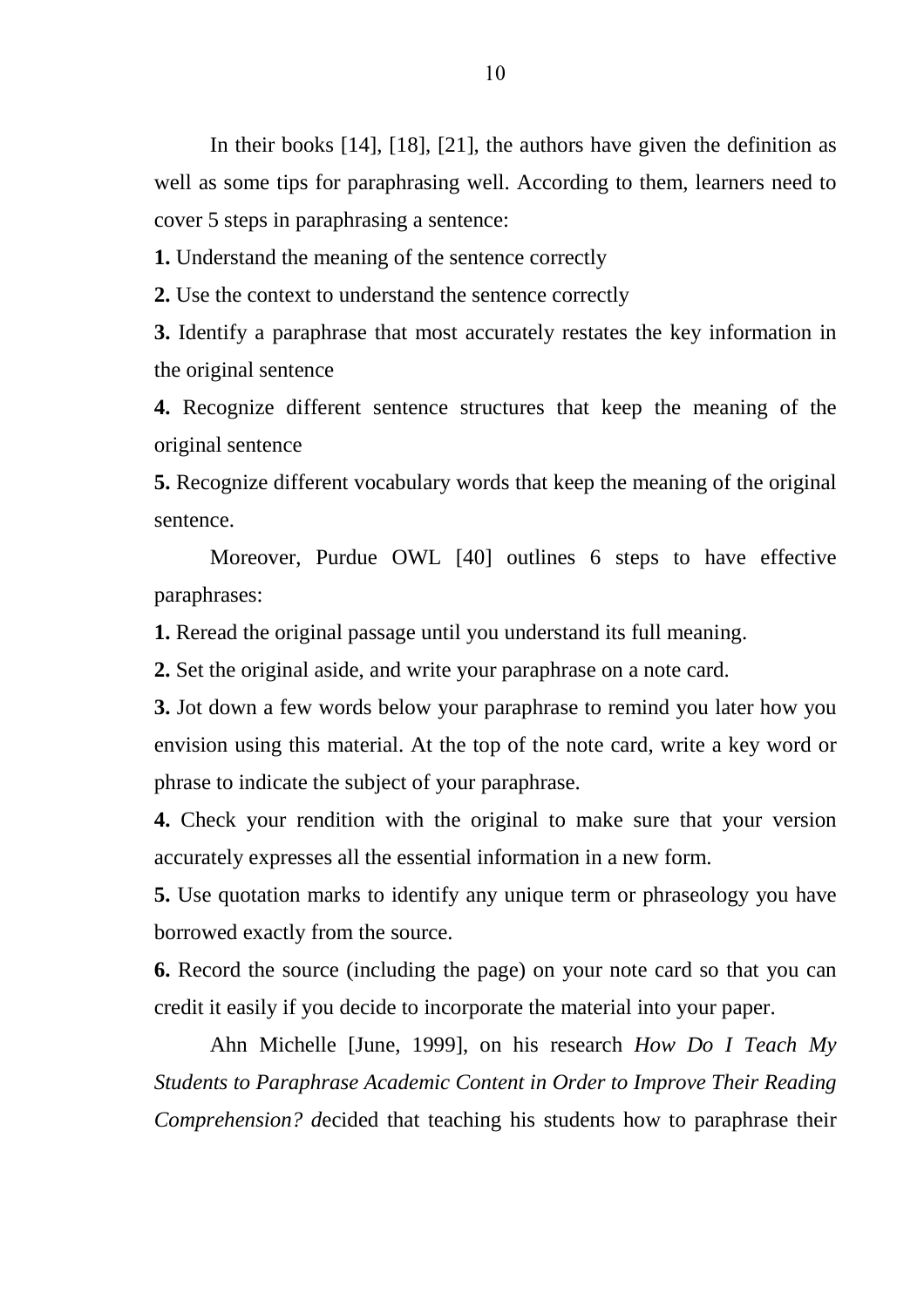reading material is the best means by which to accomplish the goal of improving students' reading.

He began by teaching students a six-step approach to paraphrasing which was provided to him by the school reading specialist.

**Step 1:** Read the passage to be paraphrased twice.

**Step 2:** Circle any words or phrases you do not understand.

**Step 3:** Use the dictionary or glossary for the definition of the word or phrase.

**Step 4:** Read the passage again placing your definition of the unfamiliar words in the phrase.

**Step 5**: Read the passage. Translate the phrases into your own words.

**Step 6:** Review your paraphrase, looking for errors and completeness.

According to Tran Thi Thuy Nghia from Da Nang Department of Environment and Resources in her discussion [37], there are 6 steps to have an effective paraphrase as per OWL [40]. She posits that paraphrasing is a valuable skill for three reasons:

**1)** it is better than quoting information from an undistinguished passage.

**2)** it helps you control the temptation to quote too much.

**3)** the mental process required for successful paraphrasing helps you to grasp the full meaning of the original.

However, these research studies focus generally on the paraphrasing skills of English learners; no one has mentioned common problems experienced by Vietnamese university students in paraphrasing, nor have they given ways to improve this situation. Therefore, this paper is an attempt to state the common problems in paraphrasing of Vietnamese fourth-year students at the College of Foreign Languages-Da Nang University and to suggest some solutions to improve this skill.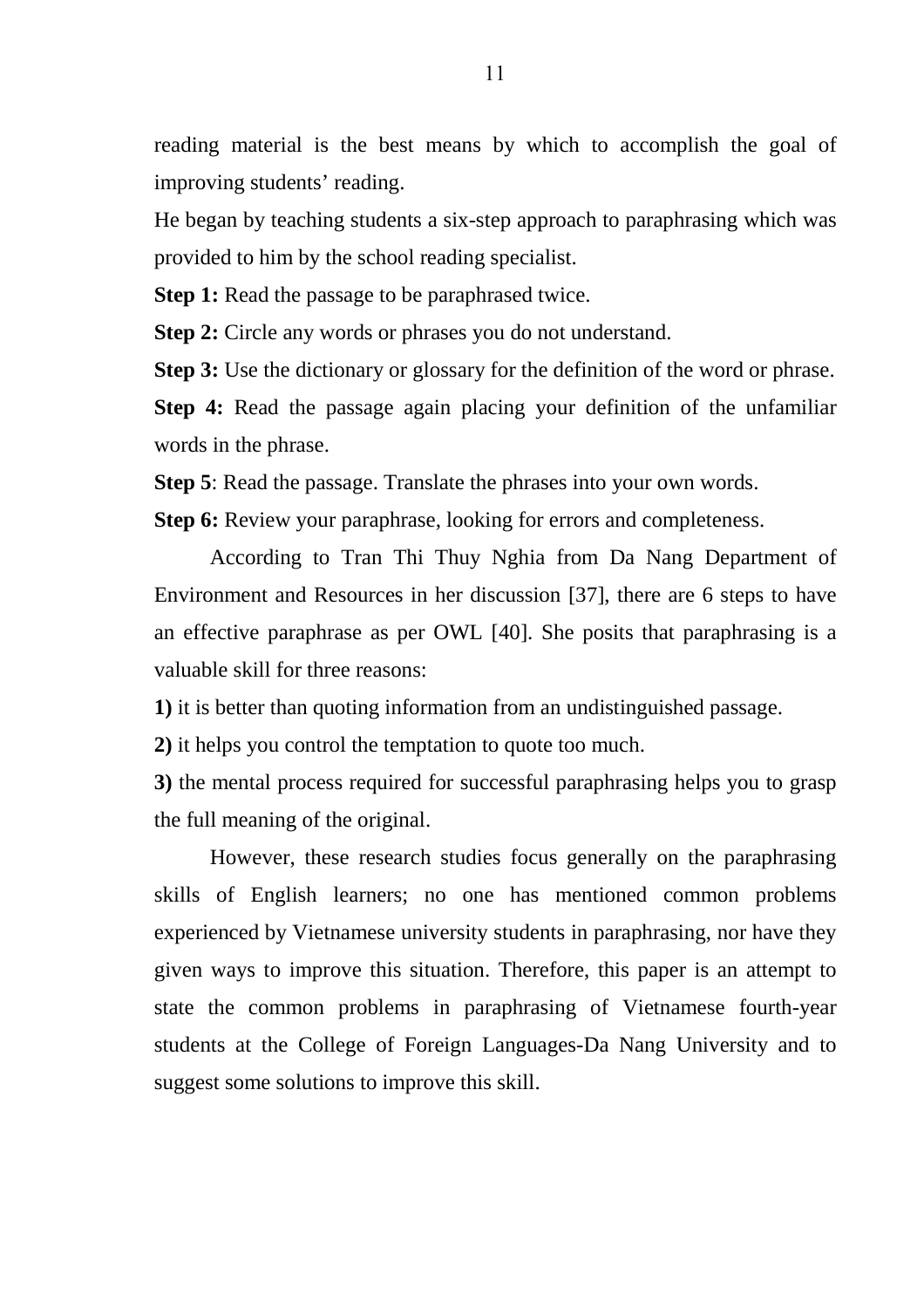#### **2.2. THEORETICAL BACKGROUND**

#### **2.2.1. Definition of Paraphrase**

**Paraphrasing** is a writing skill in which you "rephrase" (rewrite) information from an outside source in your own words without changing its meaning. Because you include in your rewriting all, or nearly all, of the content of the original passage, a paraphrase is almost as long. [13]

## **2.2.2. Kinds of Paraphrase**

According to Jackie Pieterick, The University of Wolverhampton [40], in this study, to help readers more easily understand how to paraphrase, paraphrasing is divided into three groups: changing structure and grammar paraphrase (syntactic paraphrase), changing word paraphrase (semantic paraphrase) and changing structure (organization) of ideas.

*2.2.2.1. Changing Structure and Grammar* 

You can make a paraphrase by changing the word order of the sentence or the passage by starting at a different place: in the middle or from the end of the original.

(1) **Original:** "Australia is the world's smallest continent, but it is one of the most fascinating." [21, p. 33]

**Paraphrase:** *One of the most fascinating, Australia is also the world's smallest continent.* 

 Moreover, you can change grammar and syntax from **active into passive** or **negative to positive** and vice versa. Besides, you might also **break up long sentences, combine short ones, expand phrases for clarity, or shorten them** for conciseness [43].

## **a) Active versus passive**

(2) **Original:** "People who really need to drink have a high level of intake but a lower level of satisfaction than people who can take it or leave it."[51]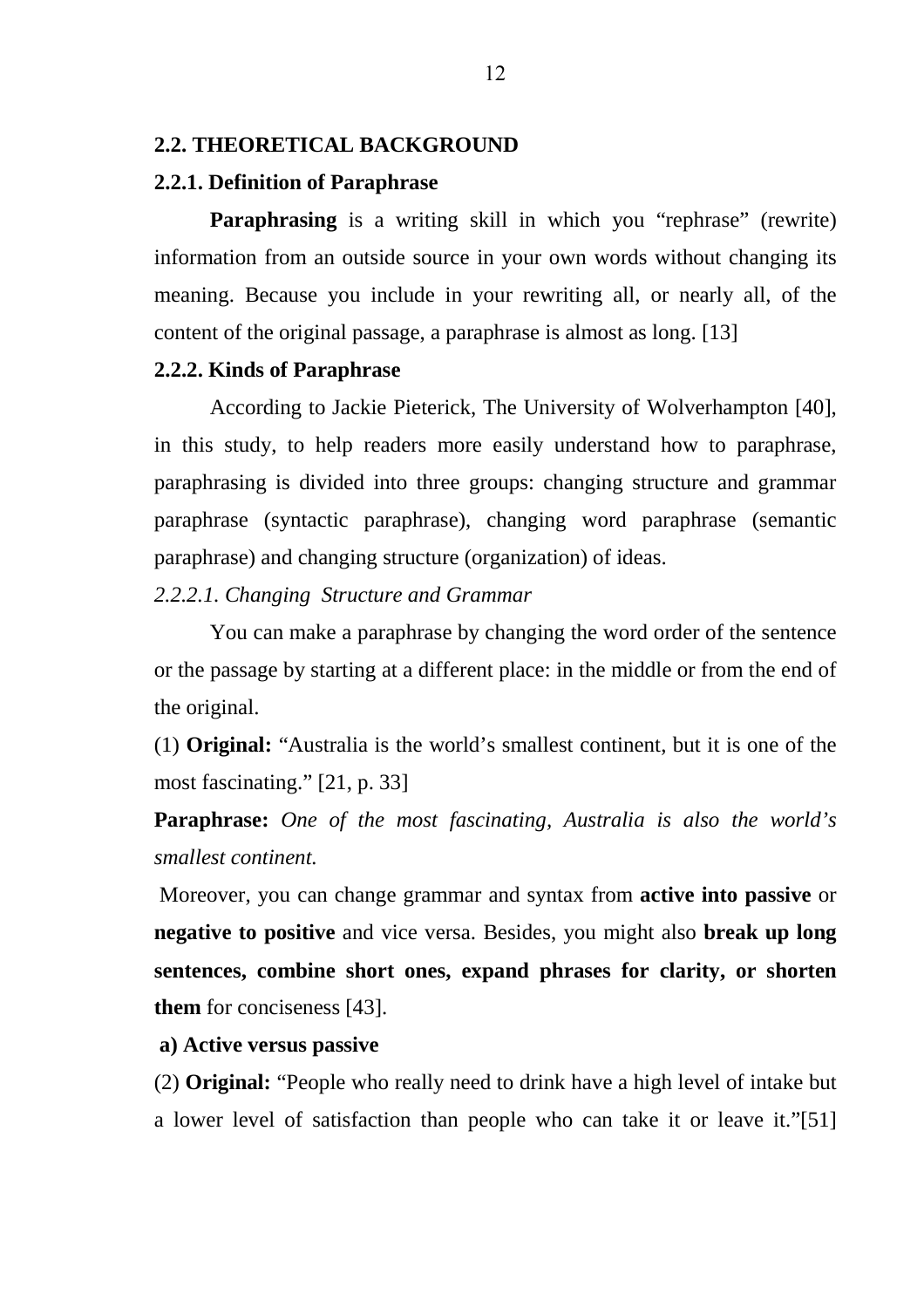**Paraphrase:** *A person who is addicted to alcohol consumes more but gets less pleasure than a person who drinks just to be sociable.*

## **b) Positive versus negative**

(3) **Original:** "Americans consider someone who looks them in the eye to be honest. A person who looks down or looks away, in contrast, is suspected of being dishonest." [51]

**Paraphrase:** *For people from the US, not looking someone in the eye is an indication of not telling the truth, while meeting a person's eyes is a sign that they are telling the truth.* 

## **c) Long sentence to short sentences**

(4) **Original:** "Although our human ability to communicate is genetically determined and hence is a part of our biological nature, speech development is importantly affected by the environment." [46]

## **Paraphrase:**

*1) The ability for human communication is biologically based.* 

*2) The ability for human communication is transmitted through genes.* 

*3) Environment also influences how human communication develops.* 

## **d) Expand phrases for clarity**

(5) **Original:** "A college student usually has homework to do." [46]

**Paraphrase:** *A person going to college typically has to study at home.* 

## **e) Shorten phrases for conciseness**

(6) **Original:** "In 1610, Galileo published a small book describing astronomical observations that he had made of the skies above Padua. His homemade telescopes had less magnifying and resolving power than most beginners' telescopes sold today,**(1)** yet with them he made astonishing discoveries **(2)** that the moon has mountains and other topographical features; that Jupiter is orbited by satellites, which he called planets; and that the Milky Way is made up of individual stars **(3)**." [The New Yorker 20 August, 2007]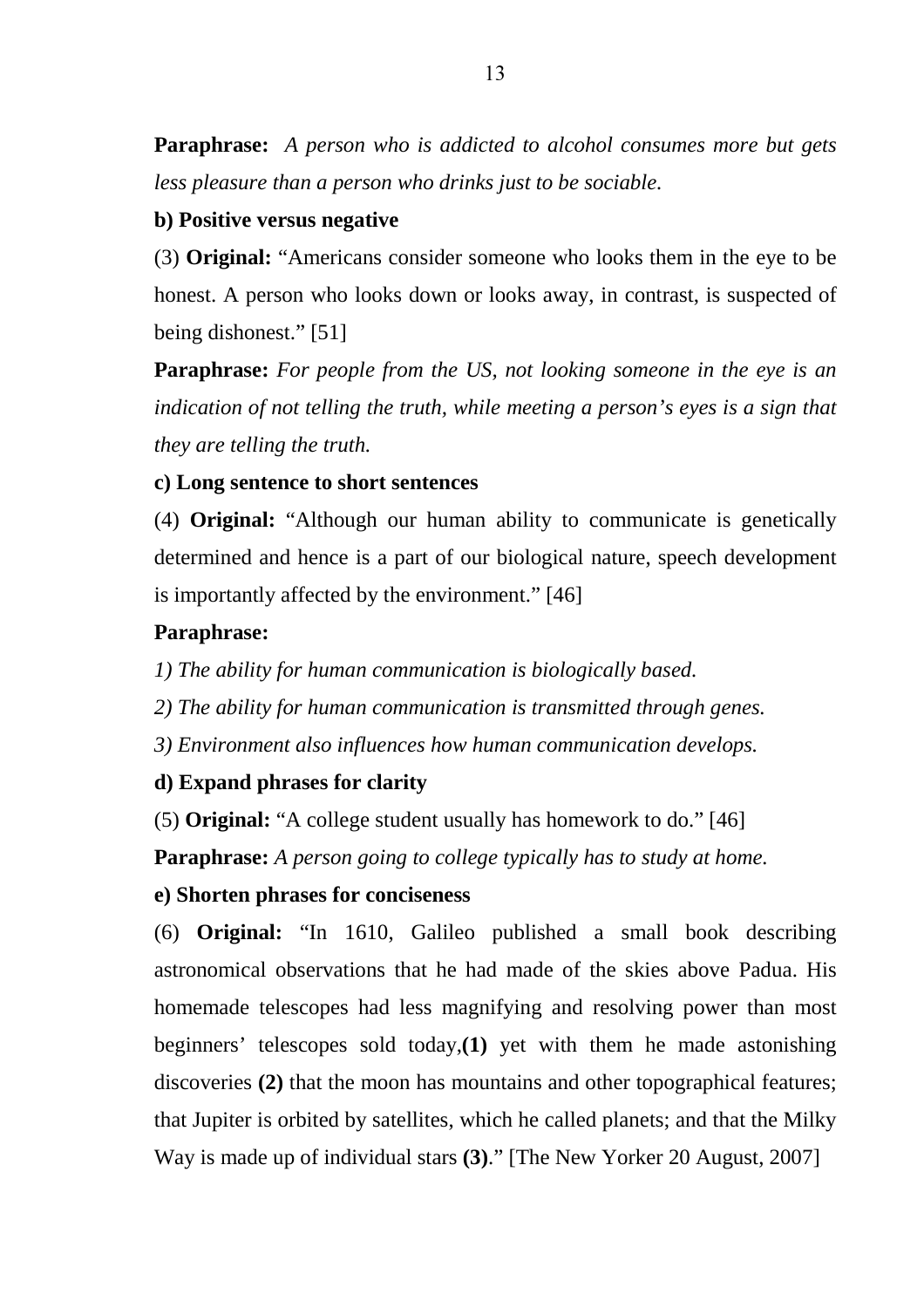**Paraphrase:** *Galileo was able to make some amazing discoveries with his telescope (2). He made discoveries about the moon, about Jupiter, and about the Milky Way (3). He was able to do this with a telescope that was less powerful than even today's most basic telescopes (1).* 

In addition to changing the wording, sentence structure and the order of ideas (2nd, 3rd, 1st), it also shortens the original passage but, this paraphrase includes all points and retains the meaning of the original one. To see the change clearly, let us first identify the important ideas in the original passage:

*1st In 1610, Galileo published a small book describing astronomical observations that he had made of the skies above Padua. His homemade telescopes had less magnifying and resolving power than most beginners' telescopes sold today*  $\rightarrow$  **3rd** *He was able to do this with a telescope that was less powerful than even today's most basic telescopes.*

**2nd** *yet with them he made astonishing discoveries*  $\rightarrow$  **1st** *Galileo was able to make some amazing discoveries with his telescope* 

 **3rd** *that the moon has mountains and other topographical features; that Jupiter is orbited by satellites, which he called planets; and that the Milky Way is made up of individual stars.*  $\rightarrow$  **2nd** *He made discoveries about the moon, about Jupiter, and about the Milky Way.* 

#### *2.2.2.2. Changing Word*

*a) Changing Word Order* 

 One way you can change a sentence for paraphrasing is to change the word order.

(7) **Original:** "Because I slept too late, I missed my first class."

**Paraphrase:** *I missed my first class because I slept too late.* 

It is sometimes necessary to change the wording of the parts of the sentences.

(8) **Original:** "Terry wanted more books, but he couldn't afford them."

**Paraphrase:** *Terry couldn't afford more books, even though he wanted them.*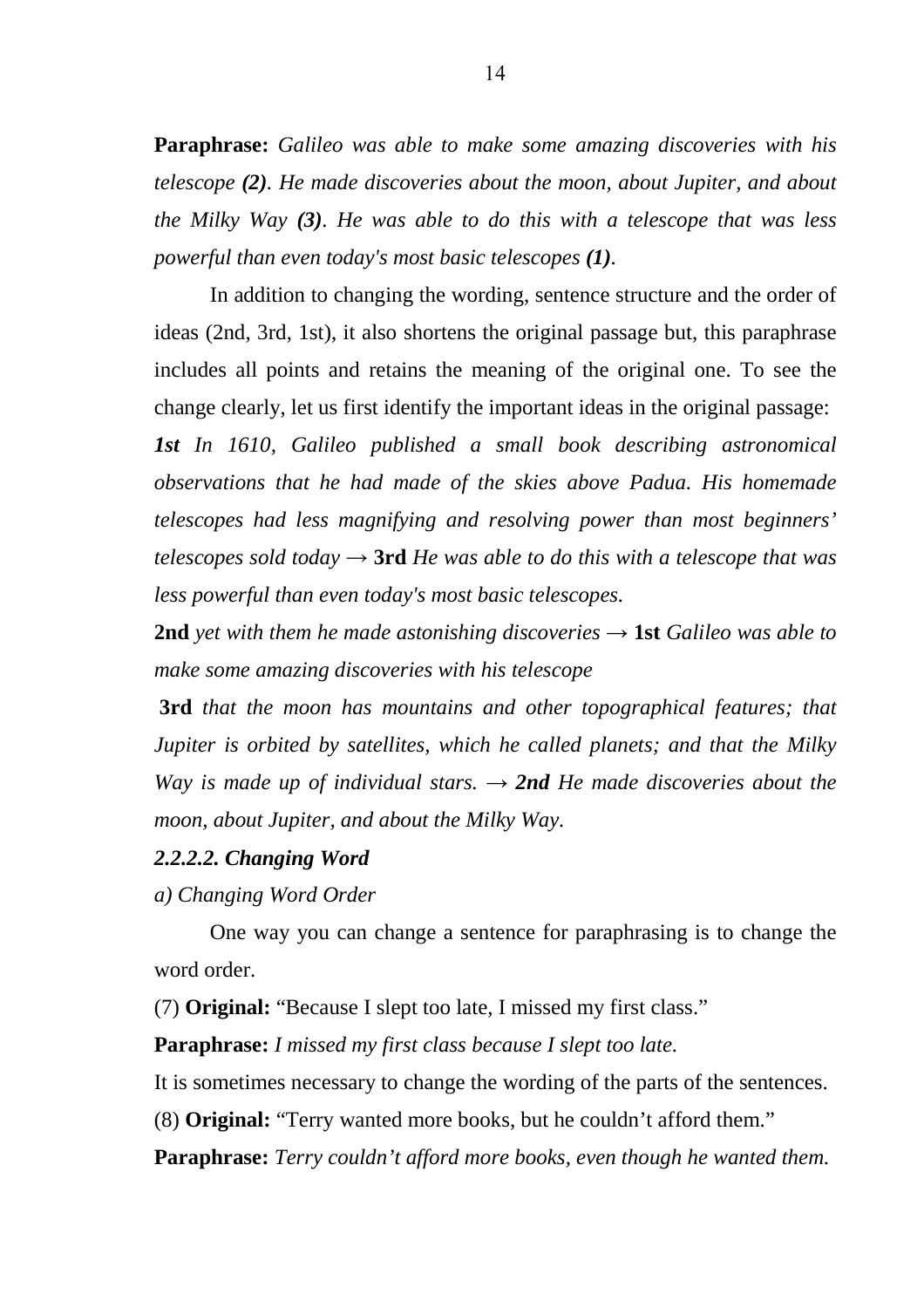## *b) Changing Parts of Speech*

You can also change parts of speech. If the sentence uses a noun, you can rewrite the sentence to use the verb or adjective form of the word, for example.

(9) **Original:** "Fifty-four men signed the Declaration of Independence."

**Paraphrase:** *Fifty-four men put their signatures on the Declaration of Independence* [51].

Also, to paraphrase we can change some of the words to their **definitions,** to **synonyms** or to **antonyms**. Using definitions, synonyms and antonyms help you avoid unnecessary repetition of the same words.

## **1) Paraphrase using synonyms**

(10) **Original:** "The U.S. government has an enormous debt." [46]

**Paraphrase:** *The federal government has an extremely large debt.*

## **2) Paraphrase using definitions**

(11) **Original:** "A college student usually has homework to do." [46]

**Paraphrase:** *People taking college courses usually have assignments to do.* 

## **3) Paraphrasing using antonyms**

(12) **Original:** "Shaun was disappointed, because the movie wasn't very good." [50]

**Paraphrase:** *Shaun wasn't satisfied, because the movie wasn't very good.* 

## *2.2.2.3. Changing Structure of Ideas*

 (13) **Original:** "Statements that seem complimentary can go in one context may be inappropriate in another **(1)**. For example, women in business are usually uncomfortable if male colleagues or superiors compliment them on their appearance **(2)**: the comments suggest that the women are being treated as visual decoration rather than as contributing workers **(3)**." [10, p. 323]

**Paraphrase:** *Women may feel uneasy upon receiving ordinarily positive comments on their appearance from male coworkers or supervisors (2). To*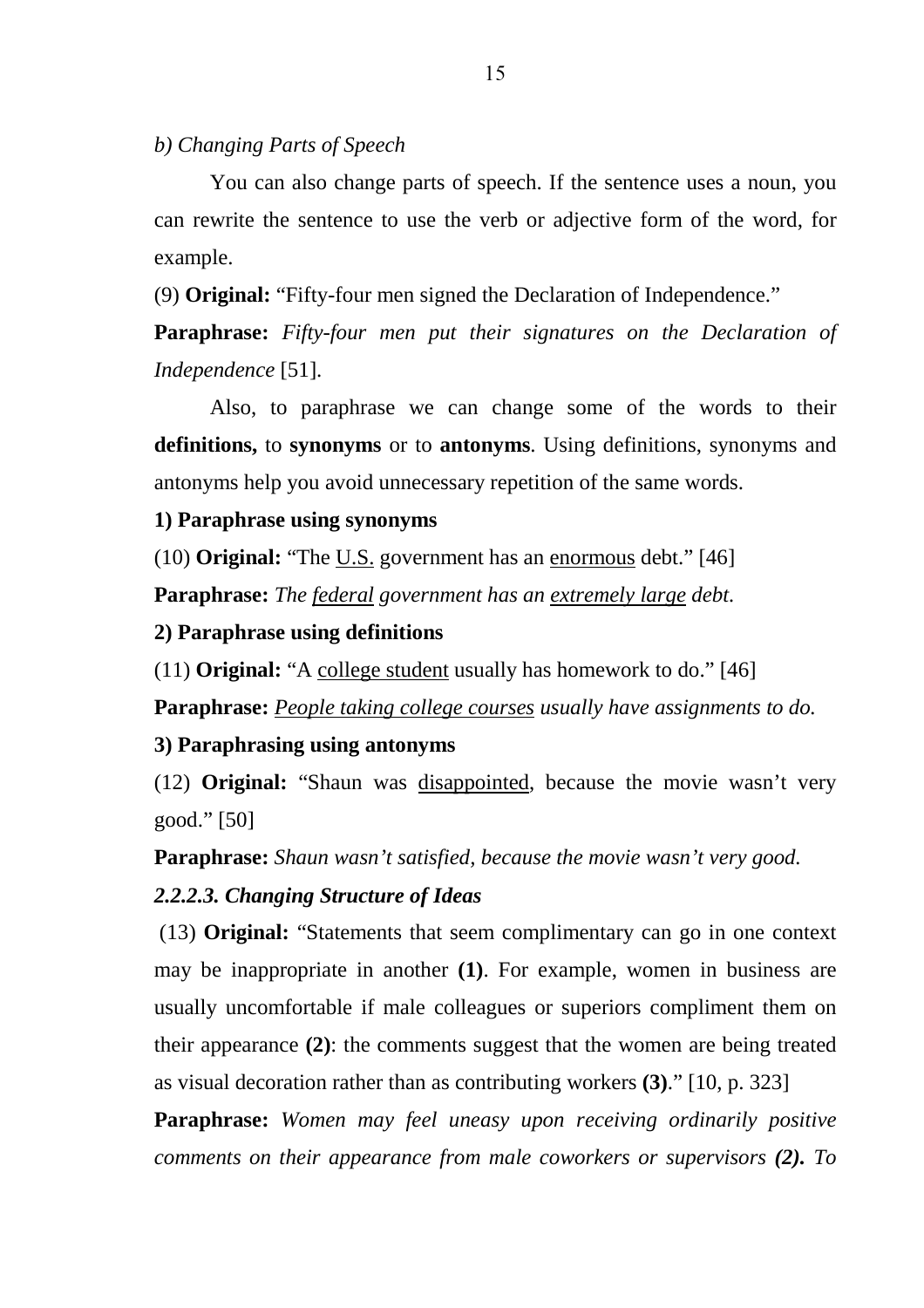*these women, the remarks carry an implied meaning: instead of being thought of as productive employees, they are actually being viewed as just a pretty part of the atmosphere (3). Depending on the situation, words or expressions which appear favorable may actually be unsuitable in a conversation (1).*

In addition to changing both the wording and sentence structure, this paraphrase includes all points and retains the meaning of the original passage. It also **changes the order of ideas**. To see the change clearly, let's first identify the important ideas in the original passage:

**1st.** Appropriateness of statements is situational. *(Statements that seem complimentary can go in one context may be inappropriate in another)* 

**2nd.** Example is that working women may view compliments about appearance as offensive. *(For example, women in business are usually uncomfortable if male colleagues or superiors compliment them on their appearance)* 

**3rd.** These compliments can be offensive because they may imply women are "decoration." *(the comments suggest that the women are being treated as visual decoration rather than as contributing workers)* 

In the paraphrased passage, the order of the three main ideas is changed to **2nd, 3rd, 1st** but, the paraphrase is identical in meaning to the original passage.

### **2.2.3. Paraphrase Paragraphs**

According to Peter Horban, Department of Philosophy, Simon Fraser University [47], it is necessary to develop the skills of paraphrasing if you want to excel at essay writing. Without this skill you are likely to end up producing pages that are merely strings of quotations which, even if they are properly referenced, cannot constitute an essay of yours.

 Let's suppose that you have decided to paraphrase a paragraph from another writer. Maybe your own thinking has been influenced by what you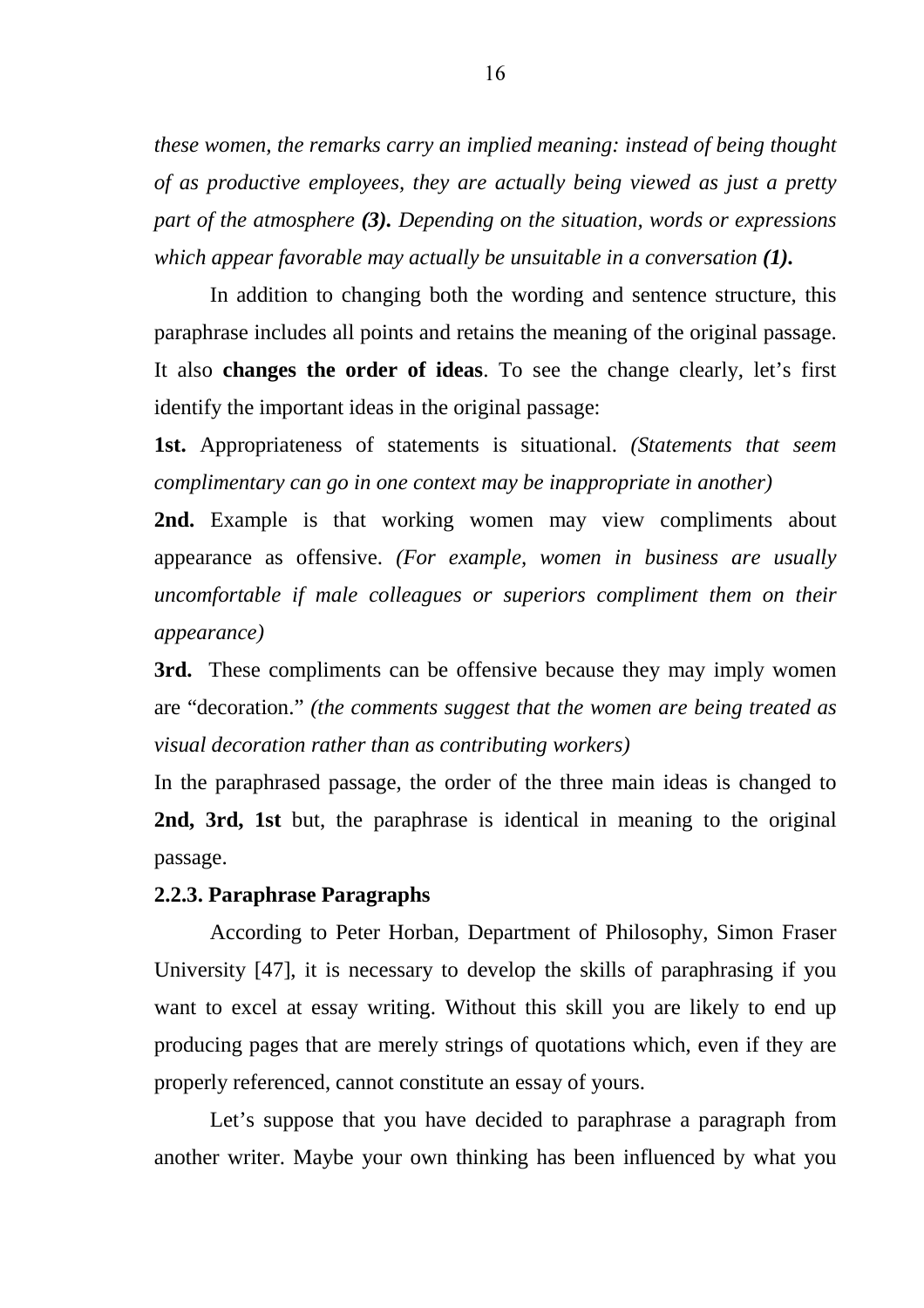have read in the paragraph. Perhaps you find yourself in agreement with the author and, if you are honest, you have to acknowledge that your reasoning at this point would be quite different from what you had read in that material. Perhaps the paragraph contains an example or an analogy that you cannot improve upon. How do you proceed?

First, remember that you need to provide a reference for your paraphrase. It is just as important that you provide citations for paraphrases as for quotations. Second, remember that the paraphrase must be expressed entirely in your own words. It must represent your writing. In fact, the reader should not be able to detect any stylistic shift between the bulk of the essay that is your own original work and any portions that are paraphrased from the work of others. There is a marked difference between paraphrasing and simply replacing several words or phrases in a passage. When you paraphrase, even the sentence structure must be your own.

Also, he gives some tips to help students paraphrase:

**1.** Begin working on your essay the day that it is assigned. This is good advice to follow even if your essay doesn't involve any paraphrasing. But if you are writing your paper the night before it is due, the pressure to pass off a slightly altered quotation as a paraphrase may be too great to resist. Succumbing to such pressure amounts to plagiarism - even if you have supplied a reference to the original source.

**2.** If you know that you will be making use of outside sources, start reading them as soon as possible. As you are reading and thinking about your topic, you will likely come across some passages that you realize you may well want to make use of in your paper. At this point you should begin making notes for your first draft. Take note of the author, the book or article, the publisher, and the page(s) the passage appears on. One reason for doing this now is so that you can return to this material later.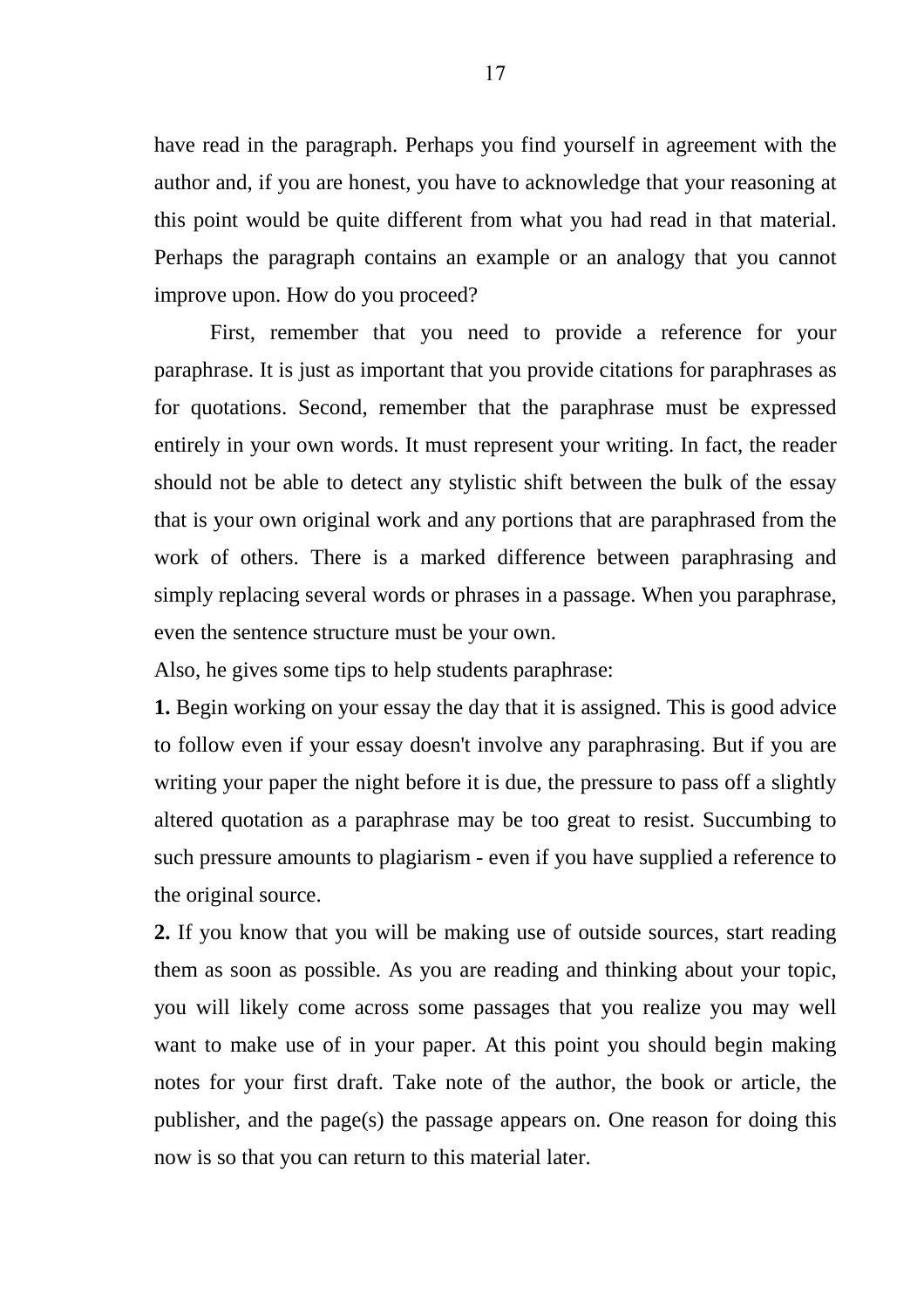**3.** Do not write out the passage. Instead, simply jot down the main ideas in point-form. Avoid the use of sentences now so that you can supply your own sentence structure later. Even as you are making these point-form notes you should begin the process of expressing yourself in your own words. Avoid using the same words or phrases that the author uses.

**4.** After a day or two, return to your notes. Try to turn them into complete sentences of your own. If you avoided using the author's words when you first made your notes, it will now be easier for you to express the author's ideas in your words. Deliberately avoid checking the original source at this point.

**5.** Now you've got some material (along with the author's name and the page number so you can supply a proper reference later) that you can incorporate into your essay.

**6.** Next you should begin writing your first draft.

**7.** After your first draft is finished, go back to the source material. Check to ensure that your paraphrase accurately reflects what the author said and that you really have expressed things in your own words.

He gives two examples (one unacceptable, the other legitimate) of paraphrasing. The original passage is from C.D. Broad, *The Mind and Its Place in Nature* [London: *Routledge and Kegan Paul*, 1925, p. 110].

(14) **Original:** "It is admitted that the mind has nothing to do with causation of purely reflex actions. But the nervous structure and the nervous processes involved in deliberate action do not differ in kind from those involved in reflex action; they differ only in degree of complexity. The variability which characterizes deliberate action is fully explained by the variety of alternative paths and the variable resistances of the synapses. So it is unreasonable to suppose that the mind has any more to do with causing deliberate actions than it has to do with causing reflex actions."[47]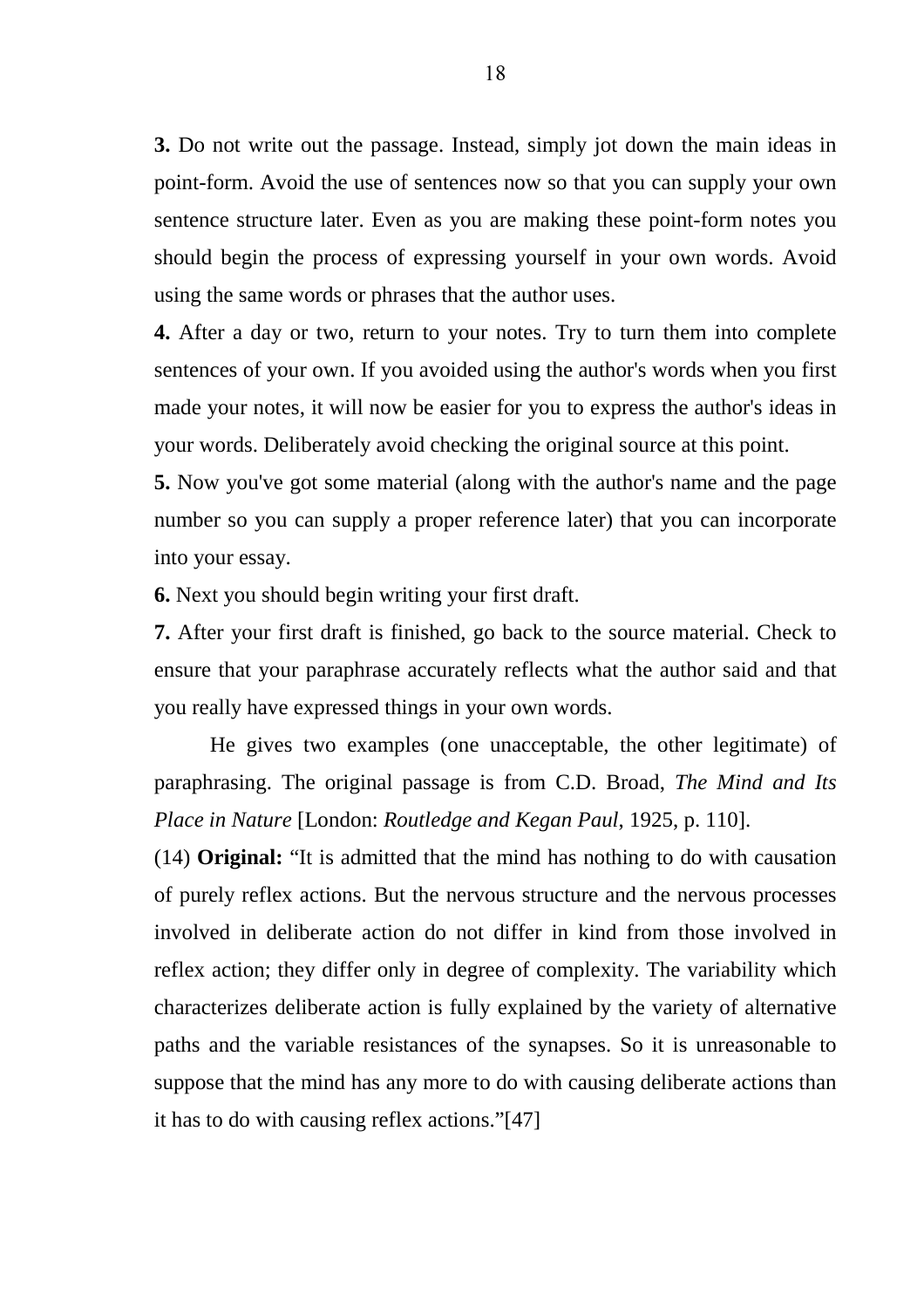**Paraphrase: 1.** *It must be granted that the mind is no part of the cause of purely reflex actions. But the neural structures and processes involved in deliberate actions are not of a different kind than those involved in reflex actions. They only differ in their degree of complexity. The variability of deliberate action is completely explained by the variety of alternative paths and the variable resistances of the synapses. Therefore, it is not reasonable to think that the mind is any more involved in causing deliberate actions than reflex actions.* 

According to Perter Horban, Example 1 is an unacceptable paraphrase of the original passage. In fact, despite the inclusion of the reference to Broad, example 1 constitutes plagiarism. It is easy to see that most of the sentences are modified only by the substitution of a few words or phrases. Furthermore, the citation at the end of example 1 does not allow the reader to determine whether the writer is indebted to Broad for the last sentence alone or for the ones that precede it as well. Whenever quoting or paraphrasing, always acknowledge the nature and extent of your indebtedness, whether it is for specific words, general ideas, or a particular line of argument.

**Paraphrase: 2.** *In The Mind and Its Place in Nature, the dualistic interactionist, C.D. Broad, considers an argument that might be advanced for the claim that the mind has no influence upon human actions. The argument is based upon the well established fact that reflex actions are mind independent. No decisions or deliberations are causally connected to reflexes; instead they are accounted for solely in terms of the structure of the nervous system and various neural processes. When we turn our attention to deliberate actions, we discover that the neural structures and processes involved, rather than being of a radically different sort, are instead merely much more complex than those associated with reflex actions. It is this greater complexity, manifested in a wider range of signal paths and synapse*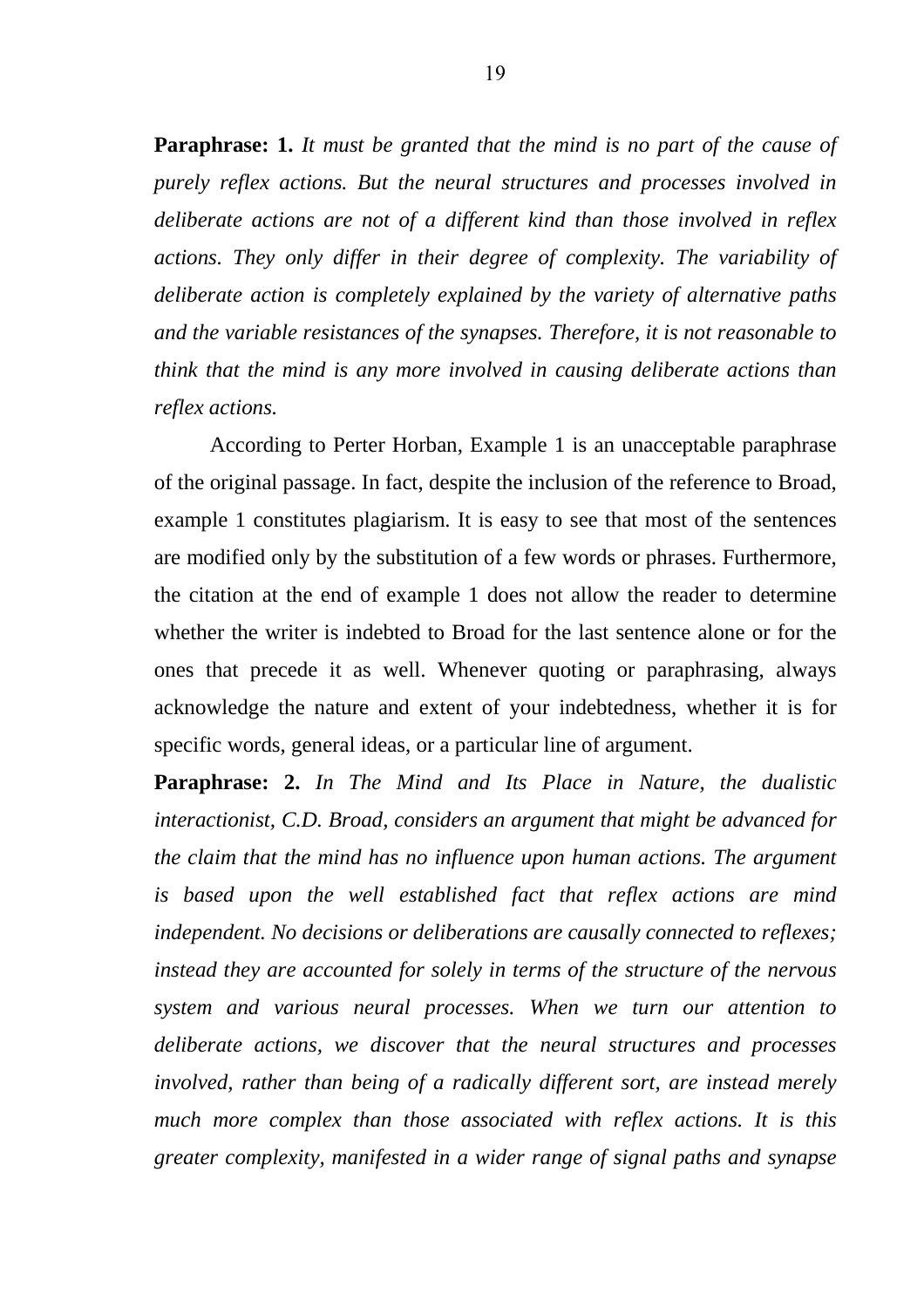*resistances, that accounts for the fact that deliberate actions display a much greater variety than do reflex responses. As a result, it is no more reasonable to resort to the mind to account for deliberate actions than it is to account for reflex actions.* 

Peter Horban affirms that Example 2 is an acceptable paraphrase. Notice that this example makes it clear at the outset that the entire argument of this paragraph is from Broad. Furthermore, example 2 begins in such a way that the reader is not misled into thinking that this argument is one that Broad endorses. This is another way in which example 2 is superior to example 1. (Encountering example 1 in a student's paper might understandably lead an instructor to charge the student with misrepresenting Broad's overall position.) In this example, the writer has demonstrated an understanding of the context of the original passage and managed to incorporate that understanding into the paraphrase. In this way, the paraphrase is more naturally woven into the rest of the student's work [47].

## **2.2.4. Reasons for Paraphrasing**

## *2.2.4.1. Differences between Quoting, Paraphrasing and Summarizing*

As opposed to **quotations**, which should be used sparingly, paraphrases and summaries will be used frequently in your academic writing to support your ideas. A **paraphrase** is a writing skill in which you "rephrase" (rewrite) information from an outside source in your own words without changing its meaning. Because you include in your rewriting all, or nearly all, of the content of the original passage, a paraphrase is almost as long. A summary, by contrast, is much shorter than the original. A summary includes only the main ideas of someone else's writing, restated in your own words. In summarizing and paraphrasing, however, you must not change the meaning of the original [13].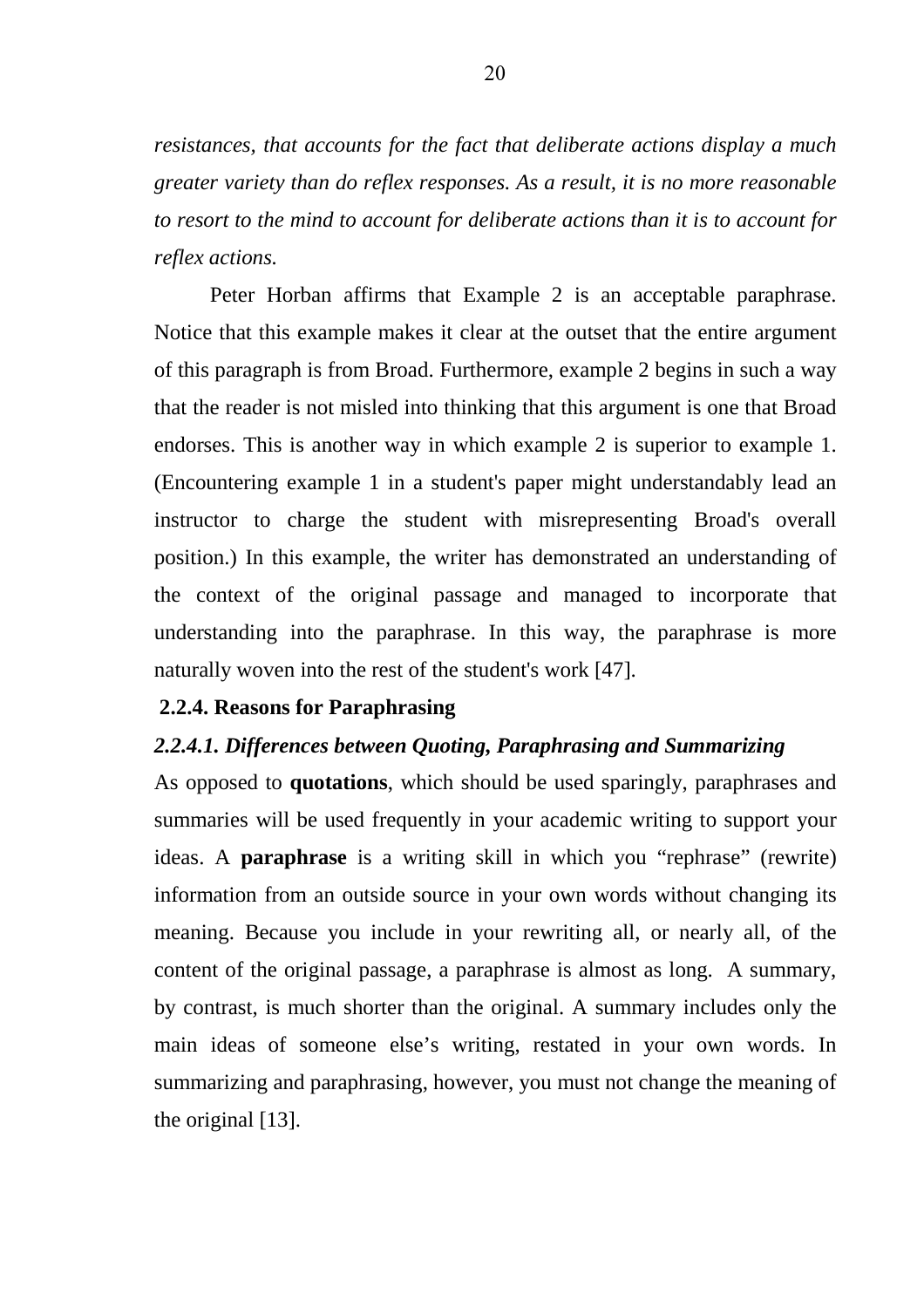(15) **Original:** "Language is the main means of communication between peoples. But so many different languages have developed that language has often been a barrier rather than an aid to understanding among peoples. For many years, people have dreamed of setting up an international, universal language which all people could speak and understand. The arguments in favor of a universal language are simple and obvious. If all peoples spoke the same tongue, cultural and economic ties might be much closer, and good will might increase between countries."[13]

**Quotation:** *"Language is the main means of communication between peoples. But so many different languages have developed that language has often been a barrier rather than an aid to understanding among peoples. For many years, people have dreamed of setting up an international, universal language which all people could speak and understand. The arguments in favor of a universal language are simple and obvious. If all peoples spoke the same tongue, cultural and economic ties might be much closer, and good will might increase between countries"*[13]

**Paraphrase:** *Humans communicate through language. However, because there are so many languages in the world, language is an obstacle rather than an aid to communication. For a long time, people have wished for an international language that speakers all over the world could understand. A universal language would certainly build cultural and economic bonds. It would also create better feelings among countries.*[13]

In this paraphrase passage, synonyms are used to replace original words (underlined) and sentence structures have been changed:

"Language is the main means of communication between peoples"

→ *Humans communicate through language*.

"But so many different languages have developed that language has often been a barrier rather than an aid to understanding among peoples".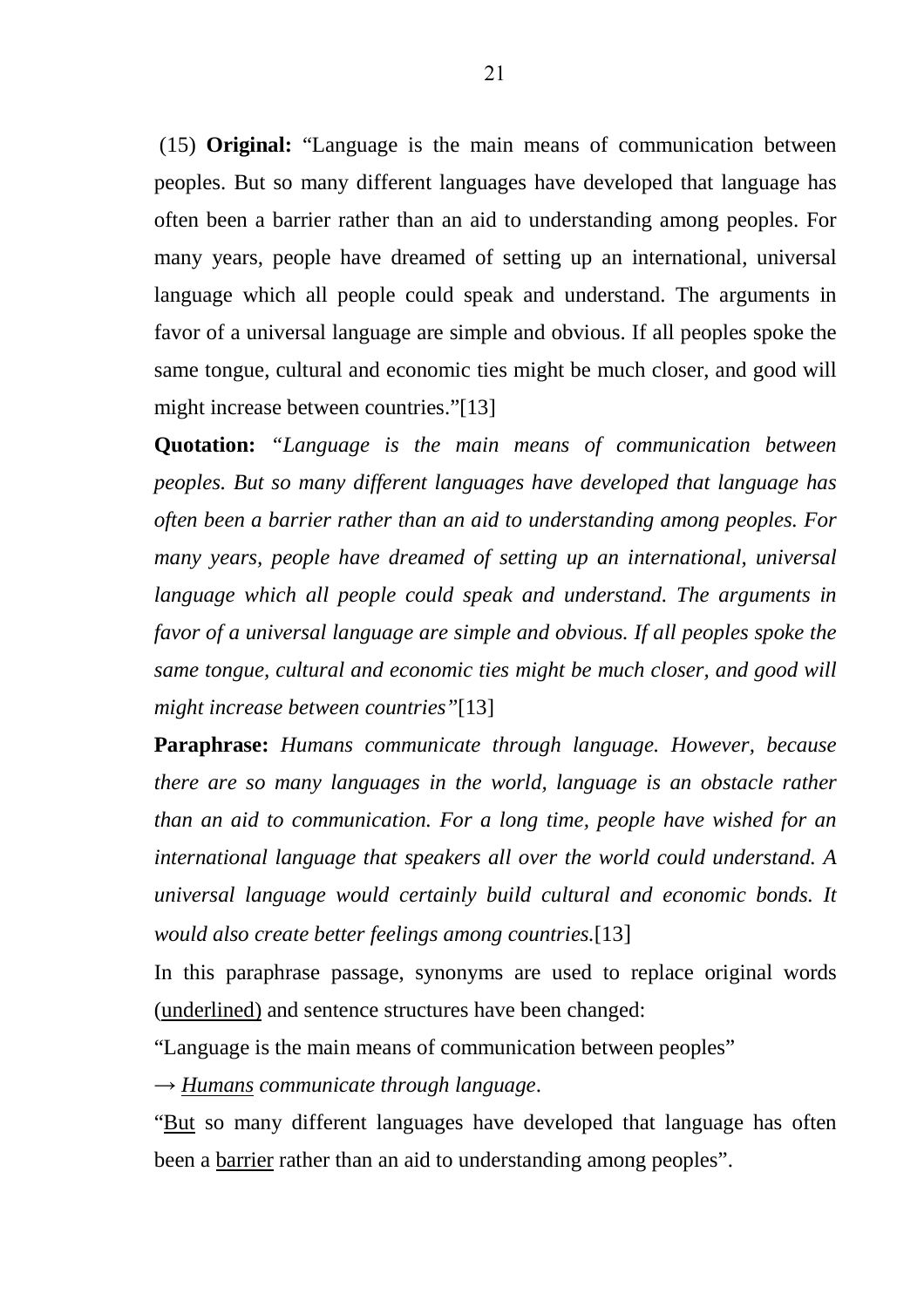$\rightarrow$  *However, because there are so many languages in the world, language is an obstacle rather than an aid to communication.* 

"For many years, people have dreamed of setting up an international, universal language which all people could speak and understand".

 $\rightarrow$  For a long time, people have wished for an international language that *speakers all over the world could understand..* 

"If all peoples spoke the same tongue, cultural and economic ties might be much closer, and good will might increase between countries"

 $\rightarrow$  A universal language would certainly build cultural and economic bonds. It would also create better feelings among countries.

**Summary:** *People communicate mainly through language; however, having so many different languages creates communication barriers. Some think that one universal language could bring countries together culturally and economically and also increase good feelings among them.* 

Compare the summary with the paraphrase, we can see that some details are omitted from the summary that are included in the paraphrase: *that people have dreamed of setting up an international, universal language, the arguments are simple and obvious*. However, the meaning of the original has not been changed.

## *2.2.4.2. Reasons for Paraphrasing*

Paraphrasing is a valuable skill for a number of reasons. Firstly, it is better than quoting information from an undistinguished passage. Secondly, it helps you control the temptation to quote too much. Thirdly, the mental process required for successful paraphrasing helps you to grasp the full meaning of the original. Fourthly, paraphrasing is thought to be a valuable skill in comparison with the other two ways of incorporating other writers' work or speech into your own because paraphrase focuses on the ideas, not the writers' style: when you paraphrase, it means you restate others' ideas,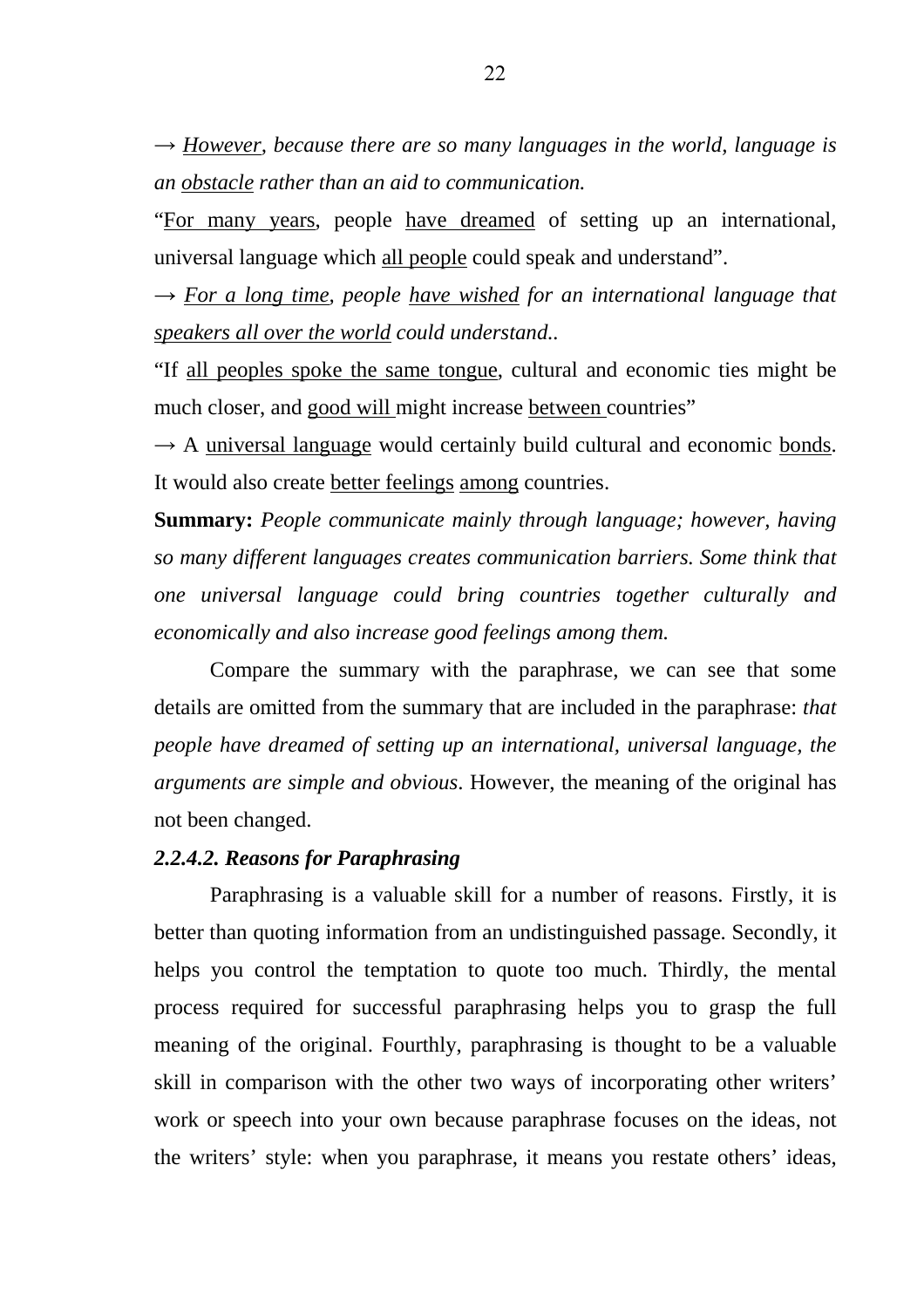meaning and information in your own words. In these cases, you will use the ideas to support your writing or speech and it is necessary to apply paraphrase theory. You could rewrite the original text in another way or style by changing the words, the sentence structure or the order of ideas to help your readers or listeners understand the original more easily.

## **2.2.5. Mistakes in Paraphrasing**

## *2.2.5.1. Mistakes in Changing Words*

According to the article provided by Higher Score, Canada's number one test preparation centre [47], using **Different Vocabulary with the Same Meaning** is the first method most students try to use, but actually it can be difficult to use. The reason is that although English has many synonyms such as 'large' or 'big', it is unusual for these words to have exactly the same meaning. So, if you try to use a lot of synonyms when you paraphrase, you might produce sentences that are not natural English. Unnatural sentences are likely to reduce your score more than small mistakes because the reader may not understand what you are trying to say.

(16) **Original:** "It can be difficult to choose a suitable place to study English." **Paraphrase:** 

*1. It is often a challenge to pick up (x) a relevant (x) school to learn English.* 

*2. It is sometimes hard to select an appropriate place to learn English.* 

For non-native speakers, these three sentences might look like they have the same meaning. For native speakers, however, sentence 1 is unnatural. The first problem is "pick up". This expression does NOT have the same meaning as "choose", so this part of the paraphrased sentence is actually wrong. The second problem is the word "relevant". In some cases, "relevant" and "suitable" are good synonyms but in this example they are not.

 In conclusion, choose your words carefully when you write. Develop the habit of selecting words that are precise and appropriate for your purpose.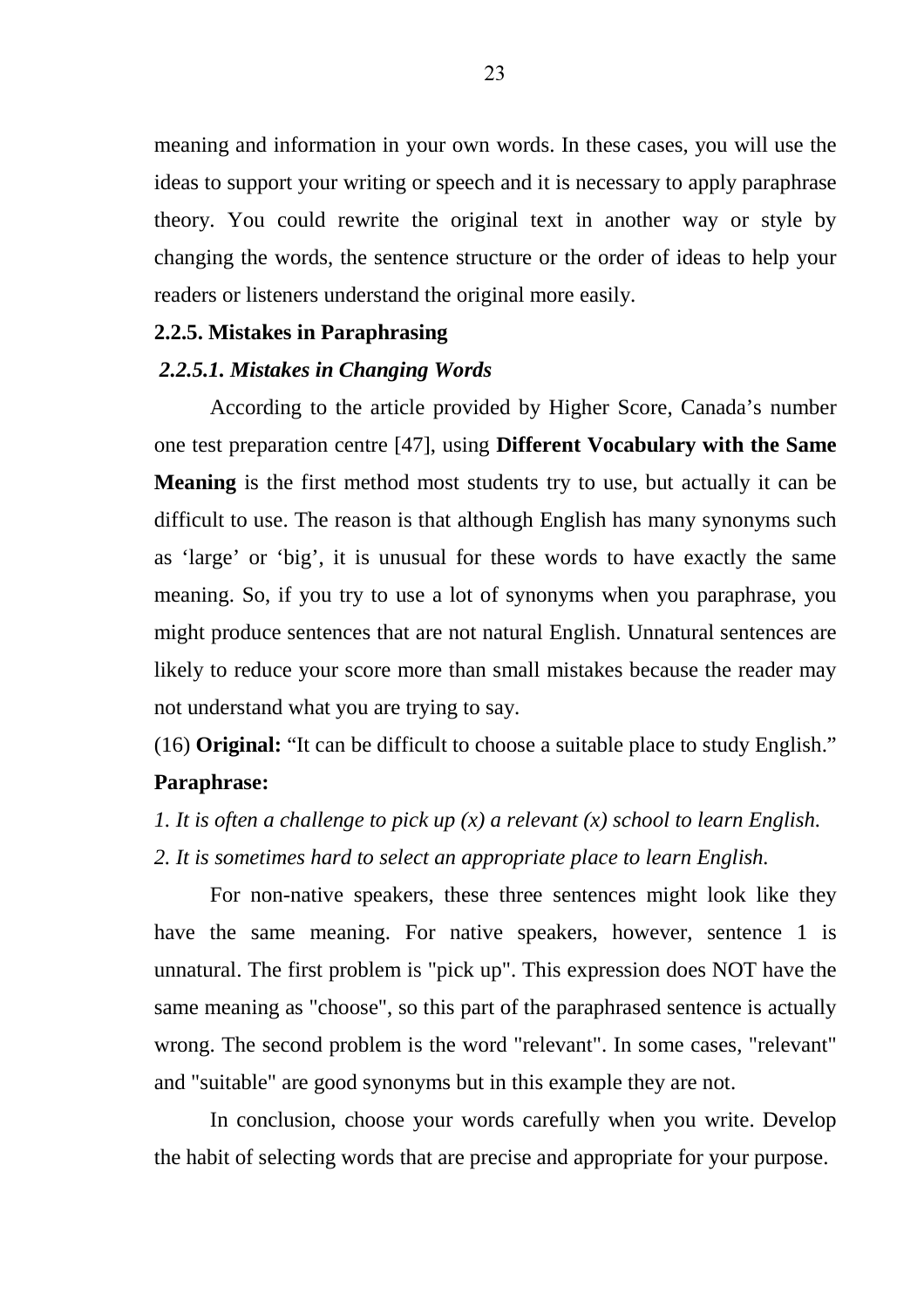## *2.2.5.2. Mistakes in Changing Word Order*

**Changing the Order of Words** is the second method most students try to use [47]. Changing the word order of a phrase or sentence is usually safer than using synonyms because the words are the same, so the meaning must be the same. However, it is not always easy to decide which words to move or to decide to which position the words should be moved. Also, when you move a word you might need to change some other words, add some other words or cut some other words to ensure that the new sentence is grammatically correct.

(17) **Original: "**To move the object, the effort must be greater than the resistance"

### **Paraphrase:**

*1) The force applied to the object is always greater than the resistance.* 

*2) The applied force must be greater than the resisting force in order to move an object.* 

In sentence 1), the orders of words are changed, but the information in the original is lost (*to move the object*), so it makes the first sentence an unsuccessful paraphrasing. In the sentence 2), the orders of words are changed; part of speech of "resistance" is changed to "resisting"; some words are added (*underlined words*) but the ideas of the original are retained.

 Here are two suggestions for how to change the word order without making errors:

a. If the original sentence has **two or more clauses**, change the **order of the clauses.** 

(18) **Original:** "If they have some help, most people can paraphrase effectively. However, practice is important because paraphrasing is difficult."

**Paraphrase:** *Most people can paraphrase effectively, if they have some help. Paraphrasing is difficult, however, so practice is important.*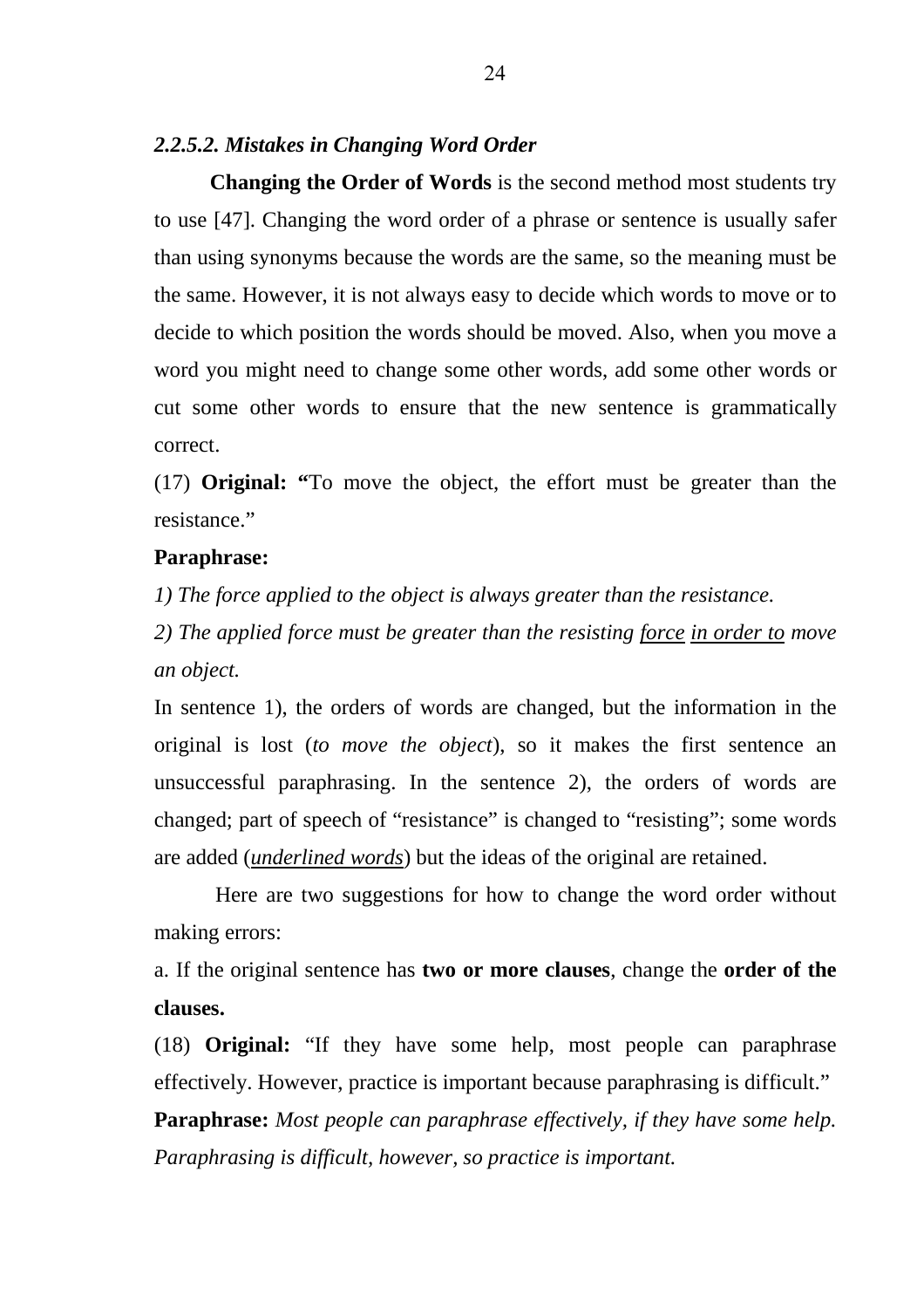b. If the original sentence has an **adjective and noun**, **change** the **adjective into a relative clause.** 

(19) **Original:** "Writing essays can be a challenging task.

**Paraphrase:** *Writing essays can be a task which is challenging.* 

 In short, there are two ways we can use to change the order of words in a paraphrased text, they are changing the order of clauses and changing part of speech of words.

### *2.2.5.3. Mistakes in Changing Grammar or Structure*

 **Using Different Grammar** is the third method most students try to use [47]. It sounds very difficult to use different grammar, but actually it is easier than changing vocabulary. If you change the grammar and make an error, usually the reader will understand what you mean. However, if you change the vocabulary and make an error, often the reader will not understand what you mean.

(20) **Original: "**Somewhere on every good map, there is a legend."

## **Paraphrase:**

*1) If a map was made well, there was a legend on it.* 

*2) If a map is made well, you can find a legend on it.* 

Although the sentence 1) has mistake with the tense (*passive in simple past*), but we still understand what the author means. Meanwhile, the sentence 2) is a good one, in both grammar and vocabulary.

So although changing the grammar has some advantages, it is still not easy and you should practice it as often as possible.

 Here are two suggestions for how to change the grammar without making errors:

a. Change **some of the words** in the original sentence into **different parts of speech** (you will often need to change the word order and some other words, too).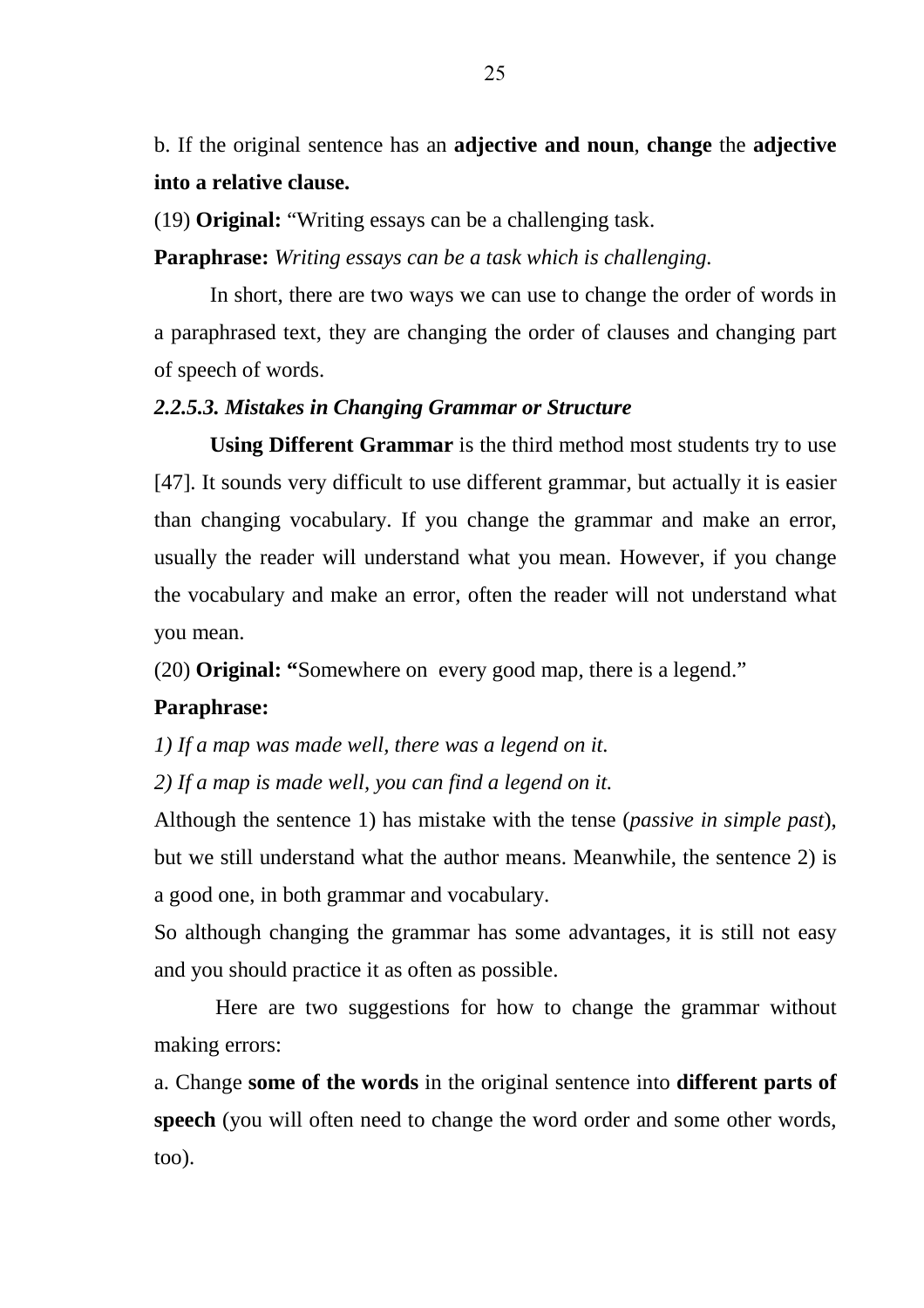(21) **Original:** "The most effective way to build your English skill is to study regularly."

**Paraphrase:** *The most effective way of building your English skill is to do studying on a regular basis.* 

b. If the original sentence is in the **active voice**, change it to **passive or vice versa.** 

(22) **Original:** "To improve English, you should learn new vocabulary on a daily basis."

**Paraphrase:** *To improve English, new vocabulary should be learned on a daily basis.* 

In conclusion, there are two ways to change grammar: change parts of speech of words and change the voice of the original sentence.

## *2.2.5.4. Mistakes in Changing Order of Ideas*

In paraphrasing, students may have to change the **organization of ideas** in the source material, (in order) to emphasize the points that are most related to their paper. But, they may make mistakes by keeping the same words or structure and as a result, they lapse into plagiarism.

(23) **Original:** "Because the intracellular concentration of potassium ions is relatively high, potassium ions tend to diffuse out of the cell. **(1)** This movement is driven by the concentration gradient for potassium ions. Similarly, the concentration gradient for sodium ions tends to promote their movement into the cell. **(2)** However, the cell membrane is significantly more permeable to potassium ions than to sodium ions. As a result, potassium ions diffuse out of the cell faster than sodium ions enter the cytoplasm. The cell therefore experiences a net loss of positive charges, and as a result the interior of the cell membrane contains an excess of negative charges, primarily from negatively charged proteins." [48]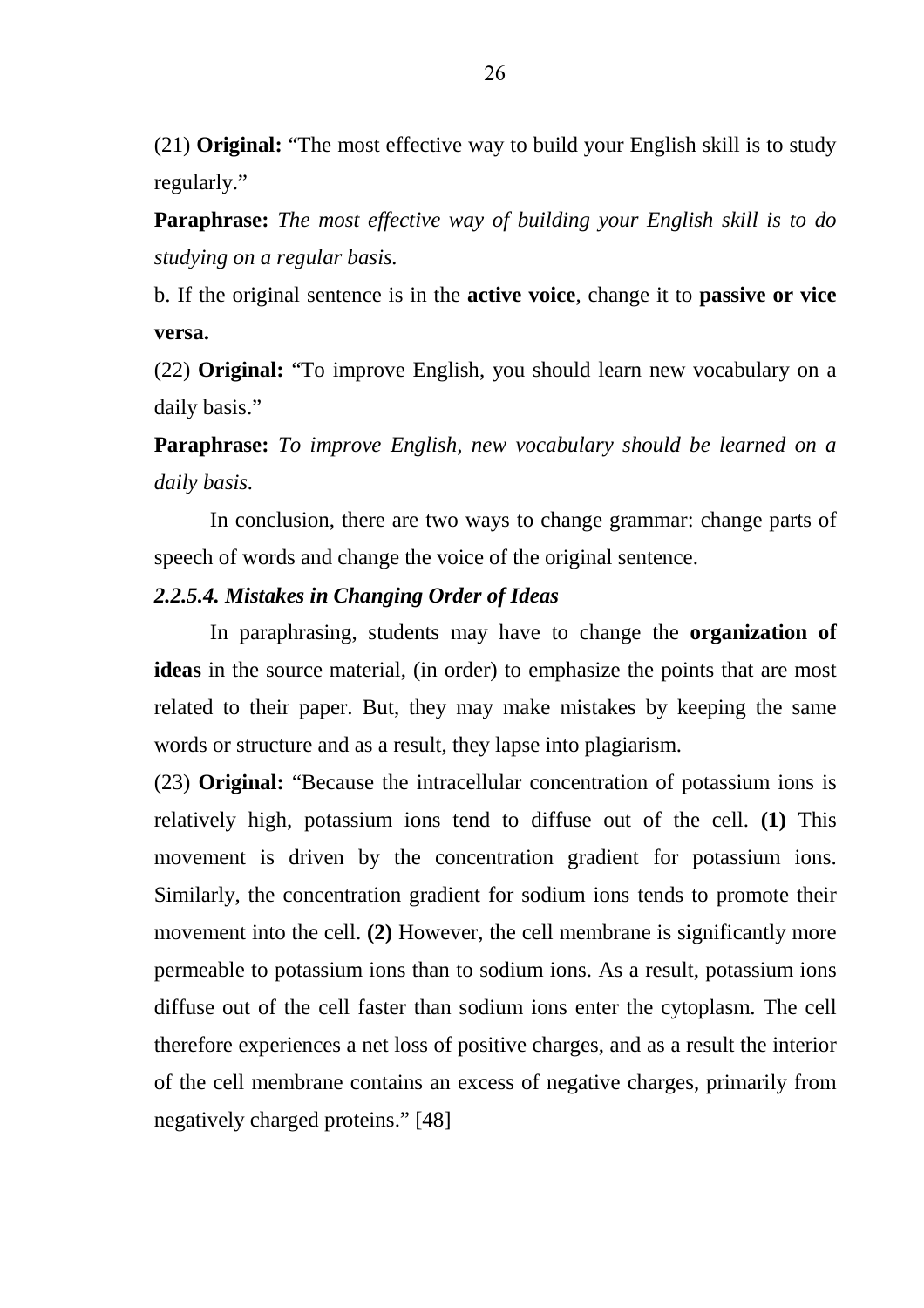**Paraphrase:** *The concentration gradient for sodium (Na) ions tends to promote their movement into the cell. (2) Similarly, the high intracellular concentration of potassium (K) ions is relatively high resulting in K's tendency to diffuse out of the cell.(1) Because the cell membrane is significantly more permeable to K than to Na, K diffuses out of the cell faster than Na enters the cytoplasm. The cell therefore experiences a net loss of positive charges and, as a result the interior of the cell membrane now has an excess of negative charges, primarily from negatively charged proteins.*

To see the change clearly, let us first identify the change of each important idea:

Because the intracellular concentration of potassium ions is relatively high, potassium ions tend to diffuse out of the cell. **(1)**

 $\rightarrow$  *Similarly, the high intracellular concentration of potassium (K) ions is relatively high resulting in K's tendency to diffuse out of the cell.***(2)**

 Similarly, the concentration gradient for sodium ions tends to promote their movement into the cell. **(2)**

 $\rightarrow$  *The concentration gradient for sodium (Na) ions tends to promote their movement into the cell*. **(1)** 

However, the cell membrane is significantly more permeable to potassium ions than to sodium ions.

 $\rightarrow$  *Because the cell membrane is significantly more permeable to K than to Na,* 

*As a result, potassium ions diffuse out of the cell faster than sodium ions enter the cytoplasm.* 

 $\rightarrow$  *K* diffuses out of the cell faster than Na enter the cytoplasm

The cell therefore experiences a net loss of positive charges, and as a result the interior of the cell membrane contains an excess of negative charges, primarily from negatively charged proteins.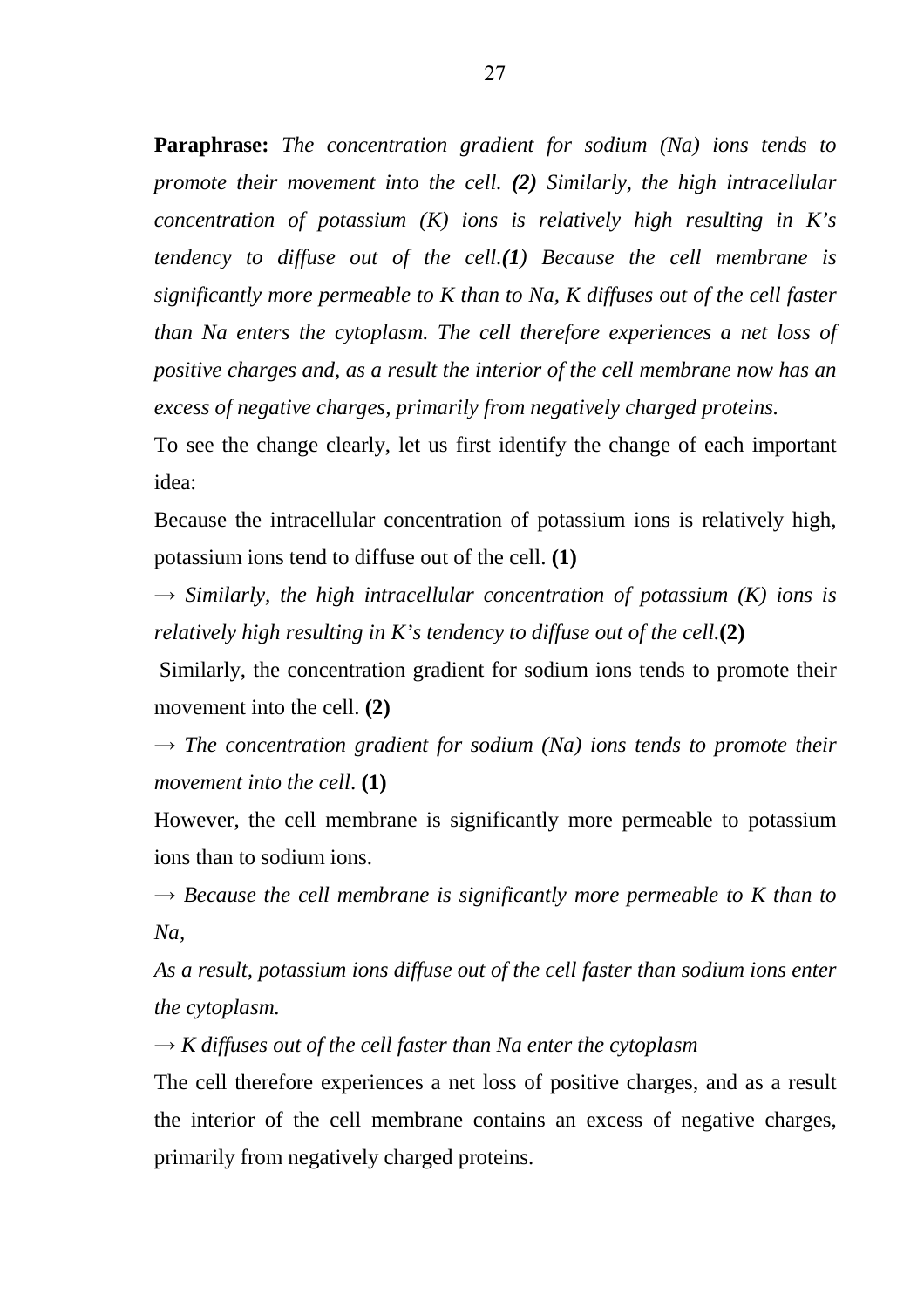$\rightarrow$  *The cell therefore experiences a net loss of positive charges and, as a result the interior of the cell membrane now has an excess of negative charges, primarily from negatively charged proteins.* 

At first glance this 'rewritten' version may look as if it has been significantly modified from the original, but in this particular case, the writer has made a seemingly disingenuous change by substituting the names of the atoms by using their chemical symbols (e.g., sodium  $=$  Na). In addition, the order of the first two sentences was changed giving the appearance of a substantial modification. However, the language and much of the rest of structure is still too similar to the original.

## *2.2.5.5. Original Text and Plagiarism*

## *a) Plagiarism and Types of Plagiarism*

**Plagiarism** is the act of appropriating the ideas, writings, or inventions of another without due acknowledgement; specifically, the stealing of passages, either word-for-word or in substance, from the writings of another and publishing them as one's own [48]. In academic writing, this is the same as cheating on an exam.

According to Hamp-Lyons & Courter [1984, p. 161-166], there are four types of plagiarism:

**1)** outright copying

**2)** paraphrase plagiarism

**3)** patchwork plagiarism

**4)** stealing an apt term

The paragraphs below provide an example by showing a passage as it appears in the source (A), four paraphrases B, C, D, E following are **types of Plagiarism.** 

(24) **Original:** "While the Education Act of 1870 laid the groundwork for the provision of elementary or primary education for all children in England and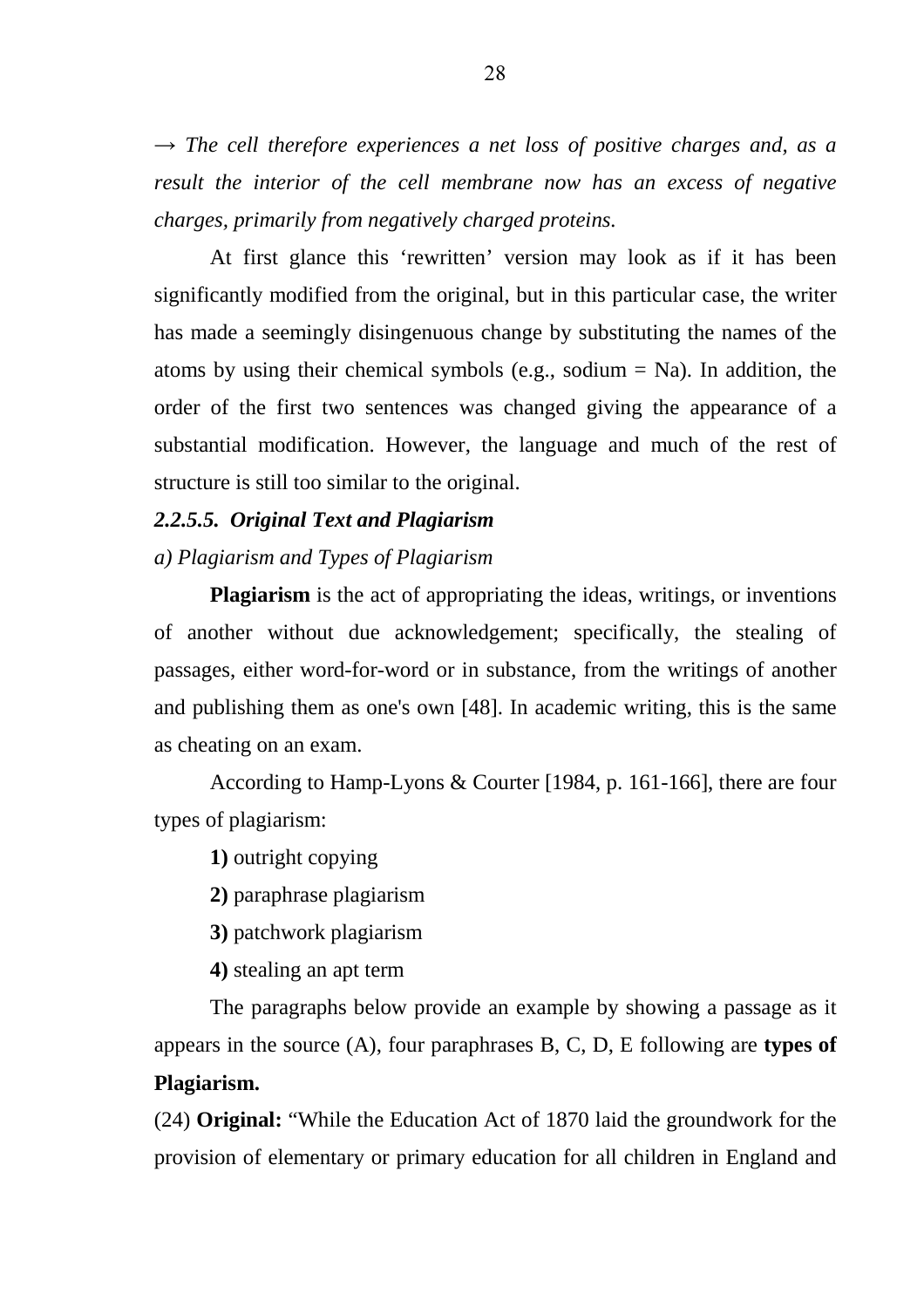Wales, it was not until the implementation of the 1944 Education Act that all girls and boys were entitled to a secondary education. Indeed, the decades immediately following the Second World War saw such a rapid increase in educational provision - in the USA, and many countries of Western and Eastern Europe, as well as in Britain - that some writers refer to the 'educational explosion' of the 1950s and 1960s." [48]

**1) Outright Copying** (Word-for-word Plagiarism) is when a student uses exactly the same words as the original author without using quotation marks or saying where the words are from (*underlined words and phrases in Paragraph B*).

B. *While the Education Act of 1870 laid the groundwork for the provision of elementary or primary education for all children in England and Wales, it was not until the implementation of the 1944 Education Act that all girls and boys were entitled to a secondary education. Indeed, the decades immediately following the Second World War saw such a rapid increase in educational provision - in the USA, and many countries of Western and Eastern Europe, as well as in Britain - that some writers refer to the 'educational explosion' of the 1950s and 1960s.*

**2) Paraphrase Plagiarism** is changing some of the words and grammar but leaving most of the original text the same (*underlined words and phrases in Paragraph C*).

C. *The Education Act of 1870 put down the basis for providing primary education for every child in the United Kingdom. It was not, however, until the establishment of the 1944 Education Act that all male and female children were given the right to education at secondary school.* 

**3) Patchwork Plagiarism** is when parts of the original author's words are used and connected together in a different way (*underlined words and phrases in Paragraph D*).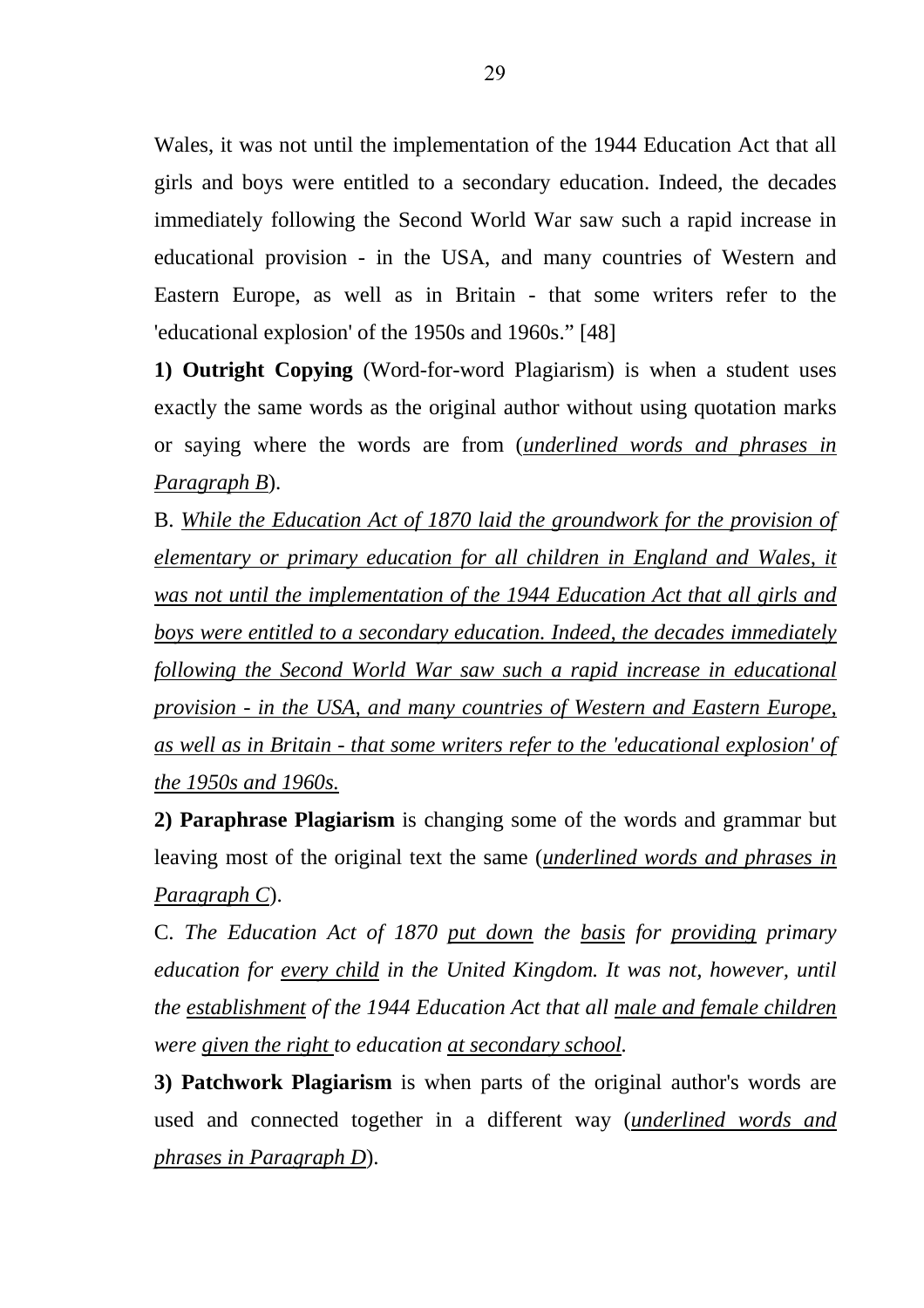D. *The right to elementary education for every child in England and Wales was established in the 1870 Education Act. However, the right to secondary education had to wait until the implementation of the 1944 Education Act. Following that act, in many countries of the world, there was such a rapid increase in educational provision that it was called the 'educational explosion' of the 1950s and 1960s.*

**4) Stealing an Apt Term** is when a short phrase from the original text has been used in the students work, possibly because it is so good (*underlined words and phrases in Paragraph E).*

E. *In England and Wales, all 5 year all children have had the right to an education since 1870. This has not, however, been the case for 11 year olds, who had to wait until 1944 for a national system of secondary education. Once this system was established, though, secondary education expanded rapidly in the decades immediately following the Second World War.*

 In conclusion, in every discipline and in certain genres (such as the empirical research report), some phrases are so specialized or conventional that you cannot paraphrase them except by wordy and awkward circumlocutions that would be less familiar (and thus less readable) to the audience. When you repeat such phrases, you are not stealing the unique phrasing of an individual writer but using a common vocabulary shared by a community of scholars.

## *b) Avoiding Plagiarism*

When paraphrasing, it is important to avoid plagiarizing: that is, writing a paraphrase that is too similar to the original. A paraphrase is unacceptable when it contains the same vocabulary and sentence structure as the original. The following model shows unacceptable and acceptable paraphrases [13].

(25) **Original**: "Language is the main means of communication between peoples **(1)**. But so many different languages have developed that language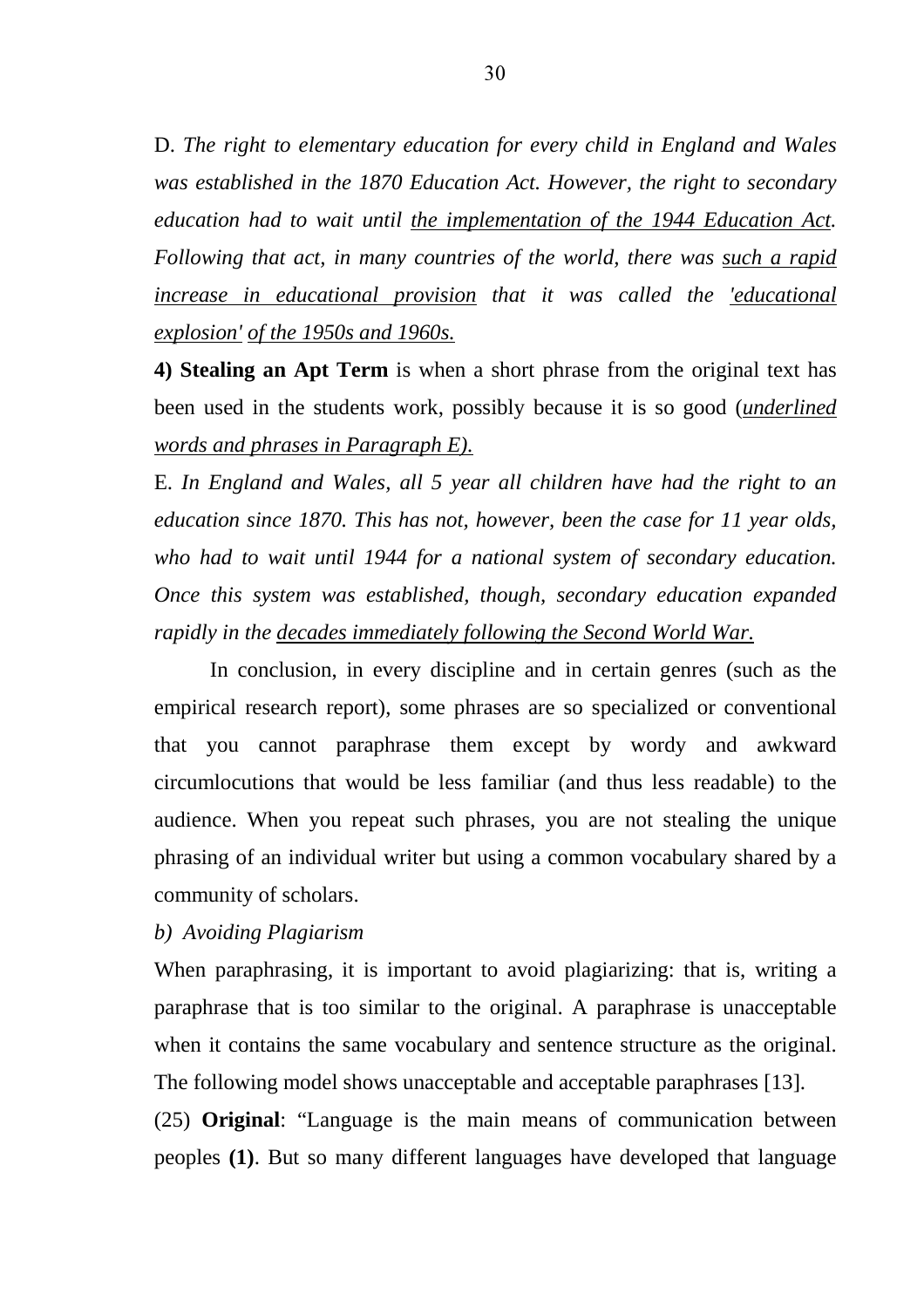has often been a barrier rather than an aid to understanding among peoples **(2).** For many years, people have dreamed of setting up an international, universal language which all people could speak and understand **(3)**. The arguments in favor of a universal language are simple and obvious **(4)**. If all peoples spoke the same tongue, cultural and economic ties might be much closer, and good will might increase between countries **(5).**" [13]

**1. Unacceptable Paraphrase:** *Language is the principal means of communication between peoples. However, because there are numerous languages, language itself has frequently been a barrier rather than an aid to understanding among the world population. For many years, people have envisioned a common universal language that everyone in the world could communicate in. The reason for having a universal language are clearly understandable. If the same tongue were spoken by all countries, they would undoubtedly become closer culturally and economically. It would probably also create good will among nations.*[13]

**2. Acceptable Paraphrase:** *Humans communicate through language. However, because there are so many languages in the world, language is an obstacle rather than an aid to communication. For a long time, people have wished for an international language that speakers all over the world could understand. A universal language would certainly build cultural and economic bonds. It would also create better feelings among countries.*[13]

The first paraphrase is plagiarism. Even though the writer has changed many of the words, the sentence structure is very similar to the original as identified follows:

(1) Language is the main means of communication between peoples.  $\rightarrow$ *Language is the principal means of communication between peoples.* 

**(2)** But so many different languages have developed that language has often been a barrier rather than an aid to understanding among peoples.  $\rightarrow$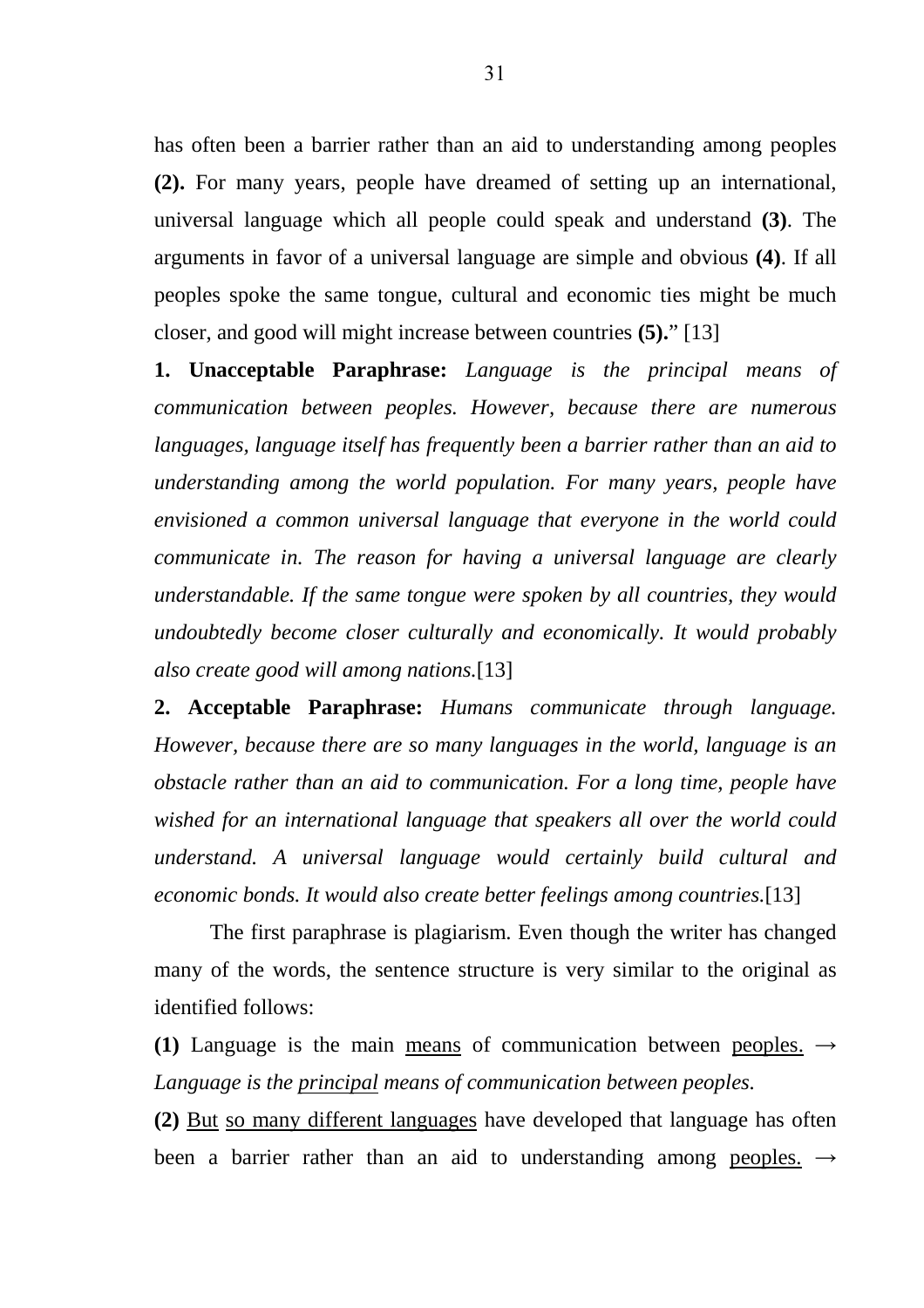*However, because there are numerous languages, language itself has frequently been a barrier rather than an aid to understanding among the world population.* 

**(3)** For many years, people have dreamed of setting up an international, universal language which all people could speak and understand.  $\rightarrow$  *For many years, people have envisioned a common universal language that everyone in the world could communicate in.*

**(4)** The arguments in favor of a universal language are simple and obvious.  $\rightarrow$ *The reason for having a universal language are clearly understandable.* 

**(5)** If all peoples spoke the same tongue, cultural and economic ties might be much closer, and good will might increase between countries.  $\rightarrow$  *If the same tongue were spoken by all countries, they would undoubtedly become closer culturally and economically. It would probably also create good will among nations.*

In the second paraphrase, both the vocabulary and sentence structure are different:

(1) Language is the main means of communication between peoples  $\rightarrow$ *Humans communicate through language* 

**(2)** But so many different languages have developed that language has often been a barrier rather than an aid to understanding among peoples  $\rightarrow$  *However*. *because there are so many languages in the world, language is an obstacle rather than an aid to communication.* 

**(3)** For many years, people have dreamed of setting up an international, universal language which all people could speak and understand.  $\rightarrow$  *For a long time, people have wished for an international language that speakers all over the world could understand.* 

**(4) (5)** The arguments in favor of a universal language are simple and obvious. If all peoples spoke the same tongue, cultural and economic ties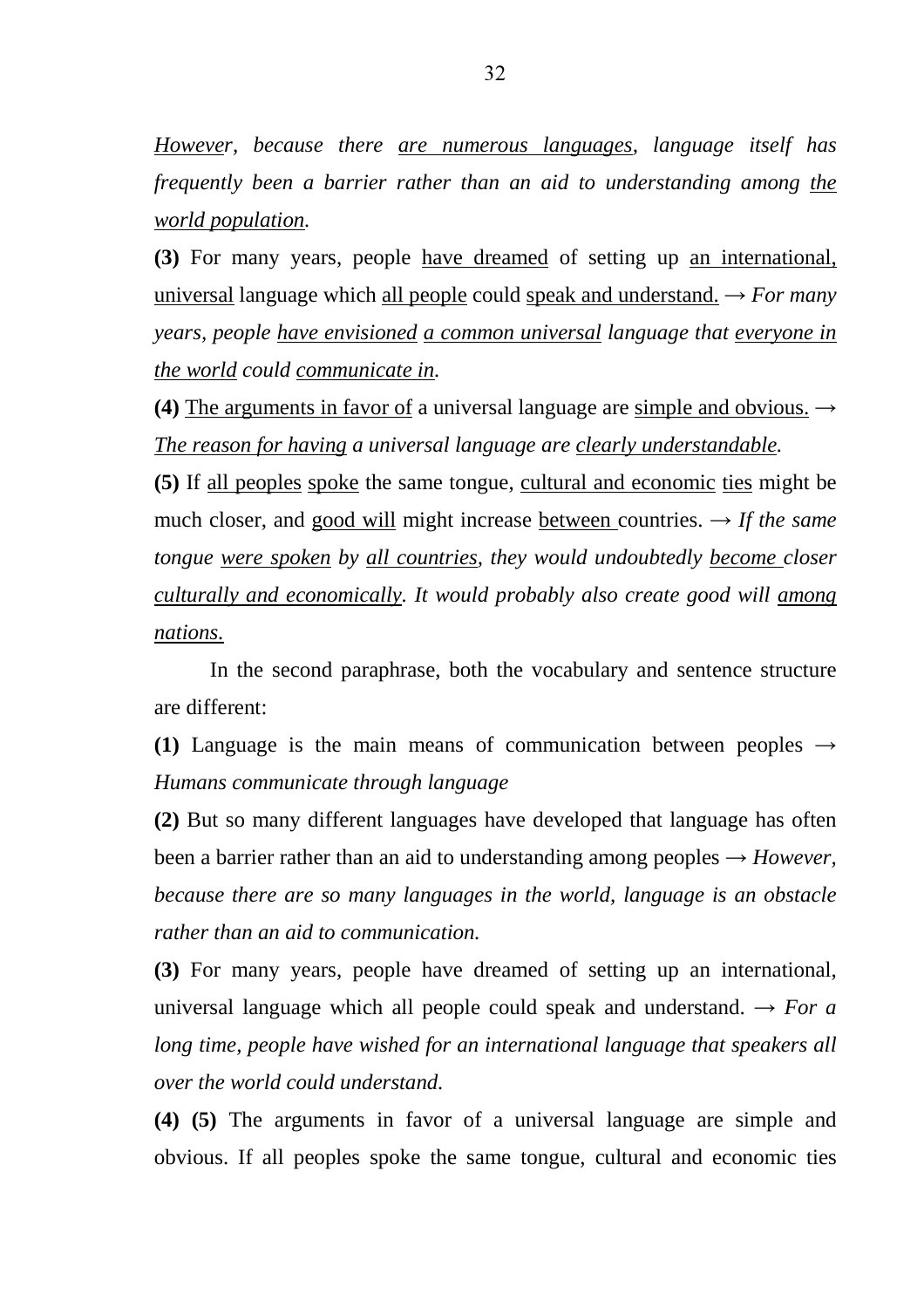might be much closer, and good will might increase between countries.  $\rightarrow$  *A universal language would certainly build cultural and economic bonds. It would also create better feelings among countries.*

You need to acknowledge the source of an idea unless it is common knowledge. It may be difficult to decide exactly what is common knowledge within your subject, but if your textbooks or your lecturer, (either in lectures or handouts), do not acknowledge the source, you can assume that it is common knowledge within your subject. For concepts and ideas which are generally accepted as valid within your specialism, there is no need to provide a reference. If in doubt, cite.

**1)** Take notes in your own words. A good strategy is: read, put away your books and think, and then write your notes.

**2)** Acknowledge quotations, even in your own notes. This will help you avoid accidental plagiarism when you copy from your own notes, not realising the words were copied from a textbook.

**3)** If you use ideas of other people, be explicit about it. That is to say, cite the relevant author at the relevant point in your writing. It is then not possible for anyone to accuse you of cheating or stealing someone else's work. It will also indicate that you know the background [50].

#### **2.2.6. Strategies to Create a Good Paraphrase**

To paraphrase effectively, it is recommended that you follow these suggestions:

#### *2.2.6.1. Criteria for Good Paraphrasing*

• Include all important ideas mentioned in the original passage but not in the same order.

- Keep the length approximately the same as the original.
- Do not stress any single point more than another.
- Do not change the meaning by adding your own thoughts or views.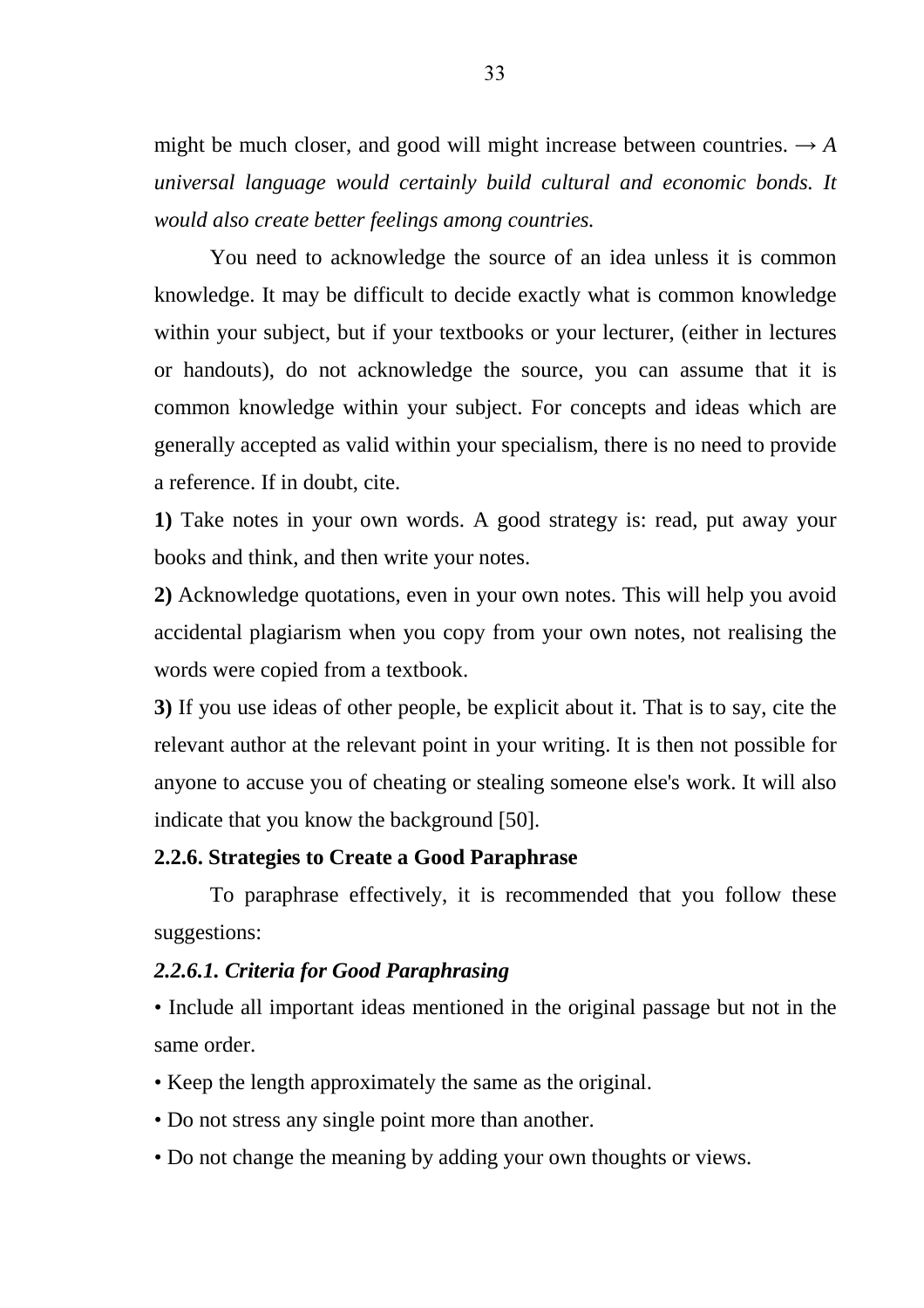• Do not use the original sentence structure.

#### *2.2.6.2*. *Tips for Paraphrasing*

According to Alice Oshima, Ann Hogue [13], there are 4 steps to write a good paraphrase:

**STEP 1:** Read the original passage several times until you understand it fully. Look up unfamiliar words, and find synonyms for them. If you need to take notes, write down only one or two words for each idea - not complete sentences.

(26) **Original:** Language is the main means of communication between peoples. But so many different languages have developed that language has often been a barrier rather than an aid to understanding among peoples. For many years, people have dreamed of setting up an international, universal language which all people could speak and understand. The arguments in favor of a universal language are simple and obvious. If all peoples spoke the same tongue, cultural and economic ties might be much closer, and good will might increase between countries.

**Acceptable paraphrase**: *Humans communicate through language. However, because there are so many languages in the world, language is an obstacle rather than an aid to communication. For a long time, people have wished for an international language that speakers all over the world could understand. A universal language would certainly build cultural and economic bonds. It would also create better feelings among countries.*

Here is a suggested note-taking on the original passage about universal language:

*Language – people use to communicate – but too many – obstacle – dream – international language – reasons: cultural, economic bonds, good feelings between countries.* 

It may be also helpful to make a brief outline such as the following: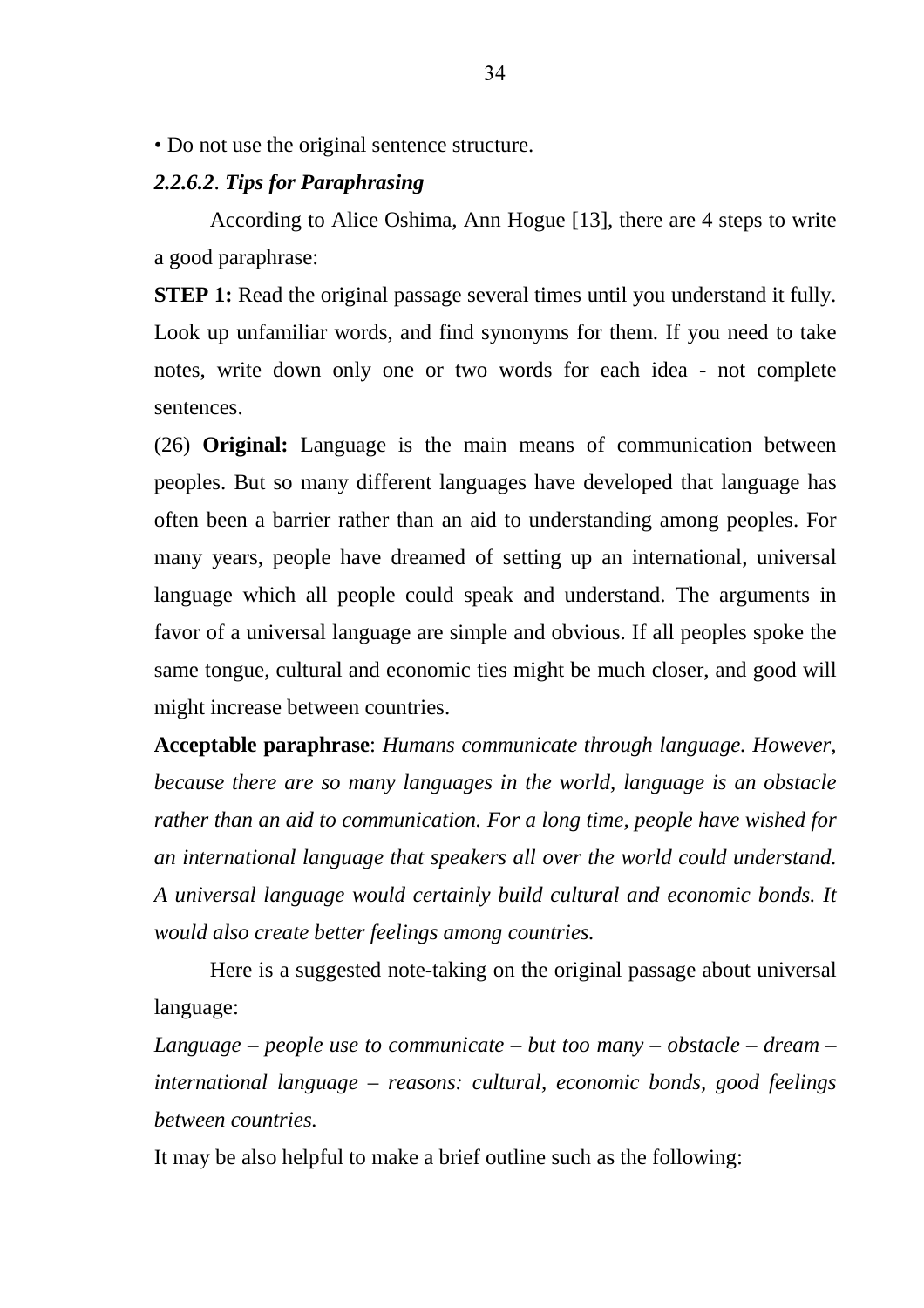- *A. Language main means of communication*
- *1. Too many languages barrier to understanding*
- *2. Universal language needed*
- *B. Reasons for a universal language*
- *1. Increase cultural, economic bonds*
- *2. Increase good feelings between countries*

**STEP 2:** Write your paraphrase from memory. Include as much of the information as you remember. Do not look at the original while you are writing.

**STEP 3:** Check your paraphrase against the original for accuracy and completeness. **If necessary, add points you have missed.** 

**STEP 4:** Name the source of the original passage in parentheses at the end of your paraphrase.

Other valuable paraphrasing tips that students need to take into consideration: Firstly, you should use a good dictionary to find synonyms and check their usage and context. Secondly, remember not to change specialized vocabulary or expressions. Similarly, you cannot change the tone. Thirdly, you are not allowed to add information or leave anything out. Fourthly, you must frequently check your paraphrase with the original, to be sure that you have not used the same words or phrases unintentionally. Finally yet importantly, the paraphrase must sound like "your work" but not too informal and not look like the original.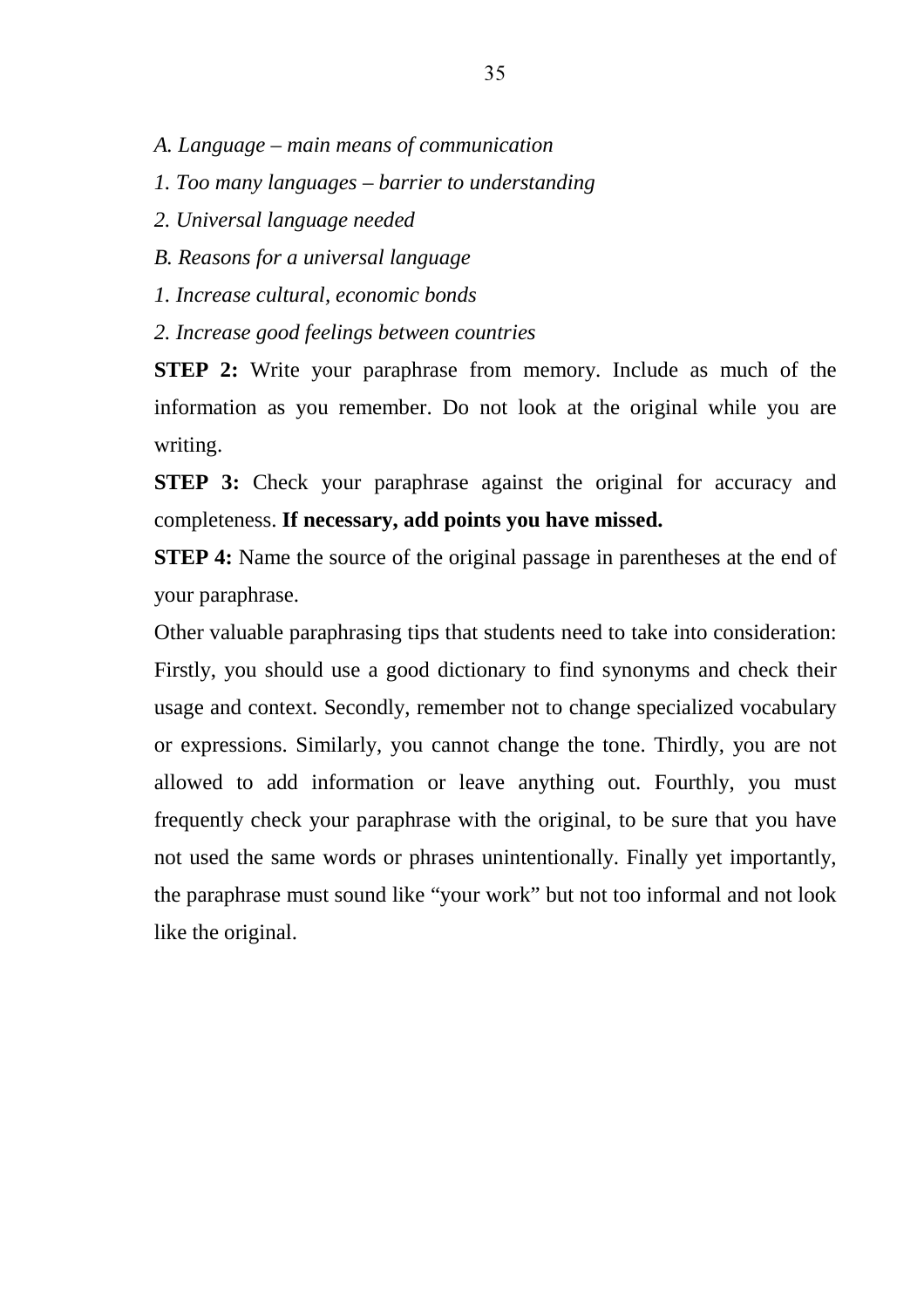# **Chapter 3**

# **RESEARCH DESIGN AND METHODOLOGY**

#### **3.1. RESEARCH DESIGN AND METHOD**

The research is a descriptive study using qualitative and quantitative information. The study includes five research questions mentioned in the first chapter. Questions 1 and 2 are answered in the second chapter. Chapter 4 will deal with questions 3, 4, and 5, drawn from statistically analyzing a Diagnostic test, a Questionnaire and the Graduation Papers of 15 students of Da Nang College of Foreign Languages.

# **3.2**. **DESCRIPTION OF POPULATION AND SAMPLES**

#### **3.2.1. Population**

The population was limited to fourth-year students of English at the Da Nang College of Foreign Languages for these reasons: Firstly, these students had already studied this skill in their second year at the university. Secondly, they routinely employ this writing skill in their second, third and fourth years to write essays, assignments etc. Thirdly, some of these students are writing their Graduation Papers at the end of this final year.

In addition, the population also includes the Graduation Papers of graduates of the Da Nang College of Foreign Languages because like the fourth-year students, they have studied paraphrasing skills in their second year and applied these skills in academic writing during their time at the College. The most important reason for this choice is that these graduates had studied paraphrasing thoroughly to write their Graduation Papers.

Therefore, the subjects were tested at random from both fourth-year students and the graduates. While the paraphrasing skills of 15 students in their Graduation Papers were surveyed; on 5th, 7th and 12th April 2010, the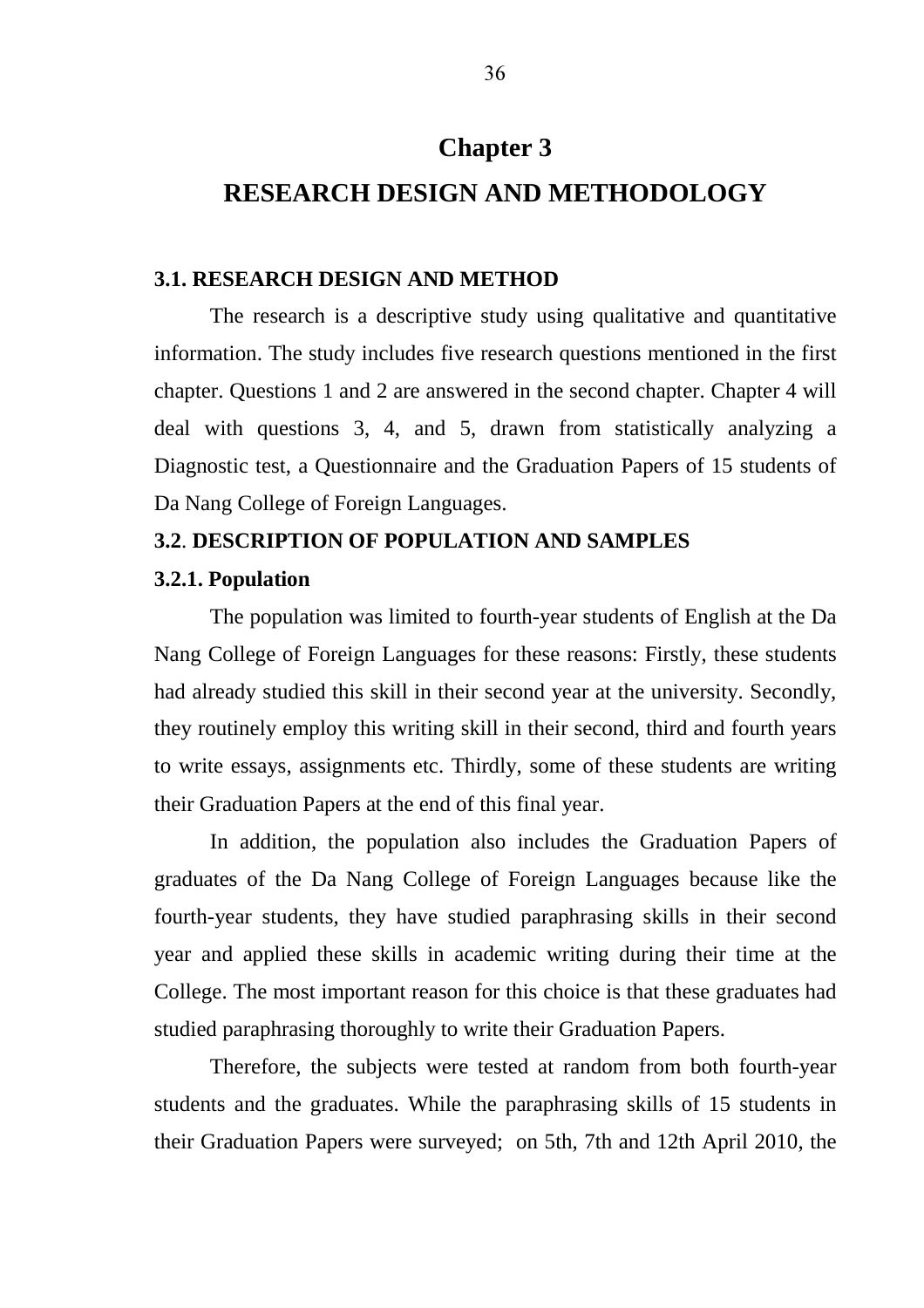Questionnaire and Diagnostic test were given to 100 students from five classes (06CNA06, 07, 08, 09, and CNALT01). Once the students learned the reason for testing, they were very eager to contribute to the research, as they wanted to help students of subsequent years improve their paraphrasing skills in academic writing. We designed the Questionnaire and the Diagnostic Test at a length and level to enable completion within one period (45 minutes), and we guarantee the reliability of the results.

#### **3.2.2. Sample**

*3.2.2.1. The Diagnostic Test* in three parts (word & phrase level, sentence level and paragraph level) is designed as follows:

### **- Part A: Word and Phrase level**

I. Exercise 1-5: Students are asked to find the words or phrases closest in meaning to the underlined parts.

II. Exercise 6-10: Students are asked to replace the underlined parts with their own words, so that the sentences have the same meaning as the original ones.

 These exercises are to test the students' ability to replace words with their antonyms, synonyms or defining expressions as well as different meanings of a word or phrase in context.

#### **- Part B: Sentence level**

I. Exercises 1-5: Students are asked to choose the best paraphrase for the sentences.

These exercises aim at testing the ability of students to find key words and important information in the models given. Moreover, the researcher would also like to determine whether students maintain all the meaning of the originals when paraphrasing or not.

II: Exercises  $6 - 10$ : Students are asked to paraphrase the statements in two different ways.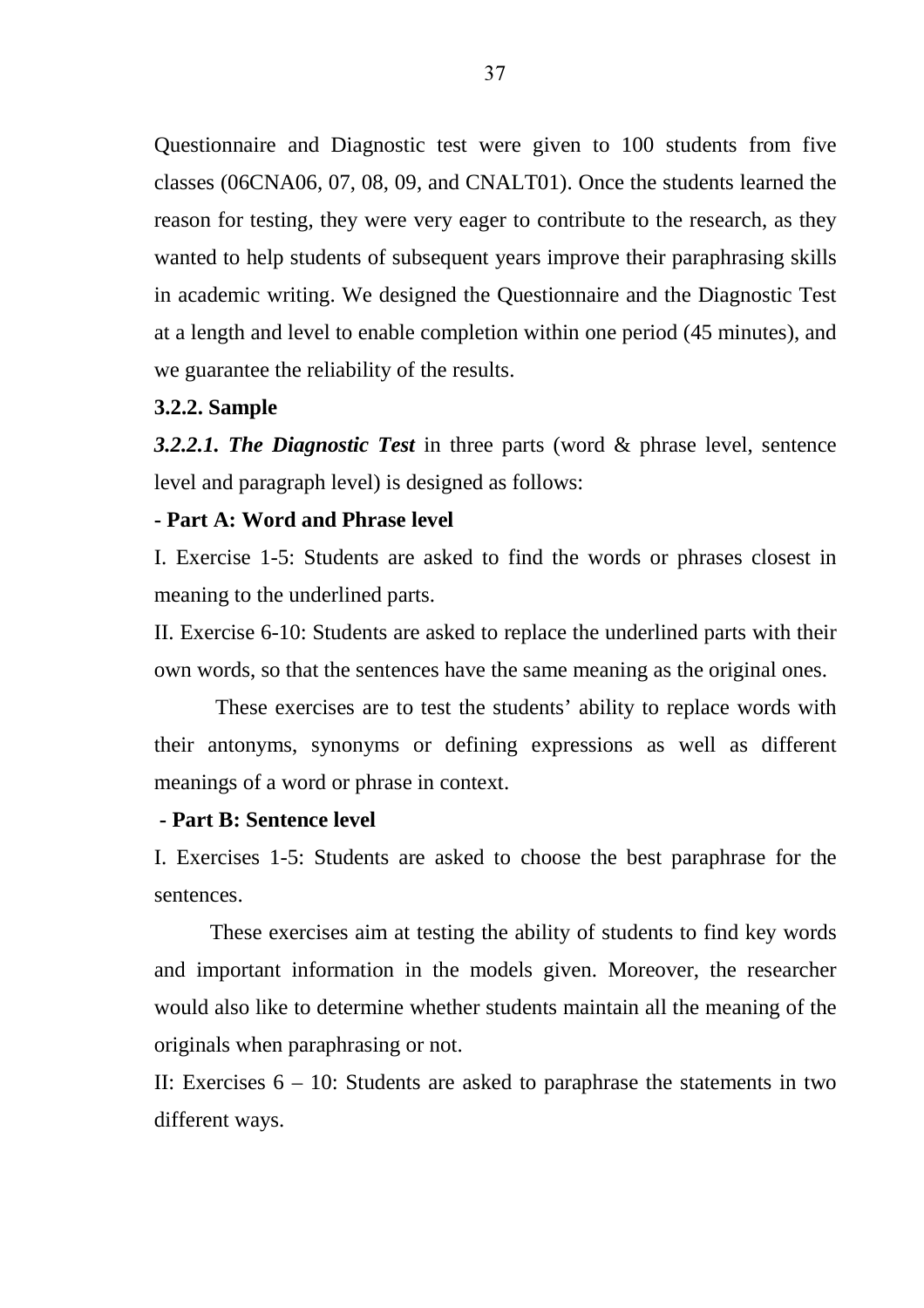These exercises aim at testing students ability to re-write complex sentences into simpler ones that are easier to understand.

III. Exercises 11 – 15: Students are asked to extract three ideas from each of complex sentences.

 These exercises aim at testing students in extracting the ideas of complex sentences and paraphrasing them as simple sentences.

#### **- Part C: Paragraph level**

I. Exercises 1-15: Students are asked to choose the best answer for each of given paragraphs.

II. Exercises 16-20: Students are asked to paraphrase given paragraphs

These exercises aim at establishing whether students knew what a legitimate paraphrase was or not. In addition, students were asked to paraphrase 5 paragraphs themselves in order to check if they could distinguish between quotation, summary and paraphrase and which mistake they often make in creating a paraphrase. We also did a survey on paraphrased paragraphs in the 15 Graduation Papers to determine the most common mistakes here.

*3.2.2.2. Questionnaire* consisting of 15 questions aim at eliciting information in the following categories:

Questions 1 – 5: Students' Ability to Learn Paraphrasing Skills

Questions 6 – 10: Students' Preferences and Difficulties of Paraphrasing

Questions 11 – 13: Students' Awareness of Plagiarism and Its Avoidance Questions 14 - 15: Students' Improvement of Paraphrasing Skills

*3.2.2.3. The Graduation Papers* of 15 students of the Da Nang College of Foreign Languages were read thoroughly to collect paraphrased paragraphs and their original passages. We also spoke with some students from classes 06CNA07, 08, 09 and CNALT01 to get more information for our research,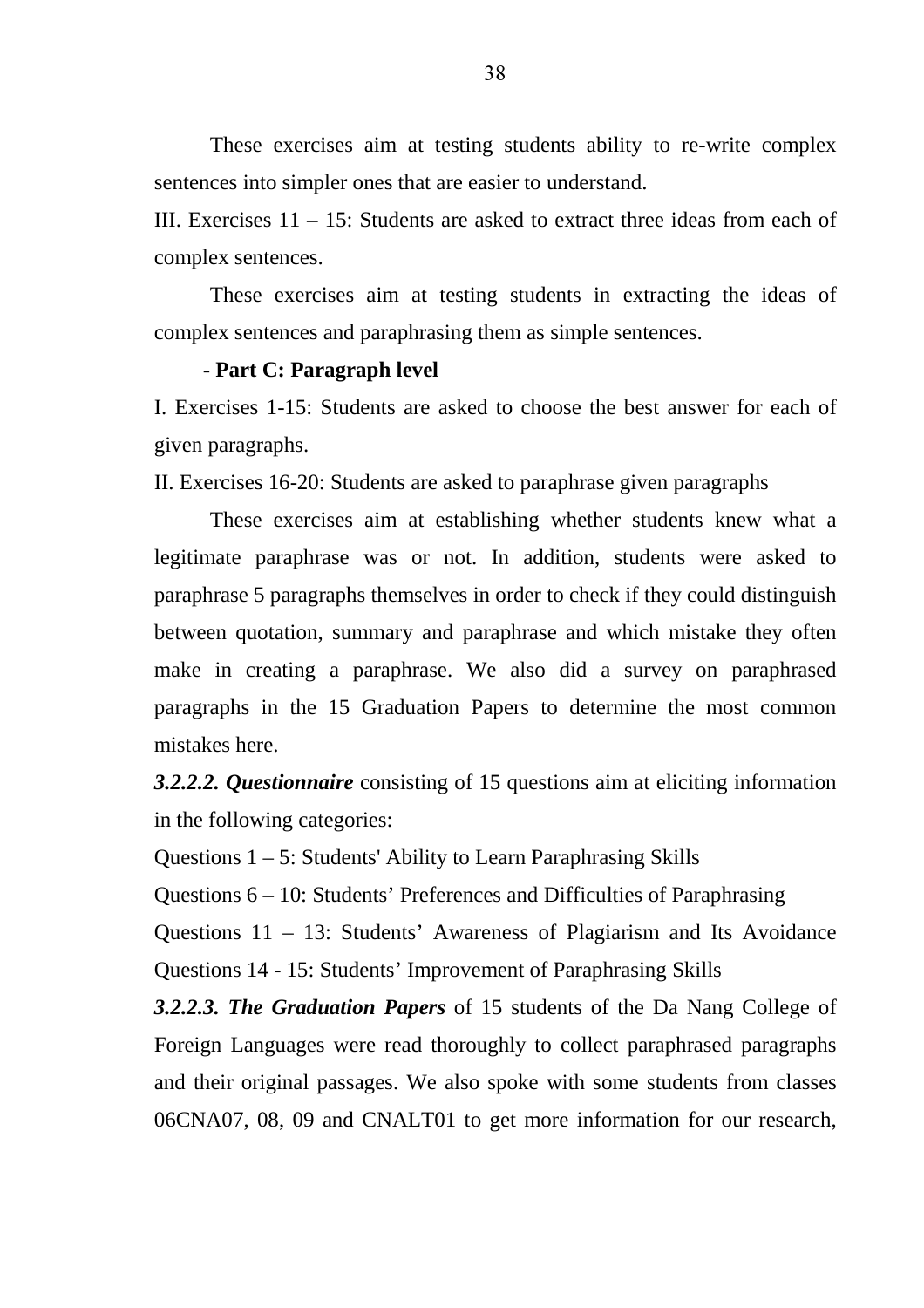regarding how the students improved their paraphrasing skills and how teachers corrected the mistakes usually made in paraphrasing.

#### **3.3. DATA COLLECTION AND ANALYSIS**

#### **3.3.1. Data Collection**

To design the Diagnostic test and Questionnaire, we selected exercises from books teaching practice skills for Toefl Ibt [14], [18], [21].

The Questionnaire was delivered to 100 students from classes 06CNA07, 08, 09 and CNALT01 on 5th April 2010, and was collected in after 10 minutes.

The Diagnostic Test was delivered to 100 students of classes 06CNA07, 08, 09 and CNALT01 on 7th April 2010 in 35 minutes.

The Graduation Papers were read thoroughly to collect paraphrased paragraphs and their origins.

To sum up, to collect data for the study the Diagnostic Test, Questionnaire and 15 Graduation Papers were the main sources of data.

#### **3.3.2. Data Analysis**

Data analysis is a basic process throughout which the result for discussion and implication was found out from the data collected. In this term paper, the statistics tables were presented first, and then the collected data was analyzed. Data were collected from the Questionnaires, Diagnostic Test and Graduation Papers. All the data were then analyzed qualitatively and quantitatively into 8 categories.

The Questionnaire of 15 questions was analyzed qualitatively and quantitatively into 4 categories:

1. Students' ability to learn paraphrasing skills

2. Students' preference and difficulties of paraphrasing

3. Students' awareness of, and avoidance of plagiarism

4. Students' improvement of paraphrasing skills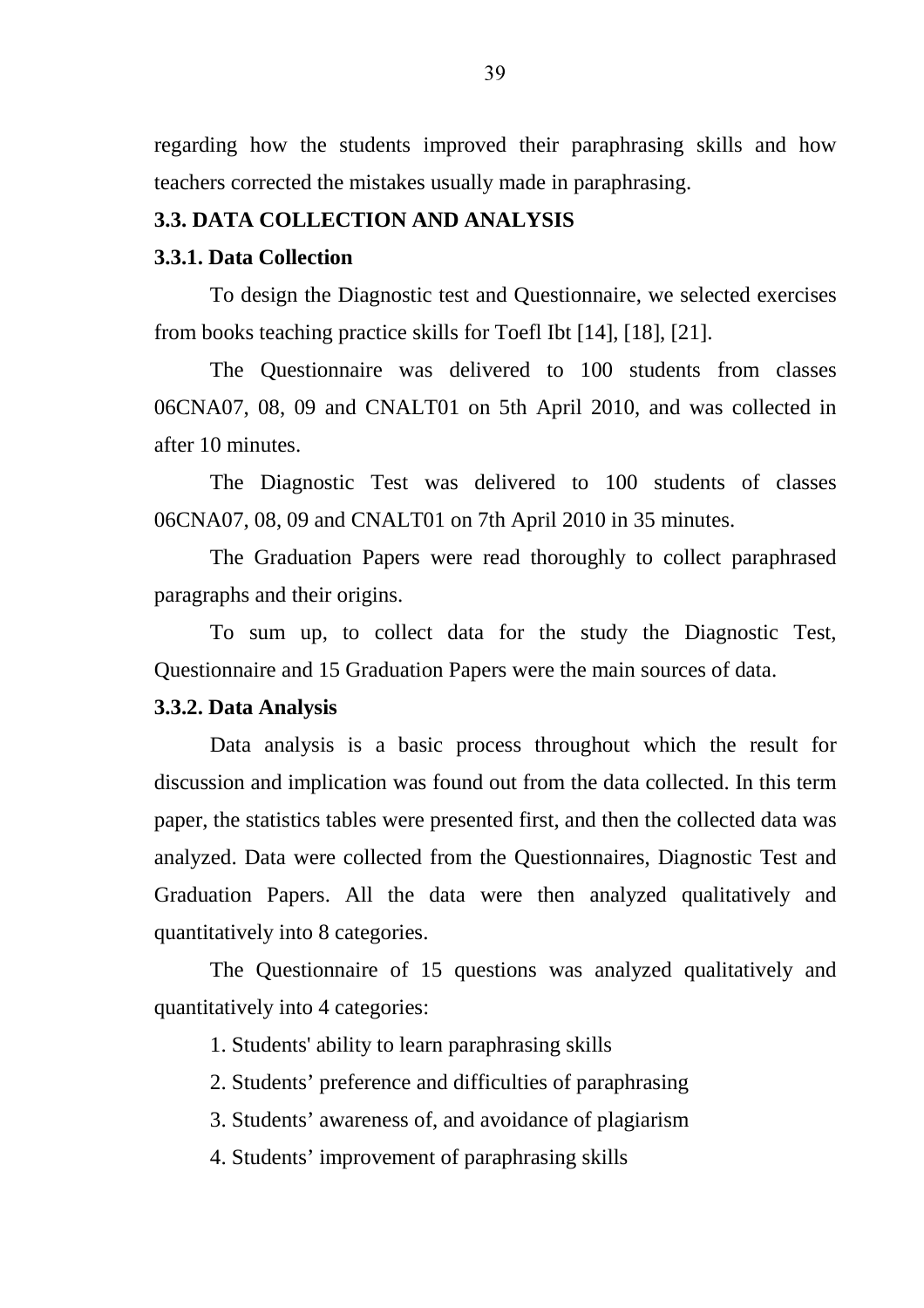The Diagnostic Test was analyzed qualitatively and quantitatively to determine mistakes, then these mistakes were classified into 3 categories: word & phrase, sentence and paragraph levels. At each level, mistakes were classified according to 5 types of mistakes in paraphrasing skills.

The Graduation Papers were read thoroughly to collect paraphrased paragraphs and their origins; then were analysed qualitatively and quantitatively to determine mistakes; next, these mistakes were classified into 1 category: paragraph level. Then they were classified as mistakes in paraphrasing skills.

In conclusion, the Questionnaire, Diagnostic Test and Graduation Papers are the main sources for this study. As students were chosen at random, they were not expected to give the right answers to all questions, but, it was assumed that they could master the basic skills of paraphrasing.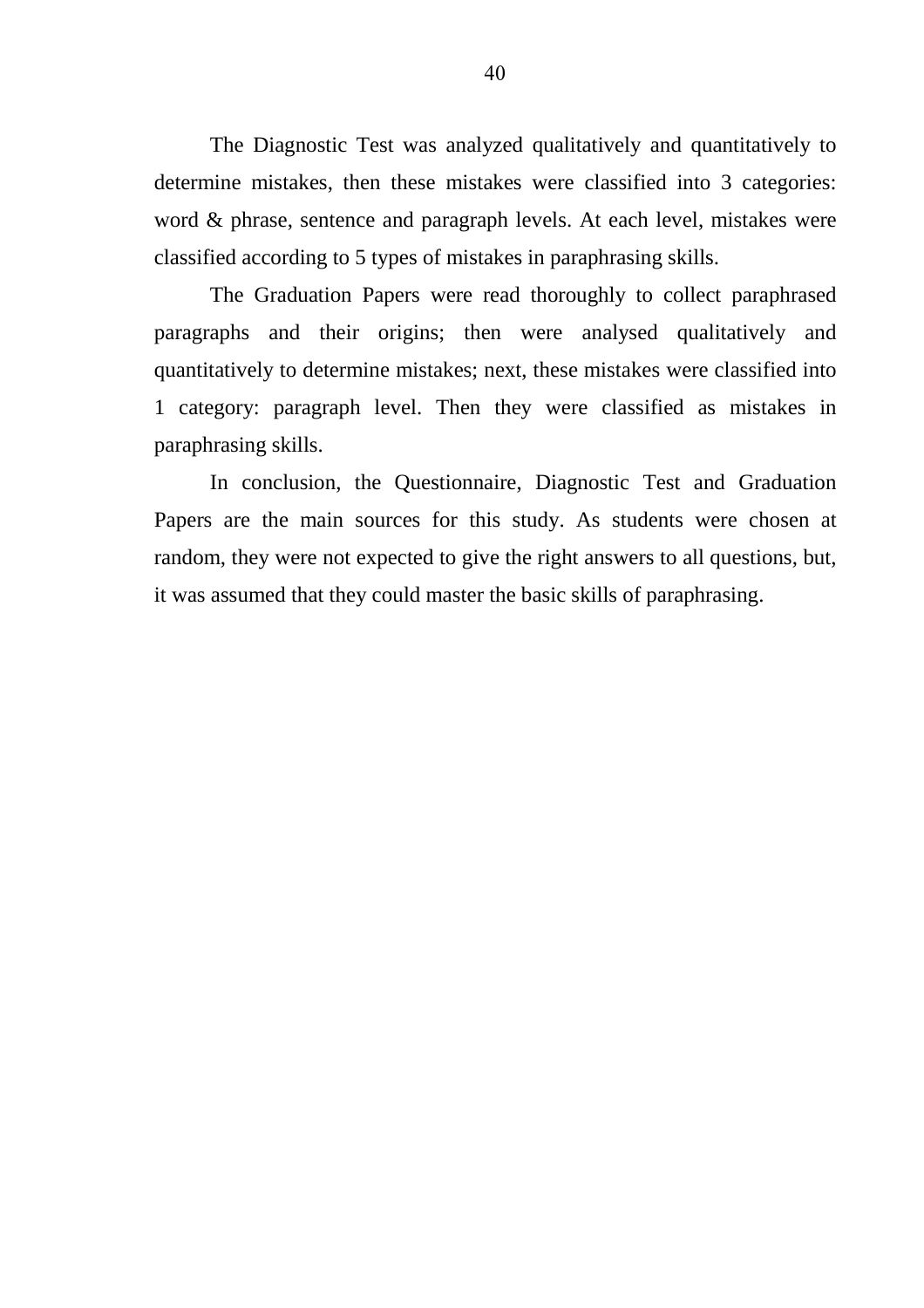# **Chapter 4 FINDINGS AND DISCUSSIONS**

#### **4.1. OVERVIEW**

Data collected from the Questionnaire, Diagnostic Test and 15 Graduation Papers will be analyzed in Chapter IV. The results of the students' Questionnaire will be presented and analyzed in the 4.2.1 part. The 4.2.2 part will present and analyze the results collected from the Diagnostic Test and Graduation Papers. The 4.3 part will discuss the results from the Questionnaire, Diagnostic Test and Graduation Papers. The 5.3 part will suggest some implications for teaching and learning paraphrasing skills.

#### **4.2. RESULTS**

The data was collected from the Questionnaire and Diagnostic Test which were designed for the fourth-year students and from 15 Graduation Papers. All of the data was processed by counting and analyzing the percentage for each term used, as well as the types of mistakes, then we came to conclusions and gave suggestions for correction.

Ms. Annie Eagleton, native of England, TESOL (Teaching English to Speakers of Other Languages) & CELTA (Certificate in English Language Teaching to Adults) certificates; BA German Hons, gave some help with the process of analyzing the data.

#### **4.2.1. Data Collected from Students' Questionnaire**

The data collected from the students' Questionnaire was initially presented in four tables (table 4.1, 4.2, 4.3  $\&$  4.4) as four main points: Students awareness of paraphrasing skills, Students' preference and difficulties with paraphrasing, Students' awareness of plagiarism and its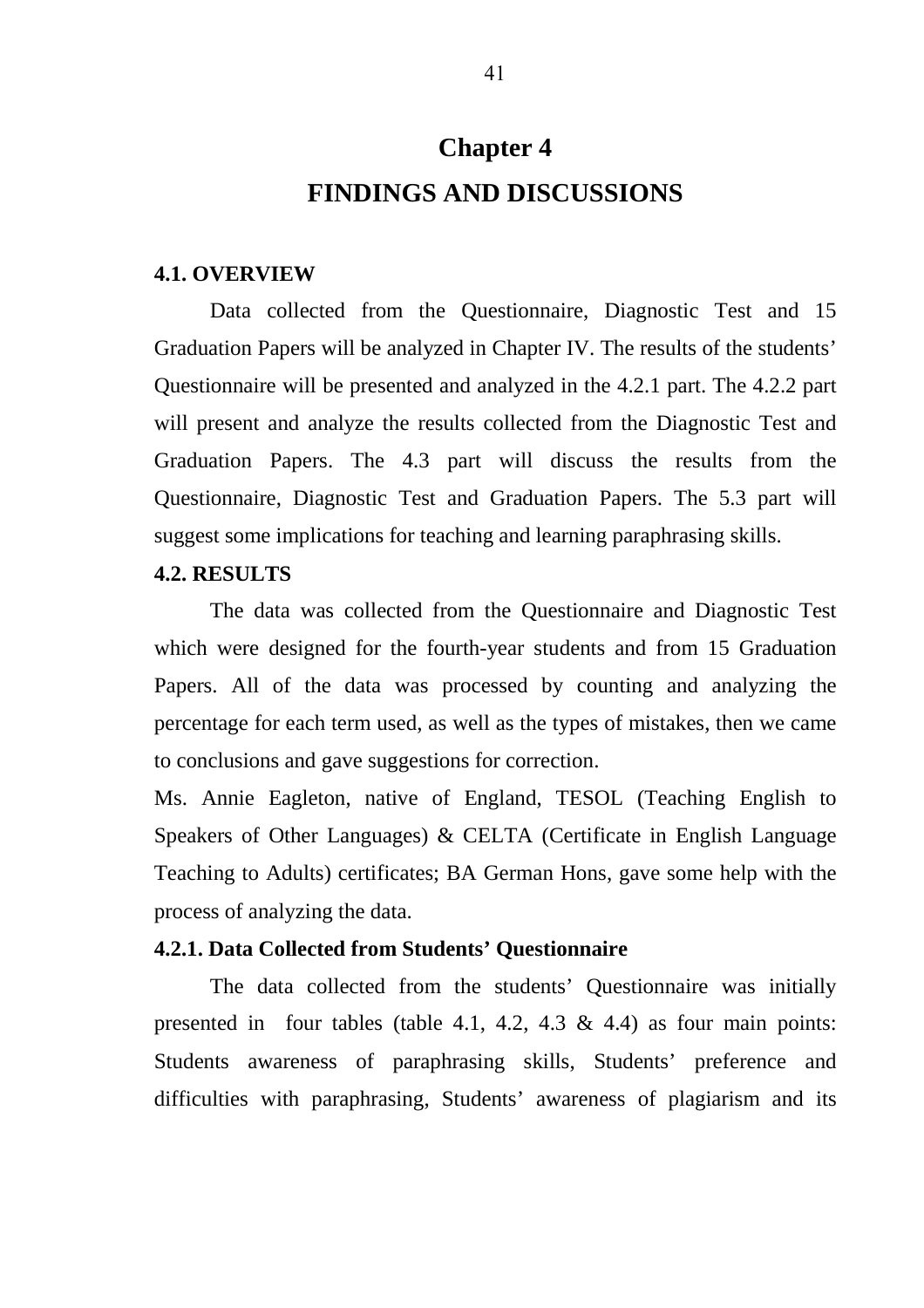avoidance; and Students' improvement of paraphrasing skills. First, the data was analyzed, and then conclusions were drawn.

#### *4.2.1.1. Students' Awareness of Paraphrasing Skills*

**Table 4.1. Students' Awareness of Paraphrasing Skills**

|           |                       | Right           | 73%   |
|-----------|-----------------------|-----------------|-------|
|           | What is a paraphrase? | Wrong           | 26%   |
|           |                       | Other           | $1\%$ |
|           |                       | One             | 5%    |
|           |                       | Two             | 10%   |
| Awareness | Kinds of paraphrase   | Three           | 31%   |
|           |                       | Four            | 52%   |
|           |                       | Do not remember | 2%    |
|           | Differences between   | Yes             | 59%   |
|           | quoting, summarizing  | N <sub>o</sub>  | 11%   |
|           | and paraphrasing      | Not sure        | 30%   |

The above table clearly shows the awareness of 100 fourth-year students of 5 classes, of paraphrasing. Most of the students (**73%**) demonstrated a correct understanding of this sub-skill when asked to give a definition of paraphrasing. Only **26%** of the students made incorrect choices.

Meanwhile, in terms of kinds, the largest number of students, (**52%**) gave the right answer. Only **2%** of the total indicated they did not remember. **31%** and **10%** answered "three or two kinds of paraphrase". The lowest percentage was at "one kind", with **5%**.

 In regard to differences between quoting, summarizing and paraphrasing, the lowest number, accounting for **11%**, realized that they did not remember and the highest number, **59%**, knew the differences and they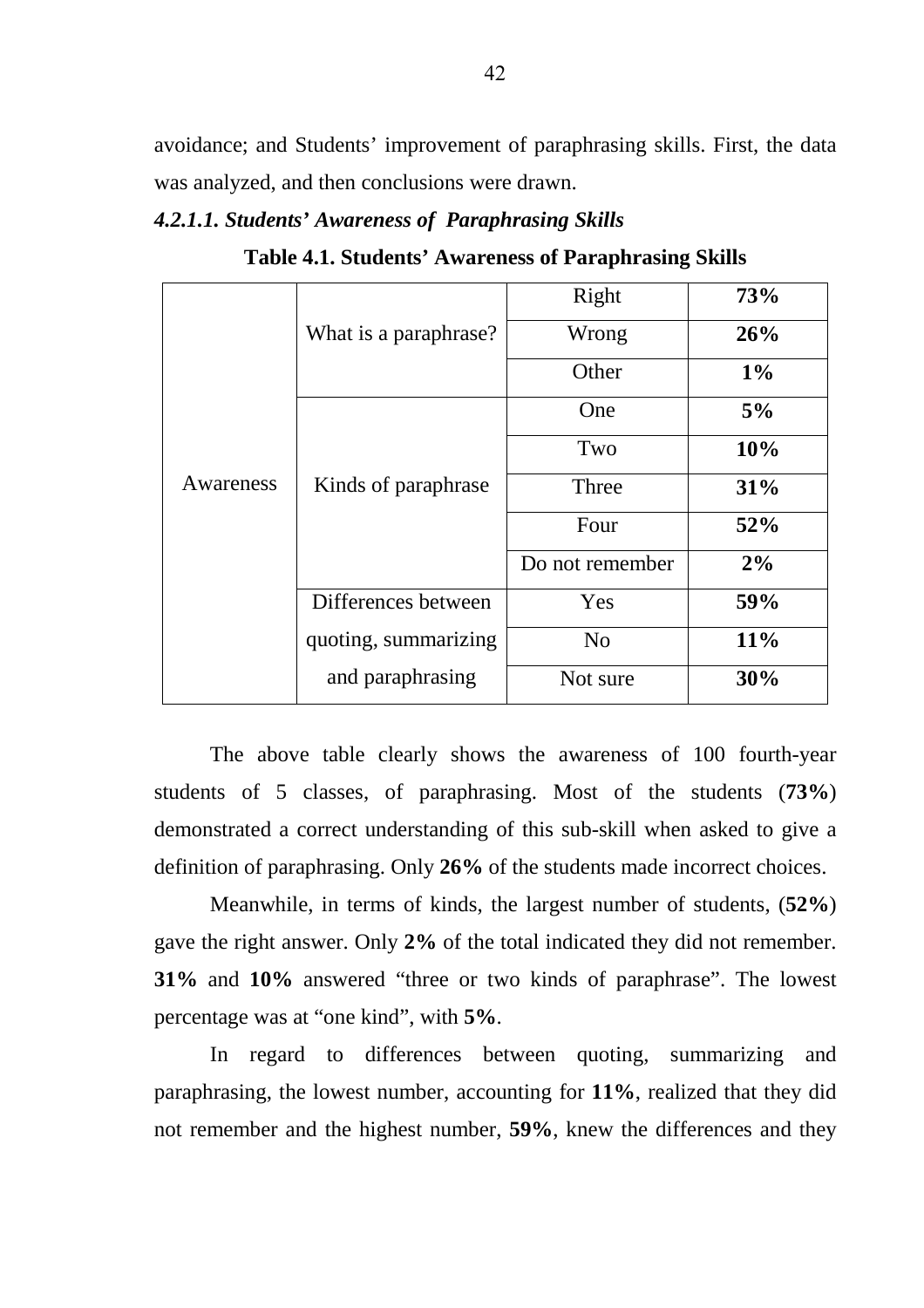could distinguish these three skills well. **30%** indicated they were not sure about the differences.

In conclusion, most of the students recognized and remembered paraphrasing skills well. In addition, they could distinguish the differences between this sub- skill and quoting and summarizing.

#### *4.2.1.2. Students' Preference and Difficulties in Paraphrasing*

|                     | Changing word               | 43% |
|---------------------|-----------------------------|-----|
|                     | Changing sentence structure | 47% |
|                     | Changing structure of ideas | 40% |
|                     | Changing word order         | 13% |
| Preference          | Word level                  | 22% |
|                     | Phrase level                | 36% |
|                     | Sentence level              | 46% |
|                     | Paragraph level             | 20% |
|                     | Changing structure of ideas | 60% |
| <b>Difficulties</b> | Changing word order         | 8%  |
|                     | Changing sentence structure | 29% |
|                     | Changing word               | 11% |
|                     | Other                       | 1%  |

**Table 4.2. Students' Preference and Difficulties in Paraphrasing** 

With reference to students' preference in paraphrasing, the greatest preference was for *Changing sentence structure*, making up **47%**. It was followed by the choices *Changing word* and *Changing structure of ideas* with **43%** and **40%** respectively. Meanwhile, *Changing word order* was the lowest choice, at **13%**.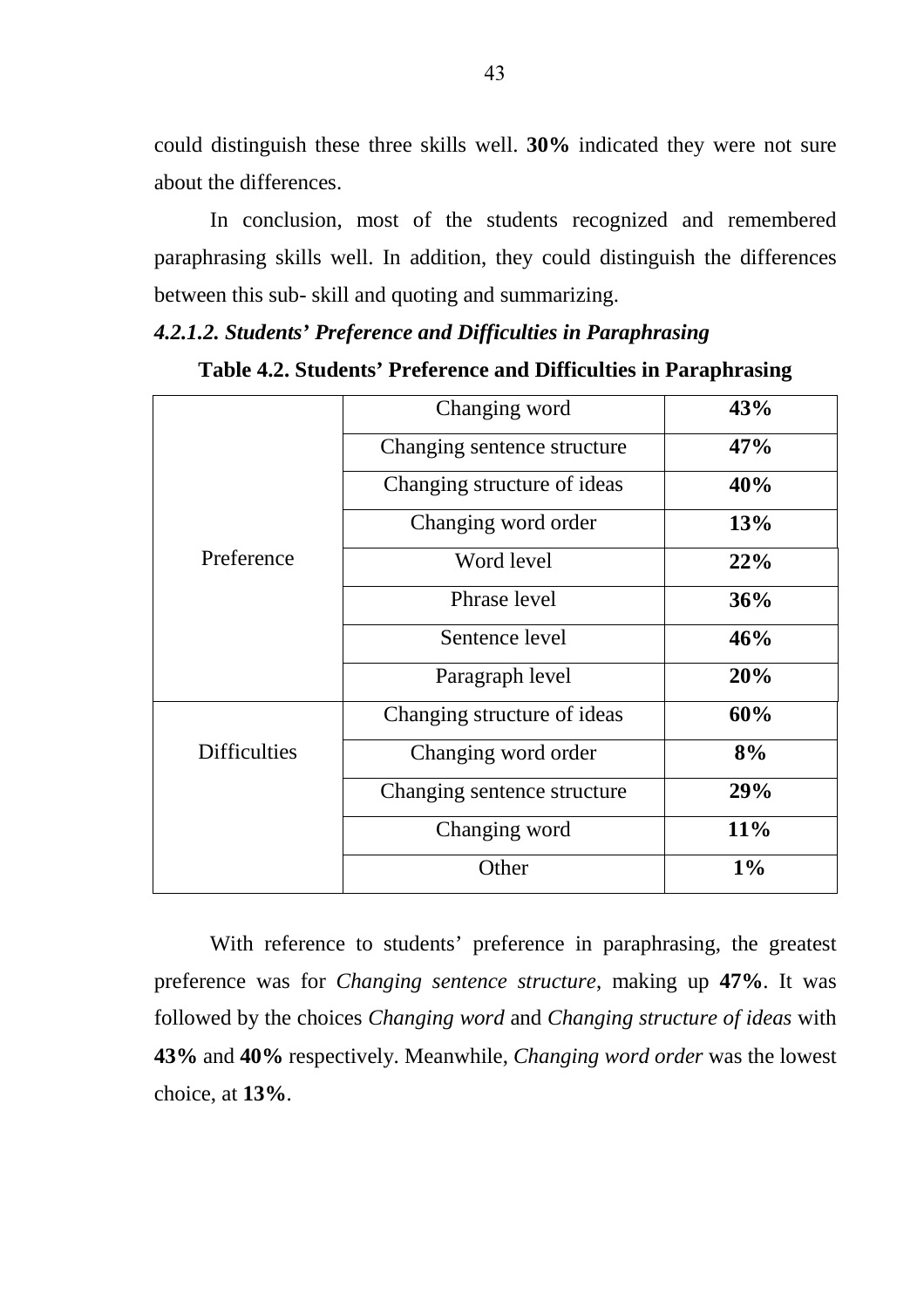In terms of level, **46%** admitted they often paraphrase at *Sentence level*. Conversely, **20%** illustrated they usually paraphrase at *Paragraph level*. Students' second and third choice when paraphrasing was at *Phrase level* and *Word level* comprising **36%** and **22%** respectively,

The differences in choices of the level could be explained in regard to difficulties in paraphrasing. When students were asked what kind of paraphrase was the most difficult, *Changing structure of ideas* was the highest choice, accounting for **60%**, while nearly half of this number had difficulties in *Changing sentence structure*. Of the four choices, most students did not find many difficulties in *Changing word order* (only **8%**). *Changing word* was in third position of difficulty in these skills. Surprisingly, **1%** indicated that he/she had difficulty in mastering *the idea* of paraphrasing when paraphrasing.

In short, the majority of the students preferred *changing sentence structure* to paraphrase. Moreover, most of them liked paraphrasing at *sentence level*. Also, many had difficulties with *changing structure (order) of ideas*.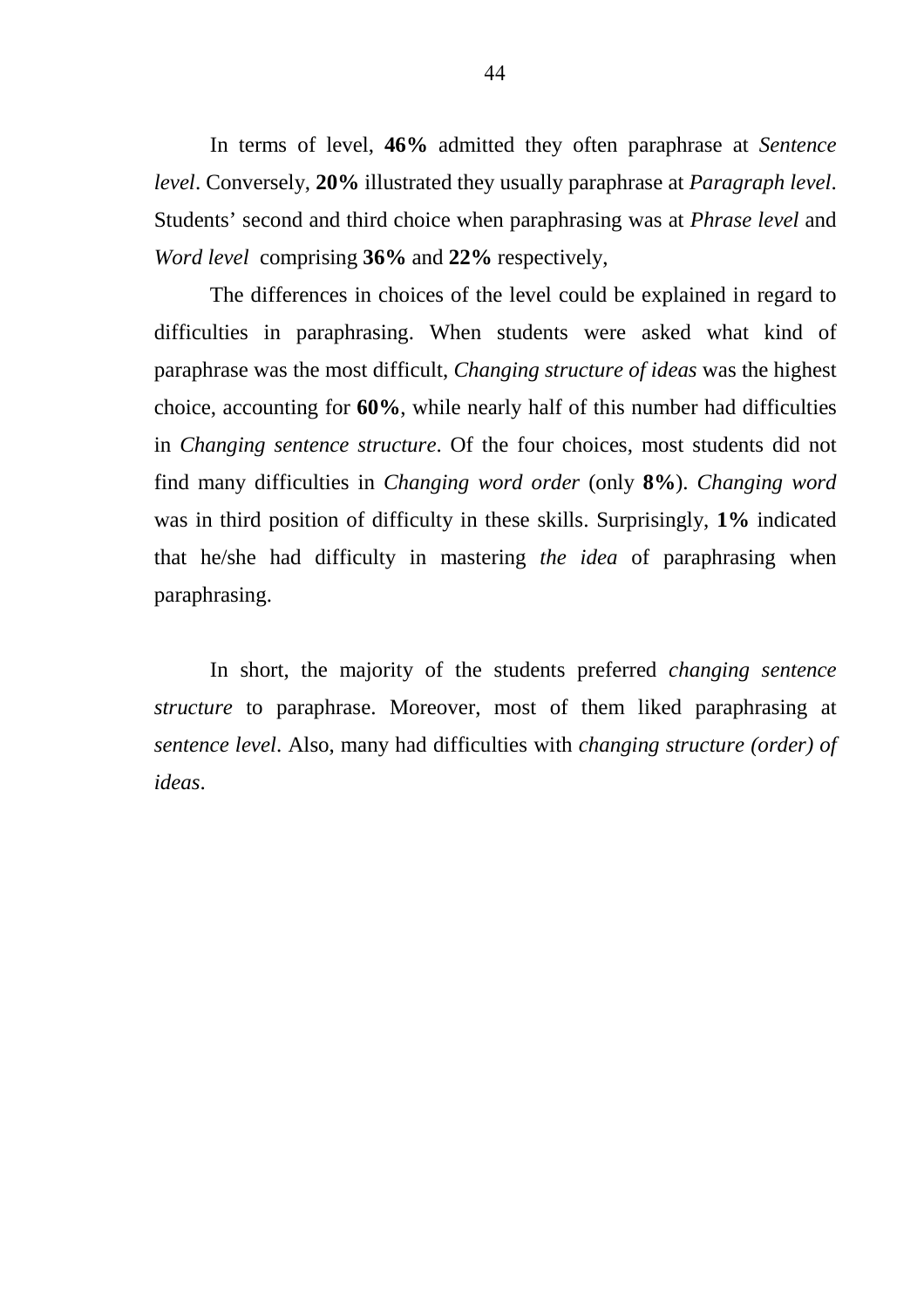|            |           |                               | Right  | 96%   |
|------------|-----------|-------------------------------|--------|-------|
|            |           |                               | Wrong  | 3%    |
|            |           | Definition                    | Do not | $1\%$ |
|            |           |                               | know   |       |
|            |           |                               | One    | 17%   |
| Plagiarism | Awareness |                               | Two    | 11%   |
|            |           |                               | Three  | 22%   |
|            |           | Types of plagiarism           | Four   | 44%   |
|            |           |                               | Do not | 6%    |
|            |           |                               | know   |       |
|            | Ways to   | Take notes in your own words  | 22%    |       |
|            | Avoid     | Acknowledge quotations        | 10%    |       |
|            |           | Be explicit about using ideas | 13%    |       |
|            |           | of other people               |        |       |
|            |           | All of the above              | 56%    |       |

*4.2.1.3*. *Students' Awareness of Plagiarism and Its Avoidance* 

| Table 4.3. Students' Awareness of Plagiarism and Its Avoidance |  |  |  |
|----------------------------------------------------------------|--|--|--|
|----------------------------------------------------------------|--|--|--|

In terms of Definition of Plagiarism, it is clear from the table that most students (**96%**) could give the right answer and **1%** showed they did not know or did not remember; meanwhile **3%** could not choose the right answer from the four options given as they explained they did not know the meaning of the word "plagiarism".

In regard to Types of Plagiarism, the highest percentage chose the right option of *four types*, accounting for **44%**. Conversely, the *two types* option was the lowest at **11%**; meanwhile, there were some students expressing that they did not remember. The third option was double the second one, taking up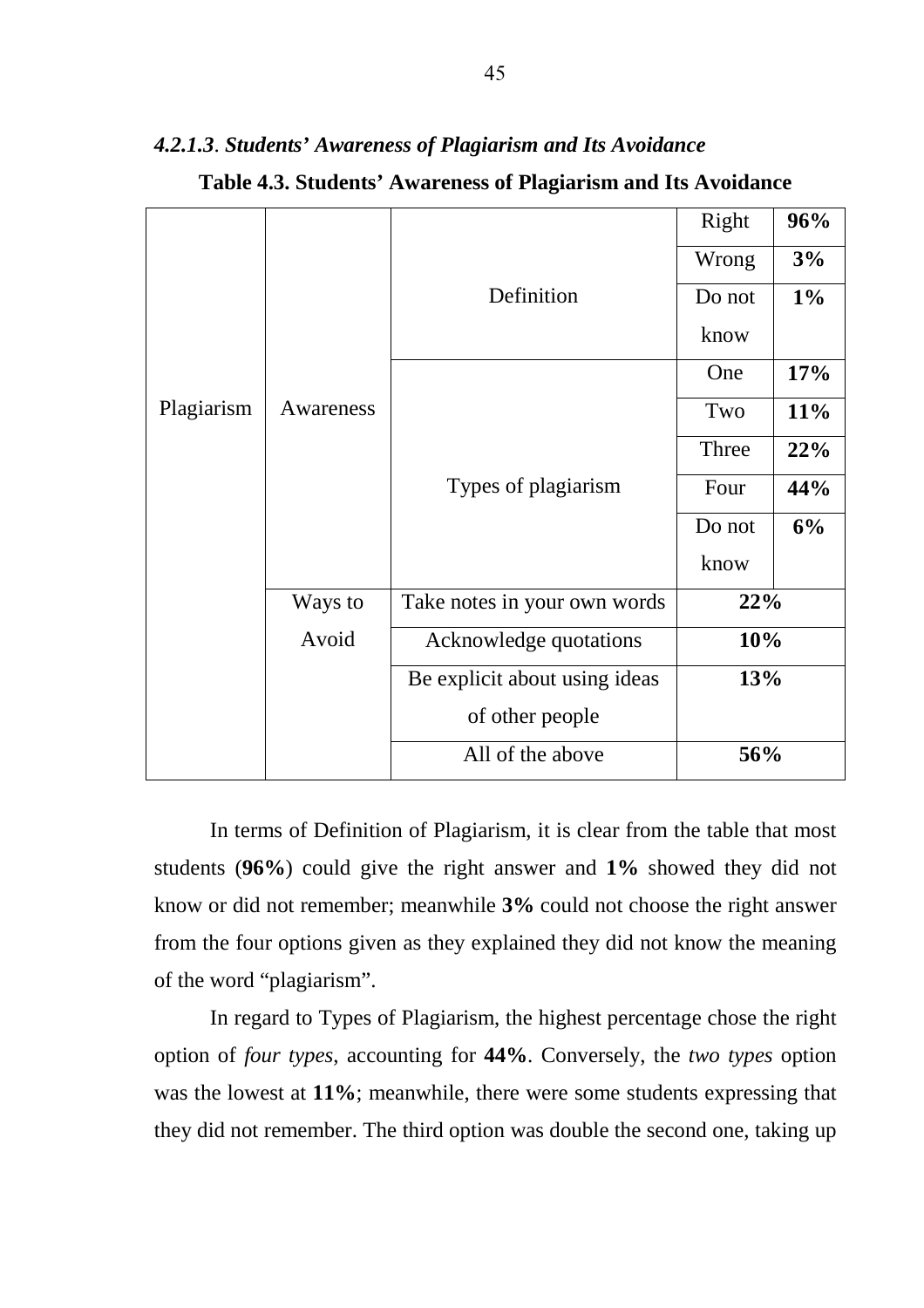**22%**. Surprisingly, the fourth option was double the third, and the third was double the second. The number of students choosing the second option was almost twice the number of students who did not remember types of plagiarism.

With reference to Ways to Avoid Plagiarism, **56%** presented the right answer when they said they used all of the three ways to avoid plagiarism in academic writing. Additionally, **22%** indicated they often take notes in their own words, and **13%** that they were always explicit when using ideas of other people, to avoid plagiarism. Only a few of them (**10%**) chose *Acknowledge quotations* as a way to avoid plagiarism.

In summary, most of the students could recognise plagiarism and could even distinguish plagiarism well. That most students correctly gave all four ways to avoid plagiarism in their paraphrasingdemonstrated that their awareness was high.

#### *4.2.1.4*. *Students' Improvement of Paraphrasing Skills*

|             |           | Reading more books           | 49% |
|-------------|-----------|------------------------------|-----|
|             |           | Practicing more exercises    | 51% |
|             | Students' | Asking for teachers' help    | 13% |
|             | ways      | Studying and discussing with | 20% |
| Improvement |           | friends                      |     |
|             |           | Explaining more              | 20% |
|             |           | Giving more exercises        | 19% |
|             | Teachers' | Working and discussing in    | 3%  |
|             | help      | groups                       |     |
|             |           | All of the above             | 60% |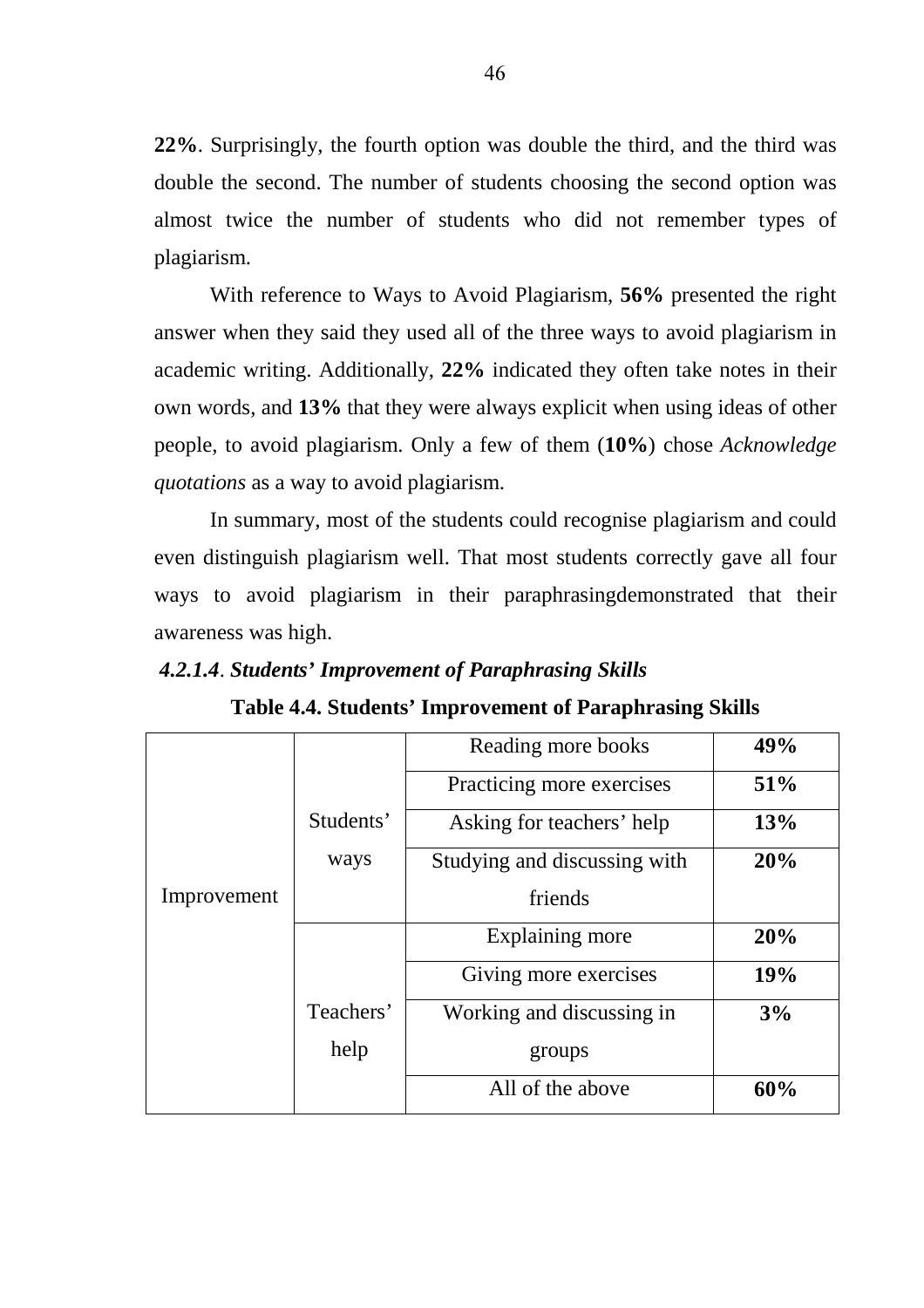As shown in the table 4.4, most of the students, **51%** preferred *Practicing more exercises* to improve paraphrasing skills by themselves. Nearly the same rate of choice was *Reading more books* on paraphrasing, making up **49%**. It was followed by the choices *Studying and discussing with friends* and *Asking for teachers' help* with **20%** and **13%** respectively.

 With regard to teachers' help in improvement of paraphrasing skills, **60%** of the students expressed the need for their teachers to explain more, to give more exercises, and to ask their class to work in groups to discuss paraphrasing skills. On the other hand, only a few (**3%**) preferred *Working and discussing in groups*. Meanwhile, nearly the same proportion, **20%** and **19%** respectively, indicated teachers *Explaining more and Giving more exercises* in these skills.

 In general, the largest number of students preferred *practicing more exercises* and *reading more books on paraphrasing* to improve. Moreover, all of them needed their teachers' help to master this sub-skill.

#### **4.2.2. Data Collected from the Diagnostic Test**

Data collected from the Diagnostic Test was marked and counted in terms of acceptable and unacceptable answers as well as mistakes made by the learners.

The Diagnostic Test was designed in three parts A, B & C with three levels: word & phrase, sentence, and paragraph; mistakes were also classified according to these three levels. All exercises were given at 3 levels of English: elementary, intermediate and advanced. Through the percentage of acceptable and unacceptable answers as well as the mistakes, we hope to suggest some solutions to facilitate both the teaching and learning of paraphrasing skills in academic writing.

The data was presented in six tables: Table 4.5 presents the paraphrasing of the fourth-year students at word & phrase level; tables 4.6,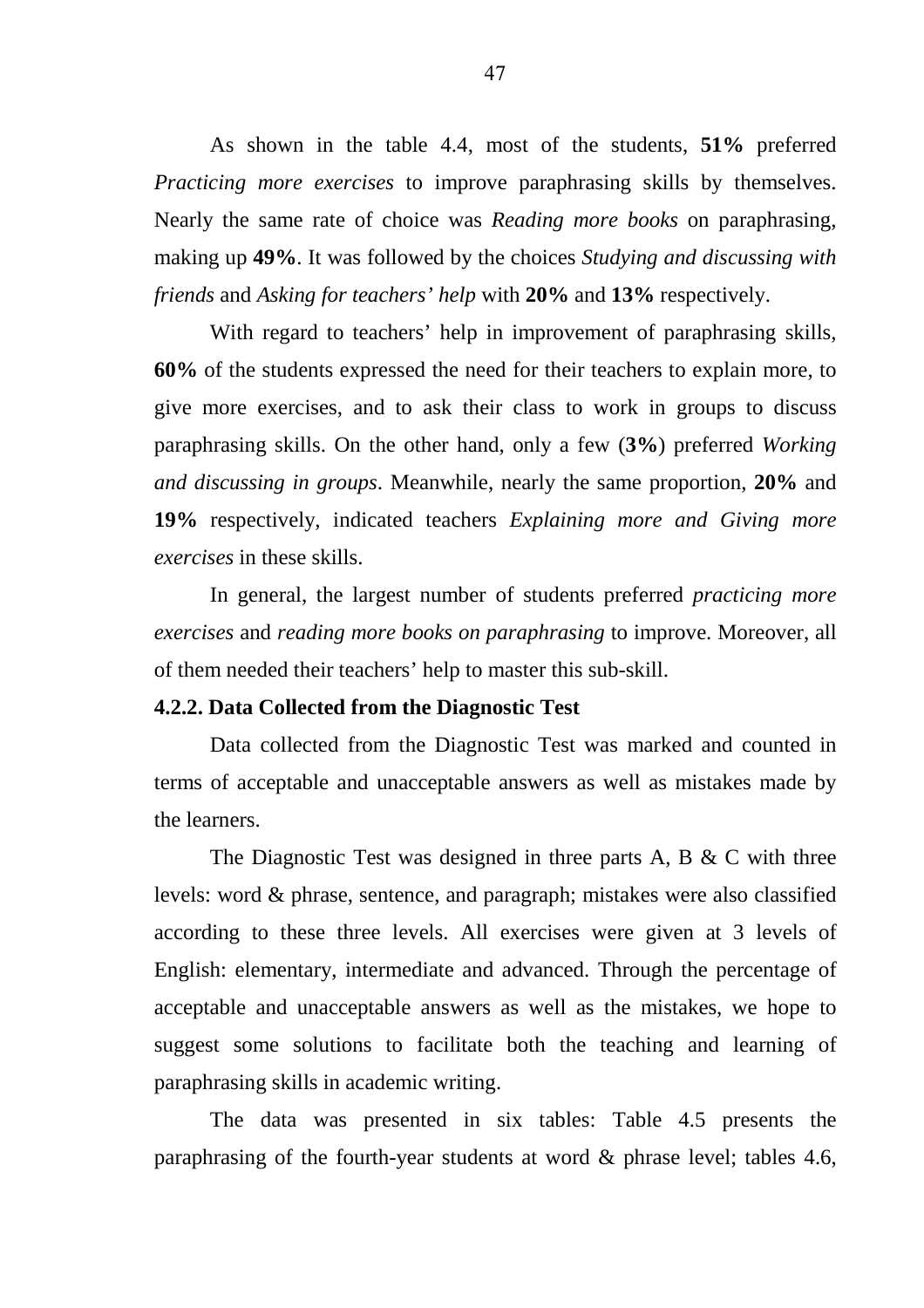4.7 & 4.8 show their paraphrasing at sentence level (one table for each section of exercise in Part B); and tables 4.9 & 4.10 illustrate their paraphrasing at paragraph level (one table for each section of exercise in Part C). At each level, the data was analyzed first, then mistakes were collated and finally conclusions were drawn.

*4.2.2.1. Mistakes in Paraphrasing at Word & Phrase Level Made by the Fourth – year Students*

**Table 4.5. Percentage of Acceptable and Unacceptable Answers at Word & Phrase Level** 

| Word & Phrase level       |                   |                     |  |  |
|---------------------------|-------------------|---------------------|--|--|
| Choosing words or phrases | Acceptable answer | Unacceptable answer |  |  |
| with the same meaning     |                   |                     |  |  |
| $1*$                      | 86%               | 14%                 |  |  |
| $\overline{2}$            | 76%               | 24%                 |  |  |
| 3                         | 56%               | 44%                 |  |  |
| $\overline{4}$            | 65%               | 35%                 |  |  |
| 5                         | 46%               | 54%                 |  |  |
| Replacing the underlined  | Acceptable answer | Unacceptable answer |  |  |
| words with their synonyms |                   |                     |  |  |
| 6                         | 43%               | 57%                 |  |  |
| $\overline{7}$            | 37%               | 63%                 |  |  |
| 8                         | 35%               | 65%                 |  |  |
| 9                         | 11%               | 89%                 |  |  |
| 10                        | 78%               | 22%                 |  |  |

 $* 1 - 10$ : the order of 10 sentences in part A in the Diagnostic Test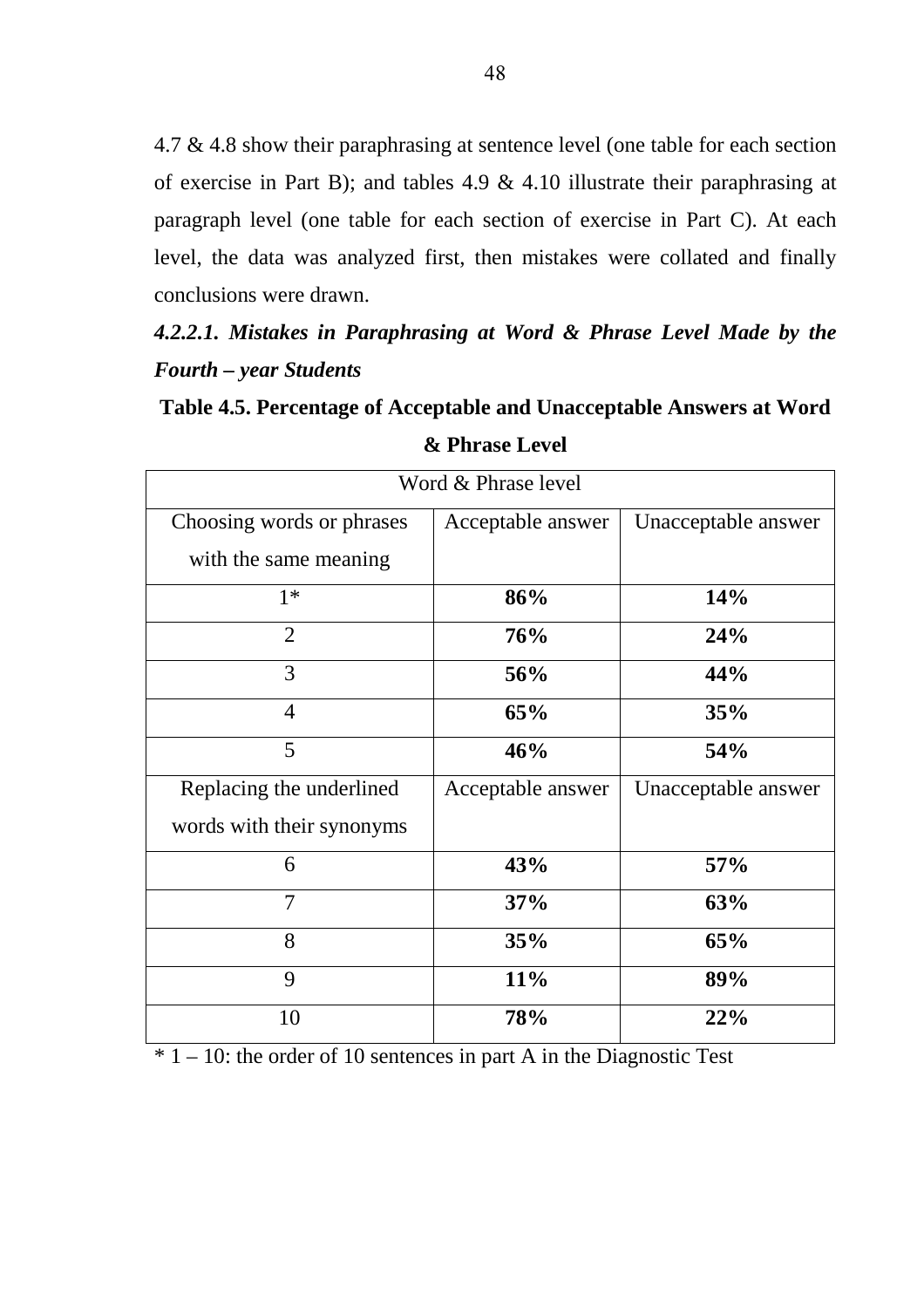As can be seen from the table, in terms of replacing the chosen phrases with synonyms (sentence 1-5), when all of these sentences were arranged from the easiest to the most difficult, most of the students gave the right answer with over **45%** for each sentence. Among them, the highest rate was **86%** (sentence 1). Sentence 2 was in second position (**76%**). Sentence 3 and 4 changed their positions in this section with **56%** and **65%** respectively. The lowest was at sentence 5, making up **46%**. This did not surprise us as it was the most difficult sentence in this section.

These high percentages are explained in that most students said they understood the underlined phrases from the surrounding words. Also, they were able to choose the right answer easily from the four options given for each phrase. Some students did not give the right answer. In general, all of the students answered all 10 sentences at this level.

Turning to the section replacing the underlined words with their own words (sentences 6-10), the highest percentage of replacing words correctly was at sentence number 10, making up **78%**. The rates at sentence 7 ranked in third position with nearly half the percentage of sentence 10, making up **37%**. The percentage of choice of sentence 8 was nearly the same as sentence 7, contributing **35%**. Meanwhile, the lowest rate belonged to sentence number 9 with **11%**. The unacceptable answers are presented in the right column because all of the students answered all of the 10 sentences of this section.

It is clear that at this level, most of the students gave the right answers, because according to them, it was easy to simply replace words with their synonyms and replace phrases correctly by understanding the surrounding words . There were some students who did not give the right answer as they did not remember the meaning of some words.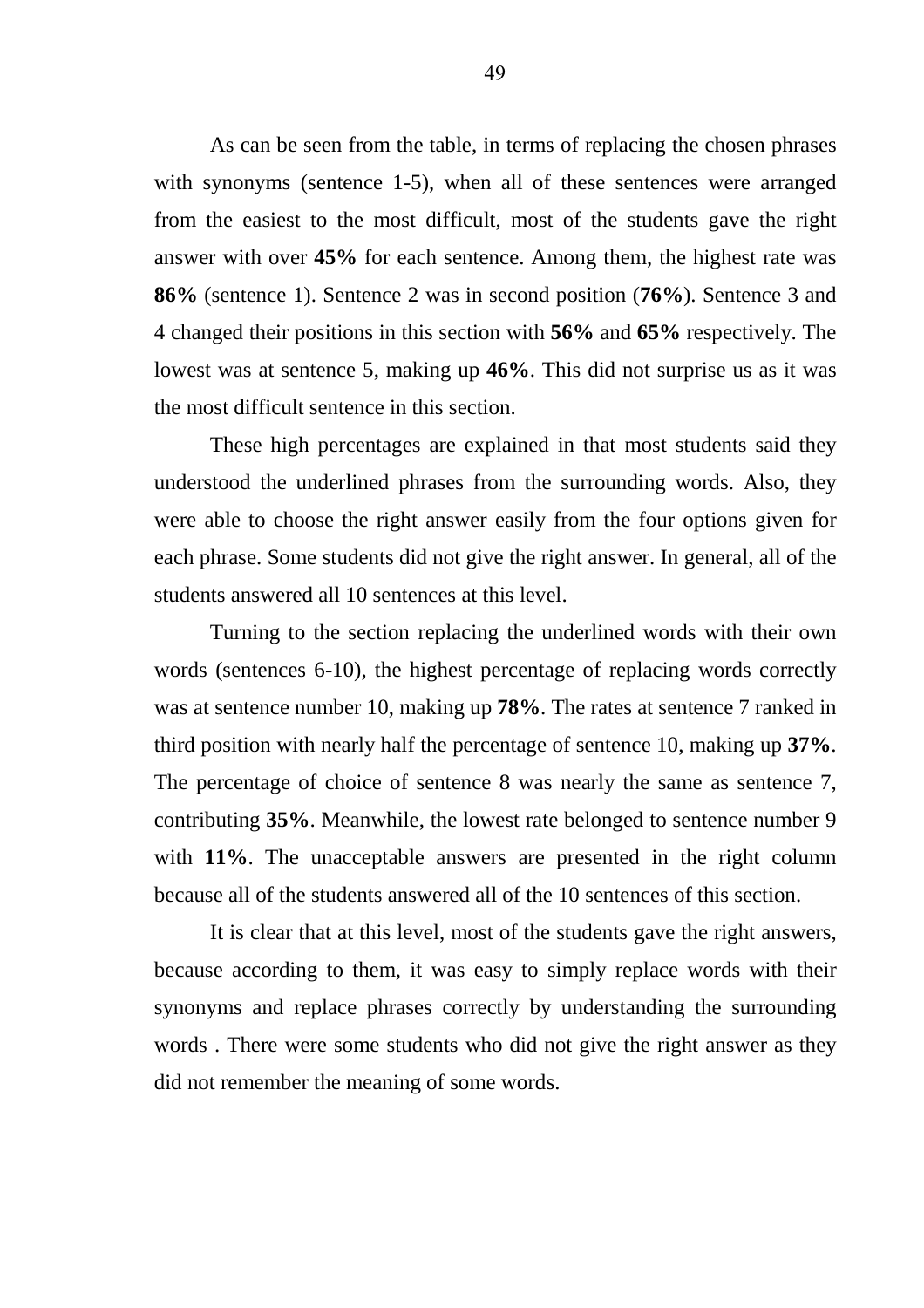In brief, in section I of exercises in Part A, in choosing the given words or phrases, the percentage of right answers was higher than in section II (productive section) of this part, where students were asked to give their own answers.

# *4.2.2.2. Mistakes in Paraphrasing at Sentence Level Made by the Fourth – year Students*

At this level, all of the data was presented in three tables (4.6, 4.7 & 4.8) as Percentage of acceptable and unacceptable answers in section I of part B, Percentage of common mistakes at sentence level in section II of part B and Percentage of common mistakes at sentence level in section III of part B.

| Sentence level    |                   |                     |  |  |
|-------------------|-------------------|---------------------|--|--|
| Choosing the best | Acceptable answer | Unacceptable answer |  |  |
| paraphrase for    |                   |                     |  |  |
| each sentence     |                   |                     |  |  |
| $1*$              | 16%               | 84%                 |  |  |
| $\overline{2}$    | 40%               | 58%                 |  |  |
| 3                 | 34%               | 62%                 |  |  |
| $\overline{4}$    | 30%               | 68%                 |  |  |
| 5                 | 60%               | 36%                 |  |  |

**Table 4.6. Percentage of Acceptable and Unacceptable Answers** 

**(section I) at Sentence Level** 

\* 1 -5: the order of 5 sentences in section I of part B in the Diagnostic test

In the first section of exercises at this level (sentences 1-5) when requested to choose the best paraphrased sentence, the highest percentage of right answers was for sentence 5 with **60%**. In this sentence, the original was paraphrased by **changing word order** and **replacing words**. The second position of acceptable answers belonged to sentence 2 with **40%**. The original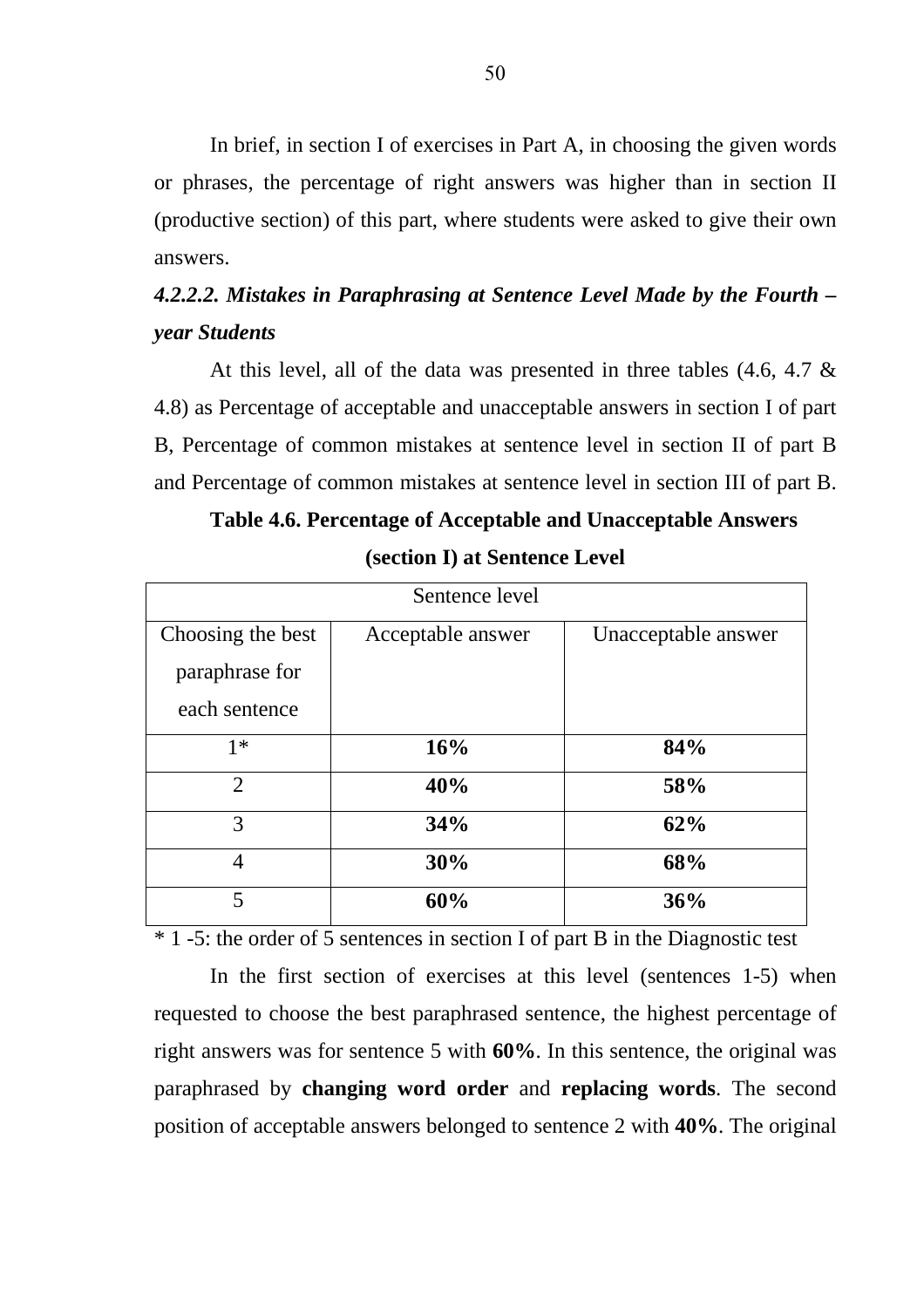sentence was paraphrased by **changing words**. Meanwhile, sentences 3 and 4 ranked in third and fourth position, with **34%** and **30%** respectively. These sentences were rewritten by **changing both sentence structure and words**. The lowest rate was for sentence 1, taking up **16%**. In this sentence, the original was paraphrased by **changing sentence structure**.

In short, in comparison with paraphrasing at word & phrase level, students had less right answers in this section of exercises due to the greater difficulty of this level. Most of the students chose the wrong answer when the original was paraphrased by **changing sentence structure** (sentence 1 with **84%** as this was one of the most difficult shown in table 4.2). However, some of them chose the wrong answer for paraphrased sentences using **changing words** and **changing word order** (sentence 5 with **36%** as these were presented as the third and fourth difficulties in table 4.2).

The second section of exercises at sentence level is shown and analyzed in table 4.7. In this section (sentences 6 -10), the students were asked to paraphrase 5 sentences into two different ways.

| Sentence      | Successful | Unsuccessful | <b>Mistakes</b> | Percentage  |
|---------------|------------|--------------|-----------------|-------------|
| level         |            |              |                 | of mistakes |
|               |            |              | Changing        |             |
| Paraphrase in | 50.8%      | 49.2%        | word            | $33.2\%$    |
| two different |            |              | Changing        |             |
| ways          |            |              | grammar $\&$    | 16%         |
|               |            |              | structure       |             |

**Table 4.7. Percentage of Common Mistakes (section II) at Sentence Level**

With reference to the second section of exercises at sentence level, the highest proportion was at sentence 6 with **46%**, while, the lowest was at sentence 9 with **18%**. The highest percentage of students (**72%**) did not give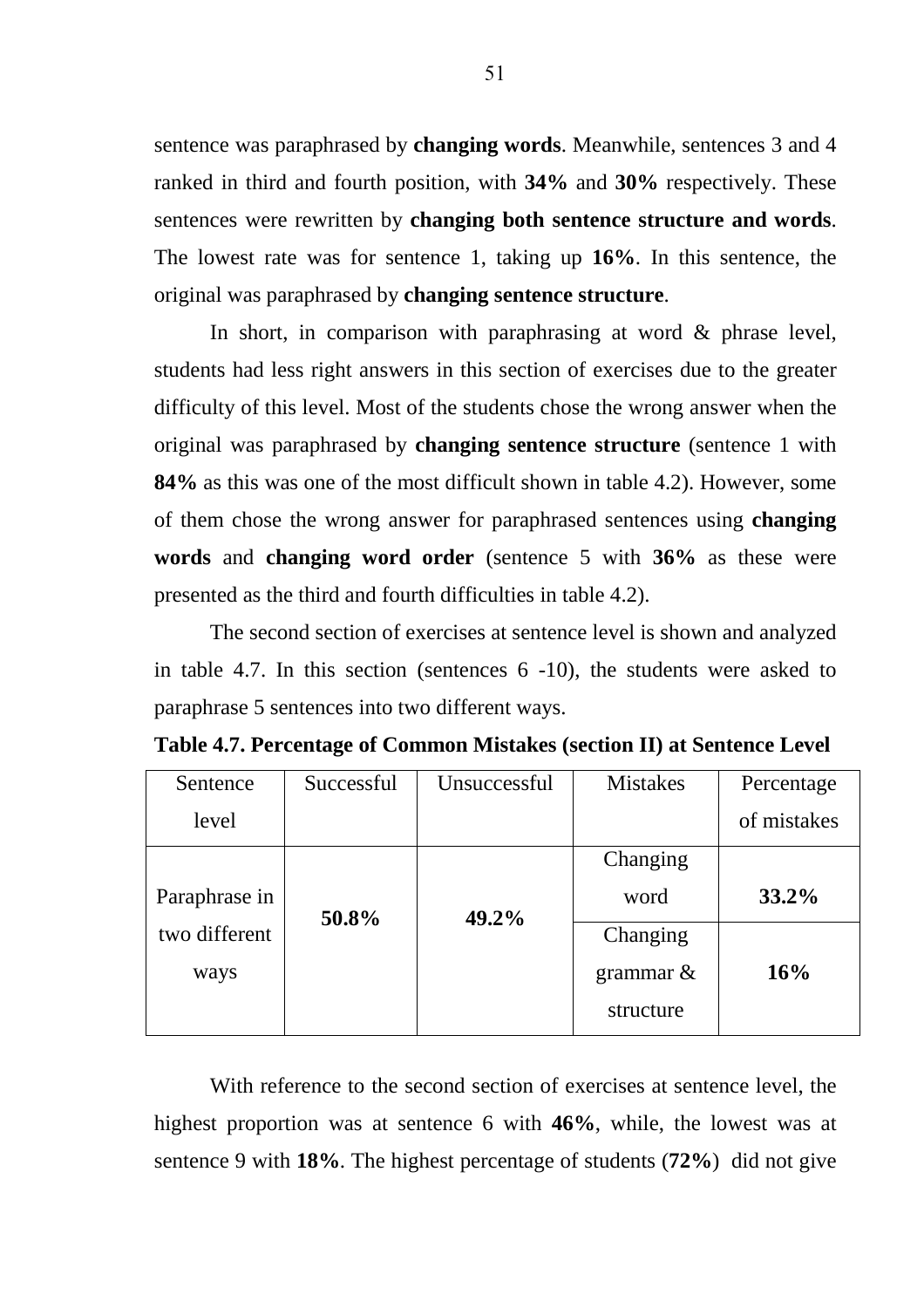an answer at sentence 8, while the lowest was sentence 6 (**48%**). Among the students who gave answers, **49.2%** made mistakes. It is clear from the table that, most of the students **(33.2%)** made mistakes in **changing words**.Here the meaning of the original was changed in important ways when the original sentences were added or information was lost in their paraphrased ones. In this part, some of the students (**16%**) had difficulties in **changing sentence structure and grammar**, less than half as many as those making mistakes changing words.

In conclusion, in this productive section (section II), when the students were asked to paraphrase by themselves, most of them made mistakes in **changing words.** 

The following table (table 4.8) will illustrate the percentage of right and wrong extractions in section III of exercises of part B in the Diagnostic Test. In this section (sentences  $11 - 15$ ), the students were asked to extract three ideas from each complex sentence.

**Table 4.8. Percentage of Common Mistakes (section III) at Sentence Level** 

| Sentence level  | Successful | Unsuccessful | <b>Mistakes</b> | Percentage  |
|-----------------|------------|--------------|-----------------|-------------|
|                 |            |              |                 | of mistakes |
| Extract three   |            |              | Changing        | 24%         |
| ideas from each | 44.8%      | 55.2%        | word            |             |
| complex         |            |              | Changing        |             |
| sentence        |            |              | structure $\&$  | 16.4%       |
|                 |            |              | grammar         |             |

In terms of the third section of exercises at sentence level, **44.8%** of students extracted three ideas from each complex sentence successfully, while the greater proportion, **55.2%**, did not succeed. Among the latter students,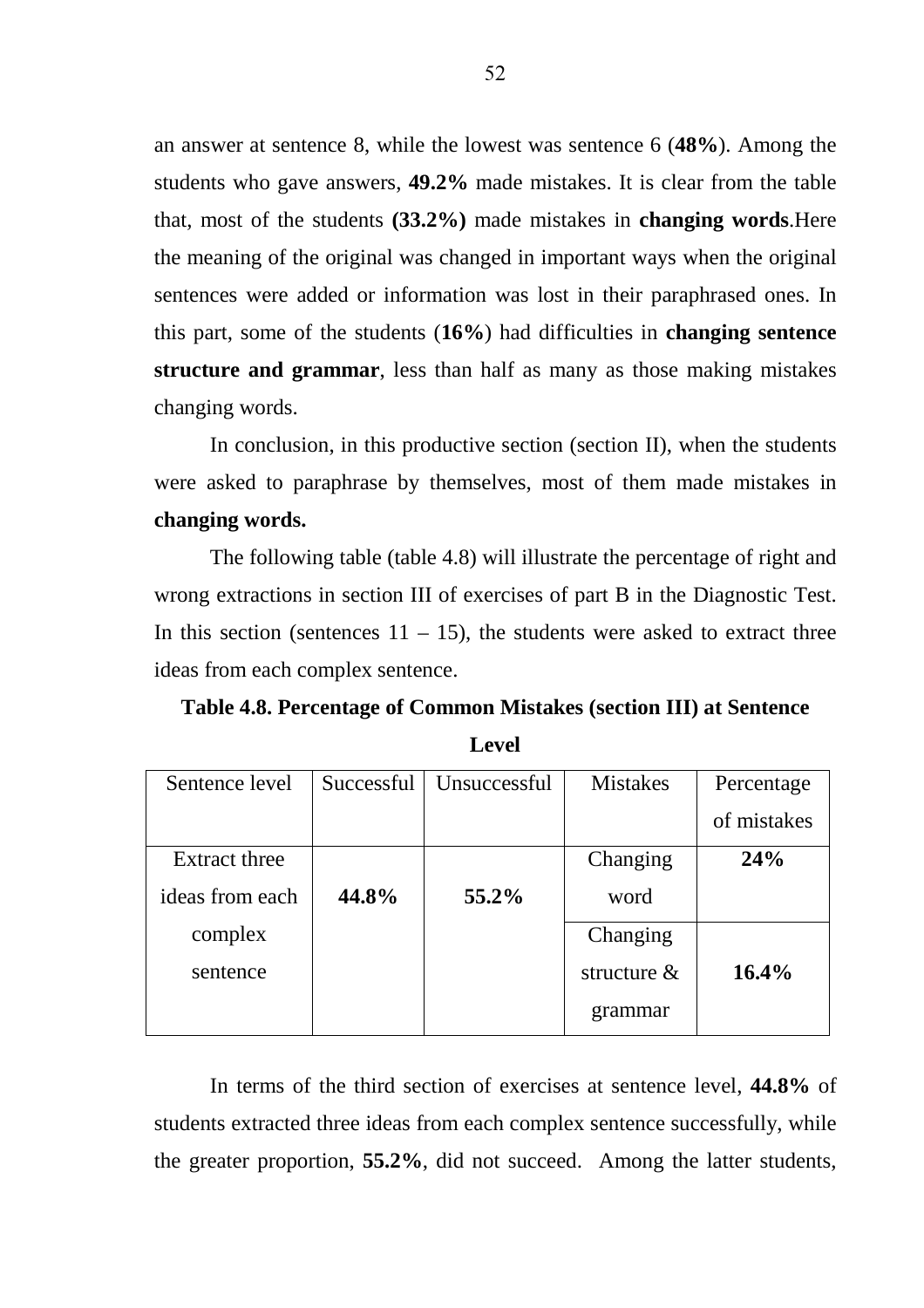**24%** made mistakes in **changing words**, **16.4%** made mistakes in **changing structure and grammar** and **14%** could not give the answer.

In summary, in this section of exercises of sentence level, the rate of mistakes in changing words was lower than that in section I, but the percentage of mistakes in changing structure and grammar was higher.

# *4.2.2.3. Mistakes in Paraphrasing at Paragraph Level Made by the Fourth – year Students*

At this level, the data was collected from two sources: the Diagnostic Test and Graduation Papers. There are two tables  $(4.9 \& 4.10)$  showing Percentage of acceptable & unacceptable answers at paragraph level in section I and Percentage of common mistakes at paragraph level in section II. Firstly, the data was presented in tables. Secondly, it was analyzed to determine mistakes. Thirdly, conclusions were drawn for each part.

*a) Data Collected from Diagnostic Test*

**Table 4.9. Percentage of Acceptable & Unacceptable Answers (section I) at Paragraph Level** 

| Paragraph level                                                   |       |          |  |  |
|-------------------------------------------------------------------|-------|----------|--|--|
| Choosing the best paraphrase<br>Acceptable answer<br>Unacceptable |       |          |  |  |
| for each paragraph                                                |       | answer   |  |  |
|                                                                   | 34.5% | $65.5\%$ |  |  |

Table 4.9 illustrates that the percentage of acceptable answers at paragraph level was not high, due to this being the most difficult of the three levels. **65.5%** of the students gave unacceptable answers.

There were only 2 (sentences  $1 \& 3$ ) among 11 sentences, where over **50%** gave acceptable answers, in first and second positions with **61%** and **54%** respectively. The lowest proportions were at sentences 7 & 15, at **14%**. Moreover, at sentences  $13 \& 14$ , the number of students presenting acceptable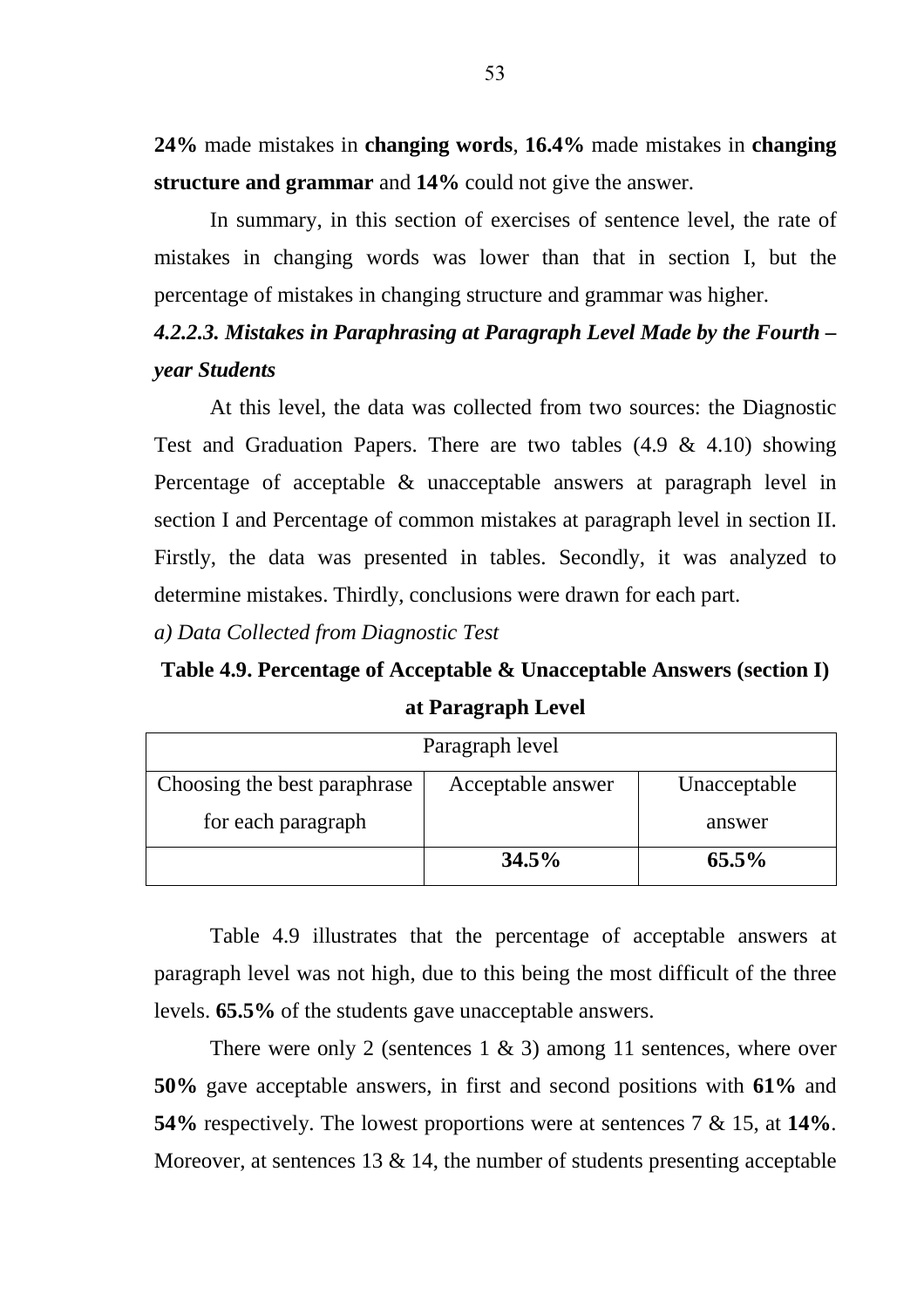answers was the same, accounting for **41%**. In addition, **2%** of students made the mistake of choosing more than one answer for each paragraph, at sentences 2, 5, 12 &14.

In conclusion, although this section was multiple choice, the number of students choosing acceptable answers was under **50%**, as this level was the most difficult.

Turning to the table 4.10 below, we can see the most common mistakes students made in paraphrasing at paragraph level.

**Table 4.10. Percentage of Common Mistakes (section II) at Paragraph** 

| Paragraph level              | Kinds of mistake        |                 | Percentage of |
|------------------------------|-------------------------|-----------------|---------------|
|                              |                         |                 |               |
|                              |                         |                 | mistakes      |
|                              |                         |                 |               |
|                              |                         | Changing word   | 22.5%         |
| Changing structure & grammar |                         | 40%             |               |
|                              | Changing order of ideas |                 | $0\%$         |
| Paraphrase in                | Word-for-word           |                 | 0%            |
| your own ways                |                         | Paraphrase      | $0\%$         |
|                              | Plagiarism              | Patchwork       | 15%           |
|                              |                         | Stealing an apt | $0\%$         |
|                              |                         | term            |               |

**Level** 

In the second section of exercises at paragraph level (sentences 16-20) when students were asked to paraphrase in their own words, **72%** of students did not give any answers. Although all of the paragraphs were extracted from the textbook *College Study Skills* (2007) – English Department, Da Nang College of Foreign Languages, only **28%** answered at least one sentence. Among those, the highest percentage, **24%** answered sentence 18, as they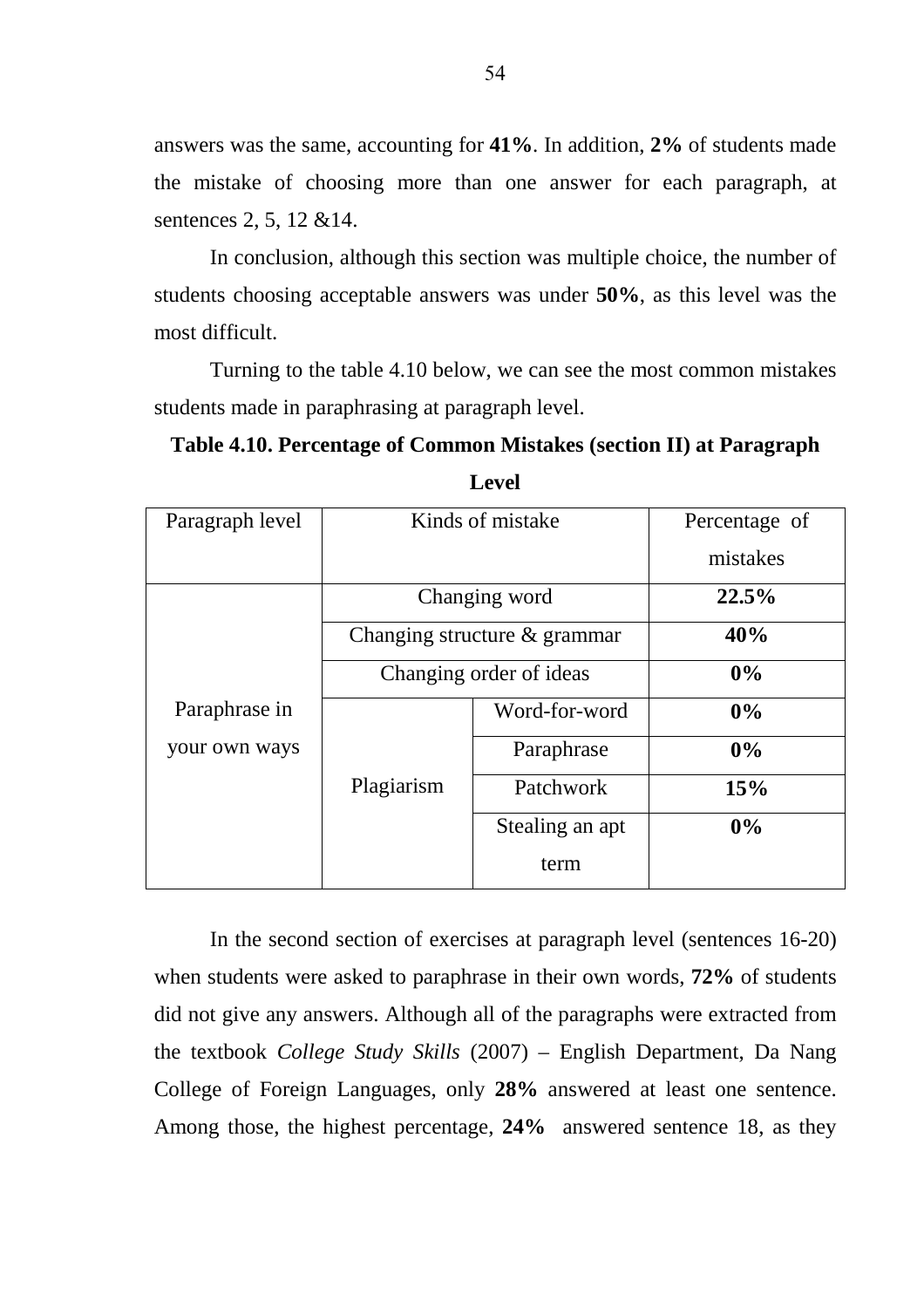explained it was the easiest paragraph to understand. Surprisingly, the lowest number of students, **19%**, responding to the request, was the same for sentences 16, 17, & 20.

As table 4.10 clearly shows, of those students giving answers, **77.5%** made mistakes, with **40%** in **changing structure & grammar**, **22.5%** in **changing words** and **15%** in **patchwork plagiarism**. Another **22.5%** made the mistake of **summarizing**, rather than paraphrasing or lost or added information to the original paragraphs.

 In general, in this section at paragraph level which required more productive skill, only over one quarter of the students paraphrased the given paragraphs. Most of these students made mistakes when they paraphrased by

# **changing structure & grammar**.

### *b) Data Collected from Graduation Papers*

In this part, the data collected from 15 Graduation Papers was compared with their original sources. The data is presented first in table 4.11, collating the most common mistakes, and then discussed.

| Paragraph level |              |                       |               |
|-----------------|--------------|-----------------------|---------------|
| Successful      | Unsuccessful | <b>Mistakes</b>       | Percentage of |
|                 |              |                       | mistakes      |
|                 |              | Word-for-word         | 40%           |
|                 |              | plagiarism            |               |
| 33.3%           | 66.7%        | Patchwork plagiarism  | 30%           |
|                 |              | Paraphrase plagiarism | 20%           |
|                 |              | Stealing an apt term  | 20%           |
|                 |              | plagiarism            |               |

**Table 4.11. Percentage of Common Mistakes at Paragraph Level**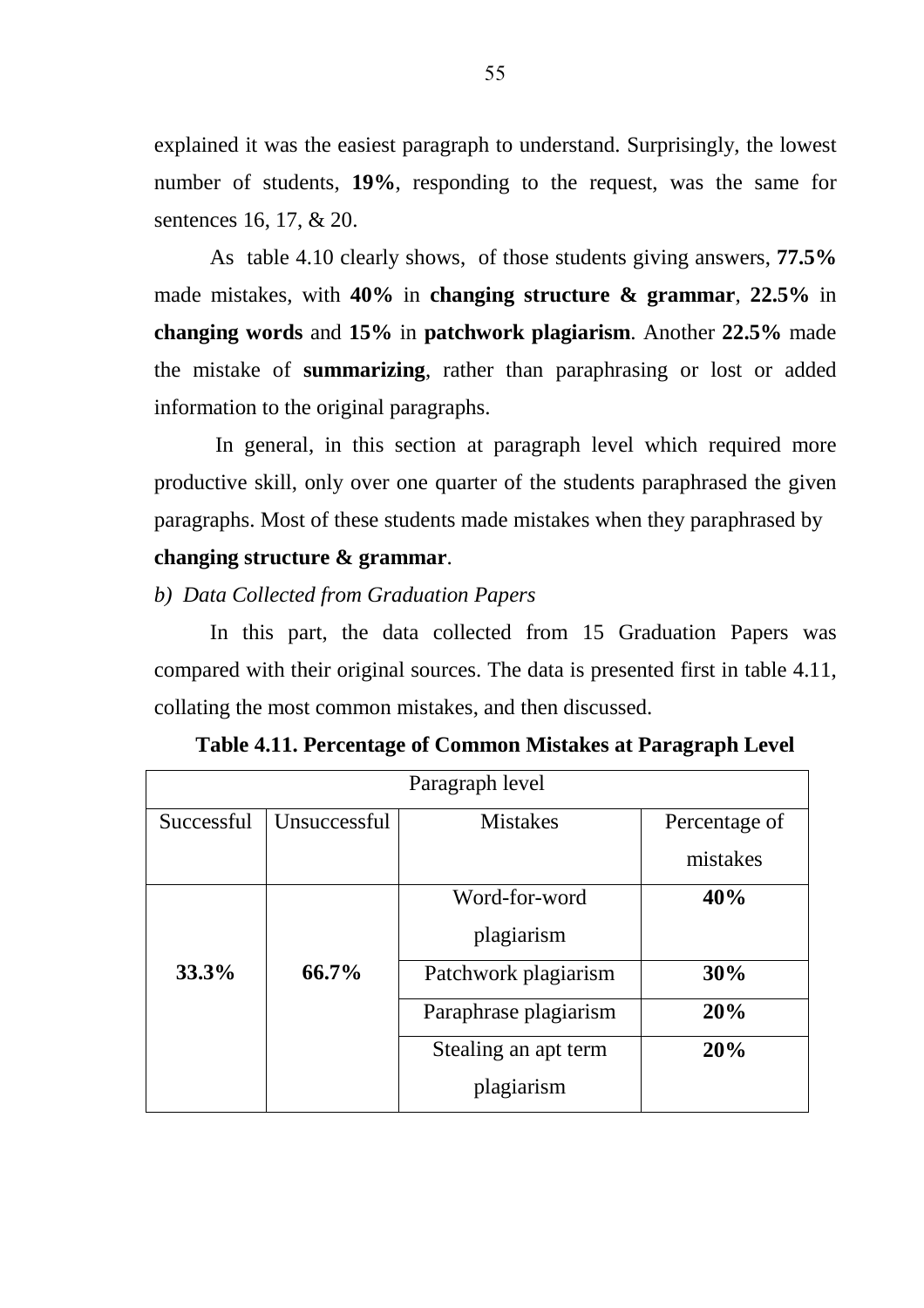We can see clearly from the table 4.11 that, the percentage of students who succeeded with paraphrasing in their Graduation Papers were half of the number with unsuccessful paraphrasing.

Among the unsuccessful paraphrasing, the most common mistake by the students made was **word-for-word plagiarism**, accounting for **40%**. Surprisingly, mistakes in **paraphrase plagiarism** and **stealing an apt term plagiarism** were in the same proportion, making up **20%**. The second percentage of mistakes was for **patchwork plagiarism** with **30%**. In addition, there were some Graduation Papers in which the students made both mistakes: **paraphrase plagiarism** and **stealing an apt term** [29]; **patchwork**  and **word-for-word plagiarism** [35]. These Graduation Papers took up **2%** of the unsuccessful ones. Moreover, there was one Graduation Paper [26] which was unsuccessful because the researcher had missed out an important idea when paraphrasing.

To see the successes and errors in Graduation Papers, their analysis will be presented in two groups: those with successful paraphrasing will be shown first, then those with unsuccessful paraphrasing.

In Graduation Paper [28, p. 12], the data was collected from [7, p. 123]; **Original:** "The stylistic approach to the utterance is not confined to its structure and sense. There is another thing to be taken into account which, in a certain type of communication, viz. belles-lettres, plays an important role. This is the way a word, a phrase or a sentence sounds…"

**Paraphrase:** *"… the stylistic approach to the utterance is not confined to its structure and sense. There is another factor to be taken into consideration …. that is the way a word, a phrase or a sentence sounds."* 

Although, the researcher had replaced some words (underlined) in the original by their synonyms, and had combined the two final sentences into one to make them shorter, he still left most of the words from the original text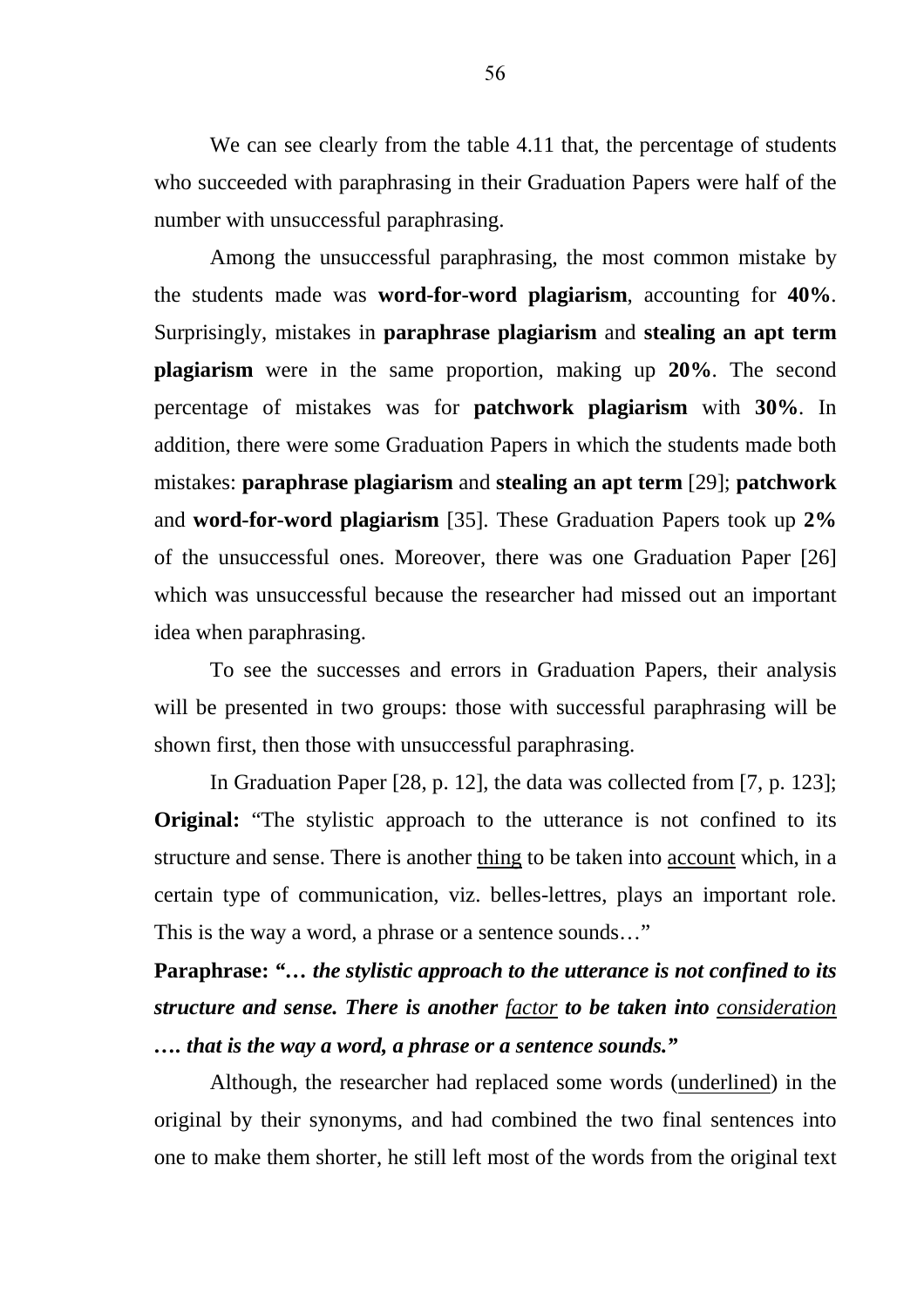*(bold italics)*. His paraphrasing text was not acceptable; in this case, he made the mistake of **paraphrase plagiarism,** it means he had changed some of the words but left most of the original text the same.

In Graduation Paper [32, p. 11], the data was taken from [3, p. 190- 193]. The researcher presented eight positions of Taxonomy of Illocutionary Acts stated by Bruce Fraser, but the original and the paraphrased text were identical, as follows:

"1. Acts of Asserting: the speaker's assessment of how the proposition expressed fits into the conversation, and the speaker's strength of conviction in the truth of the proposition expressed."

"2. Acts of Evaluating: the speaker's assessment of the truth of the proposition expressed, and the basis for this judgment."

"3. Acts of Reflecting Speaker Attitude: the speaker's assessment of the appropriateness of the state of affairs resulting from some prior act expressed by the proposition."

"4. Acts of Stipulating: the speaker's desire for the acceptance of the naming convention expressed by the proposition."

"5. Acts of Requesting: the speaker's desire for the hearer to bring about the state of affairs expressed in the proposition."

"6. Acts of Suggesting: the speaker's desire for the hearer to consider the merits of the action expressed in the proposition."

"7. Acts of Exercising Authority: the speaker's proposal to create a new state of affairs by exercising certain rights or powers."

"8. Acts of Committing: the speaker's proposal to place himself under an obligation to bring about the state of affairs expressed in the proposition."

 The researcher made the error of using the original without any change of words, structure or order of ideas. In this case, she made **word-for-word plagiarism**.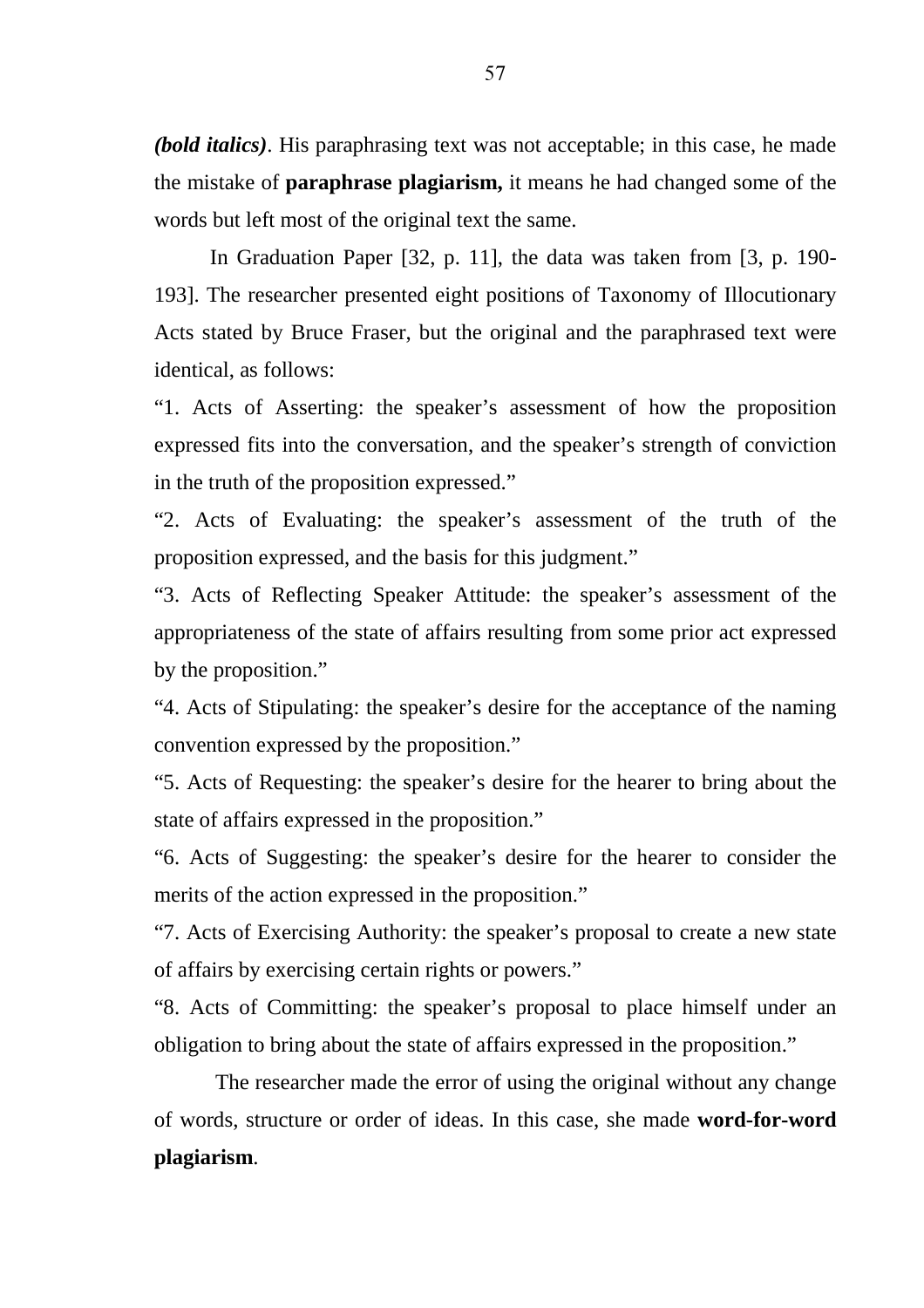In Graduation Paper [31, p. 9], the researcher collected data from [11, p. 5-7].

**Original:** "Translation theory derives from comparative linguistics, and within linguistics, it is mainly an aspect of semantics..... Since semantic is often presented as a cognitive subject without connotations, rather than as an exercise in communication, semiotics – the science of signs – is an essential factor in translation theory.

**Paraphrase:** *"….Translation theory derives from comparative linguistics, and within linguistics, it is mainly an aspect of semantics….. Since semantic is often presented as a cognitive subject without connotations, rather than as an exercise in communication, semiotics – the science of signs – is an essential factor in translation theory."* 

It is clear that, the researcher did not change any words, structures or the order of ideas. Her entire passage was exactly the same as the original. This is another case of **word-for-word plagiarism.**

In Graduation Paper [22, p. 59], the data was taken from [2, p. 4].

**Original:** "Every language has a number of words and expressions part of whole function is to make explicit the semantic relationships between utterances."

**Paraphrase:** *"…. every language has a number of words and expressions part of whole function is to make explicit the semantic relationships between utterances."* 

The researcher made the mistake of plagiarism, by not putting the original text into her own words; she left the whole text in its original form. In this case, she made **word-for-word plagiarism**.

In addition, on p. 45 of this Graduation Paper [22], the data was also collected from [17, p. 87].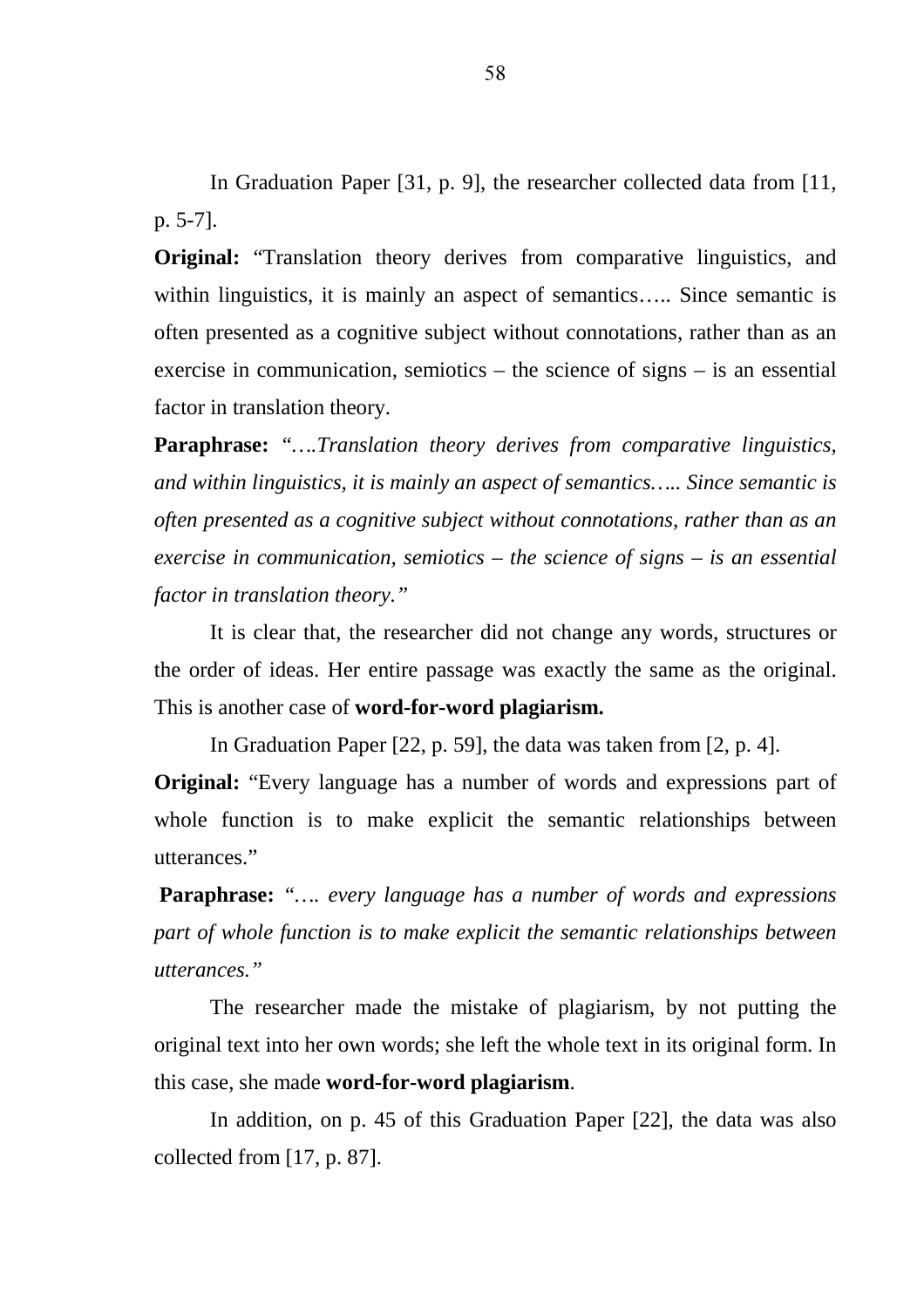**Original:** "I would propose that this narrative usage of AND is in fact only one of many such ways of exploiting the interaction of language's inherent linearity with the general concept of "putting things side by side".

**Paraphrase:** *"… the narrative usage of AND is in fact only one of many such ways of exploiting the interaction of language's inherent linearity with the general concept of putting things side by side".*

The researcher did not change any words, structure, grammar or order of ideas of the original, but left the original the same. She not only made the same mistake (**word-for-word plagiarism**) as above, but also referenced the wrong page (86), as the quotation came from another page (87).

 In Graduation Paper [25, p. 14-15], the data was taken from [11, p. 39]. **Original:** "Communicative translation attempts to produce on its readers an effect as close as possible to that obtained on the readers of the original. Semantic translation attempts to render, as closely as the semantic and syntactic structures of the second language allow, the exact contextual meaning of the original **(1)**…..

Communicative translation addresses itself solely to the second reader, who does not anticipate difficulties or obscurities, and would expect a generous transfer of foreign elements into his own culture as well as his language where necessary **(2)**…. Semantic translation remains within the original culture and assists the reader only in its connotations if they constitute the essential human (non-ethnic) message of the text **(3)**…. The communicative must emphasize the "force" rather than the content of the message **(4)**. … the semantic translations would be more informative but less effective **(5)**…. a communicative translation is likely to be smoother, simpler, clearer, more direct, more conventional, conforming to a particular register of language **(6)**…. A semantic translation tends to be more complex, more awkward, more detailed, more concentrated, and pursues the thought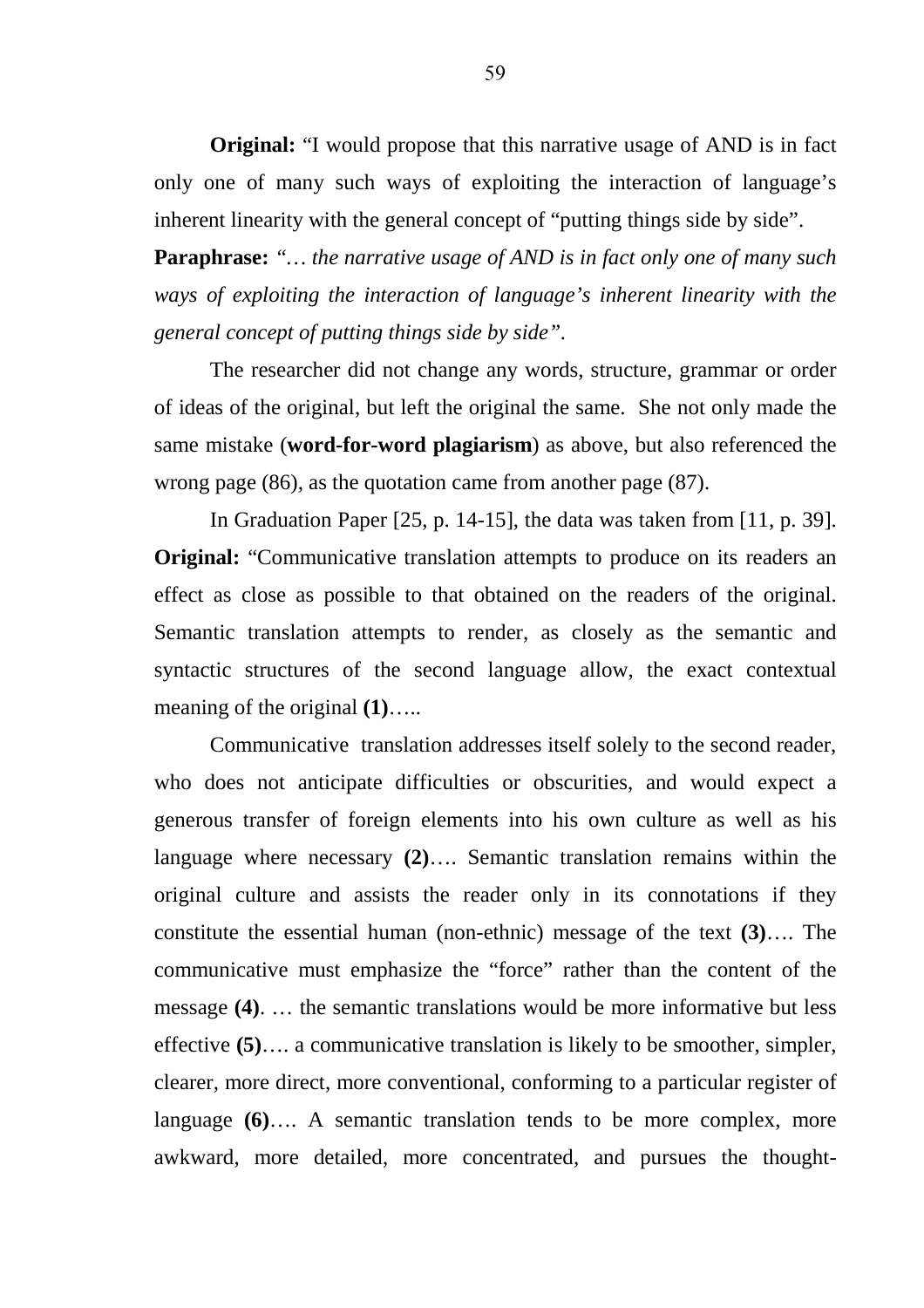processes rather than the intention of the transmitter. It tends to overtranslate, to be more specific than the original, to include more meanings in its search for one nuance of meaning **(7)**".

**Paraphrase:** *"The first one is communicative translation that attempts to produce on its readers an effect as close as possible to that obtained on the readers of the original.* 

*The second one is semantic translation that attempts to render, as closely as the semantic and syntactic structures of the second language allow, the exact contextual meaning of the original… (1).* 

 *Communicative translation addresses itself solely to the second reader, who does not anticipate difficulties or obscurities, and would expect a generous transfer of foreign elements into his own culture as well as his language where necessary (2).* 

 *Communicative translation is likely to be smoother, simpler, clearer, more direct, more conventional, conforming to a particular register of language (6). Communicative translation emphasizes the "force" rather than the content of the message (4).* 

*Semantic translation remains within the original culture and assists the reader only in its connotations if they constitute the essential human (nonethnic) message of the text (3).* 

 *Semantic translation would be more informative but less effective (5).* 

*Semantic translation tends to be more complex, more awkward, more detailed, more concentrated, and pursues the thought-processes rather than the intention of the transmitter. It tends to overtranslate, to be more specific than the original, to include more meanings in its search for one nuance of meaning (7)".*

The researcher had divided the two original paragraphs into seven paragraphs (the first original paragraph was divided into two paragraphs while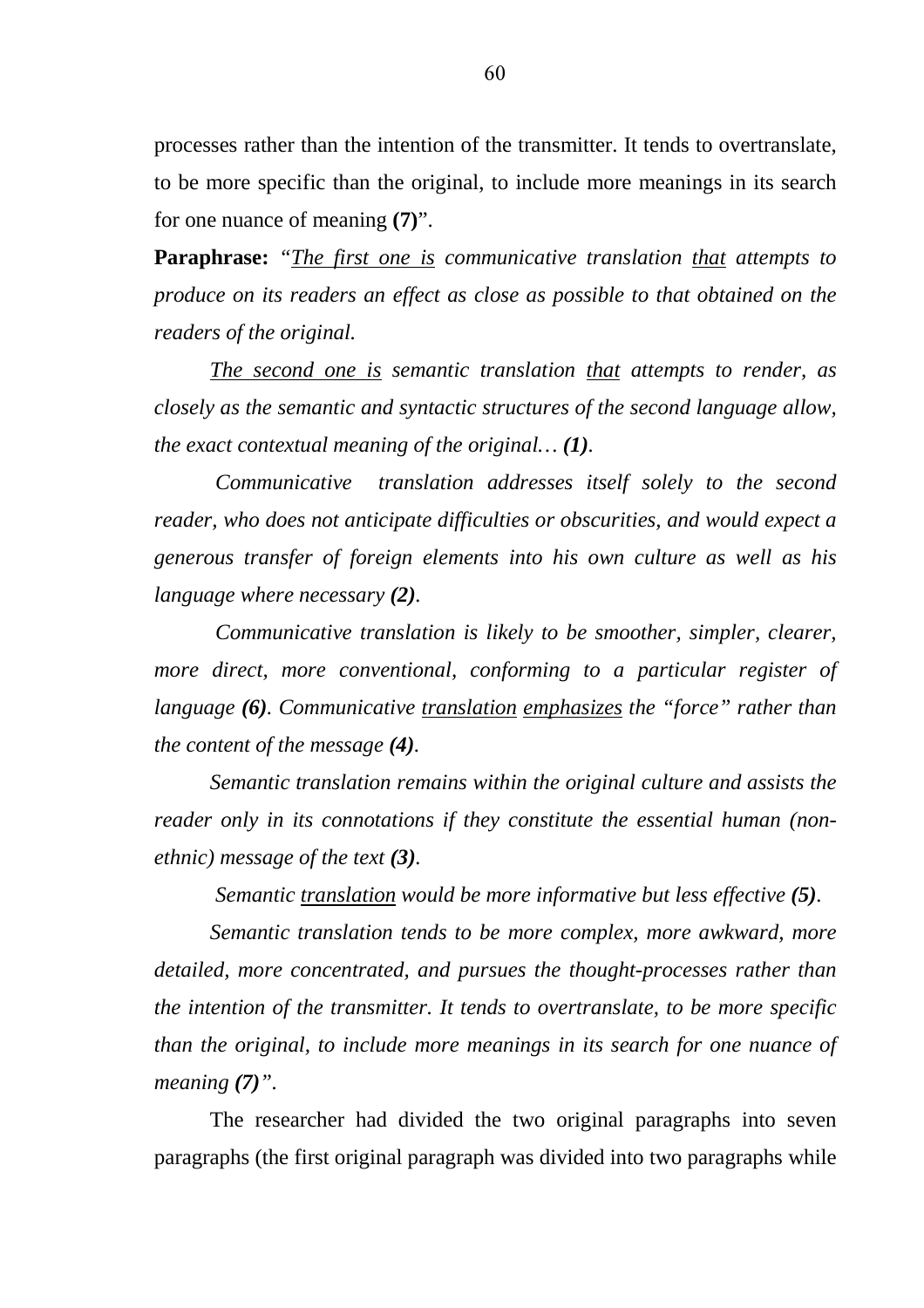the second was divided into five), and changed the order of ideas from 1st, 2nd, 3rd, 4th, 5th, 6th, 7th into 1st, 2nd, 6th, 4th, 3rd, 5th, 7th (as shown by number) as well as added some of her own words (*underlined*), but she made one of the four types of plagiarism errors: **patchwork plagiarism.** 

 In Graduation Paper [35, p. 8], the data was collected from [7, p. 173- 175].

**Original:** "The original of the term "euphemism" discloses the aim of the device very clearly, i.e. speaking well (from Greek – eu = well + - pheme = speaking) **(1).** In the vocabulary of any language, synonyms can be found that soften an otherwise coarse or unpleasant idea **(2).** Euphemism is sometimes figuratively called "a whitewashing device" **(3).** The linguistic peculiarity of euphemism lies in the fact that every euphemism must call up a definite synonym in the mind of the reader or listener **(4).** (p. 173) … Euphemisms may be divided into several groups according to their spheres of application **(5).** The most recognized are the following: 1) religious, 2) moral, 3) medical and 4) parliamentary **(6).** … They very soon become closely associated with the referent (the object named) and give away to a newly-coined word or combination of words, which, being the sign of a sign, throws another veil over an unpleasant or indelicate concept (p. 174) **(7)**….. If a euphemism fails to carry along with it the word it is intended to replace, it is not a euphemism, but a deliberate veiling of the truth **(8)**". (p. 175).

**Paraphrase:** *"The original of the term "euphemism" discloses the aim of the device very clearly, i.e. speaking well (from Greek – eu = well + - pheme = speaking) (1). In the vocabulary of any language, synonyms can be found that soften an otherwise coarse or unpleasant idea (2). Euphemism is sometimes figuratively called "a whitewashing device"(3). Euphemisms may be divided into several groups according to their spheres of application (5). The most recognized are the following: 1) religious, 2) moral, 3) medical and 4)*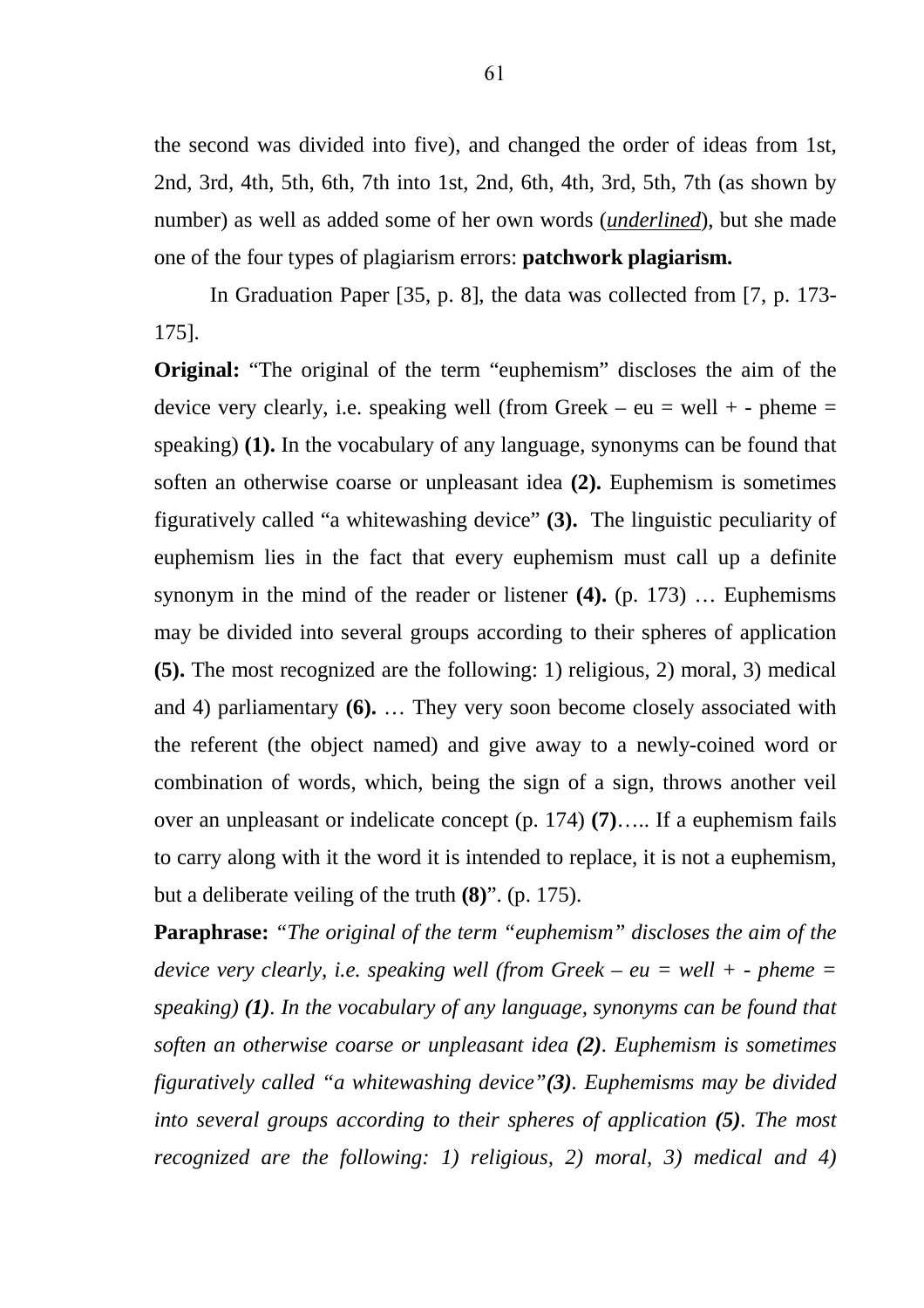*parliamentary (6). … They very soon become closely associated with the referent (the object named) and give away to a newly-coined word or combination of words, which, being the sign of a sign, throws another veil over an unpleasant or indelicate concepts (7). The linguistic peculiarity of euphemism lies in the fact that every euphemism must call up a definite synonym in the mind of the reader or listener (4). If a euphemism fails to carry along with it the word it is intended to replace, it is not a euphemism, but a deliberate veiling of the truth (8)".*

Although the researcher had changed the order of ideas from 1st, 2nd, 3rd, 4th, 5th, 6th, 7th, 8th into 1st, 2nd, 3rd, 5th, 6th, 7th, 4th, 8th (as shown in number), she still retained the same words and structures of the original. It is clear that, in this case she made the mistake of **patchwork plagiarism.**  Furthermore, she cited only page 173, while she referenced pages 173 – 175.

On p. 16-17 of the Graduation Paper [35], the data was also collected from [11, p. 39].

**Original:** "Communicative translation attempts to produce on its readers an effect as close as possible to that obtained on the readers of the original. Semantic translation attempts to render, as closely as the semantic and syntactic structures of the second language allow, the exact contextual meaning of the original….. Communicative translation addresses itself solely to the second reader, who does not anticipate difficulties or obscurities, and would expect a generous transfer of foreign elements into his own culture as well as his language where necessary…. Semantic translation remains within the original culture and assists the reader only in its connotations if they constitute the essential human (non-ethnic) message of the text…. The communicative must emphasize the "force" rather than the content of the message. … the semantic translations would be more informative but less effective…. a communicative translation is likely to be smoother, simpler,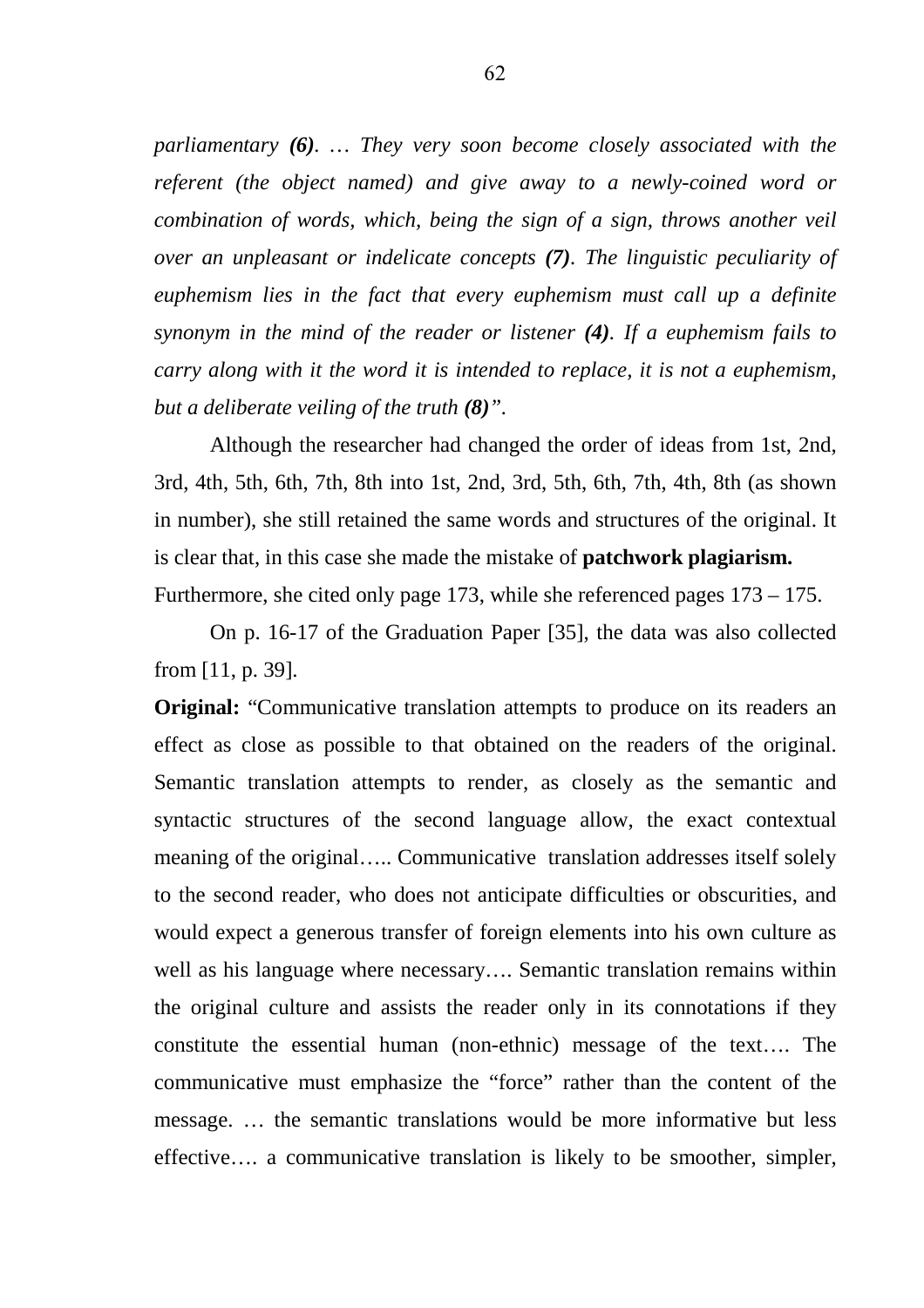clearer, more direct, more conventional, conforming to a particular register of language…. A semantic translation tends to be more complex, more awkward, more detailed, more concentrated, and pursues the thoughtprocesses rather than the intention of the transmitter. It tends to overtranslate, to be more specific than the original, to include more meanings in its search for one nuance of meaning".

**Paraphrase:** *"The first one is communicative translation that attempts to produce on its readers an effect as close as possible to that obtained on the readers of the original. The second one is semantic translation that attempts to render, as closely as the semantic and syntactic structures of the second language allow, the exact contextual meaning of the original… Communicative translation addresses itself solely to the second reader, who does not anticipate difficulties or obscurities, and would expect a generous transfer of foreign elements into his own culture as well as his language where necessary. Communicative translation is likely to be smoother, simpler, clearer, more direct, more conventional, conforming to a particular register of language. Communicative translation emphasizes the "force" rather than the content of the message. Semantic translation remains within the original culture and assists the reader only in its connotations if they constitute the essential human (non-ethnic) message of the text. Semantic translation would be more informative but less effective. Semantic translation tends to be more complex, more awkward, more detailed, more concentrated, and pursues the thought-processes rather than the intention of the transmitter. It tends to overtranslate, to be more specific than the original, to include more meanings in its search for one nuance of meaning".*

Here, the researcher had taken the same data [11, p. 39] and made the same mistake as in Graduation Paper [25] above: **patchwork plagiarism**. Especially, on pages 16-17, she had copied word for word the ideas of the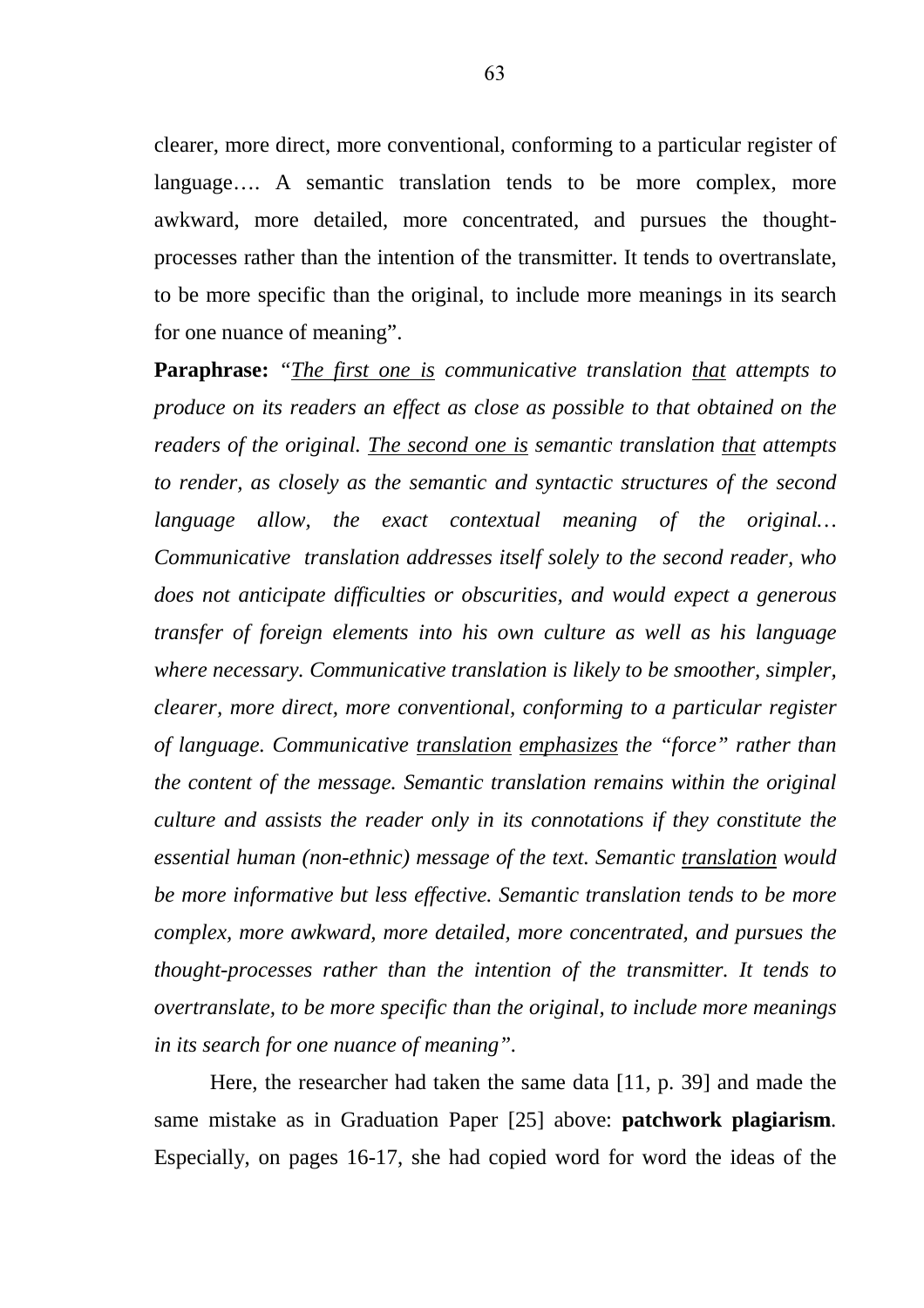author of Graduation Paper [27, p. 14-16] without changing any words, structures or the order of ideas. In this case, she made **word-for-word plagiarism.** 

In Graduation Paper [33, p. 8], the data was collected from [7, p. 9]. **Original:** "Stylistics, sometimes called linguo-stylistics, is a branch of general linguistics, …. It deals mainly with two interdependent tasks: a) the investigation of the inventory of special language media which by their ontological features secure the desirable effect of the utterance and b) certain types of texts (discourse) which due to the choice and arrangement of language means are distinguished by the pragmatic aspect of the communication….. The types of texts that are distinguished by the pragmatic aspect of the communication are called functional styles of language."

**Paraphrase***: "I. R. Galperin (1980:9) pointed out that stylistics, sometimes called linguo-stylistics, is a branch of general linguistics. It deals mainly with two interdependent tasks. The first task is the investigation of the inventory of special language media which by their ontological features secure the desirable effect of the utterance. The second is where certain types of texts (discourse) which due to the choice and arrangement of language means are distinguished by the pragmatic aspect of the communication. The types of texts that are distinguished by the pragmatic aspect of the communication are called functional style of language."*

Although, the researcher had given the author of the ideas, and she had used her own words to connect ideas in a different way (*underlined*), she also made the mistake of **patchwork plagiarism** when parts of the original author's words are used and connected together in a different way.

 In Graduation Paper [26, p. 8], the data was collected from [19, p. 54- 55].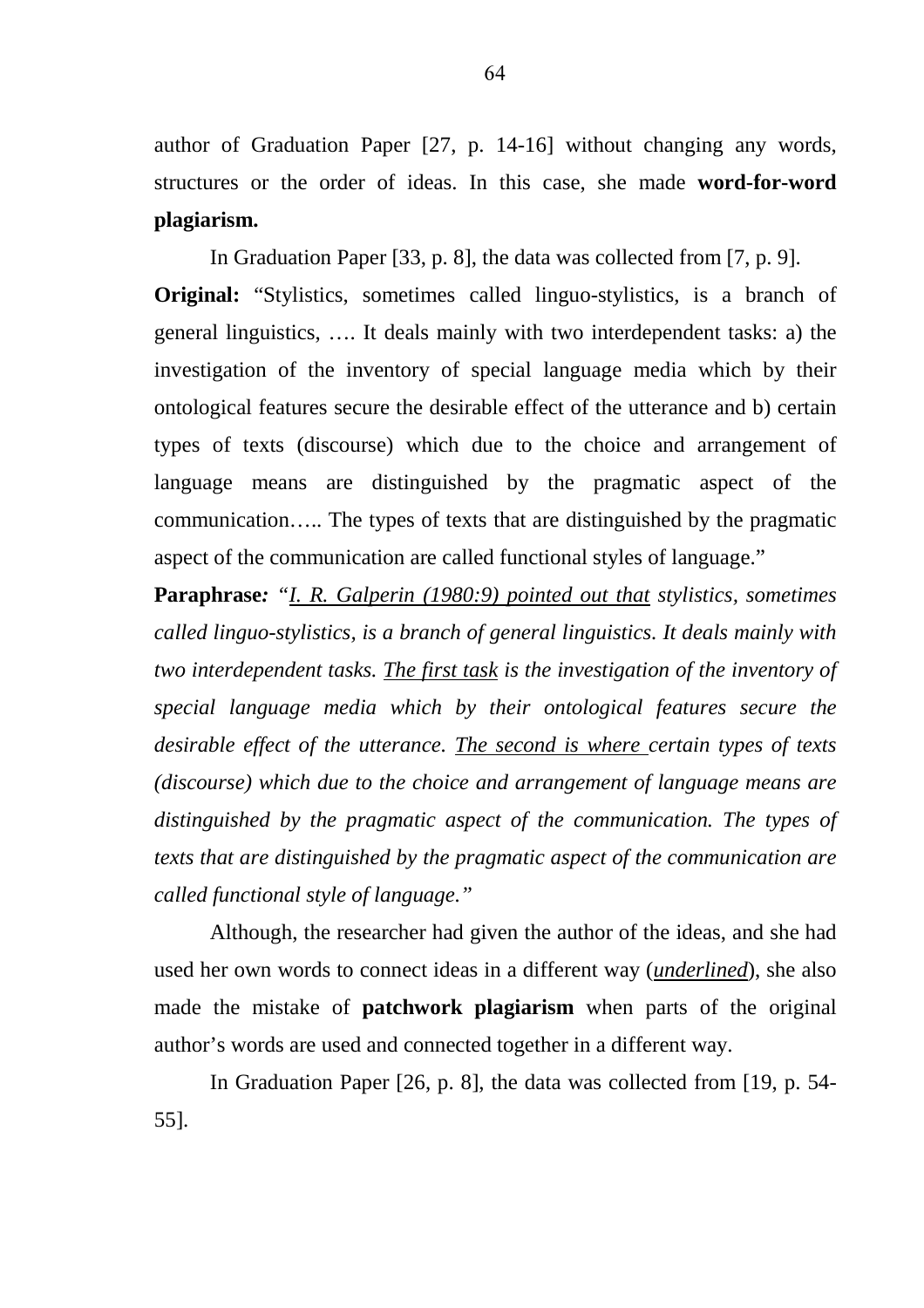**Original:** "A different approach to distinguishing types of speech acts can be made on the basic of structure…. Whenever there is a direct relationship between a structure and a function, we have a direct speech act".

**Paraphrase:** *"Direct speech acts are different types of speech acts which can be distinguished on the basic of structure and functions". …* 

The researcher had combined the two sentences into one to make the author's ideas into hers by using her own words and structure, but she had missed out an important idea (underlined). In this case, she **did not succeed in accurate paraphrasing.** 

With reference to Graduation Paper [36, p. 6], the data was taken from [7, p. 139].

**Original:** "The term "metaphor", as the etymology of the word reveals, means transference of some quality from one object to another".

**Paraphrase:** *"… metaphors mean transference of some quality from one object to another".*

Although, the researcher had omitted some explanatory words for the term "metaphor" (underlined) and retained the main idea, she made one of the four types of plagiarism mistakes: **Stealing an apt term.** This mistake was made when a short phrase from the original text was used in her work, possibly because it sounds good.

In Graduation Paper [29, p. 7], the data was collected from [20, (Preface)].

**Original:** "The word "idiom" is used to describe the "special phrase" that is an essential part of a language. … Phrases like all night, on second thoughts, and same here, which are used in everyday English, and especially in spoken English, *are "special" because they are fixed units of language that clearly do not follow the normal rules of grammar*".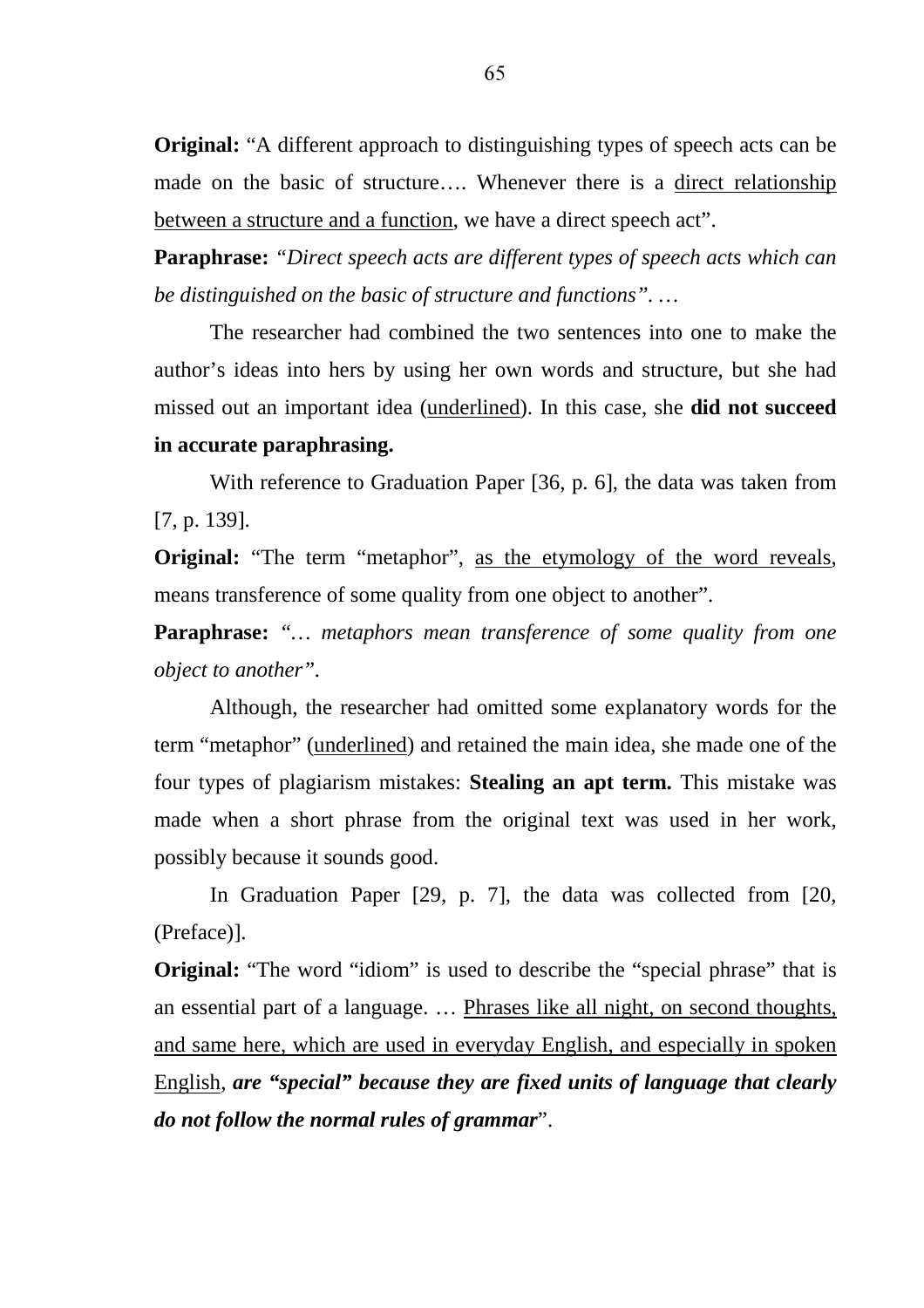**Paraphrase:** *"…The word "idiom" is used to describe the "special phrase" that is an essential part of a language. Idioms are considered as special fixed units of language that clearly do not follow the normal rules of grammar.*  Idioms are used to link user's ideas, feeling, attitude, etc… in figurative ways.*".*

The researcher had omitted some explanatory phrases regarding idioms (underlined) and had changed the structure of the second sentence (*bold italics*), but most of the text was from the original. In this case, she made the mistake of **paraphrase plagiarism**. This error occured when she changed some of the words and grammar but left most of the original text the same.

Also, in this Graduation Paper [29, p. 17-18], the data was collected from M.A Thesis [27]. The researcher made another mistake when she classified the semantic opacity of an idiom into three degrees as follows:

**Original:** "1) Idiomatic fusion: In idiomatic fusions, the semantic opacity reaches its height. The meaning of all components is fully blended in the meaning of the idiom. Idiomatic fusions are the most difficult units to translate into another language. 2) Idiomatic unities: The degree of semantic opacity in idiomatic unities is lower in comparison with idiomatic fusions… Idiomatic unities, or "not completely opaque" idioms, mostly have universal character, therefore, they are easy to be translated into another language… *3) Idiomatic combinations are idioms one component of which has literal meaning, whereas the other component has figurative meaning. Both of them bring combined contribution to the meaning of the whole idiom.*"

**Paraphrase:** *"1) Idiomatic fusion: In idiomatic fusions, the semantic opacity reaches its height. The meaning of all components is fully blended in the meaning of the idiom. Idioms of this kind are very difficult to translate into another language". 2) Idiomatic unities: The degree of semantic opacity in idiomatic unities is lower in comparison with idiomatic fusion. Idioms of this*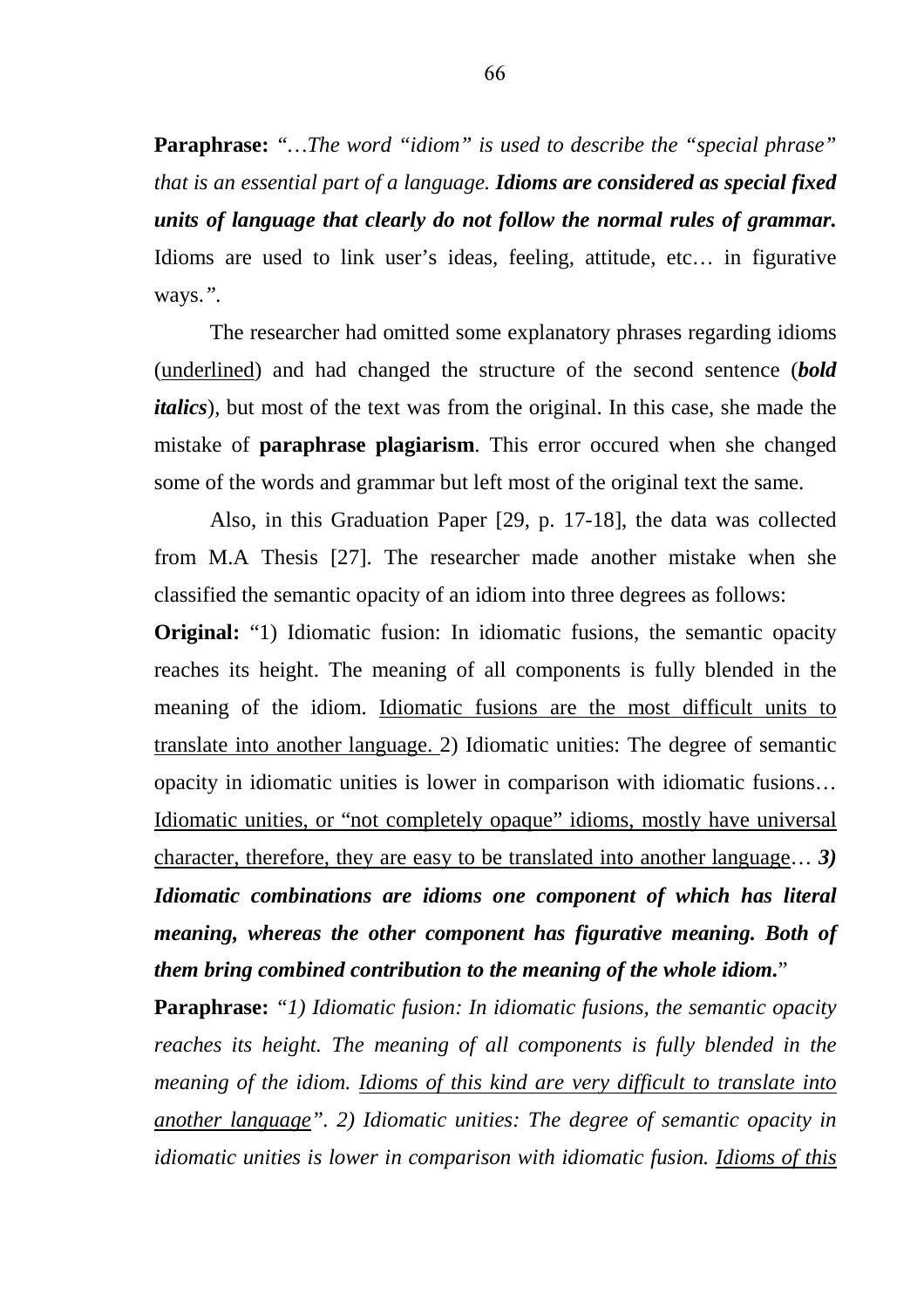*kind can be easily translated into another language. 3) Semantic combination: There is a combination of literal meaning and figurative meaning of two or more components that contributes to the meaning of the whole idiom".*

It is clear that in the first and second degrees, the researcher had remained most of the these two degree, when she just paraphrased the second sentence of each degree (underlined), making the mistake of **paraphrase plagiarism.** However, in the third degree she had paraphrased all sentences by changing the structure of the sentences *(bold italics*), so only the last degree was an **acceptable paraphrase.** In general, in this case she made **Stealing an apt term plagiarism** for the whole text.

In Graduation Paper [30, p.13], the data was taken from [15, p. 313]. The researcher had copied the original text without using quotation marks. Again, this was **word-for-word plagiarism** when the original and the paraphrased texts were the same:

*"1) Intonation enables us to express emotions and attitude as we speak, and this adds a special kind of "meaning" to spoken language. This is often called the attitudinal function of intonation. 2) Intonation helps to produce the effect of prominence on syllables that need to be perceived as stresses, and in particular the placing of tonic stress on a particular syllable marks out the word to which it belongs as the most important in the tone-unit. This has been called the accentual function. 3) The listener is better able to recognize the grammar and syntactic structure of what being said by using the information contained in intonation; for example, such things as the placement of boundaries between phrases, clauses or sentences, the different between questions and statements and the use of grammatical subordination may be indicated. This has been called the grammatical function of intonation. 4)*  Looking at the act of speaking in a broader way, we can see that intonation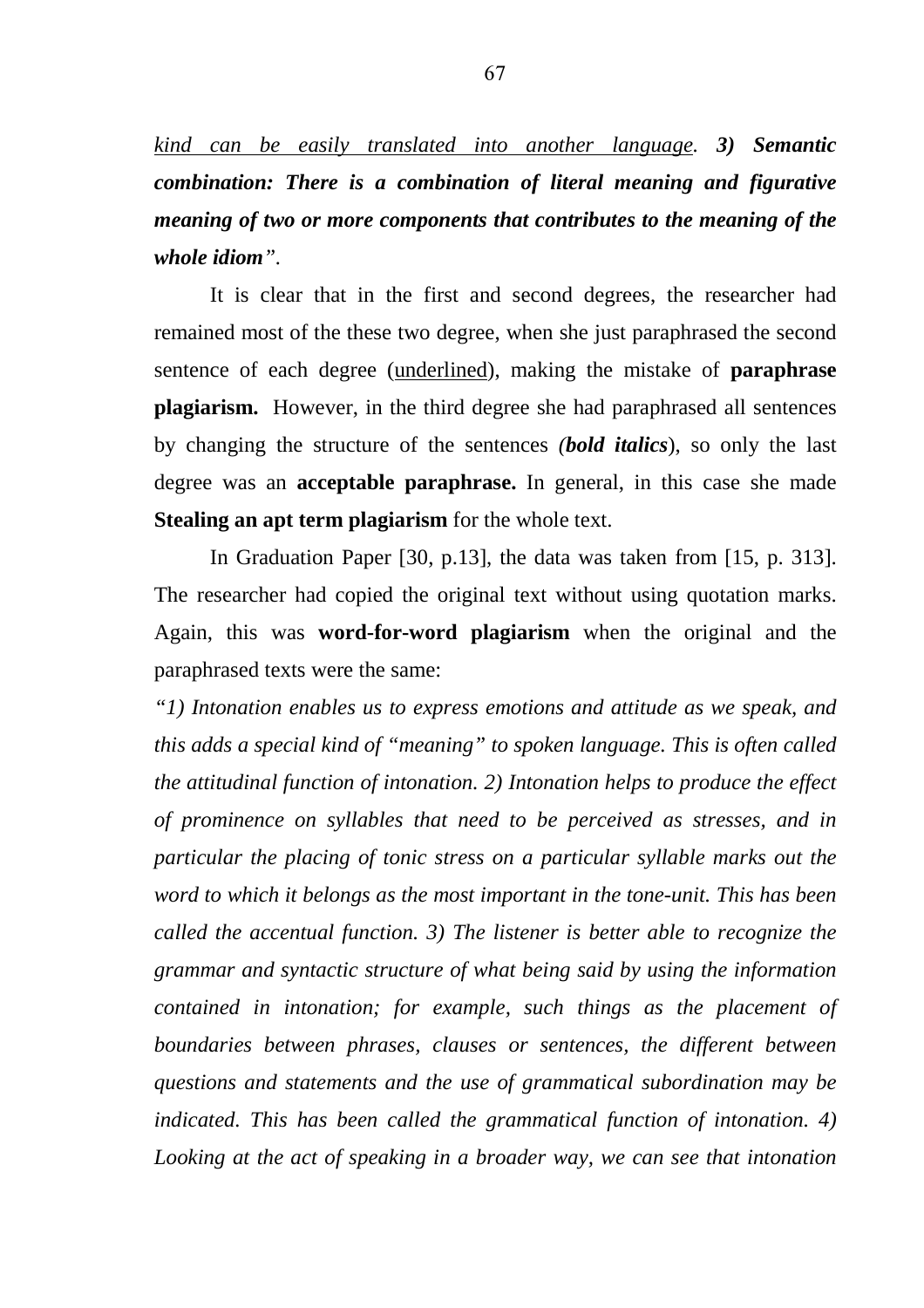*can signal to the listener what is to be taken as "new" information and what is already "given". This way can also suggest when the speaker is indicating some sort of contrast or link with material in another tone-unit and, in conversation, can convey to the listener what kind of response is expected. Such functions are examples of intonation's discourse function".* 

Apart from the above Graduation Papers with mistakes, some students paraphrased effectively from their research.

In Graduation Paper [23, p. 4], the data was taken from [8, p.112].

**Original:** "The question of whether presupposition is pragmatic or semantic in nature seems no longer to be a live one. There seems to be agreement on the one hand, that by convention, all other things being equal…"

**Paraphrase:** *"… Green (1989) in Pragmatics and Natural Language Understanding seemed to agree that there is the equality between semantic and pragmatic presupposition in nature…".*

She was **successful in paraphrasing skills** when she used her own words and structures to retain all the ideas of the original in the paraphrased text and also combined the two sentences into one to make it easy to understand.

 In Graduation Paper 24 [p. 9], the researcher had not only quoted the original, but also followed the quotation by paraphrasing the author correctly and skillfully.

**Original:** "Pre-sequence mean "utterances coming before the other utterances which are in the beginning of a conversation or certain utterances which belong to the opening sequence of a conversation" [Mey (1983), p. 221)].

**Paraphrased:** *"The writer concludes that pre-sequences are important in arranging a conversation because pre-sequences stand at the opening in delivering the message of a conversation".*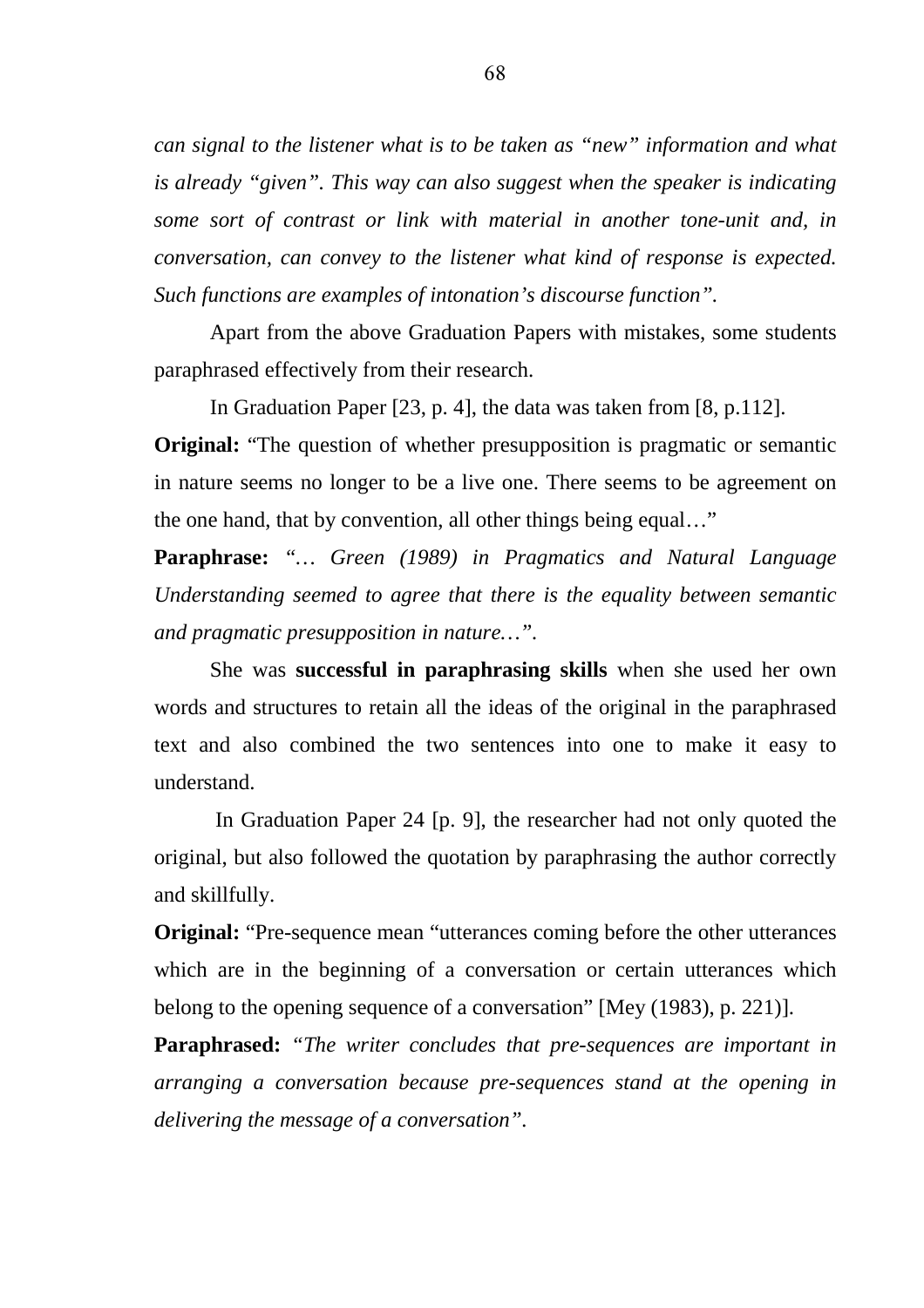Also on p.14 of this Graduation Paper, the researcher presented an acceptable paraphrase as follow:

**Original:** "An utterance is any stretch of talk, by one person, before and after which there is silence on that part of that person" [Hurford (1983), p. 15][9].

**Paraphrase:** *"It means that before and after producing an utterance of a particular person, there is a quiet time and an utterance can consist of a word, phrase or sentence".*

 In the two paraphrased paragraphs above, the researcher used her own words and structures to express the authors' ideas. Moreover, she retained all of the main ideas of the authors. In these cases, she **succeeded in paraphrasing** well.

In Graduation Paper 32 [p. 15-16], the data was taken from [52] when she gave four types of politeness strategies, described by Brown and Levinson (1987), that sum up human "politeness" behavior: Bald On-record, Positive Politeness, Negative Politeness, and Off-Record (indirect).

#### **Original: Type 1: Bald On-record**

"Bald on-record strategies usually do not attempt to minimize the threat to the hearer's face **(1)**, although there are ways that bald on-record politeness can be used in trying to minimize FTAs implicitly **(2).** Often using such a strategy will shock or embarrass the addressee **(3)**, and so this strategy is most often utilized in situations where the speaker has a close relationship with the audience, such as family or close friends. **(4)**"

**Paraphrase:** *"These provide no efford by you to reduce the impact of the FTAs (2). You will most likely shock the person to whom you are speaking to, embarrass them, or make them feel a little bit uncomfortable (3). However, this type of strategy is commonly found with people who know each other very well, and are very comfortable in their environment, such as close friends and*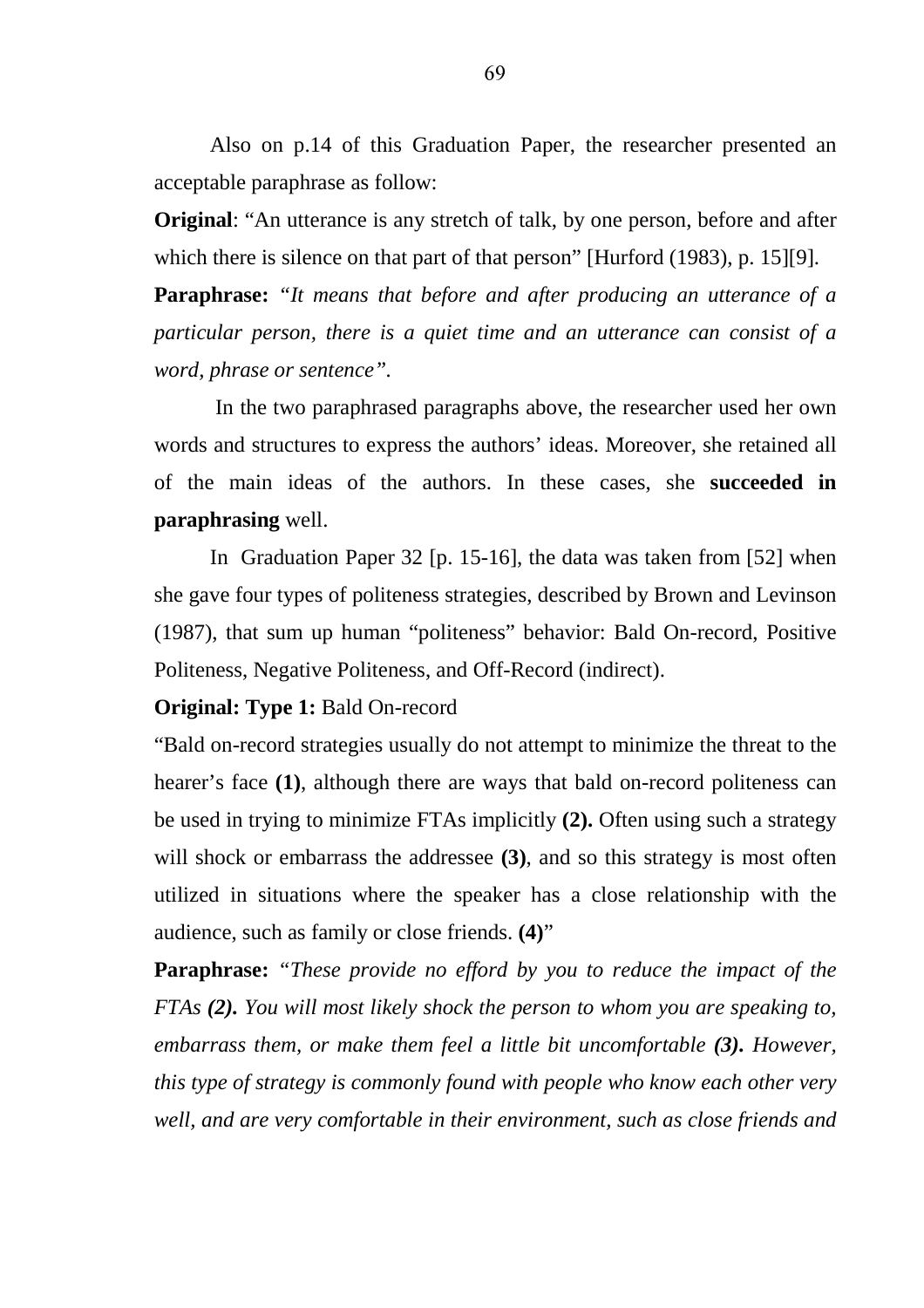*family (4). It means that you do nothing to minimize threats to the H's face*   $(1).$ 

In describing politeness strategies, the researcher succeeded with her paraphrasing. She not only changed the structure of sentences, but changed orders of ideas from 1st, 2nd, 3rd, 4th to 2nd, 3rd, 4th, 1st (as shown by numbers). It can be seen that, this paraphrase paragraph is satisfactory.

**Original: Type 2:** Positive Politeness

"Positive politeness strategies seek to minimize the threat to the hearer's positive face. They are used to make the hearer feel good about himself, his interests or possessions, and are most usually used in situations where the audience knows each other fairly well. In addition to hedging and attempts to avoid conflict, some strategies of positive politeness include statements of friendship, solidarity, compliments.''

**Paraphrase:** *"It is usually seen in a group of friends, or where people in the given social situation know each other fairly well. It usually tries to minimize the distance between them by expressing friendliness and solid interest in the H's need to be respected."* 

Turning to the second type of politeness strategies, the researcher did not paraphrase but summarized. It was clear that, the paraphrased paragraph was shorter than its original. Furthermore, the paraphrase just retained the main ideas (underlined), not all ideas of the original. As a summary, it was a fine.

#### **Original: Type 3:** Negative Politeness

"Negative politeness strategies are oriented towards the hearer's negative face and emphasize avoidance of imposition on the hearer. These strategies presume that the speaker will be imposing on the listener and there is a higher potential for awkwardness or embarrassment than in bald on record strategies and positive politeness strategies. Negative face is the desire to remain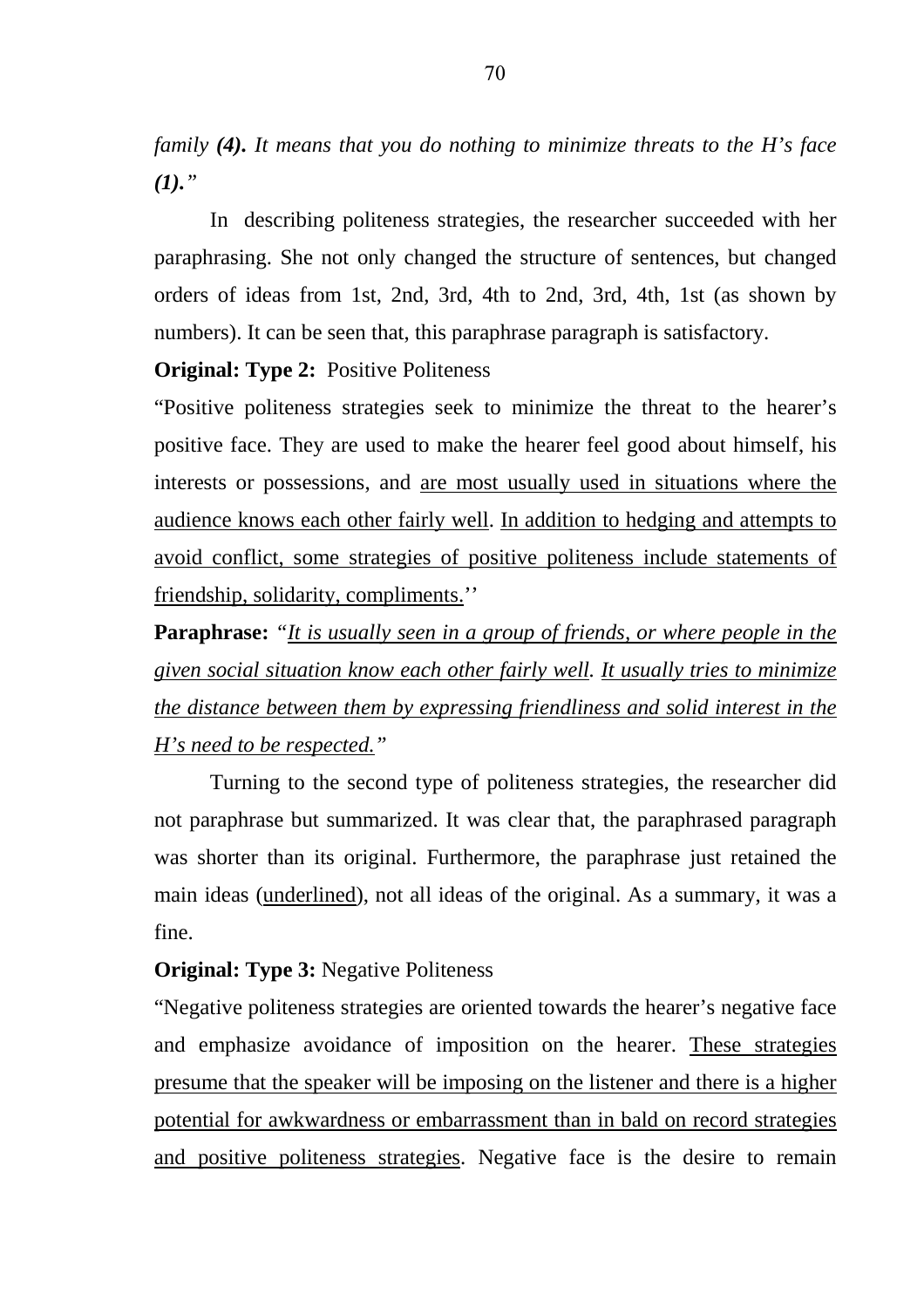autonomous so the speaker is more apt to include an out for the listener, through distancing styles like apologies."

**Paraphrase:** *"The main focus for using this strategy is to assume that you may be imposing on the H, and intruding on their space. Therefore, these assume that there might be some social distance or awkwardness in the situation."* 

 In this type of politeness strategies, the researcher used summarizing skills to rewrite the authors' ideas. She retained only the main ideas (underlined), not all the ideas.

**Original: Type 4: Off-record (indirect)** 

"This strategy uses indirect language and removes the *speaker from the potential to be imposing*."

#### **Paraphrase:** *"You are removing yourself from any imposition whatsoever.''*

 In the final type of politeness strategies, the researcher paraphrased accurately and effectively. She not only changed sentence structure from simple present into present continuous tense (*underlined*),but replaced some words with the same meaning (*bold italic underlined* ).

In brief, in this Graduation Paper [32], the researcher used paraphrasing and summarizing techniques to rewrite the four type of politeness strategies of Brown and Levinson. In the first and fourth types, she used paraphrasing skills, but in the second and third types, she used summarizing. It is evident that, she succeeded in both techniques.

In Graduation Paper [34, p. 9], the data was collected from [16], when she paraphrased the relevance theory of Sperber, Dan & Wilson, Deirdre by analyzing its content.

**Original:** "**Relevance theory** is a proposal (by Dan Sperber and Deirdre Wilson) that seeks to explain the second method of communication: implicit inferences. It argues that the human mind will instinctively react to an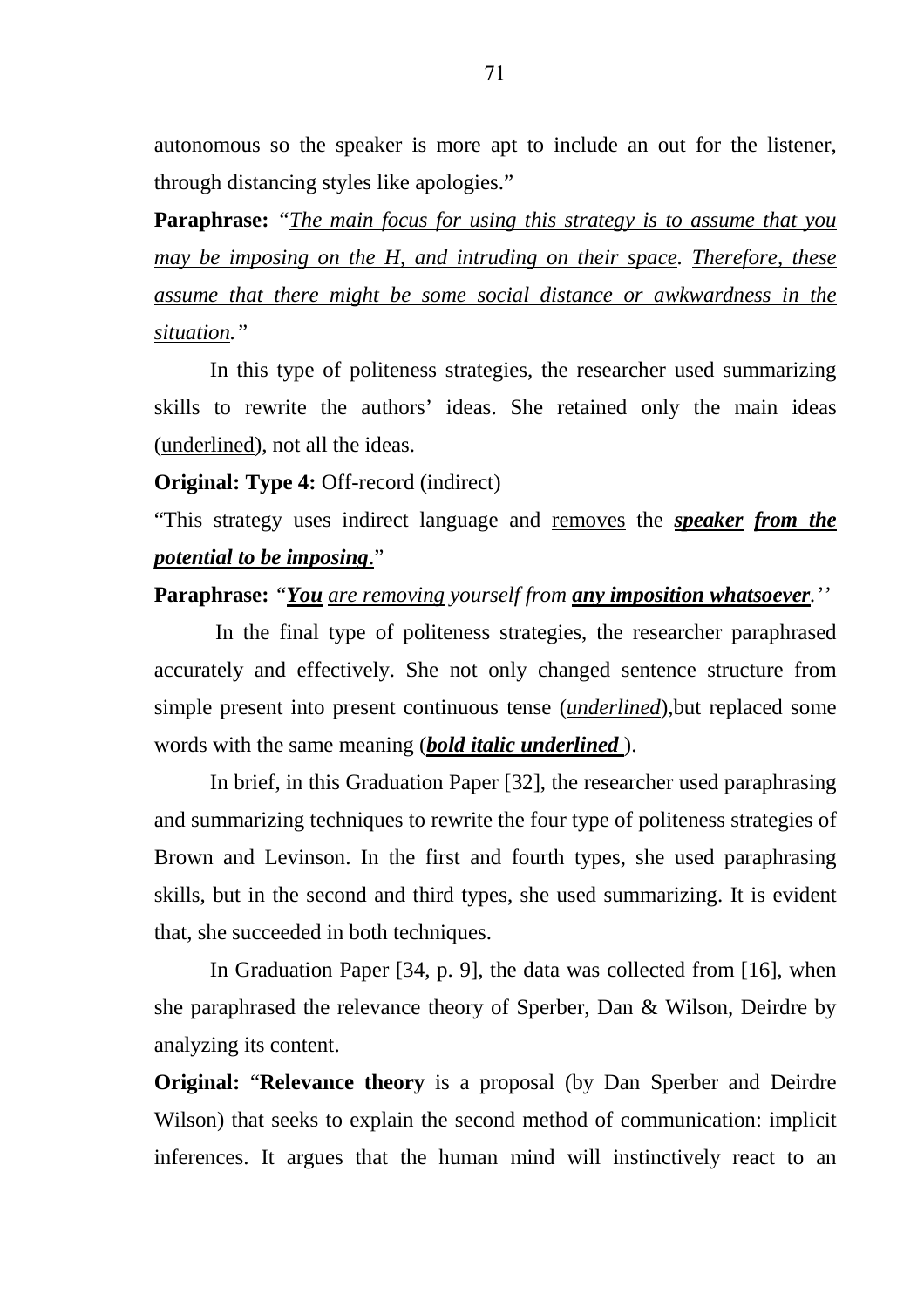encoded message by considering information that it conceives to be relevant to the message. By "relevance" it is meant whatever allows the *most new information* to be transmitted in that context on the basis of the *least amount of effort* required to convey it."

**Paraphrase:** "*In Sperber and Wilson's theory, the central claim of relevance theory is that the expectations of relevance raised by an utterance are precise enough, and predictable enough, to guide the hearer towards the speaker's meaning. In other word, the relevance does not focus on the target of a conversation, but whether conversants are successful or not in verbal communication is taken into consideration. Relevance, to Sperber and Wilson, is the characteristics of the information itself in the cognition of conversants."* 

To **successfully paraphrase**, the researcher had thoroughly studied the relevance theory of these two linguists to write her Graduation Paper [34], as she stated in the *Theoretical Background* of her Graduation Paper "… Among these studies, the relevance theoretical account by Sperber and Wilson (1995) offers the most comprehensive approach with valuable guidance to the interpretation of discourse markers such as *like, you know, I mean."* [34, p. 5].

In Graduation Paper [37] the researchers did not paraphrase, but quoted in their thesis. The source documents were matched word for word with quotation marks and they were all attributed to the original author. This can be seen clearly on pages 5, 6 of the Paper.

**Quotation:** "Acoustic phonetics deals with the transmission of speech-sounds through the air. When a speech-sound is produced it causes minor air disturbances (sound waves)." [Richards, 1990: 215]

Or "Auditory phonetics deals with how speech-sounds are perceived by the listener." [Richards, 1990 : 215]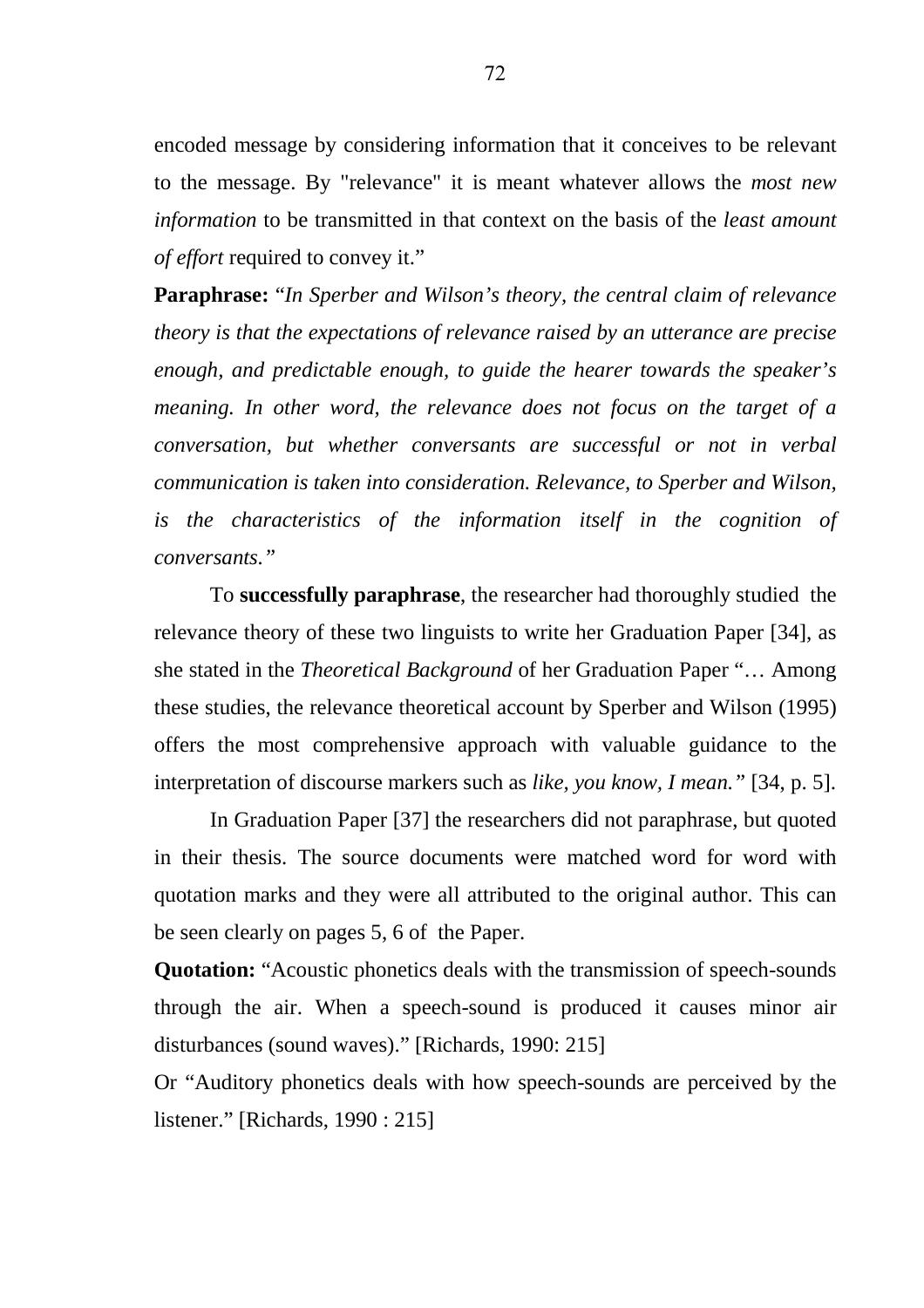Or "Phoneme is the smallest unit of language existing as such a speech-sound which is capable of distinguishing one word from another, or one grammatical form of a word from another form of the same word." [Nesterov, 1976]

In summary, as shown in table 4.11, out of 15 Graduations Papers, **66.7%** made one of the four mistakes of plagiarism. At this highest level of paraphrasing skills, graduates (both fair and good students) did not make mistakes in changing word, structure, grammar or changing order of ideas in a paragraph, but made the **mistakes of plagiarism.** 

Among students who made mistakes, half **(50%),** made the error of **wordfor-word** plagiarism by keeping the same words as the original author without using quotation marks or saying where the words were from. **30%** employed **patchwork plagiarism** when parts of the original author's words were used and connected together in a different way. The percentage of both **paraphrase plagiarism** and **stealing an apt term** plagiarism were half that of **word-for-word one**, contributing for **20%.** The first mistake of the two above mistakes happened when students changed some of the words and grammar but left most of the original text the same. Meanwhile, the latter took place when a short phrase from the original text had been used in the students work, possibly because it was so good. In addition, there were some of graduates made two mistakes: **stealing an apt term** and **paraphrase plagiarism** [29], **patchwork** and **word-for-word plagiarism** [35]. Also, there was one Graduation Paper where the researcher **succeeded** in paraphrasing in one place, but copied **word-for-word** in another place [32].

#### **4.3. DISCUSSION OF THE RESULTS**

**4.3.1. To What Extent are the Fourth-year Students of English at the Da Nang College of Foreign Languages Aware of Paraphrasing Skills? (***data collected from the Questionnaire)*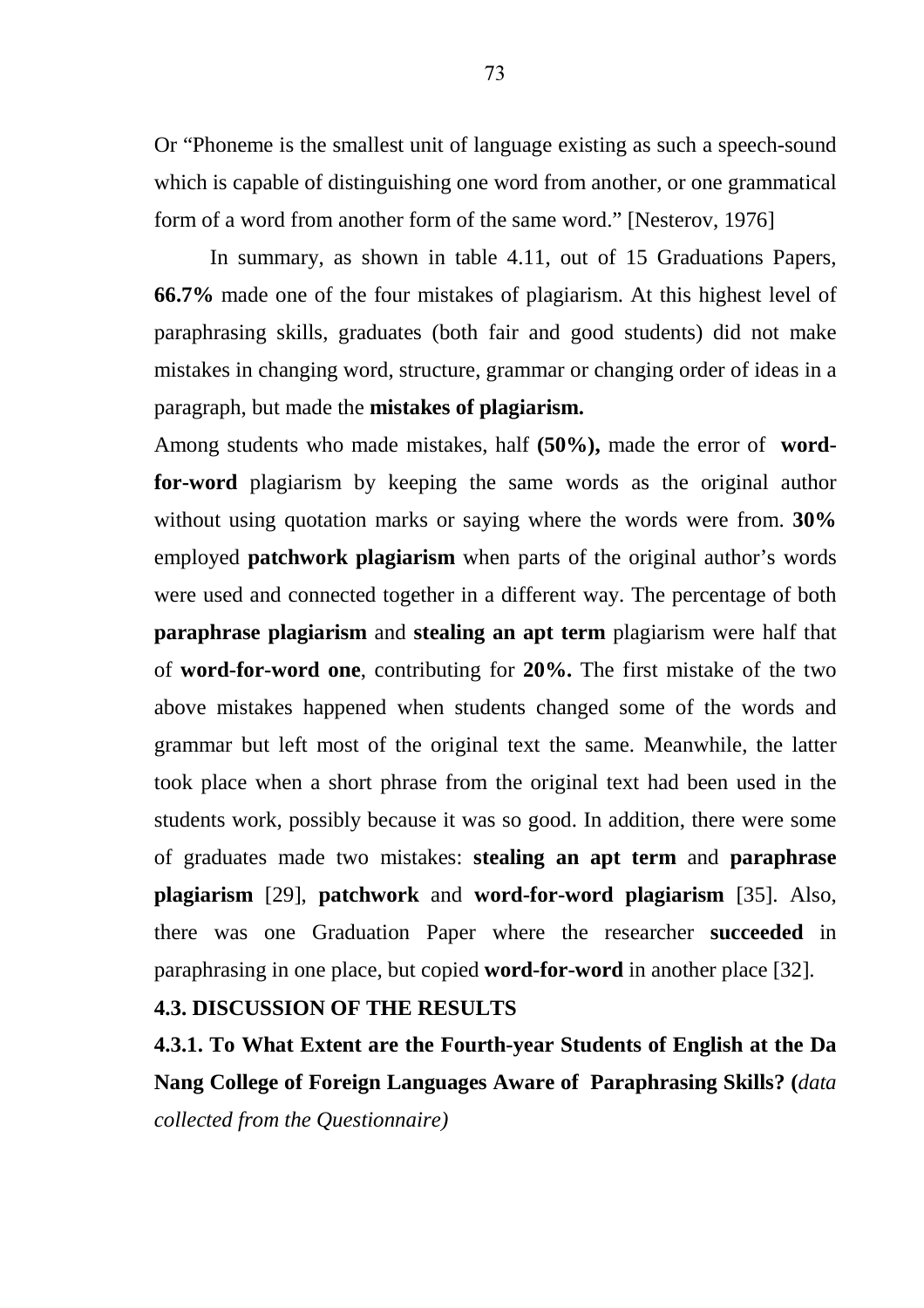Firstly, it is evident from table 4.1 (*Students' awareness of paraphrasing skills*), that most of the students had understood this skill, as evidenced by **73%** presenting the right answers in the definition. This led to the result that **52%** gave the right answers to *Kinds of paraphrase*. The number of students who knew *the differences between paraphrasing, quoting and summarizing and could distinguish them well,* was at **59**. Meanwhile, there were some students, who did not give the right answers to the definition of paraphrasing, and some, who did not remember kinds of paraphrasing exactly.

 Secondly, as table 4.2 (*Students' preferences and difficulties in paraphrasing*) shows, nearly the same number of students preferred paraphrasing at *sentence level* (**46%**) and *changing sentence structure* to paraphrase (**47%**). It was not surprising that only **20%** preferred paraphrasing at *paragraph level*, because this is the most difficult level. In addition, **60%** found difficulty in *changing structure of ideas*. This was evident in the Diagnostic Test, where nobody (**0%**) used this kind in paraphrasing when given sentences and paragraphs. The lowest percentage of difficulty was in *changing word order.* Meanwhile, **1%** of the students showed that he/she met difficulty in mastering idea when paraphrasing.

 Thirdly, in table 4.3 (*Student's awareness of plagiarism and its avoidance*), **96%** gave the right definition. One can surmise that they had to learn to avoid plagiarism in their essays, assignments, etc and when they were about to graduate and some of them were writing Graduation Papers. Some students (**3%**) presented the wrong answer as they did not remember the meaning of the word "plagiarism".

In terms of *types of plagiarism*, less than half of the students (**44%**) made the right choice. The rest had misunderstood when they chose *one, two or three types.*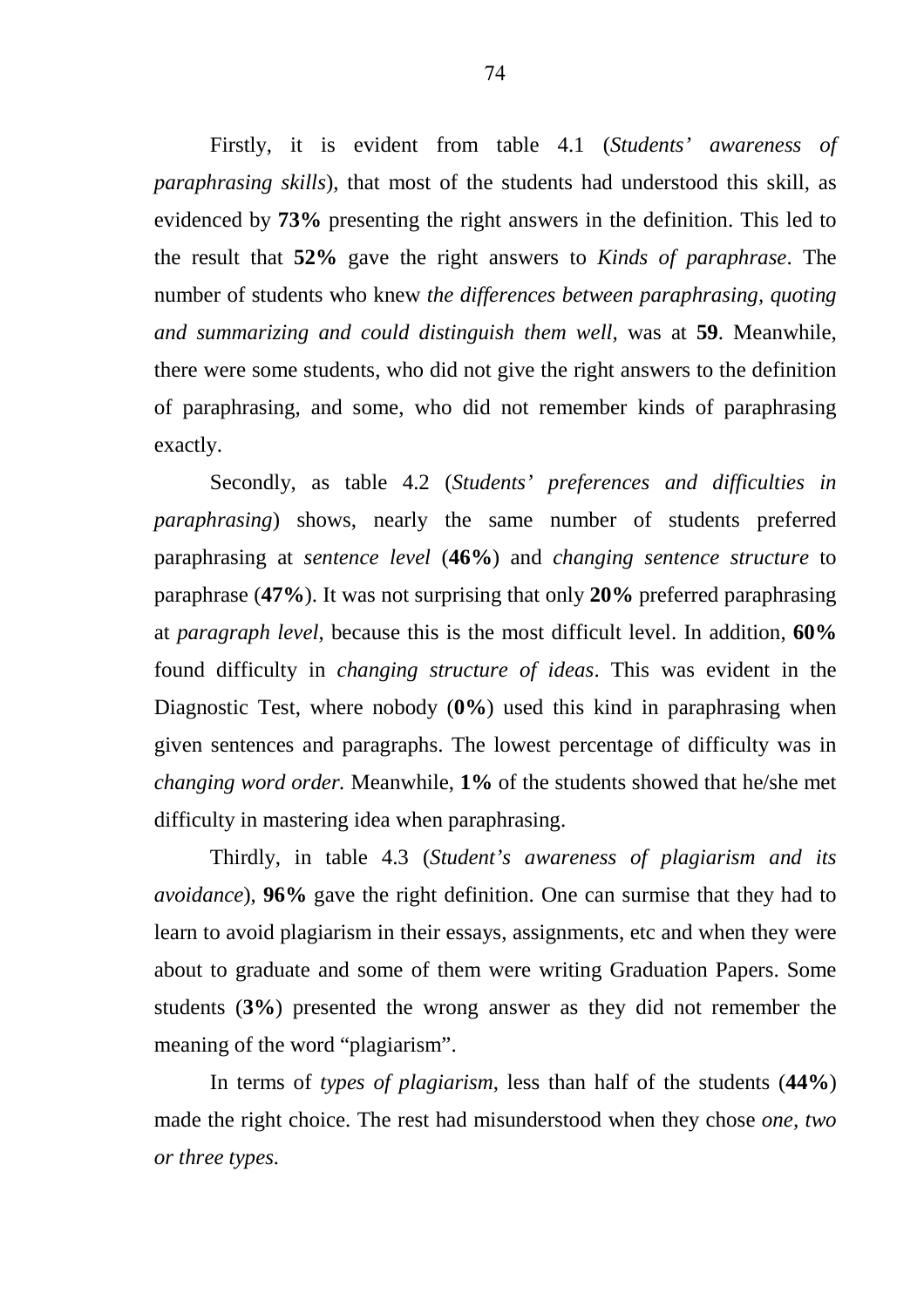This could explain why there was a high incidence of plagiarism at paragraph level in the Diagnostic Test and Graduation Papers, although it was surprising, that **56%** made the right choices to avoid this mistake.

 In term of *students' improvement of paraphrasing skills*, [table 4.4] methods of making progress in learning these essential skills were of concern to them, because their basic knowledge of it was limited. It seemed that the students had not had enough time to study and hone these skills, as indicated by their need to do more exercises (**51%**) and read more books on this (**49%**).

In addition, the teachers' guidance plays a very important role, as **60%** indicated they needed teachers to explain more, give more exercises and ask students to work and discuss paraphrasing in groups.

It is clear that, the students need both kinds of help. They have to help themselves to master paraphrasing skills, alongside their teachers' help in giving direction and practice opportunities.

**4.3.2. What Kinds of Mistakes do the Fourth-year Students of English at the Da Nang College of Foreign Languages usually Make?** *(data collected from the Diagnostic Test)* 

 By analyzing the data from the Diagnostic Test, we can identify that students did not make many errors at word level, because this is the easiest level in paraphrasing. As we can see, the number of mistakes made in giving synonyms was higher than that in choosing the given phrases (table 4. 5). It seems that students had more difficulty when they had to replace the given words with synonyms; also, a few of them misunderstood the meaning of the surrounding words, which would have helped them understand the meaning of the given phrases.

At sentence level, when students were asked to choose one option from four ones (section I), most of the students (**60%**) made the right choice at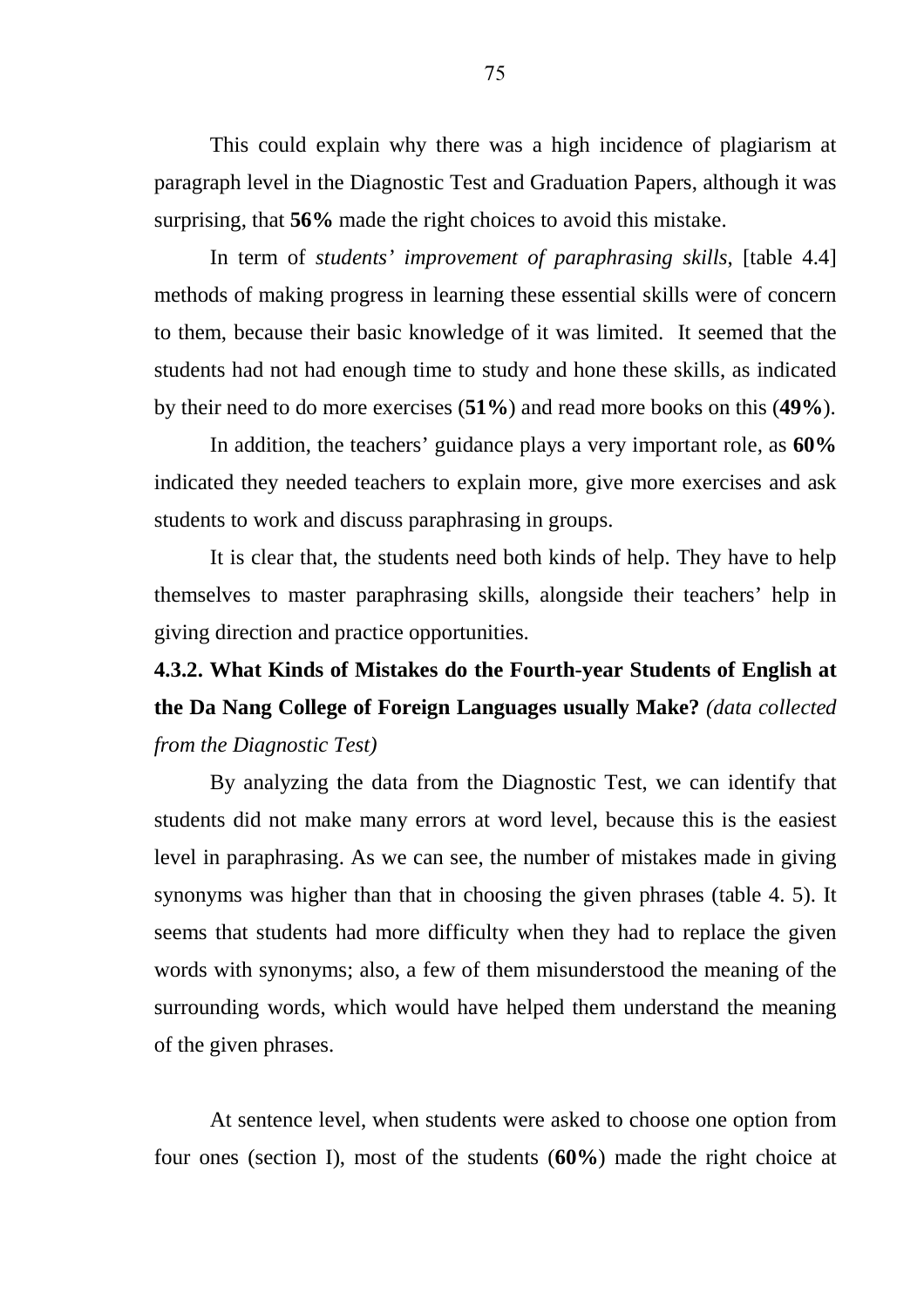sentence 5, the original of which was paraphrased by **changing word order and replacing words**. Meanwhile, most of the students (**84%**) made a mistake at sentence 1, the original of which was paraphrased by **changing sentence structure.** 

It seemed that most of the students were confused when they had to choose the right option at sentences paraphrased **by changing sentence structure**, although, they liked this kind of paraphrasing the most. (table 4.2) In section II and section III of sentence level in the Diagnostic test, the students were asked to paraphrase each given sentence in two different ways and extract each complex sentence into three simple ones. **49.2%** succeeded with section II, and **44.8%** with section III.

The most common mistakes in these two sections were **Changing word and Changing structure & grammar**. Surprisingly, in both sections, although the types of exercises were different, the number students making mistakes in **changing word** (**33.2%** in section II, **24%** in section III) was higher than in **changing grammar and structure** (**16%** in section I, **16.4%** in section II). The proportion of students making mistakes in **changing grammar and structure** was nearly the same (**16%** & **16.4%**). Most of the students made mistakes in changing words, although only **11%** indicated that they had difficultiy with this skill in the Questionnaire.

At paragraph level in the Diagnostic Test, there were two sections of exercises. In section I, the students were asked to choose the right answer from four given ones for each sentence. In this section, the percentage of unacceptable answers (**65.5%**) was higher than the acceptable ones (**34.5%**). Although, this was a multiple-choice form of exercise, but most of the students were confused which answer to choose. As a result, over **50%** gave the unacceptable answers.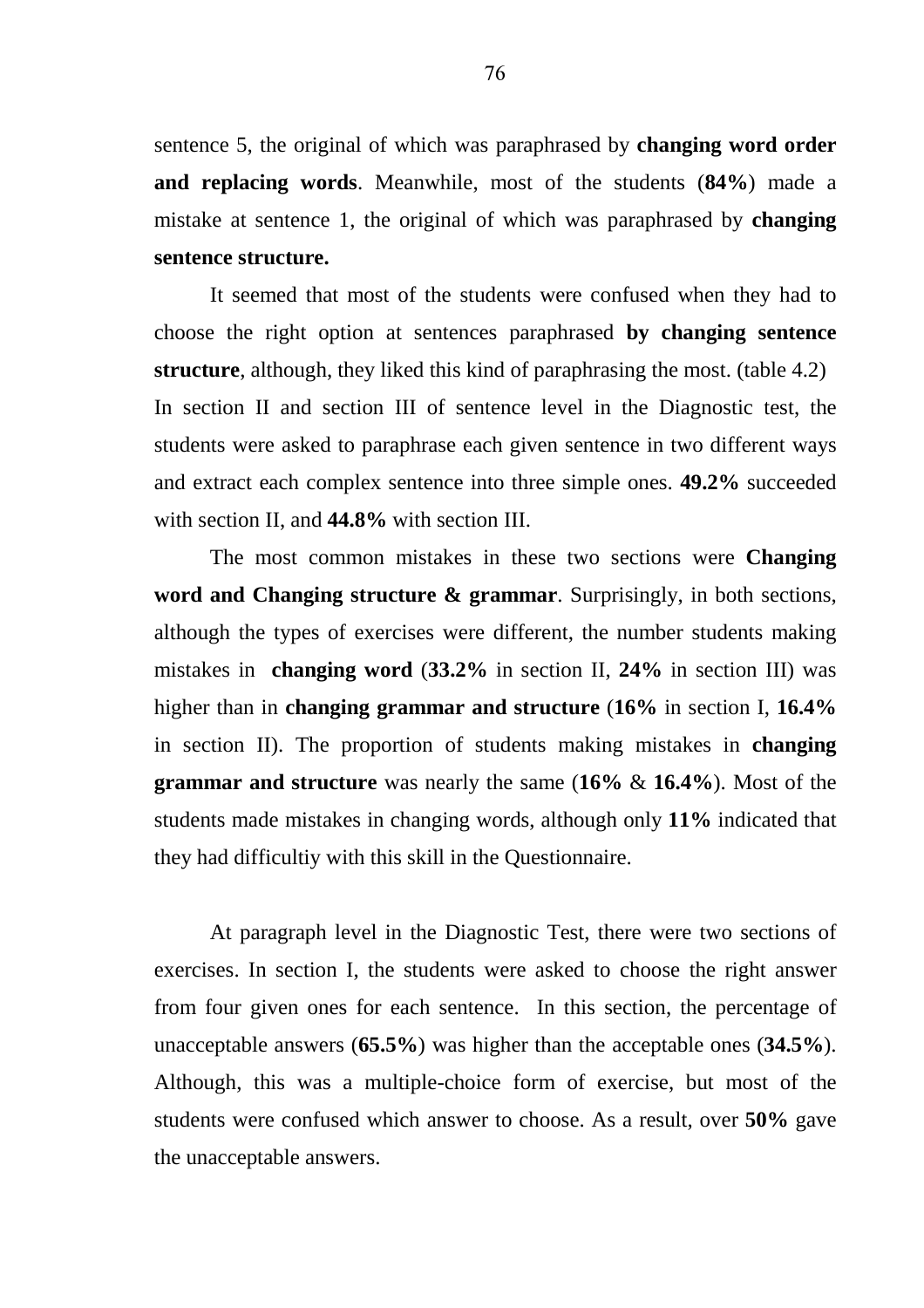In section II, the students were asked to paraphrase five different paragraphs. Not many students were able to complete the task, often leaving most blanks unfilled. They said it was the most difficult level, so were unable to answer.

 At this level, apart from mistakes in **changing structure & grammar (40%), changing word (22.5%)**, **15%** made one of the four types of plagiarism errors: **patchwork plagiarism** when sections of the author's words were used and connected together in a different way. It was not surprising that nobody used **changing order of ideas** in their paraphrased texts, as they indicated in the Questionnaire that this was the most difficult skill.

**4.3.3. What Kinds of Mistakes do the Graduates of English at the Da Nang College of Foreign Languages usually Make in their Graduation Papers?** *(data collected from Graduation Papers)* 

 Table 4.11 shows that paraphrasing at paragraph level in the Graduation Papers differed from this level in the Diagnostic Test. Graduates had made all four types of plagiarism mistakes, with the highest percentage in **word-for-word plagiarism (50%).** Meanwhile, **patchwork plagiarism** ranked second with **30%. Paraphrase** and **stealing an apt term** plagiarism were ranked third position, making up **20%** for each.

In conclusion, as evidenced by the content of the Graduation Papers, some of the graduates had mastered with paraphrasing skills in their studies. Conversely, although Graduation Papers were written by fair and good students, it seemed that most of these students were not aware of "*appropriating the ideas, writings, or inventions of another without due acknowledgement; especially, the stealing of passages either word for word or in substance, from the writings of another and publishing them as one's*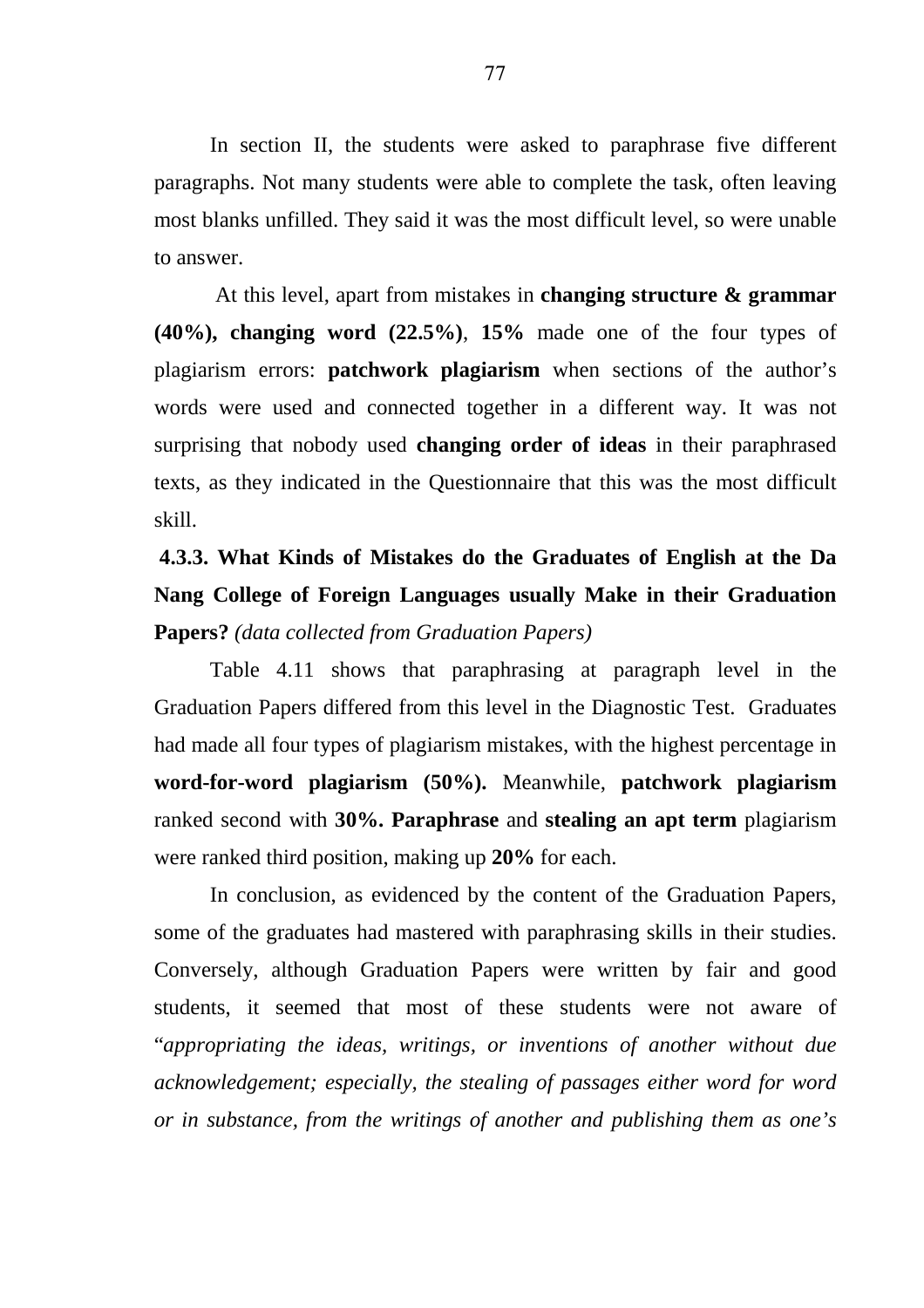*own"* as the act of plagiarism, as two thirds of them had one instance of this mistake.

In addition, some of the students succeeded in summarizing or quoting in their studies. A few of the students used quotation skills, but they were in errors when they quoted without quotation marks or sources.

#### **4.4. SUGGESTED EXERCISES FOR PRACTICING PARAPHRASING**

To create a good foundation for studying paraphrasing skills, teachers can encourage students to practice paraphrasing gradually from the lowest level (word & phrase) to the most difficult one (paragraph level). Self-study is also recommended. The TOEFL iBT is a good source for paraphrasing exercises. Following are some examples of those exercises:

**4.4.1. Exercise 1:** *Choose the word or phrase closest in meaning to the underlined part.* 

1. It is my great privilege to accept this important award on behalf of my colleague [18].

- a. acrobatic
- b. devastating
- c. implicit
- d. prestigious
- 2. The pot holds enough water for approximately four cups of tea [18].
- a. attentively
- b. respectively
- c. roughly
- d. widely
- 3. With most advertisements, the suggestion is that newer is better [18].
- a. conception
- b. triumph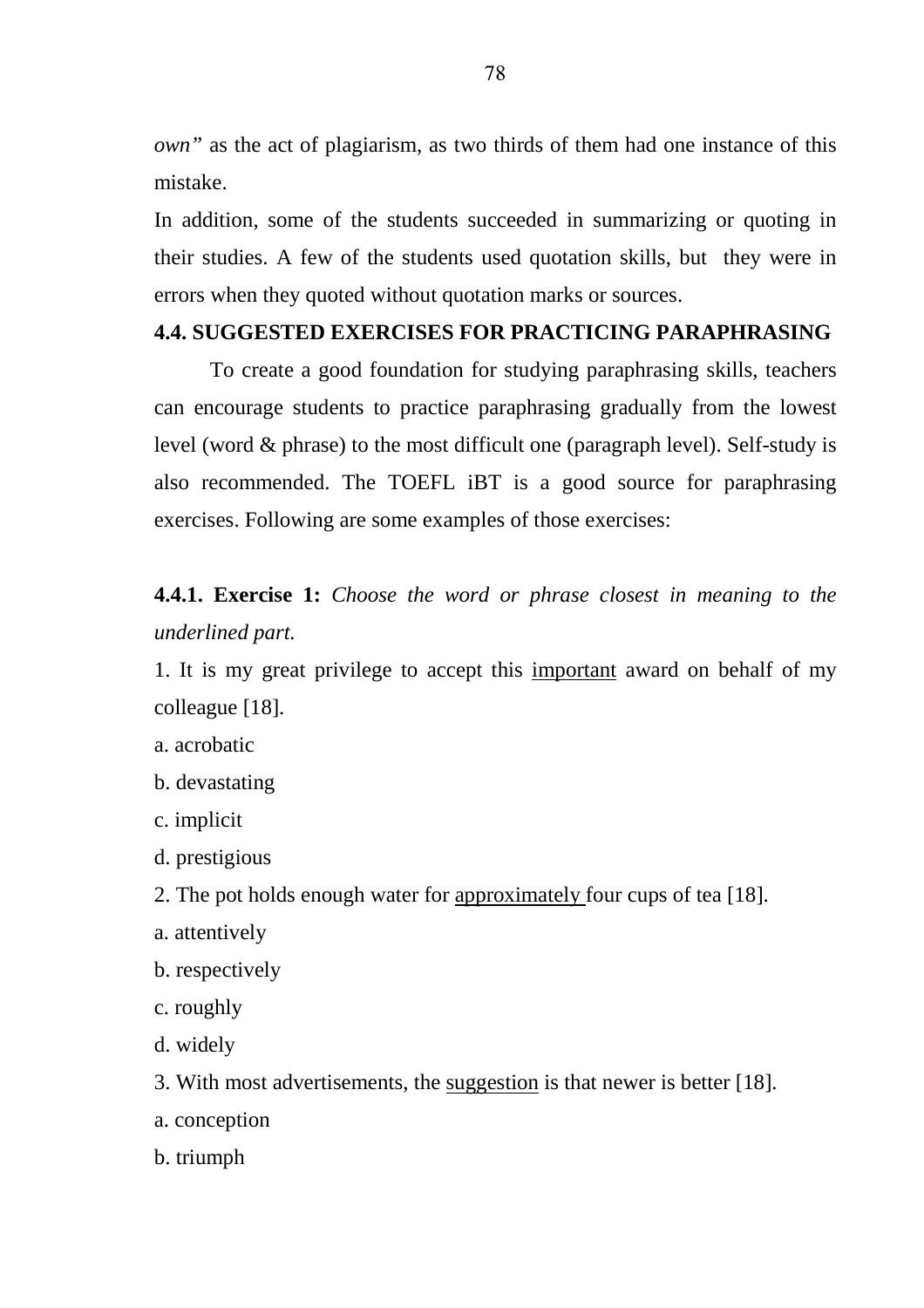c. implication

d. manipulation

4. That is considered a forbidden subject in my family's household [18].

a. taboo

b. prestigious

c. rigorous

d. marginalized

5. The government partially funded the student exchange program in order to improve international relations [18].

a. infused

b. expended

- c. subsidized
- d. discredited

*Suggested answer:* 1d, 2c, 3c, 4a, 5c

## **4.4.2. Exercise 2:** *Paraphrase the following sentences below*

1. Babies are also receptive to speech, even if they cannot understand the words [21].

………………………………………………………………………………….

2. Long ago, people used to worship oak trees [21].

………………………………………………………………………………….

3. Today, the vast majority of fiction is written in prose rather than in peotry [21].

………………………………………………………………………………….

4. A better way to estimate the Earth's age is from radiation [21].

………………………………………………………………………………….

5. Somewhere on every good map there is a legend [21].

………………………………………………………………………………….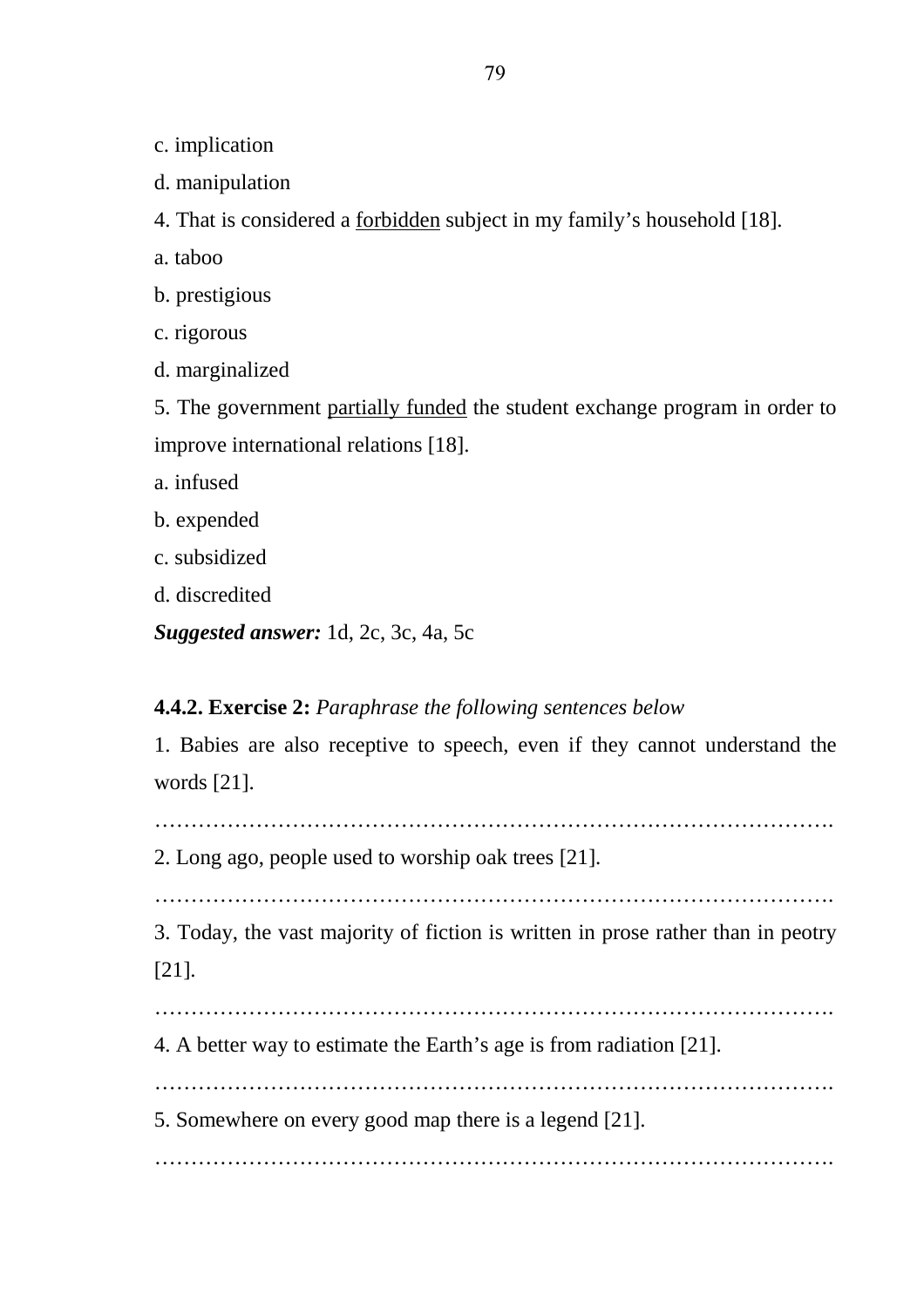#### *Suggested answer:*

*1. Although the meaning of words may be unknown to babies, they do recognize and respond to them.* 

*2. Oaks were highly valued and respected in ancient times.* 

3. *Most contemporary writers write novels instead of poems.* 

4. *Using the emission of energy rays can more successfully approximate the Earth's age.* 

5. *If a map is made well, you can find a legend on it.*

**4.4.1. Exercise 3:** *Follow the preceding four steps [13] and write paraphrases of the following passages. Write your notes and paraphrases in the spaces provided. Work with a partner or in a group if you wish.* 

#### **1. Computers**

The historical definition of a computer is a device that can help in computation. Computation includes counting, calculating, adding, subtracting, etc. The modern definition of a computer is a little different. Today's computers store, manipulate, and analyze many kinds of information. *(Developing Skills for the TOEFL iBT)* 

## **Notes:**

 $\mathcal{L}^{\text{max}}$ …………………………………………………………………………………. **Paraphrase:**  ………………………………………………………………………………….

………………………………………………………………………………….

## **2. Fainting**

People feel faint when they do not have an adequate blood supply to their head. When people feel faint, they should sit down and put their heads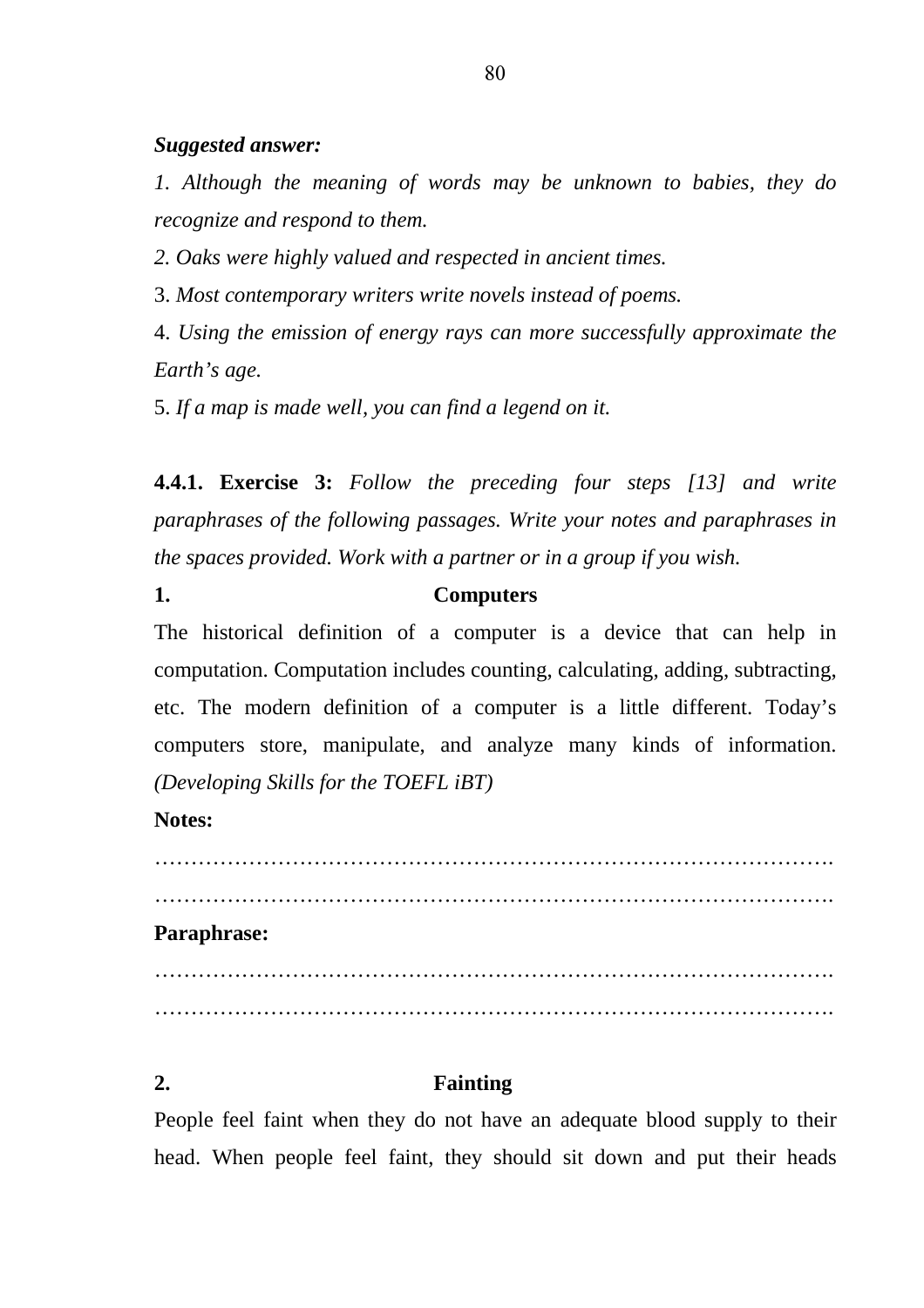between their knees. This will get blood circulating to the head quickly. If possible, a person should lie down so that his or her head is lower than the rest of the body. Lying down in this manner is also recommended if a person has already fainted. Once the person feels better, he or she should talk to a doctor. It is important to find out why the person felt faint or fainted. This will help the person to avoid this unpleasant experience in the future. *(Developing Skills for the TOEFL iBT).* 

### **Notes:**

………………………………………………………………………………….  $\mathcal{L}^{\text{max}}$ **Paraphrase:**  …………………………………………………………………………………. ………………………………………………………………………………….

### *Suggested answer:*

## **1. Computers**

## **Notes:**

Historical definition - computer – device – computation: simple arithmetic Modern definition - computer: store, manipulate, analyze: kinds of information.

## **Paraphrase:**

A computer is historically defined as a device that can aid in computation which includes simple arithmetic. A computer is now defined a little differently as today's computers store, manipulate, and analyze many kinds of information.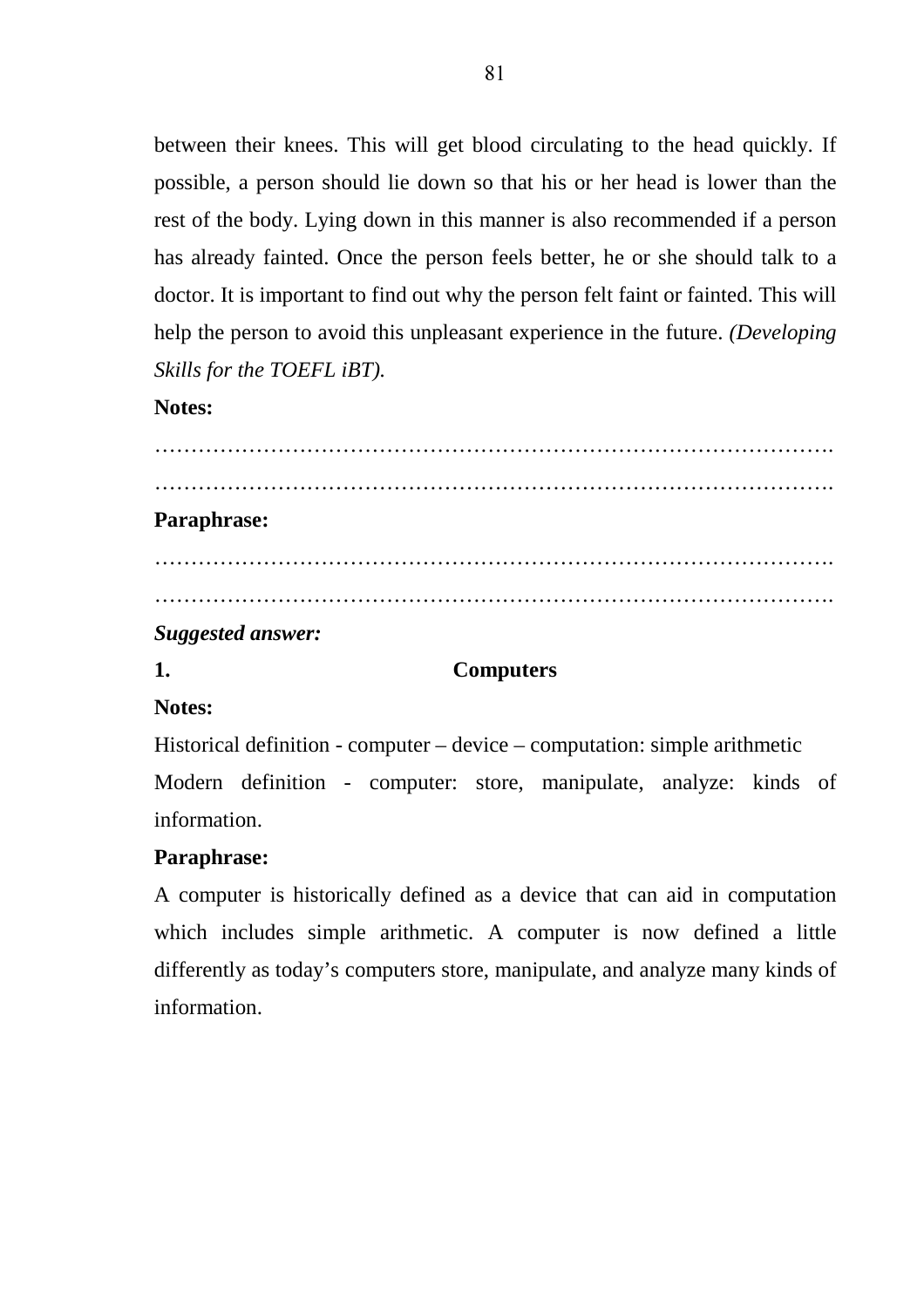## **2. Fainting**

# **Notes:**

Reason – get faint: not enough blood – brain – sit down – head between knees – lie down – head lower than body – blood to head – advice – doctor – cause – prevent happening.

# **Paraphrase:**

It's important to find the reason why people get faint. Fainting happens when there is not enough blood to the brain. Once people feel faint, they should sit down with their head between their knees or even better lie down with the head lower than the torso in order to get blood flowing back to the head. This is the best remedy for someone who has already fainted. A person should take advice from a doctor after feeling faint to determine the cause and help prevent it happening again.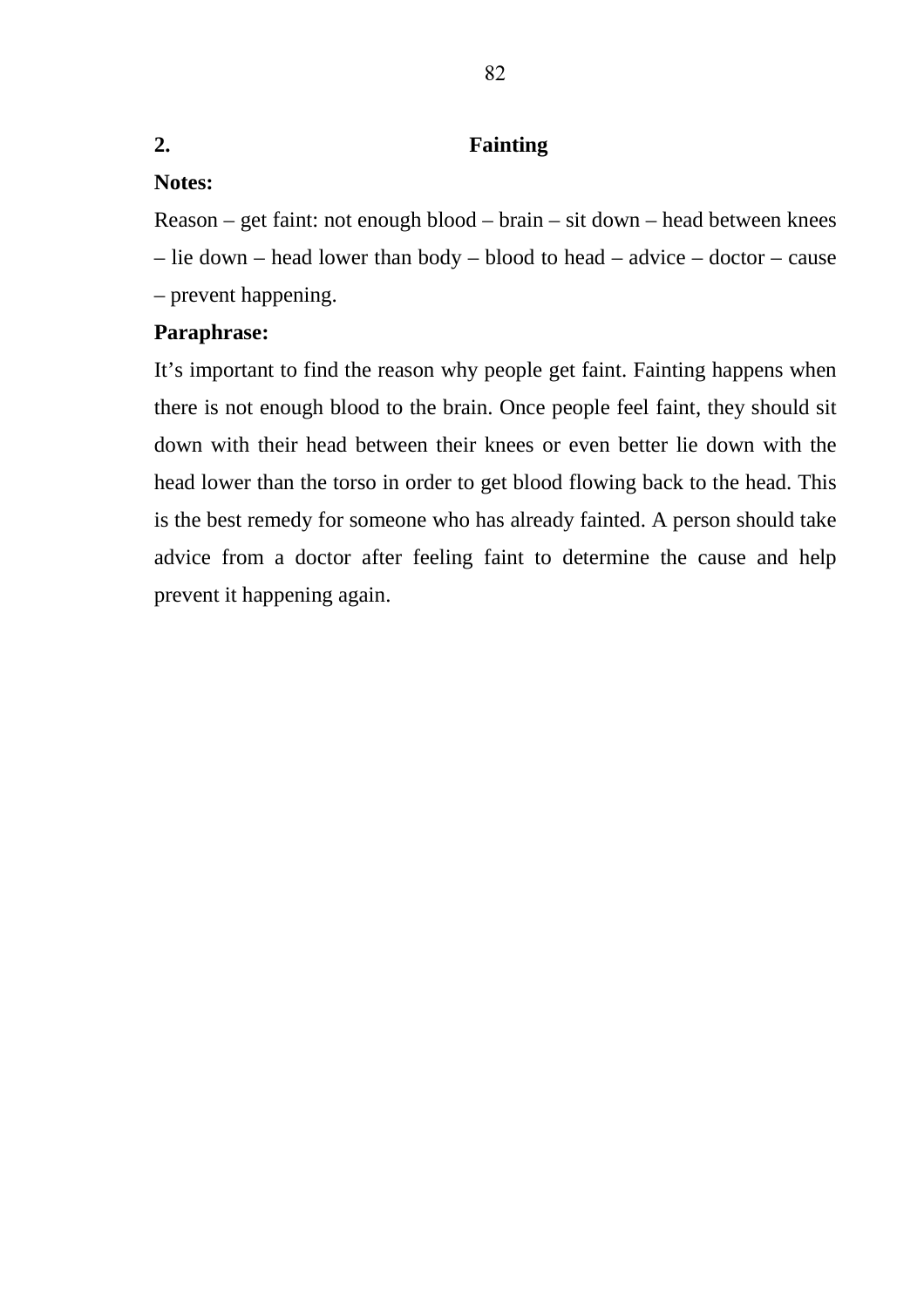# **Chapter 5**

## **CONCLUSIONS AND RECOMMENDATIONS**

#### **5.1. SUMMARY OF THE STUDY**

 This study aimed at examining and determining the mistakes in paraphrasing skills made by fourth – year students at the College of Foreign Languages at Da Nang University, as well as helping both Vietnamese teachers and students to approach these skills more effectively. Four research questions and four hypotheses were set out to fulfill these objectives. Following are the main findings from the investigation.

 Firstly, the study outlined the definition as well as the main kinds of paraphrasing. Comparison of three types of borrowing ideas - quoting, summarizing and paraphrasing - are taken into consideration by the researcher to help students easily distinguish between them. Common mistakes in paraphrasing in academic writing were analysed, helping the researcher to formulate a basic theory. In particular, strategies for good paraphrasing were also addressed.

 Secondly, by means of a Questionnaire and Diagnostic Test administered to the fourth–year English Language students at the College of Foreign Languages, as well as analysis of Graduation Papers, we have gathered data on students' attitudes toward paraphrasing, plagiarism and their awareness in improving these skills, and avoiding plagiarism.

The kinds of mistakes they made were identified with an exploration of the reasons for those mistakes. It was evident that the students were motivated to learn paraphrasing skills, however, both objective and subjective reasons had prevented their progress in this area. Insufficients time devoted to practice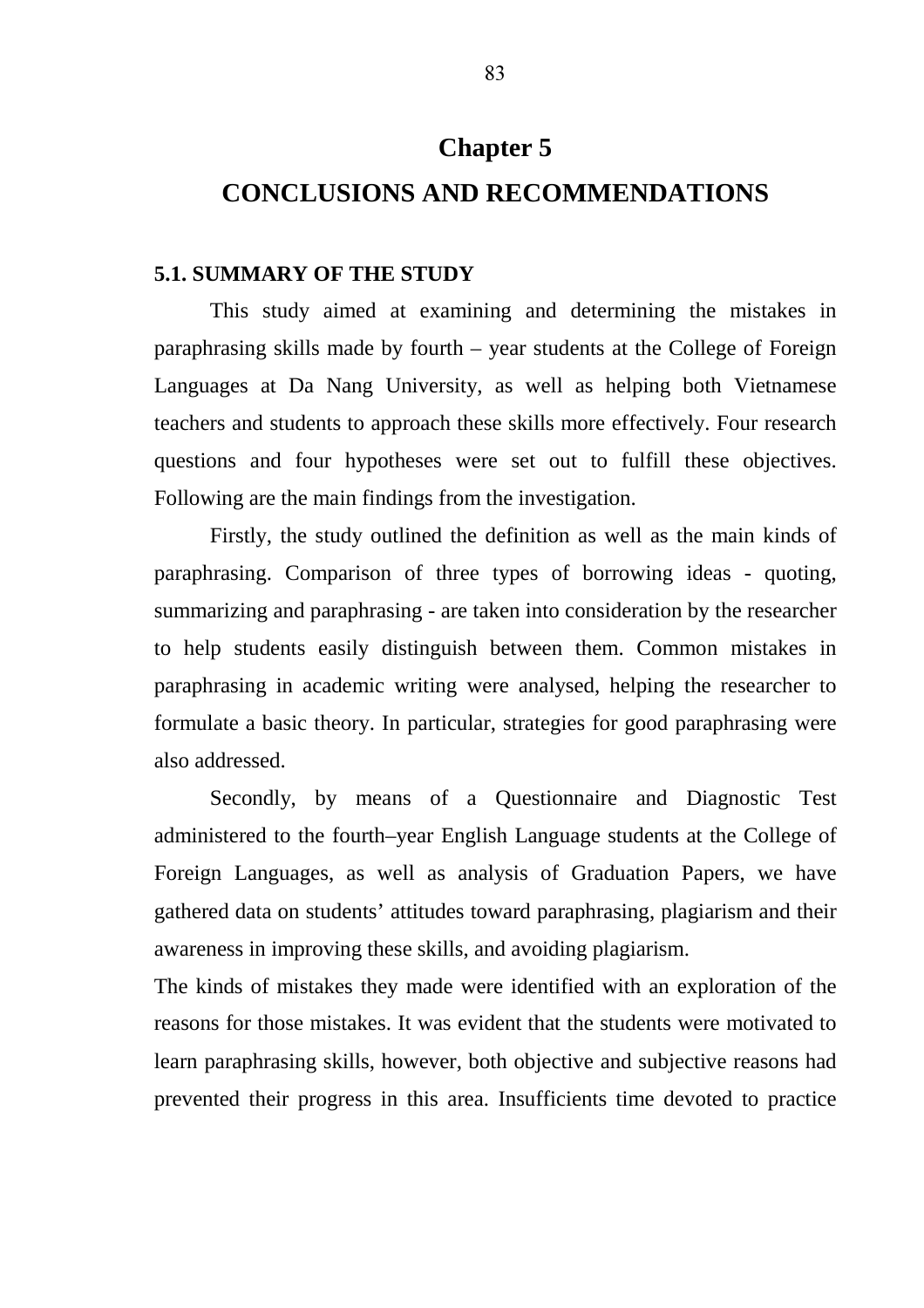more exercises on paraphrasing when they did not pay much attention to paraphrasing, especially, at paragraph level.

Consequently, they could paraphrase quite well at word level and sentence level by replacing words with synonyms, antonyms and defining expressions, and changing structure by starting at different places. However students were very confused by whole paragraphs, as they did not always understand the whole content of the original passage, so were unable to retain all the main ideas in the paraphrased one. In addition, they were confused by paraphrasing methods at this level. Hence, the tendency was to plagiarize and patchwork the original.

 Thirdly, basing on the kinds of mistakes that predominated, we would also like to suggest some strategies for teachers and students to teach and study paraphrasing skills more effectively.

 Finally, both teachers and students should give more attention to these kinds of skills, as an aid to language acquisition in general and the English language in particular.

#### **5.2. CONCLUSIONS**

By collecting and analyzing the data from the Questionnaire, and Diagnostic test given to 100 students from 5 classes and the Graduation papers of 15 graduates, we could come to some conclusions. Those conclusions are presented separately from each source.

From the Questionnaire, we drew conclusions, as follows:

Firstly, the awareness of the fourth-year students of paraphrasing skills was very high. This was expressed by **73%** giving the right definition and **52%** presenting the correct four kinds of paraphrasing. Most of them (**59%**) clearly indicated the differences between paraphrasing, summarizing and quoting.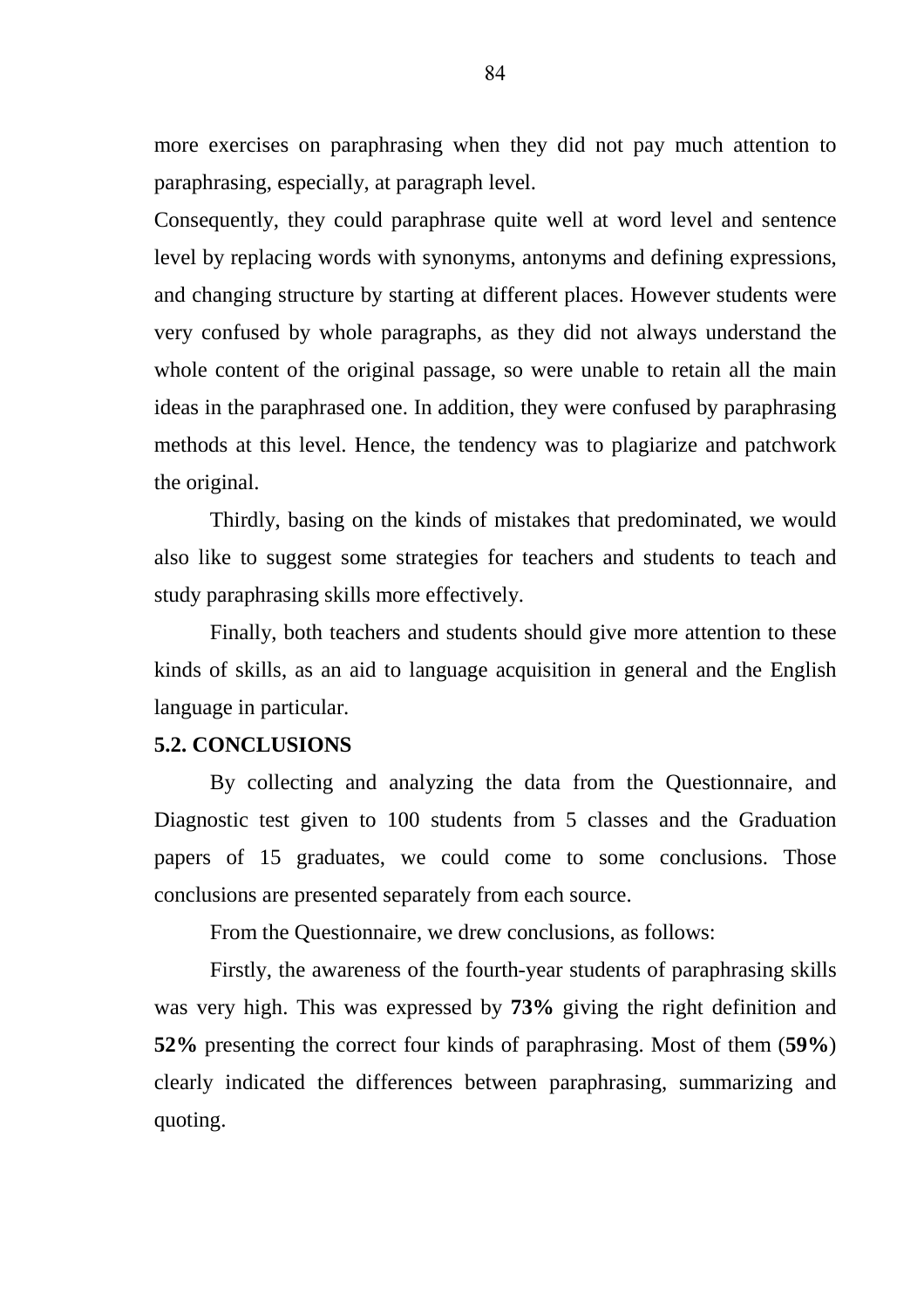Secondly, in terms of *students' preference and difficulties in paraphrasing*, we could see that **47%** of the students preferred *changing sentence structure*, **43%** liked *changing word*, and **40%** preferred *changing structure of ideas* in their paraphrasing, whereas, **46%** of the students liked paraphrasing at *sentence level* and **36%** preferred *phrase level.* Most of them did not like paraphrasing at paragraph level (**20%**). Turning to difficulties in this sub-skill, **60%** met difficulties in *changing structure of ideas* in their paraphrasing. A few of them had difficulty in *changing word order* (**8%**).

Thirdly, with regard to *students' awareness of plagiarism and its avoidance,* we can see that the number of correct answers was very high. **96%** presented the right definition, **44%** gave the right types of plagiarism and **56%** indicated the right ways to avoid this mistake.

Finally, with reference to *students' improvement of paraphrasing skills*, **51%** indicated *practicing more exercises* and **49%** *reading more books on paraphrasing* as their best ways to improve this sub-skill. When asked what kind of help they needed from their teacher, **60%** responded that they needed their teacher to *explain, to give more exercises and to give them team-work exercises* in paraphrasing.

From the Diagnostic Test, we drew three conclusions, as follows:

 Firstly, in terms of *word and phrase level*, the number of students giving the right answer in *multiple-choice* exercises was higher than that in *replacing synonyms*.

Secondly, at sentence level, in the first section with multiple-choice exercises, the highest percentage of right answers was in the sentence in which *changing word order* and *replacing words* took place (**60%**) whereas the lowest rate was in the sentence with *changing sentence structure* (**16%**)*.* Also, at this level, in the second section, when the students were asked to paraphrase each given sentence in two different ways, there were **50.8%**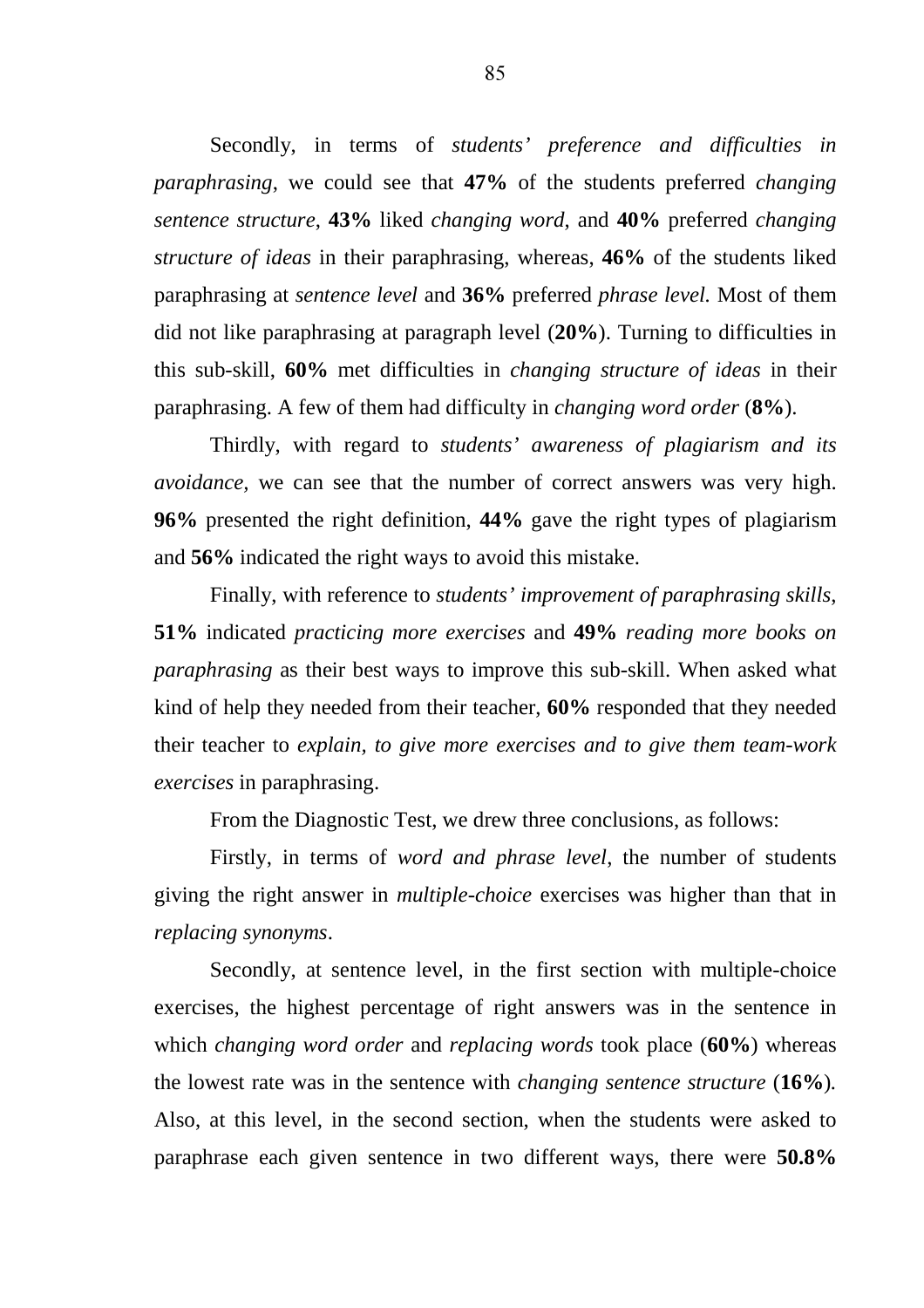giving successful answers. The most common mistakes at this section were *changing word* (**33.2%**) and *changing grammar and structure* (**16%**). In the third section of this level, when the students were asked to extract three ideas from each complex sentence, there were **44.8%** showing successful answers. The most common mistakes at this section were also *changing word* (**24%**) and *changing grammar and structure* (**16.4%**).

Thirdly, at paragraph level, in the first section with multiple-choice exercise, there were **34.5%** giving acceptable answers. In the second section of this level, when the students were asked to paraphrase paragraphs, there were **28%** giving answers. Among these answer, **40%** made mistake in *changing structure & grammar*, **22.5%** made mistake in *changing word*, **15%** made *patchwork plagiarism.* Another **22.5%** made the mistake of *summarizing,* rather than paraphrasing or lost or added information to the original paragraphs.

Through Graduation Papers of 15 graduates, there were **33.3%** succeeding with paraphrasing skills. The common mistakes were *word-forword plagiarism* (**40%**), *patchwork* (**30%**)*, paraphrase plagiarism* (**20%**) *and stealing an apt term* (**20%**)*.*In addition, there were some Graduation Papers in which the students made both mistakes: *paraphrase plagiarism* and *stealing an apt term; patchwork* and *word-for-word plagiarism*. These Graduation Papers took up **2%** of the unsuccessful ones.

#### **5.3. IMPLICATIONS FOR TEACHING AND LEARNING**

To date, it appears that not enough consideration has been given to paraphrasing skills in academic writing, or in teaching and learning English as a second language. Therefore, this investigation into the paraphrasing skills of Vietnamese students really points to some shared implications for both teachers and learners of English, as follows: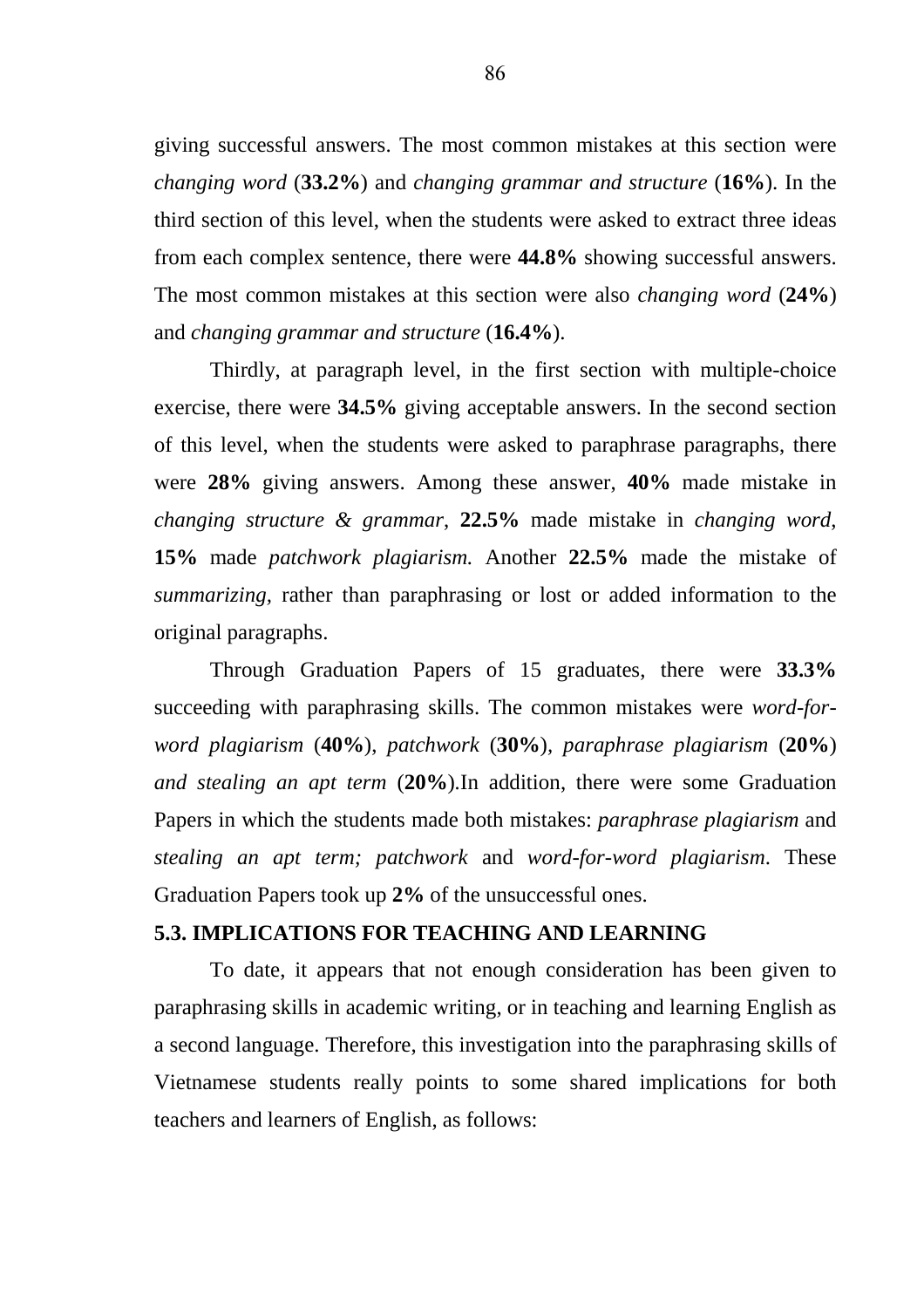#### **5.3.1. Implications for the Learners**

Paraphrasing is one of the most important techniques in academic writing in English. Therefore, for Vietnamese students, how to master the theories of paraphrasing skills and then efficiently apply them in academic writing is indeed a matter of great concern.

From the findings of this thesis, it is hoped that students would grasp some essential information to enhance these skills.

Firstly, on account of the paraphrasing methods and suggestions highlighted in this study *(2.2.6.2),* Vietnamese students may find it beneficial for academic writing.

Secondly, regular practice hones paraphrasing skills. This suggestion requires a great effort by students themselves. In other words, besides the tasks given by the teacher, students should practice on their own, for example, by doing Toelf Ibt exercises. In addition, students should utilise this skill where suitable, such as in writing essays and assignments and certainly, in their graduation paper.

Thirdly, students should be given pair-work or group-work exercises, so that they can peer-correct. Correcting each other's paraphrasing tasks involves reading the original text carefully to comprehend the whole content. Analyzing and correcting each other's mistakes has reciprocal benefits, and will help them remember those mistakes and avoid making them later.

Last but not least, students also often plagiarise when they paraphrase. If they want to successfully paraphrase, they should avoid plagiarism by following one of these three tips:

**1)** Take notes in your own words. A good strategy is: read, put away your books and think, and then write your notes.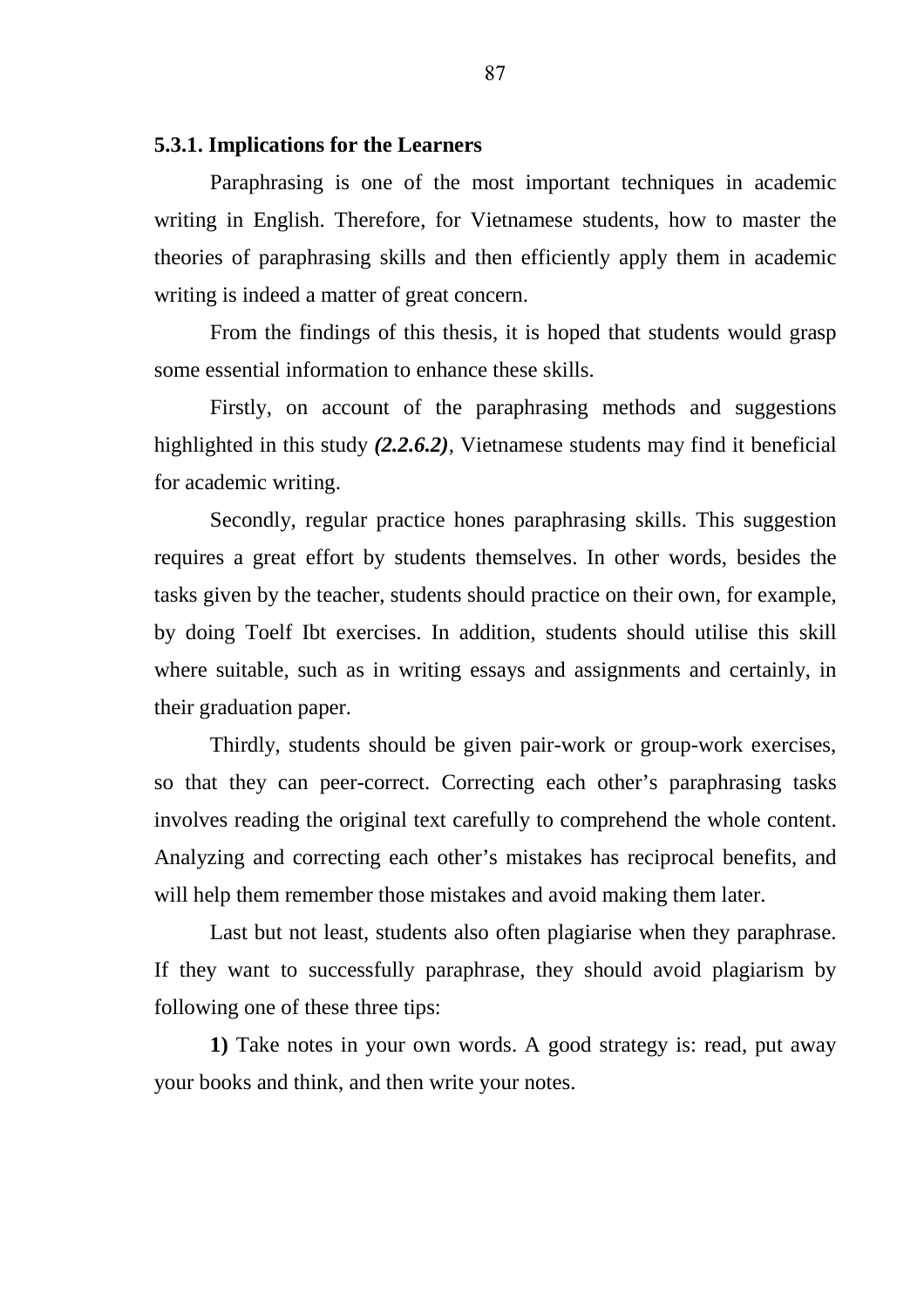**2)** Acknowledge quotations, even in your own notes. This will help you avoid accidental plagiarism when you copy from your own notes, not realising the words were copied from a textbook.

**3)** If you use the ideas of other people, be explicit about it. That is to say, cite the relevant author at the relevant point in your writing. It is then not possible for anyone to accuse you of cheating or stealing someone else's work. It will also indicate that you know the background [50].

#### **5.3.2. Implications for the Teachers**

 To determine the most effective method for teachers of English to help their students master paraphrasing skills is still of concern at this time. It is my hope, that this study offers useful suggestions on teaching paraphrasing skills by thorough explanation, demonstration of methods and suggestions for paraphrasing, especially at paragraph level and the setting of more practice exercises. In addition, it would be helpful if teachers gave their students more opportunities to practice in class in pairs or groups, under their supervision, and gave more practice exercises.

Also, teachers need to pay more attention to paraphrasing, because it is considered one of the fundamental techniques of academic writing. This skill will help their students greatly in writing essays and assignments, as well as their graduation paper in the final year.

The most difficult level which most of the students face is paraphrasing paragraphs. In order to solve this problem, we would like to introduce the theory with an example from two famous linguists that teachers can apply in teaching.

 According to Alice Oshima, Ann Hogue [13], there are 4 steps to writing a good paraphrase:

**STEP 1:** Read the original passage several times until you understand it fully. Look up unfamiliar words, and find synonyms for them. If you need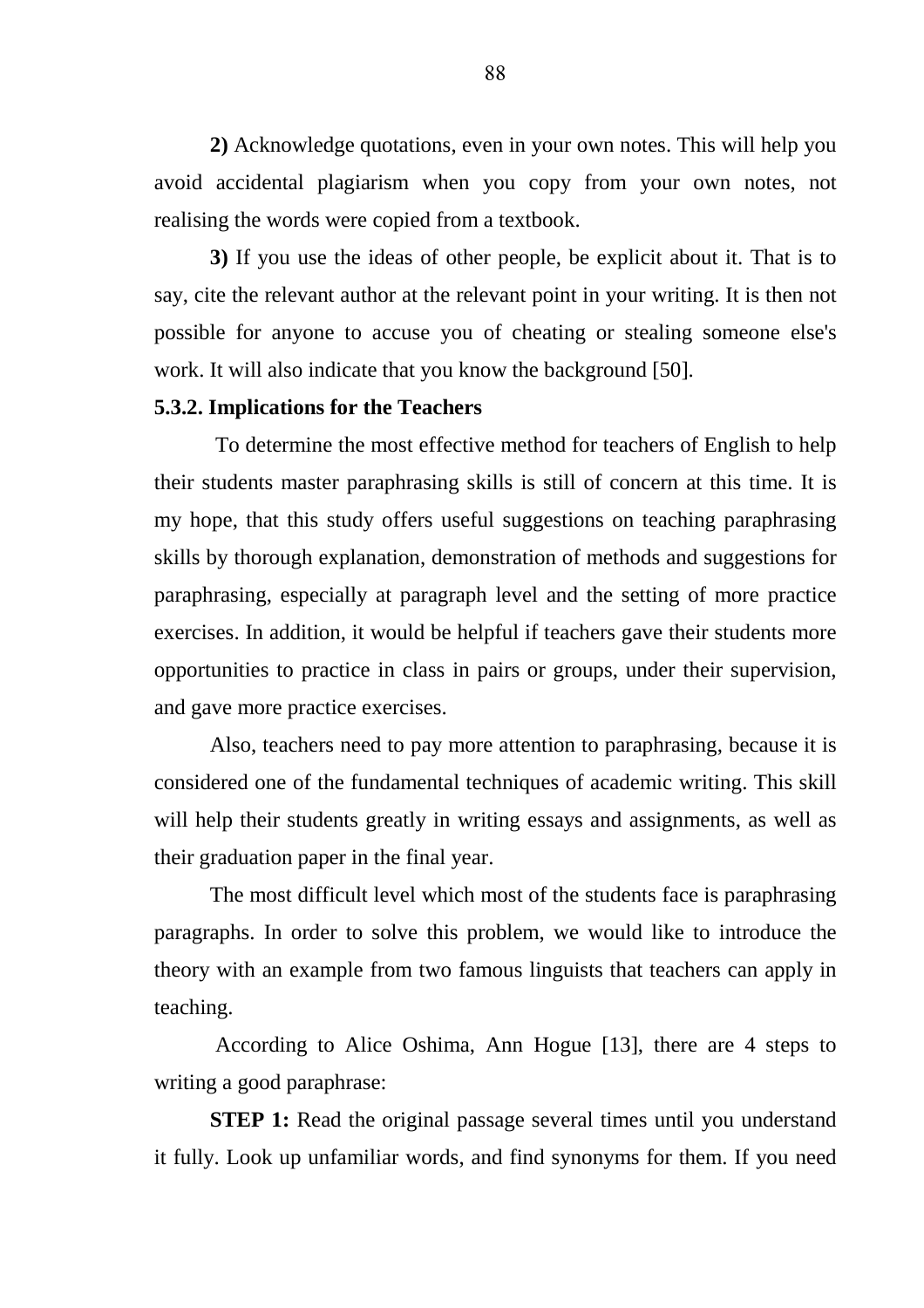to take notes, write down only one or two words for each idea – not complete sentences.

**STEP 2:** Write your paraphrase from memory. Include as much of the information as you remember. Don't look at the original while you are writing.

**STEP 3**: Check your paraphrase against the original for accuracy and completeness. If necessary, add points you have missed.

**STEP 4:** Name the source of the original passage in parentheses at the end of your paraphrase.

(25) **Original:** Language is the main means of communication between peoples. But so many different languages have developed that language has often been a barrier rather than an aid to understanding among peoples. For many years, people have dreamed of setting up an international, universal language which all people could speak and understand. The arguments in favor of a universal language are simple and obvious. If all peoples spoke the same tongue, cultural and economic ties might be much closer, and good will might increase between countries [13].

**Acceptable paraphrase**: *Humans communicate through language. However, because there are so many languages in the world, language is an obstacle rather than an aid to communication. For a long time, people have wished for an international language that speakers all over the world could understand. A universal language would certainly build cultural and economic bonds. It would also create better feelings among countries.*

Here are one writer's notes on the original passage about universal language:

*Language – people use to communicate – but too many – obstacle – dream – international language – reasons: cultural, economic bonds, good feelings between countries.*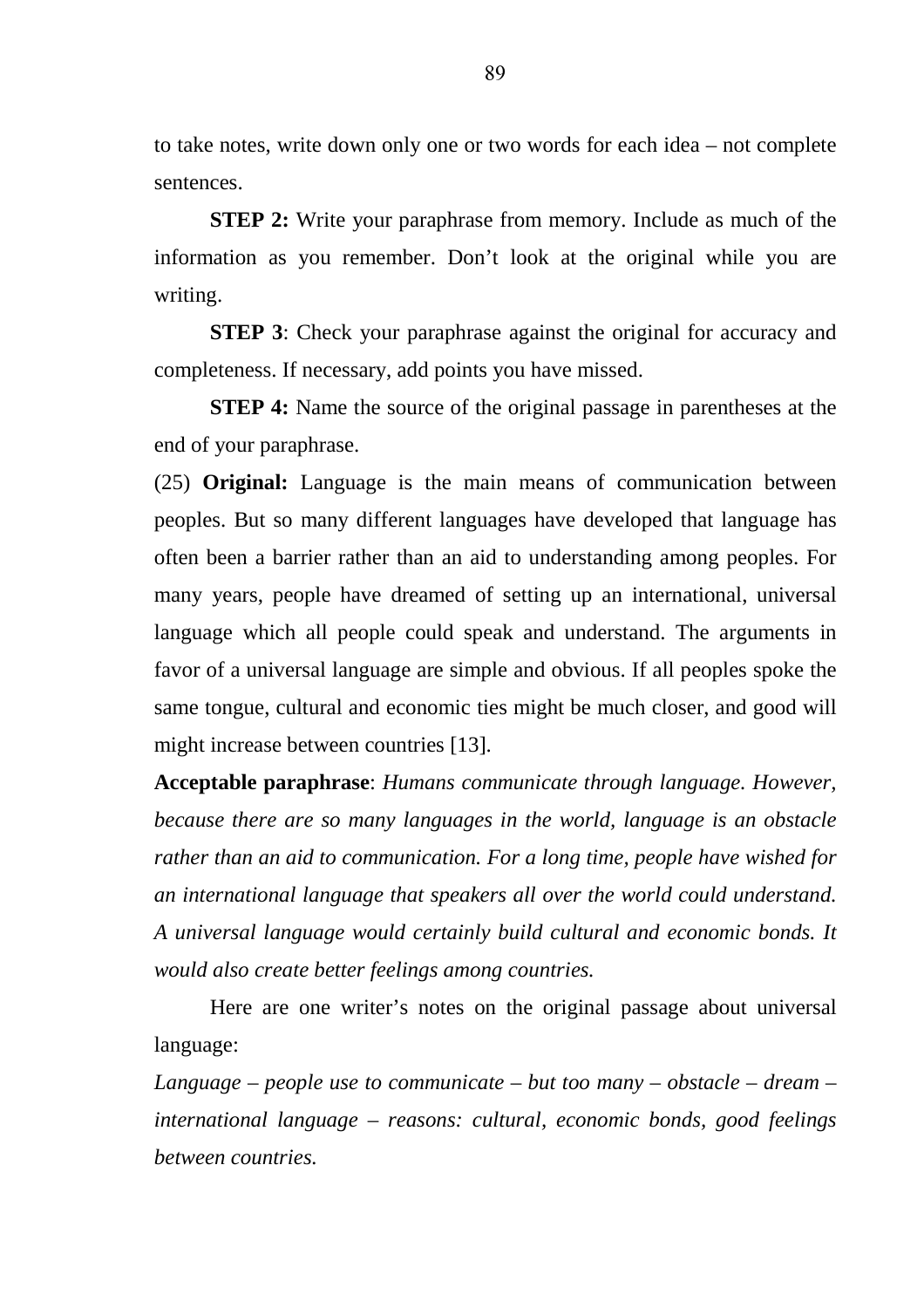It may be helpful to make a brief outline such as the following:

#### *A. Language – main means of communication*

- *1. Too many languages barrier to understanding*
- *2. Universal language needed*

#### *B. Reasons for a universal language*

*1. Increase cultural, economic bonds* 

#### *2. Increase good feelings between countries*

 In short, students and teachers need to work together to improve paraphrasing skills. With the intention and aim of helping Vietnamese students in general and fourth-year students at the Da Nang College of Foreign Languages in particular, in paraphrasing academic writing, we hope the above suggestions will be useful.

#### **5.4. LIMITATIONS OF THE STUDY**

 Due to the limited length of the Master thesis and shortage of time, as well as restricted access to relevant materials, we cannot cover all aspects of paraphrasing. Moreover, this is the first time we have been acquainted with scientific work in the scope of a Master thesis, the following limitations are inevitable:

**1)** The number of students investigated is only a small proportion of the student population. It was unrealistic to ask all the students of the fourth – year to do the Questionnaire and Diagnostic Test in their free time during break; therefore, the scope of the study is limited.

**2)** A shortage of necessary materials and reference books. During the analysis and processing of the data from Graduation Papers, we had difficulty in finding the original passages which graduates had paraphrased to determine which mistakes they had made. It was not possible to collect all reference books for 15 Graduation Papers.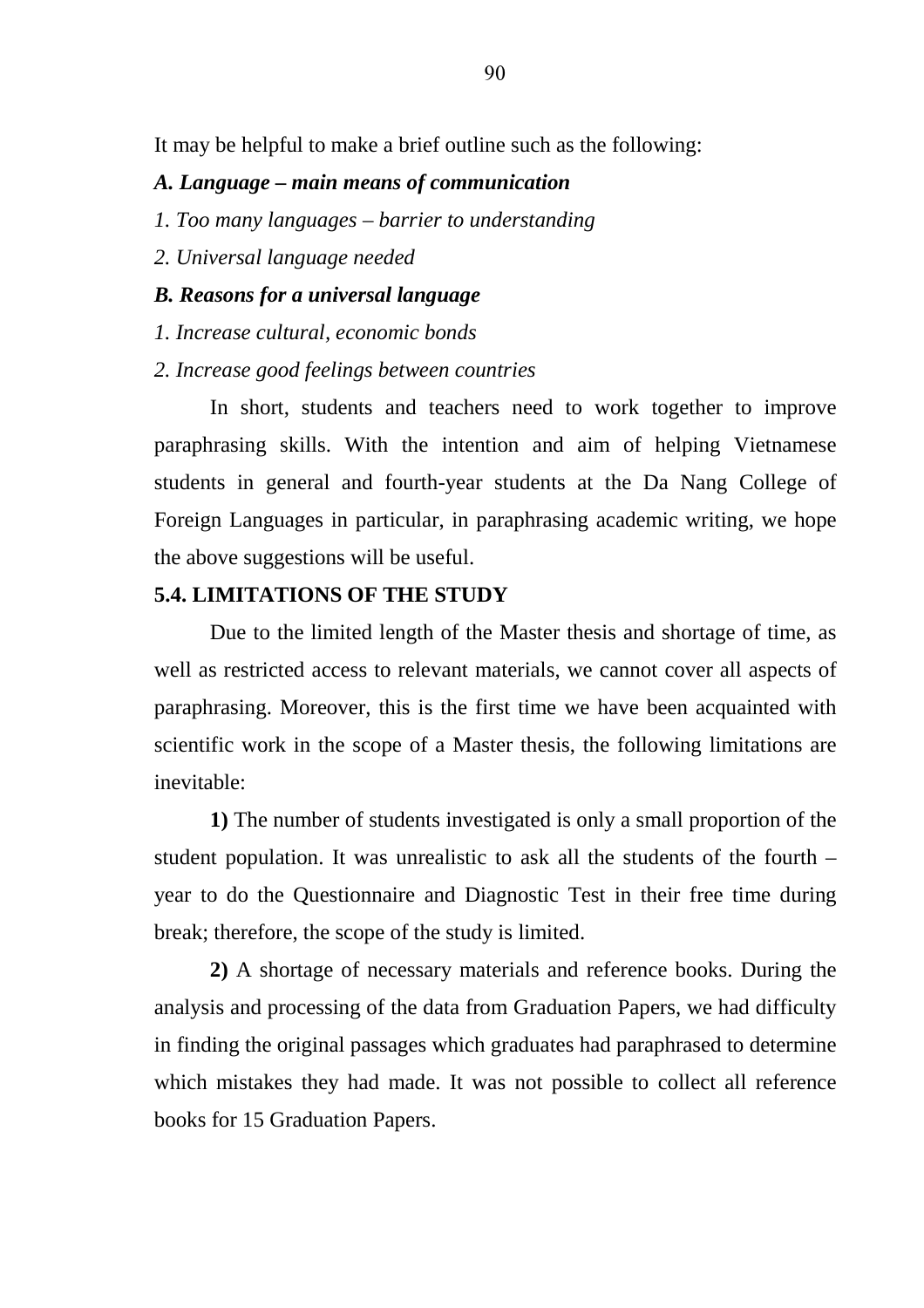**3)** Concerning the work of processing data for the Questionnaire, Diagnostic Test and Graduation Papers, all figures were calculated manually, so there may be inaccuracies.

**4)** With all the above-mentioned circumstances and my own personal limitations, shortcomings are unavoidable in this thesis.

#### **5.5. SUGGESTIONS FOR FURTHER STUDY**

As mentioned in the scope of study, the research has just been an attempt to investigate on paraphrasing experienced by Vietnamese students of English in academic writing. However, due to the limitation of time and resources, the investigation was restricted to the fourth – year students of the College of Foreign Languages – University of Da Nang on paraphrasing at word, sentence and paragraph levels. We would like to offer suggestions for related research:

**1)** Further investigation into paraphrasing experienced by Vietnamese students of English in Reading, Listening and Speaking subjects.

**2)** Further investigation into the paraphrasing relationship across the four skills of Writing, Reading, Listening and Speaking, to devise methods to help Vietnamese learners of English improve this ability across the board.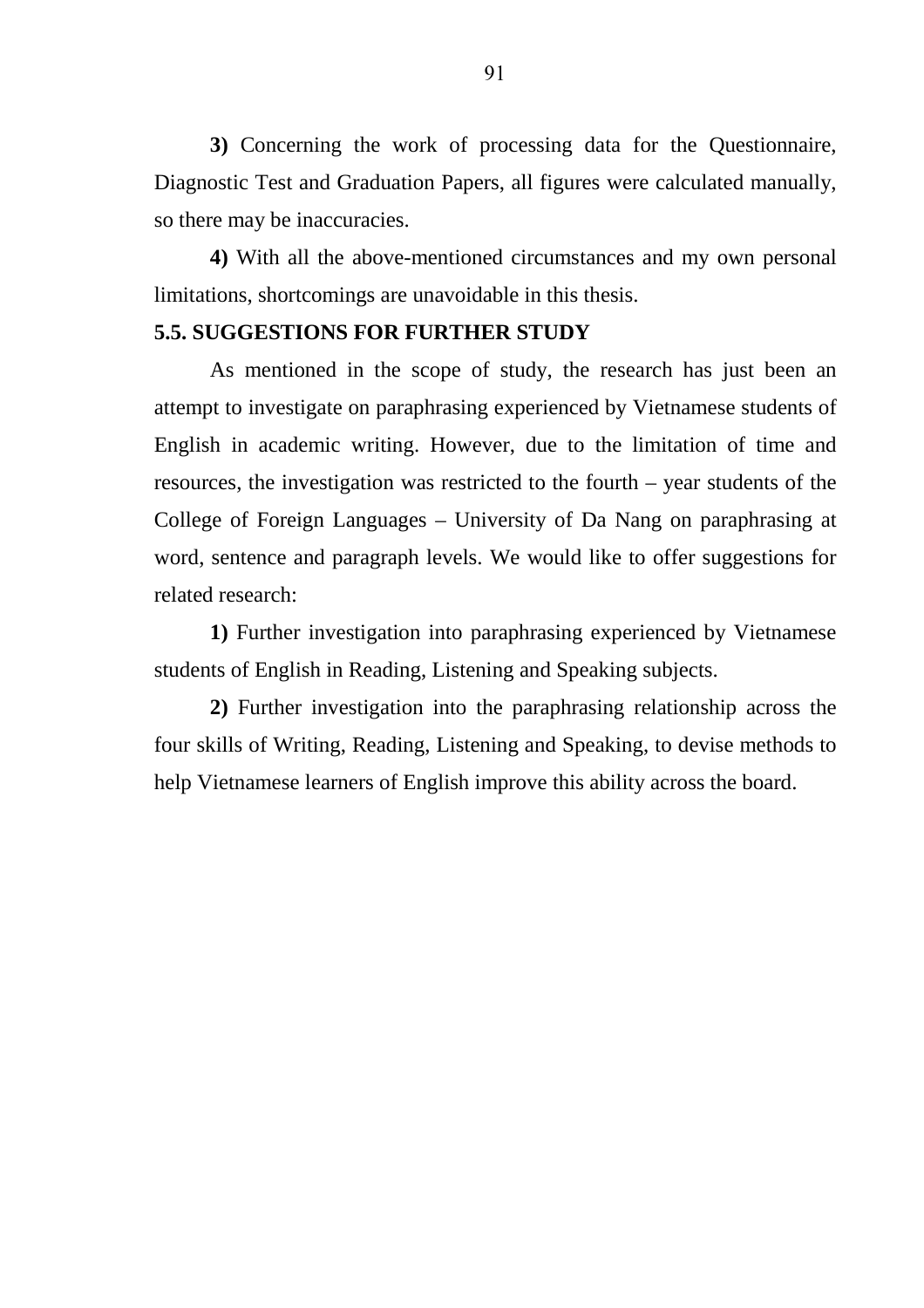#### **REFERENCES**

#### **English books**

[1]. Gillian, B. & George Yule (1983), *Discourse Analysis,* Cambridge University Press.

[2]. Winnifred, C. (1985), *Process and Relation in Discourse and Language Learning,* Oxford University Press.

[3]. Bruce, F. (1975), *Hedged Performatives,* Cornell University Press.

[4]. William, F. (1992), *Linguistic Semantics,* Oxford University Press.

[5]. Funk & Wagnalls' *new standard dictionary* – 1921, Cambridge University Press.

[6]. Dennis, F. (1987), *A Course Book in English Grammar,* Macmillan Education.

[7]. Galperin, I. R. (1981), *Stylistics,* Second Edition, revised, Moscow "Higher School" 1977.

[8]. Georgia, G. M. (1989), *Pragmatics and Natural Language. Understanding,* Lawrence Erlbaum Associates Publishers.

[9]. James, H. R. & Brenda Hearsley (1983), *Semantics – A coursebook,*  Cambridge University Press.

[10] Locker, K. O. (2003). *Business and administrative communication* (6th ed.). St. Louis, MO: Irwin/McGraw-Hill.

[11]. Peter, N. (1982), *Approaches to Translation,* Pergamon Press Ltd.

[12]. Peter, N. (1988), *A Textbook of Translation,* Prentice Hall International (UK) Ltd.

[13]. Alice, O. & Ann Hogue (2000), *Writing Academic English,* Third Edition, Young Publishing House.

[14]. Deborah, P. (2006), *Longman Preparation Course for the TOEFL test: Ibt,* Pearson Education.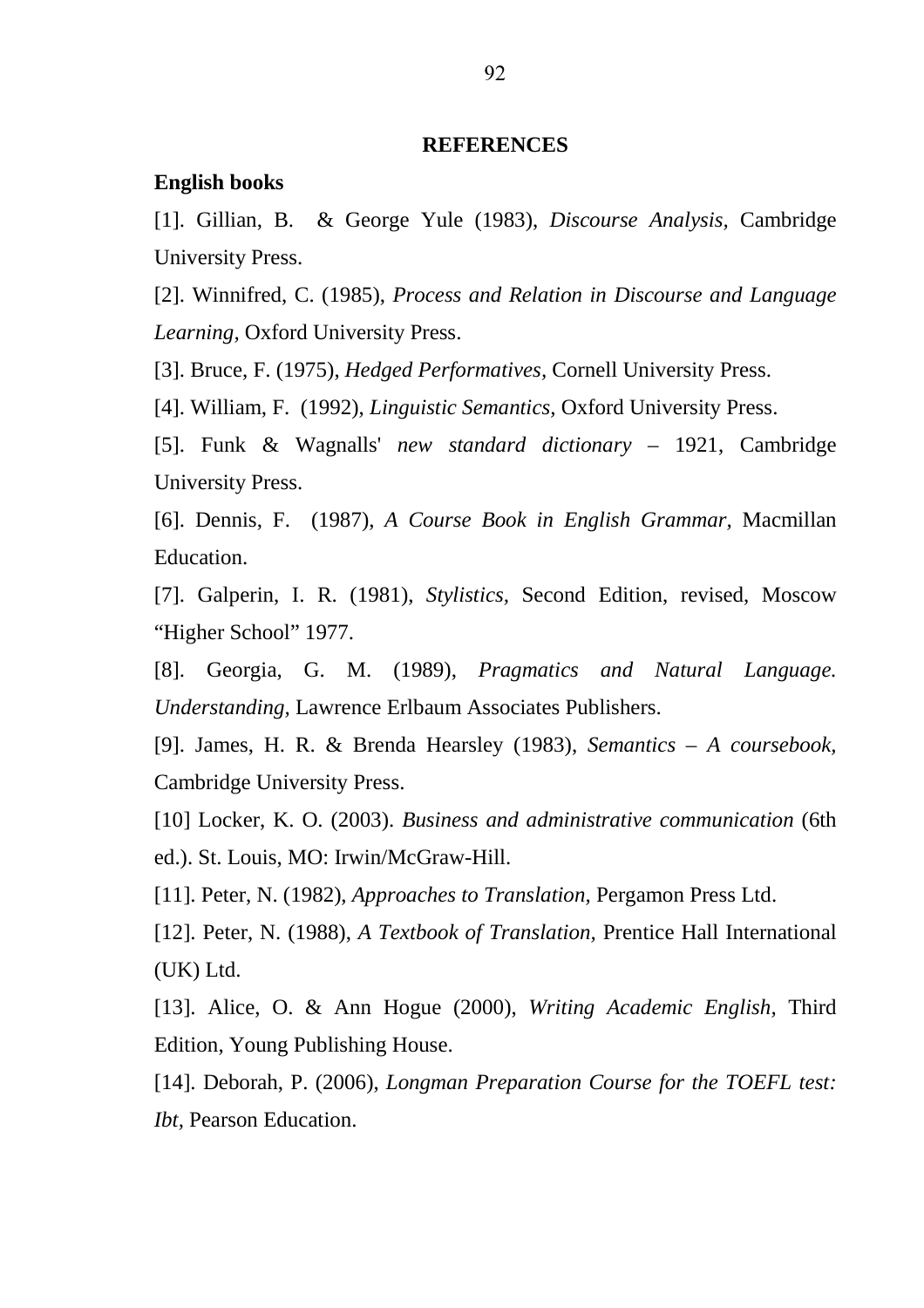[15]. Roach, P. (1998), *English Phonetis and Phonology,* Cambridge University Press.

[16]. Dan, S. & Deirdre Wilson (1995), *Relevance, Communication and Cognition,* Basil Backwell.

[17]. Eve, S. (1990), *From Etymology to Pragmatics,* Cambridge University Press.

[18]. Patrick, Y., Moraig Macgillivray & Casey Malarcher (2006) *Mastering Skills for the TOEFL iBT: Advanced*; Original Edition, Compass Publishing.

[19]. George, Y. (1996), *Pragmatics,* Oxford University Press.

[20]. Hellen, W. (1994), *Oxford Learner's Dictionary of Idioms* (Preface), Oxford University Press.

[21]. Adam, W. B., Lark & Eric Williamson (2006) *Building Skills for the TOEFL iBT*: *Beginning*; Original Edition, Compass Publishing.

#### **Graduation papers**

[22]. Ta Thi Tram Anh (2005), *An Investigation into the Linguistic Features of the Connector "And" Versus Vietnamese Equivalents*, Graduation paper.

[23]. Pham Thi Ca Dao(2006), *Linguistic Devices to Signal Presuposition in Hemingway's Principal Works,* Graduation paper.

[24]. Nguyen Thi Xuan Dung (2009), *A Study of Pragmatic and Cultural Aspects of Pre-Sequences in Requests in English and Vietnamese,* Graduation paper.

[25]. Lam Thi Hong Dao (2002), *The Translation of Metaphors in English Newspaper Articles*, Graduation paper.

[26]. Huynh Truc Giang (2010), *Some Strategies for Opening and Closing a Conversation in English,* Graduation paper.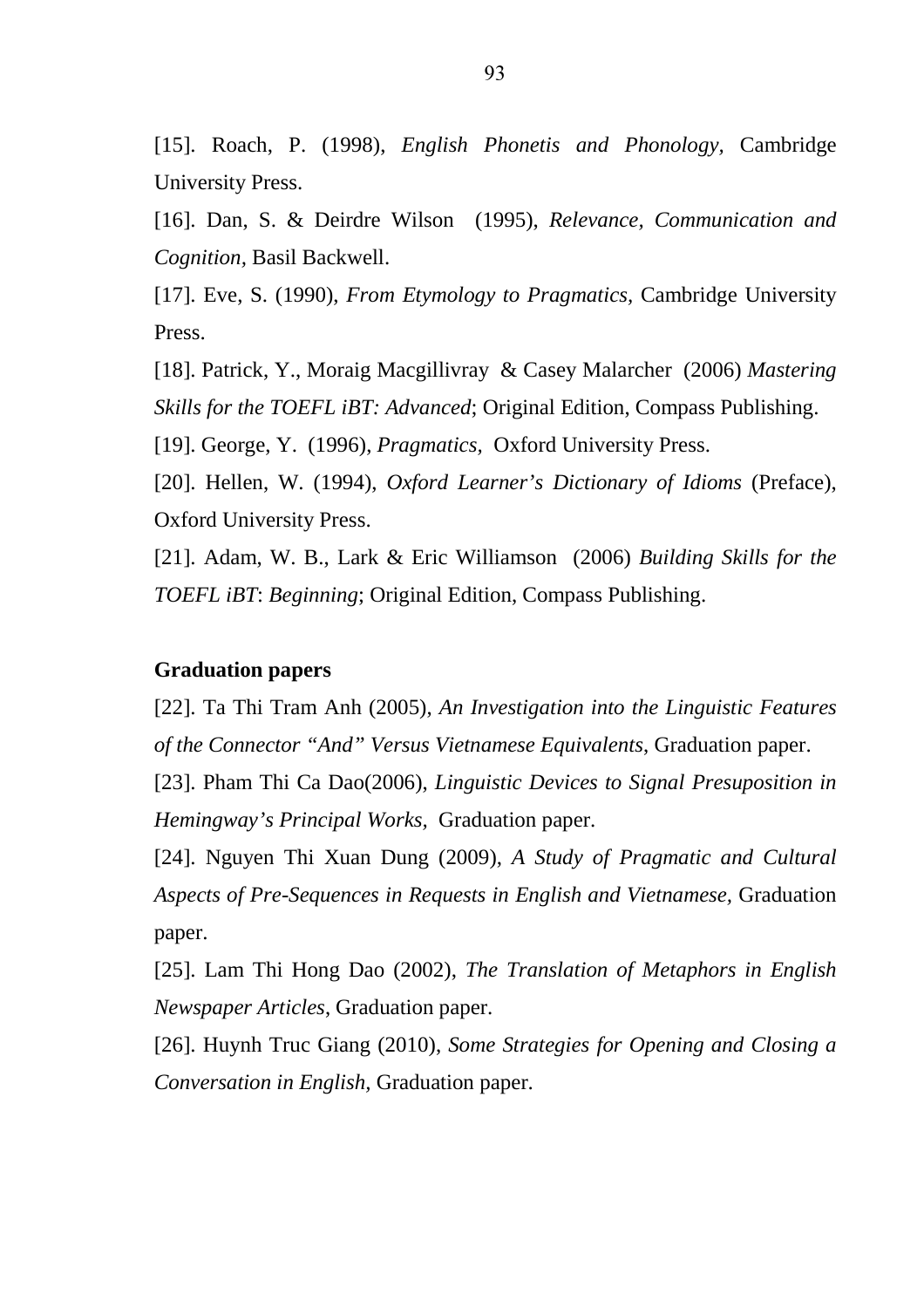[27] Nguyen Thi Hiep (2001), *A Contrastive Analysis of English and Vietnamese Idioms Using the Terms of Human Body Parts,* M.A Thesis, the University of Da Nang.

[28]. Tran Huy Khanh(2009), *An Investigation into the Use of Stylistic Devices in English Newspaper Headlines,* Graduation paper.

[29]. Doan Thi My Linh (2006), *Structure and Meaning of English Idioms Containing Temporal Nouns,* Graduation paper.

[30]. Nguyen Kim Long (2010), *A Study of English Intonation of Yes-No Questions Performed by the Second-Year Students of English Department at College of Foreign Languages, University of Danang,* Graduation paper.

[31]. Nguyen Bich Ngoc (2003), *An Investigation into the Problems of Untranslatability in Vietnamese Literature by Nguyen Khac Vien and Huu Ngoc*, Graduation paper.

[32]. Nguyen Thi Hoai Phuong (2002), *Hedged Performatives in English and Vietnamese,* Graduation paper.

[33]. Vo Thi Ngoc Thao (2001), *An Investigation into English Business Correspondence Conveying Negative Messages*, Graduation paper.

[34]. Nguyen Thi Phuong Thao (2004), *A study on the Semantic and Pragmatic Features of the Discourse Marker "Like" and Its Vietnamese Translational Equivalents,* Graduation paper.

 [35]. Nguyen Thi Hoai Trang (2004), *A Study on Semantic and Pragmatic Characteristics of Commonly Used Euphemisms in English Newspapers*, Graduation paper.

[36]. Pham Thi Le Van (2006), *Metaphors of Love in English Songs*, Graduation paper.

[37]. Tran Thi Thanh Yen & Duong Thi Cao Ha (1999), *Comparison and Contrast between English and Vietnamese Diphthong Systems,* Graduation paper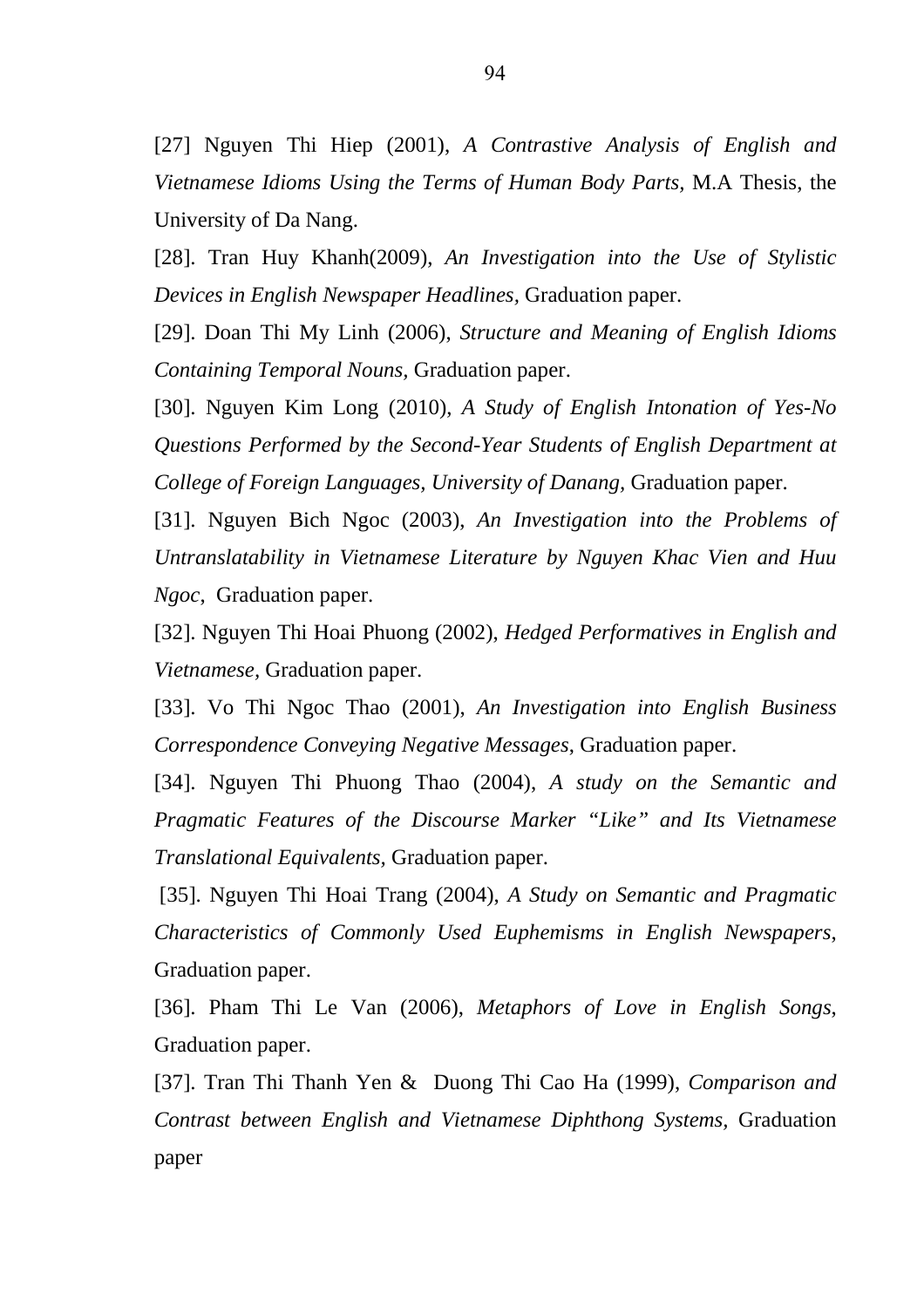## **Websites**

- [38]. *http://www.ucop.edu/dws/lounge/dws\_ml\_pre\_paraphrasing.pdf*
- [39]. *http://projects.uwc.utexas.edu/handouts/files/Paraphrasing.pdf*
- [40]. *http://owl.english.purdue.edu/owl/resource/563/01*

[41]. *http://canbotre.danng.vn/home/showthread.php?t=1789*

- [42]. *http://owl.english.purdue.edu/owl/resource/619/01/*
- [43]. *http://quotations.about.com/b/2004/11/24/what-is-paraphrasing.htm*
- [44]. *http://asp.wlv.ac.uk/Level5.asp?UserType=11&level5=5551*

[45]. *http://writing.wisc.edu/Handbook/QPA\_paraphrase2.html*

[46]. *http://www.unm.edu/~quadl/college\_learning/paraphrasing.html*

[47].

*http://www.higherscore.ca/downloads/Higher%20Score%20Free%20Advice %202%20-%20Paraphrasing.pdf*

[48].

*http://facpub.stjohns.edu/~roigm/plagiarism/Examples%20of%20paraphrasin g.html*

- [49]. *http://www.uefap.com/writing/plagiar/plagfram.htm*
- [50]. *http://www.writing.northwestern.edu/avoiding\_plagiarism.html* [51].

*http://www.cis.doshisha.ac.jp/kkitao/library/student/academic/paraphrasing.d oc*

[52]. *http://en.wikipedia.org/wiki/Politeness\_theory*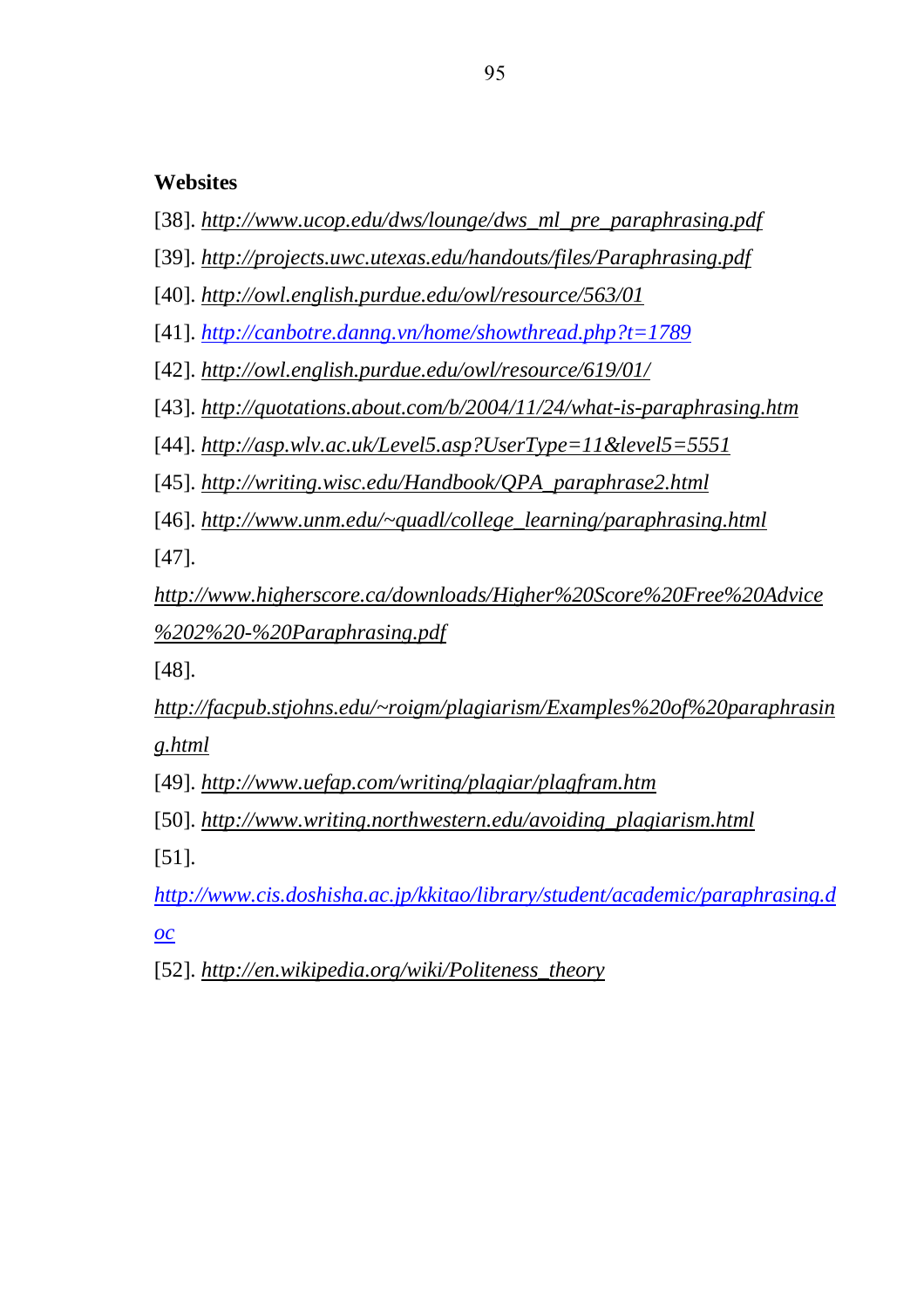# **APPENDIX 1**

## **QUESTIONNAIRE**

*This questionnaire is just a survey of the current situation of students' paraphrasing skill at College of Foreign Languages – University of Da Nang. Please complete it frankly as you will not be identified in any discussion of the data.*

## **Please answer these questions personally.**

1. What is a paraphrase?

A. Which rewrites information from an outside source in your own words without changing its meaning.

B. Which puts the main idea(s) into your own words, including only the main point(s)

C. Which must be identical to the original, using a narrow segment of the source

D. All of the above

Others: ………………………………………………………………….

2. When did you first know paraphrasing skill?

A. In the first year

B. In the second year

C. In the third year

D. In the fourth year

Others: ….……………………………………………………………….

3. When paraphrasing what difficulties do you often meet?

A. Changing word orders

B. Changing sentence structures

C. Changing words

D. Changing structure of ideas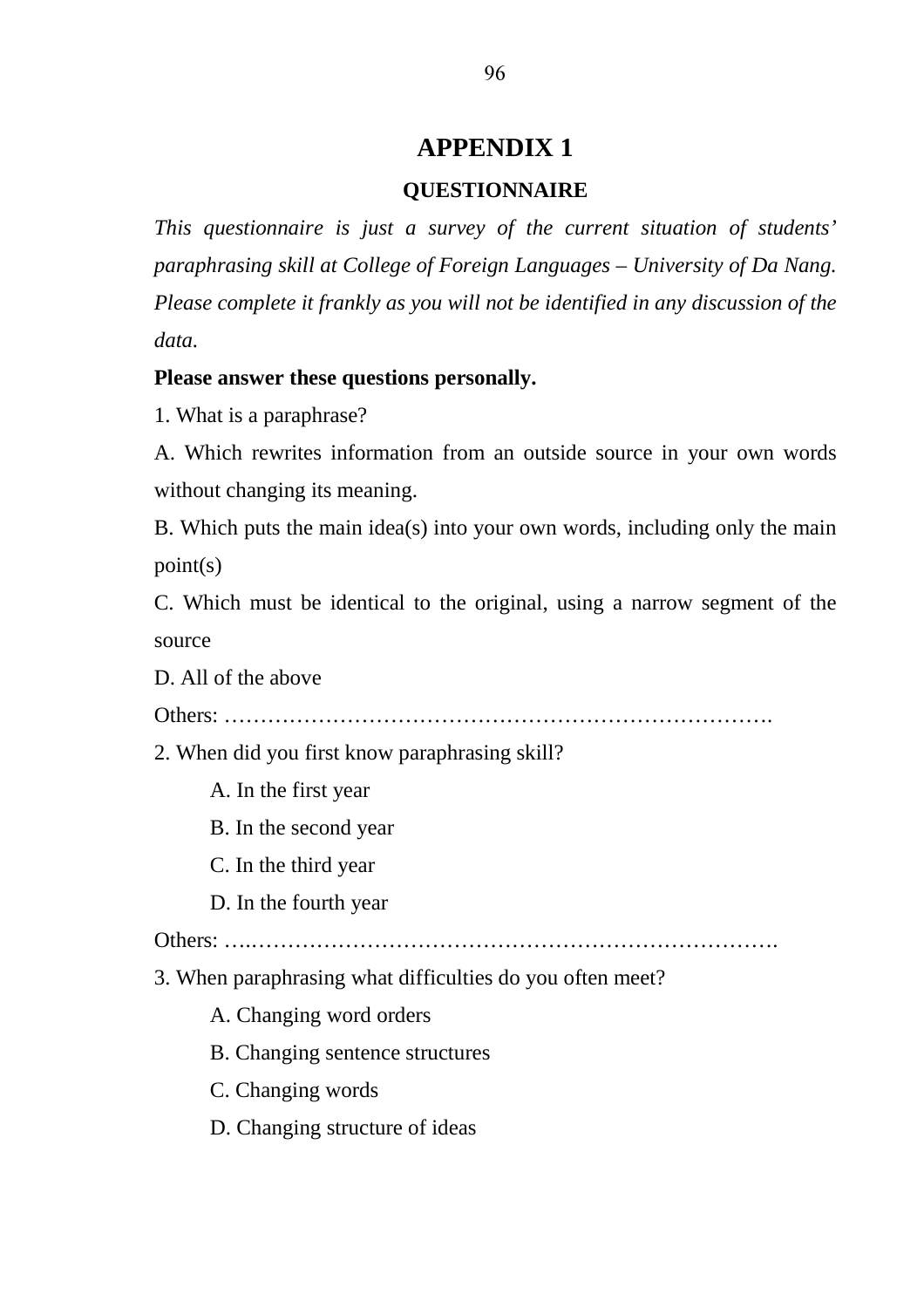Others:

- 4. According to you, what is the most difficulty in paraphrasing skill?
	- A. Changing structure of ideas
	- B. Changing word orders
	- C. Changing sentence structures
	- D. Changing words

Others: …………………………………………………………………………

5. According to you, what benefit can you get from paraphrasing skill?

- A. It helps you control the temptation to quote too much
- B. The mental process required for successful paraphrasing helps you

to grasp the full meaning of the original

C. Paraphrase helps readers or listeners understand the original

D. All of the above

Others: ………………………………………………………………………

6. Which of the following do you like best in quoting?

- A. Direct quoting
- B. Paraphrasing
- C. Summarizing
- D. All of the above

Others: ……………………………………………………………………

7. Do you know the differences in quoting, paraphrasing, and summarizing?

- A. Yes, I can distinguish them well
- B. Yes, but I'm not sure
- C. No, I can't distinguish them well
- D. I don't know

Others: ………………………………………………………………………

8. What do you often do when paraphrasing?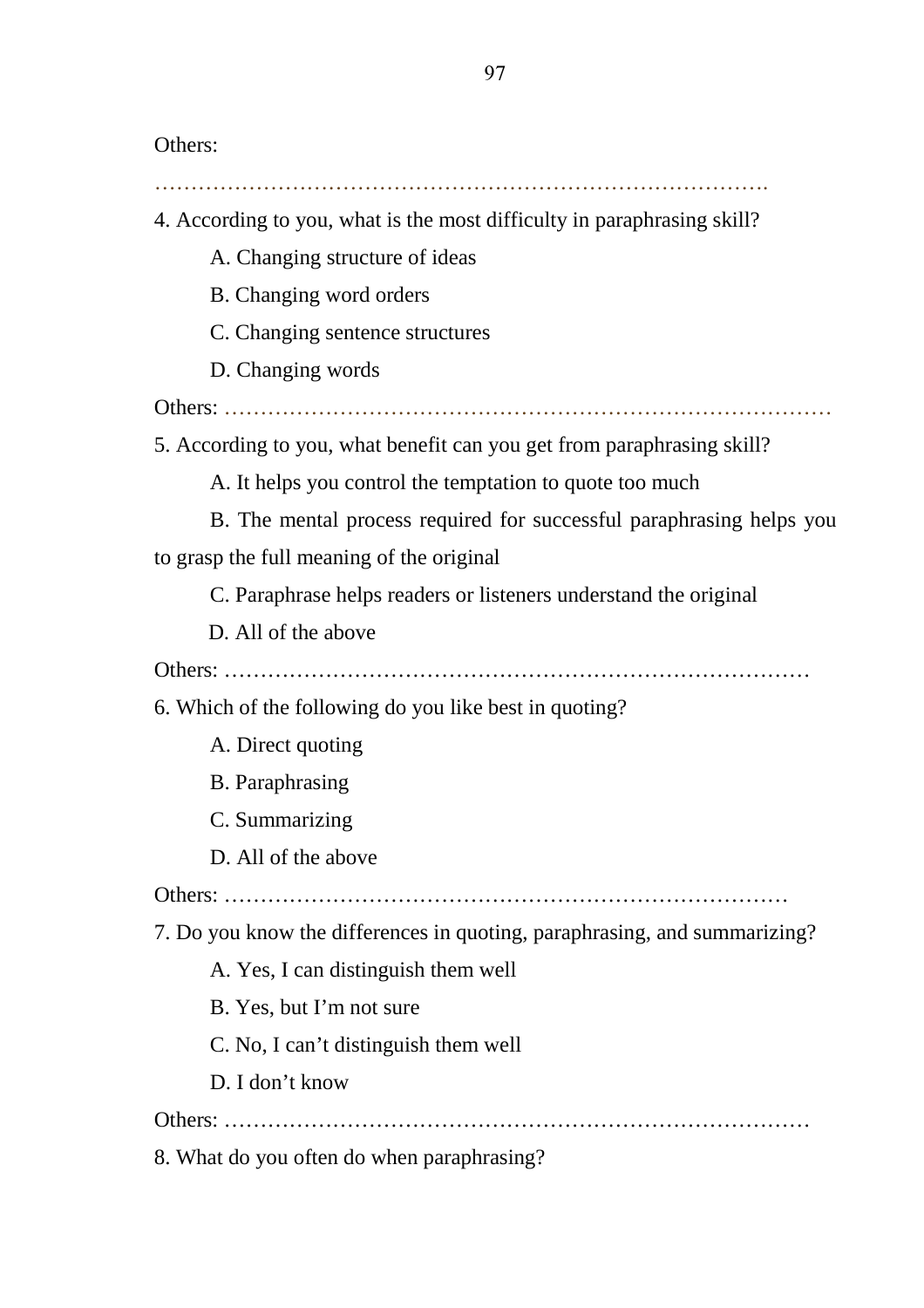*(You can choose more than one type)* 

A. Changing the word

B. Changing the structure

C. Changing the structure of ideas

D. Changing word order

Others:………………………………………………………………………

9. What kind(s) of paraphrase do you usually do?

*(You can choose more than one type)* 

A. Word level

B. Phrase level

C. Sentence level

D. Paragraph level

Others: ………………………………………………………………………

10. According to you, what is plagiarism?

 A. Using exactly the same words as the original author without using quotation marks or saying where the words are from.

B. When the original author's words are used and connected together in a different way

C. Changing the words and grammar of the original text

D. Putting the main thoughts or ideas into your own words, but it is only necessary to include the "main points"

Others: ………………………………………………………………………

11. What do you do to avoid plagiarism?

A. Take notes in your own words

B. Acknowledge quotations, even in your own notes

C. If you use ideas of other people, be explicit about it

D. All of the above

Others: …………………………………………………………………………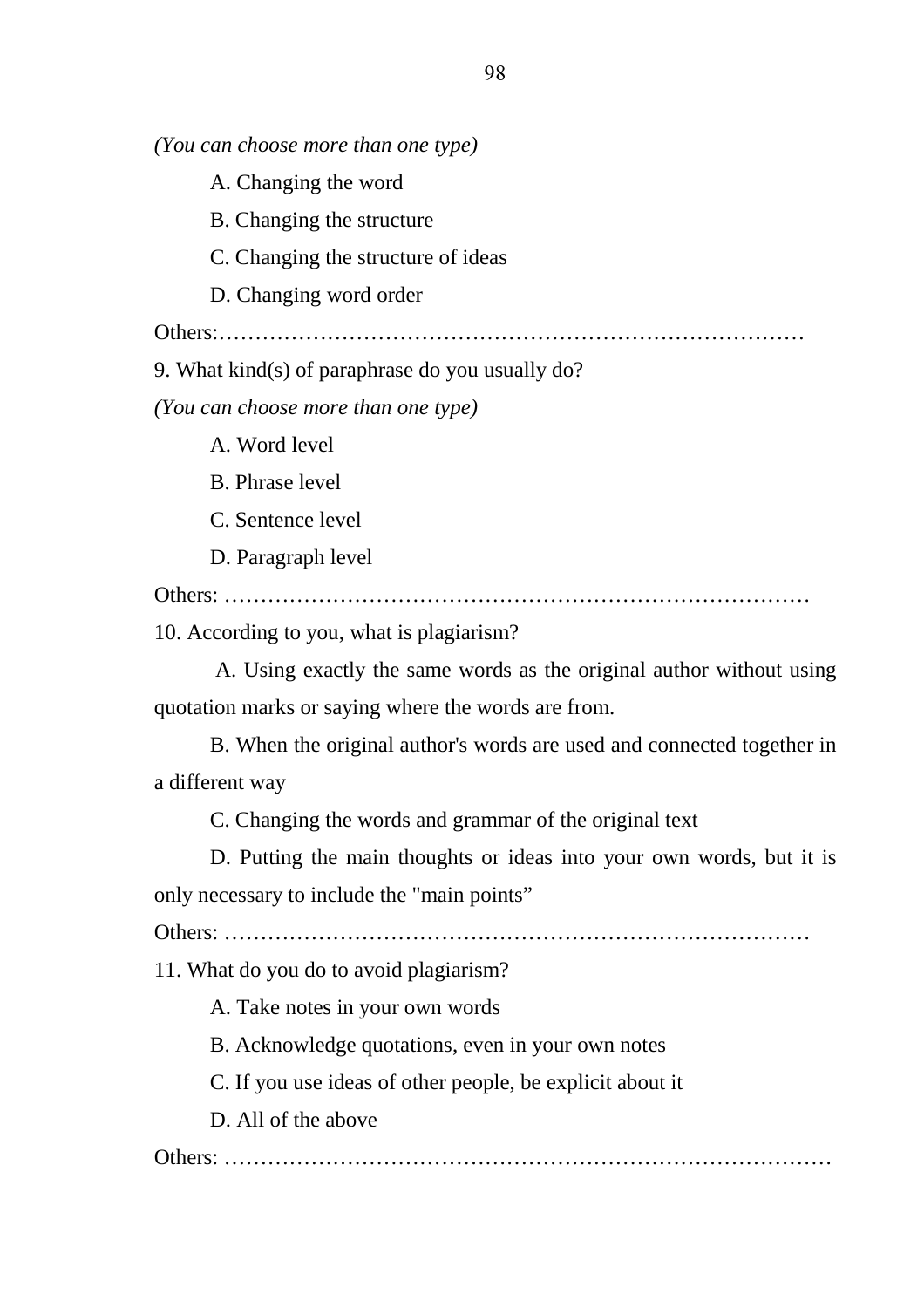12. What have you done to improve your paraphrasing skill?

- A. Read more books on paraphrasing skill
- B. Practice more exercises on paraphrasing skill
- C. Ask teachers for help
- D. Study and discuss with friends to get improvement

Others: ……………………………………………………………………

13. What do you want your teachers to help you in paraphrasing skill?

- A. Explain more about paraphrasing skill to help you understand
- B. Give you more exercises on paraphrasing skill
- C. Ask your class to work on groups to discuss about paraphrasing skill
- D. All of the above

Others: ………………………………………………………………………

# **Thank you very much for your cooperation./**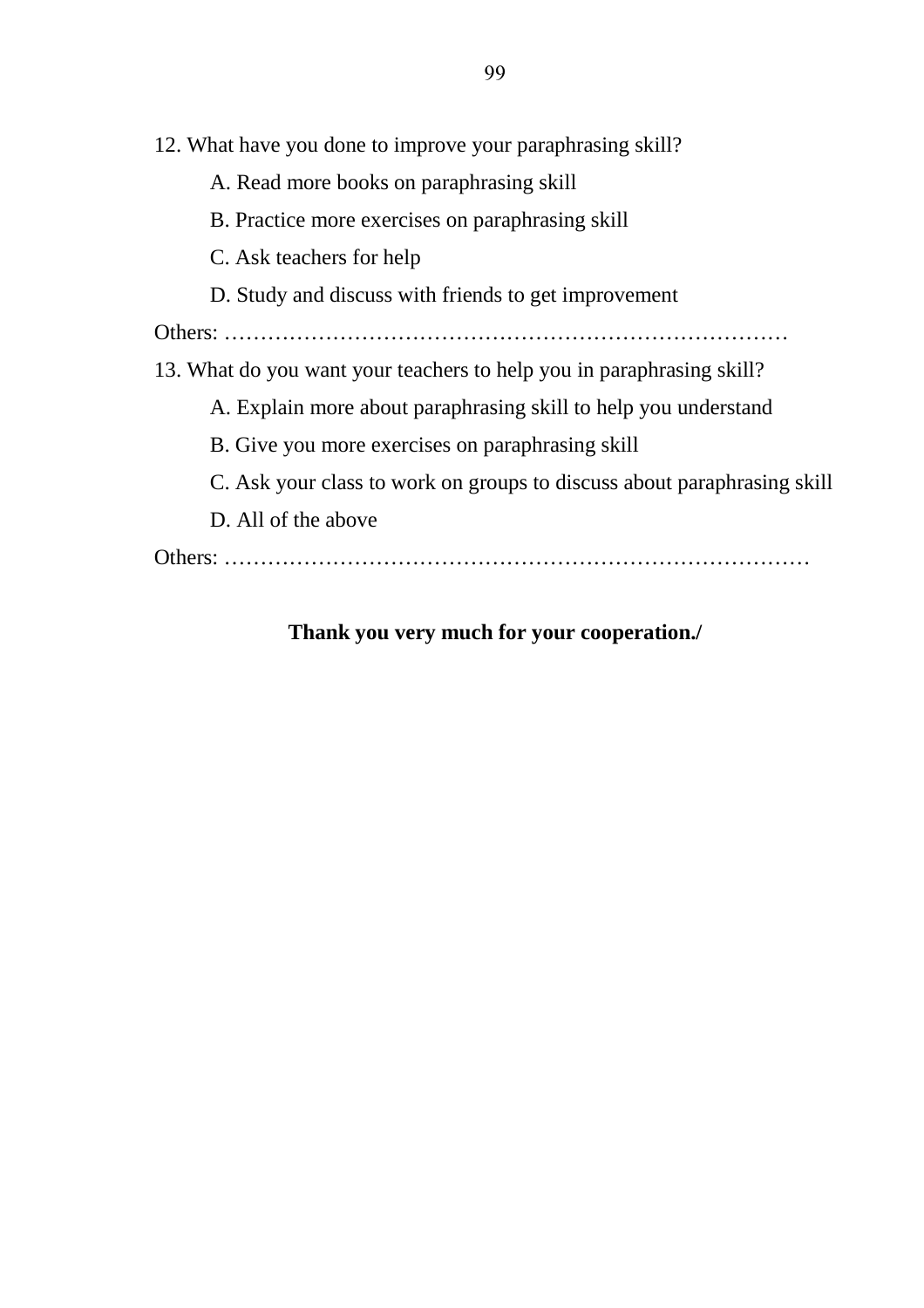# **APPENDIX 2**

#### **DIAGNOSTIC TEST**

#### **PART A**

## *I. Choose the word or phrase closest in meaning to the underlined part.*

1. When she took her sweater out of the washing machine, it had become smaller.

- a. unified
- b. shrunk
- c. retreated
- d. divided
- 2. After a lot of hard work between the two governments, the country was finally brought together.
- a. spoiled
- b. celebrated
- c. unified
- d. predominant
- 3. That family has many skilled and gifted members.
- a. talented
- b. effective
- c. powerful
- d. dissatisfied
- 4. When the Americans joined the war, the German army had to move back.
- a. retreat
- b. celebrate
- c. pace
- d. slide
- 5. Scientists have been studying the various communities of nature.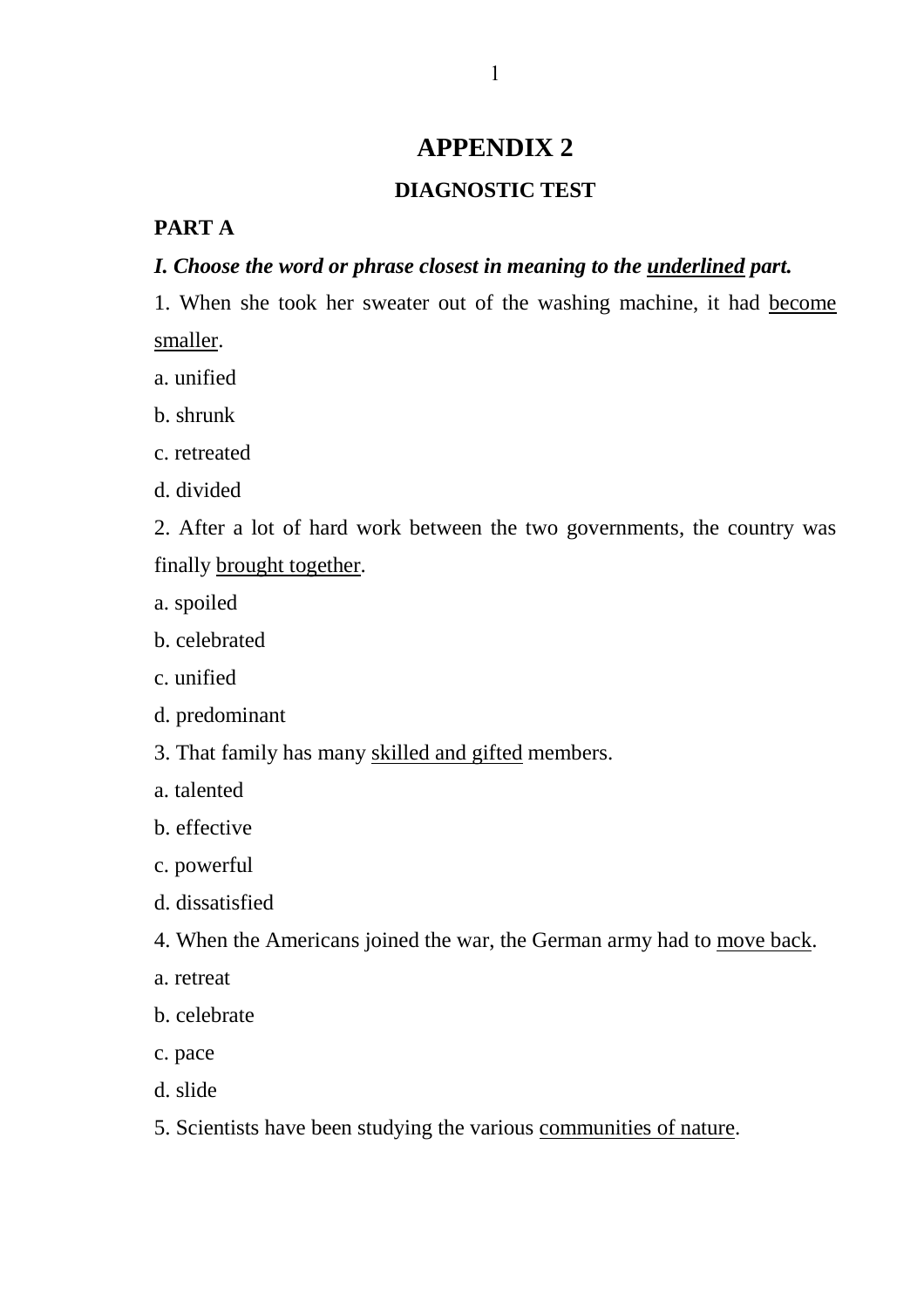a. civil rights

b. ecosystems

c. movements

d. revolutions

*II. Replace the underlined parts by your own words so that the sentences have the same meaning as the original ones.* 

6. I just read the most interesting novel.

………………………………………………………………….

7. I can't hear the music. Let's increase the volume

………………………………………………………………….

8. Do you remember the process for making pottery?

………………………………………………………………….

9. The police asked him to name the thief

………………………………………………………………….

10. Scientists will examine the water to see if it is safe to drink.

………………………………………………………………….

# **PART B**

*I. Choose the best paraphrase for each sentence.* 

**1. Experts say that the first modern biography came from England in 1791.** 

a. There were no biographies before 1791.

- b. A biography written in 1971 was similar to biographies today.
- c. Biographies from non-English countries are not important.
- d. The first modern biography was an autobiography.

# **2. In shadow puppetry, on the other hand, the puppets remain unseen, so the real artistry is in the presentation.**

a. Shadow puppetry, in contrast, is a truly artistic show.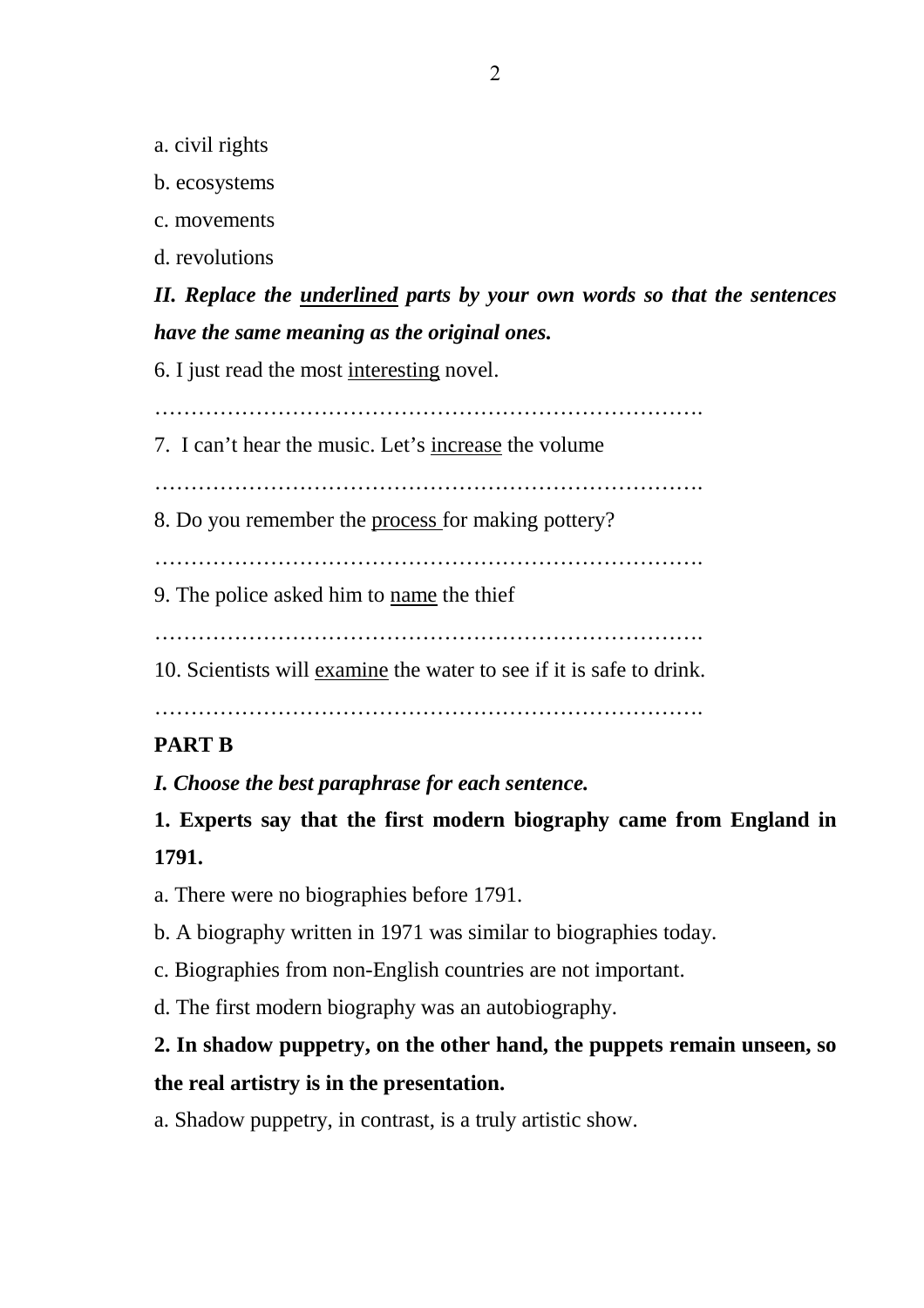b. Because the puppeteers remain out of sight in shadow puppetry, the presentation becomes more expressive.

c. In contrast, the true skill and appeal in shadow puppetry lies in the presentation, as the actual puppets are kept hidden.

d. Similarly, in shadow puppetry, the true skill is in the presentation of the show.

# **3. Today, the vast majority of fiction is written in prose rather than in poetry.**

a. Most readers these days prefer to read poetry over novels.

b. Most contemporary writers write novels instead of poems.

c. Most modern readers choose to read novels.

d. Most writers nowadays prefer to read novels instead of poetry.

# **4. Over the last several decades, environmental specialists have proposed various strategies aimed at slowing down this process of deforestation in developing countries.**

a. In coming decades, environmental scientists will suggest several strategies for stopping deforestation in third-world countries.

b. Environmental scientists, in recent years, have suggested that deforestation slows down the process of development in various countries.

c. In recent decades, several methods for countering deforestation in poor countries have been suggested by experts on the environment.

d. Experts on the environment have been concerned about the impact of deforestation on the Earth's biodiversity in recent decades.

#### **5. To move the object, the effort must be greater than the resistance.**

a. To move an object, the force applied must be less than the resisting force.

b. The force applied to the object is always greater than the resistance.

c. The resistance on the object must be greater than the force applied to it.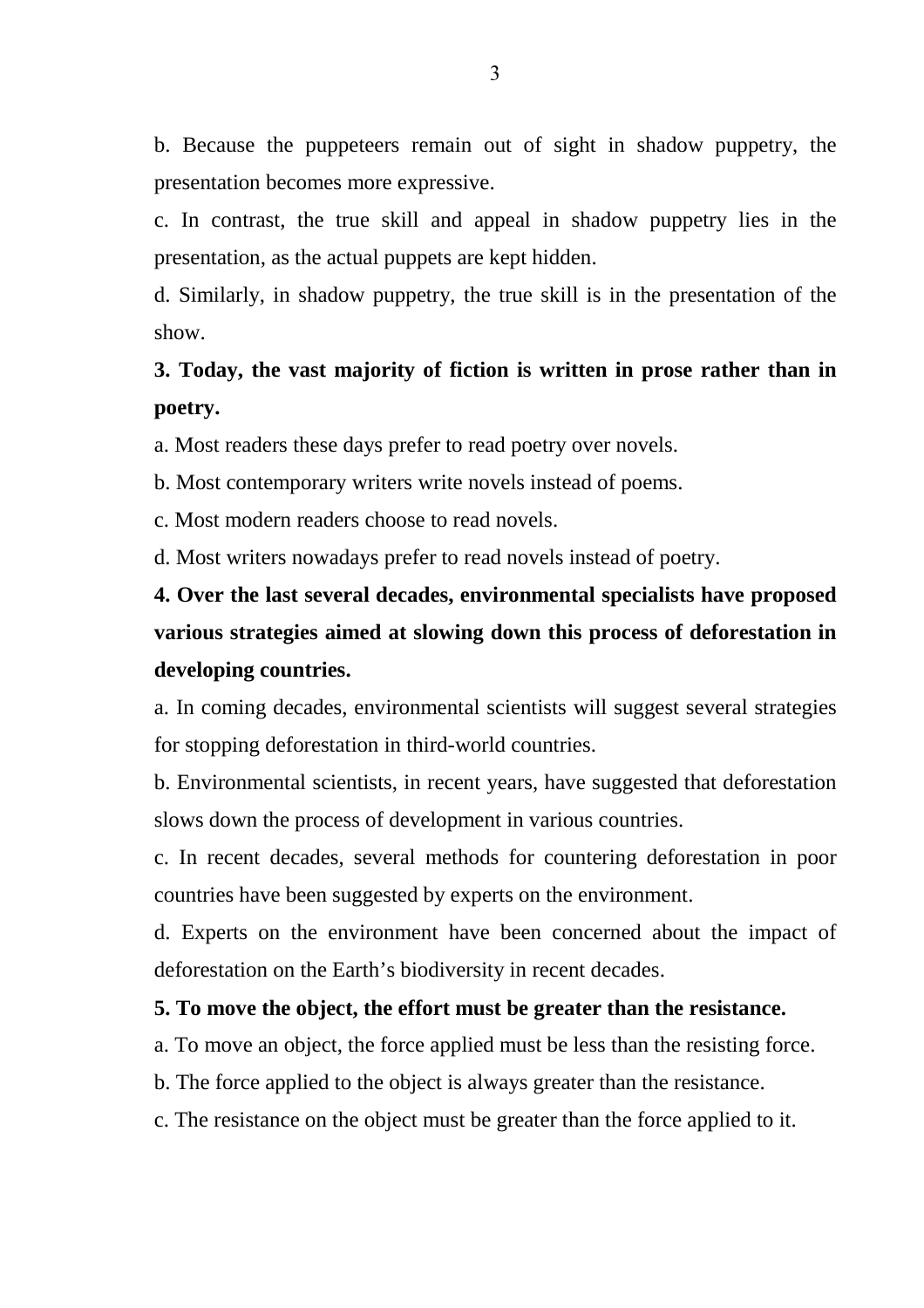d. The applied force must be greater than the resisting force in order to move an object.

#### *II. Paraphrase the following statements in two different ways.*

Example: "By shifting the physical quality of one's voice, a person can express varied emotional states."

 a. A person can change the physical quality of his or her voice to express different emotions.

 b. To express different feelings, people may use different voice tone, volume, or emphasis.

6. "When speaking, a person combines sounds into complex structures, and each different structure is a meaningful unit."

………………………………………………………………………………….

7. "Even dogs can express emotions, as when they growl at a postman or bark to be let in or out of the house."

………………………………………………………………………………….

8. "One of the complicated ways animals describe their environment is the dance done by bees to tell other bees where there is nectar."

………………………………………………………………………………….

9. "Many bird species sing long sequences of different songs in a way that is analogous to humans combining words into sentences."

. The same state of the state of the state of the state of the state of the state of the state of the state of the state of the state of the state of the state of the state of the state of the state of the state of the st

10. "Other animals can express emotions, describe the environment, or combine sounds into strings, but only humans can do all of these."

………………………………………………………………………………….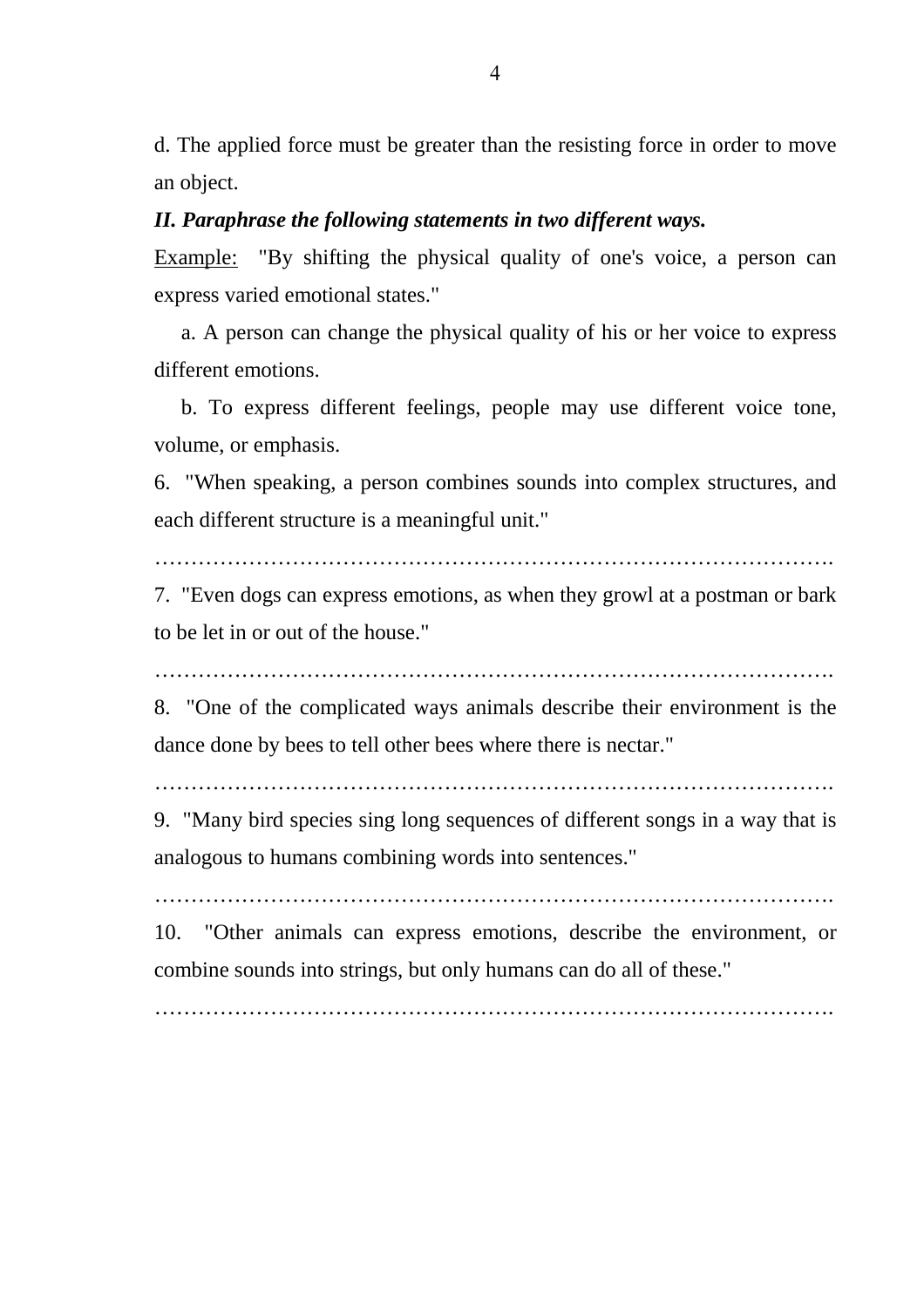# *III. For each of the following complex sentences, extract three ideas and state them separately.*

Example: Although our human ability to communicate is genetically determined and hence is a part of our biological nature, speech development is importantly affected by the environment.

a. The ability for human communication is biologically based.

b. The ability for human communication is transmitted through genes.

c. Environment also influences how human communication develops.

 11. Learning to talk occurs in similar ways and on similar schedules for all normal children, with little effect of differences in training or practice.

………………………………………………………………………………….

12. Although a bad environment can retard language development, children can learn to speak in any environment where other people speak, but they need a supportive environment to learn to speak eloquently.

………………………………………………………………………………….

13. There is a limited number of possible sounds of speech (which are called phonemes, the building blocks of language) which can be combined in various way to make up words.

14. Nonverbal means of communication can be useful in expressing emotions and feelings, but they are narrower than the verbal system which can express abstract concepts and help in problem solving.

………………………………………………………………………………….

15. Human nonverbal communication is not unique and indeed is no better than that of other primates, but our verbal system sets us apart from other animals because it gives us the ability to express cognitive as well as emotional thoughts, and to share complex ideas with others.

………………………………………………………………………………….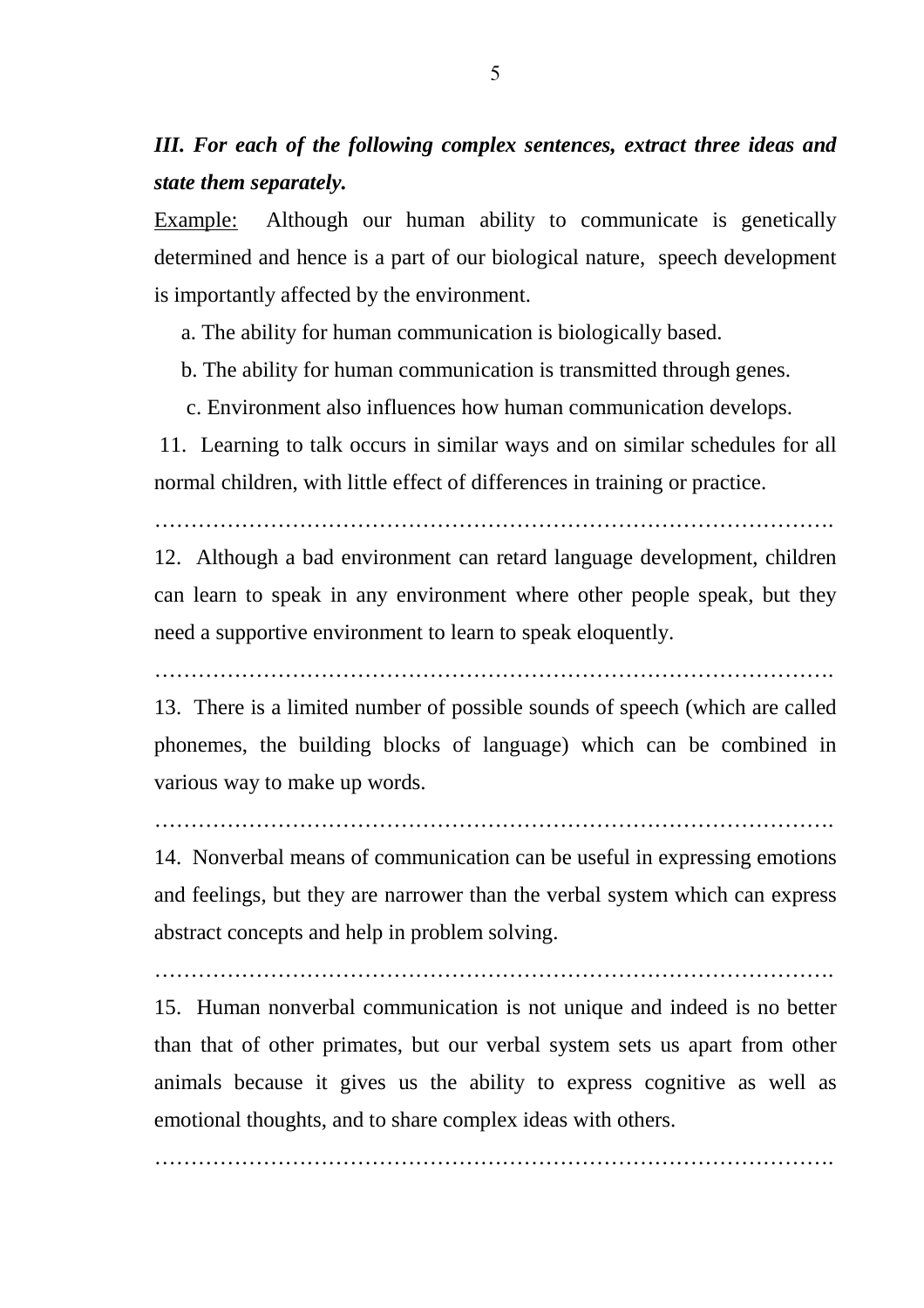### **PART C**

### *Choose the best paraphrase for each paragraph below:*

### **1. Reading Speed**

Students can find out how fast they read by a simple method. First, they should count all of the words on a page of a book. Then, they read the pages as they time themselves. After finishing reading, they should divide the number of words read by the number of minutes spent reading. That will give their reading speed in words per minute. It is important that students read accurately even while timing themselves. If they read too quickly, they might not understand the information. If that happens, their reading will be of no use. Students must practice reading at a speed at which they can still understand. *(Developing Skills for the TOEFL iBT)* 

**a.** It's simple to know the speed of reading. Students can divide the number of words in one page by the number of minutes that they need to finish them. It's no use if students read too fast without comprehending information. Therefore, learners should read at the speed that they still understand under the pressure of time.

**b.** Reading skill is one of important skills for students who learn foreign languages. By how to gradually increase reading speed but still understand the content of text. There is an easy measure for learners. You only count the total number of words on any pages, continuously both read that pages and time themselves. Then, you count how many words you read per minute. You'd better minimize reading time in the next time but ensure that you read accurately and seriously.

**c.** Students can measure and improve their reading speed with an easy method. Beginning with counting the words on each page, they should read the pages and time themselves at the same time. Then, they can calculate their reading speed by dividing the number of words read per minute. The student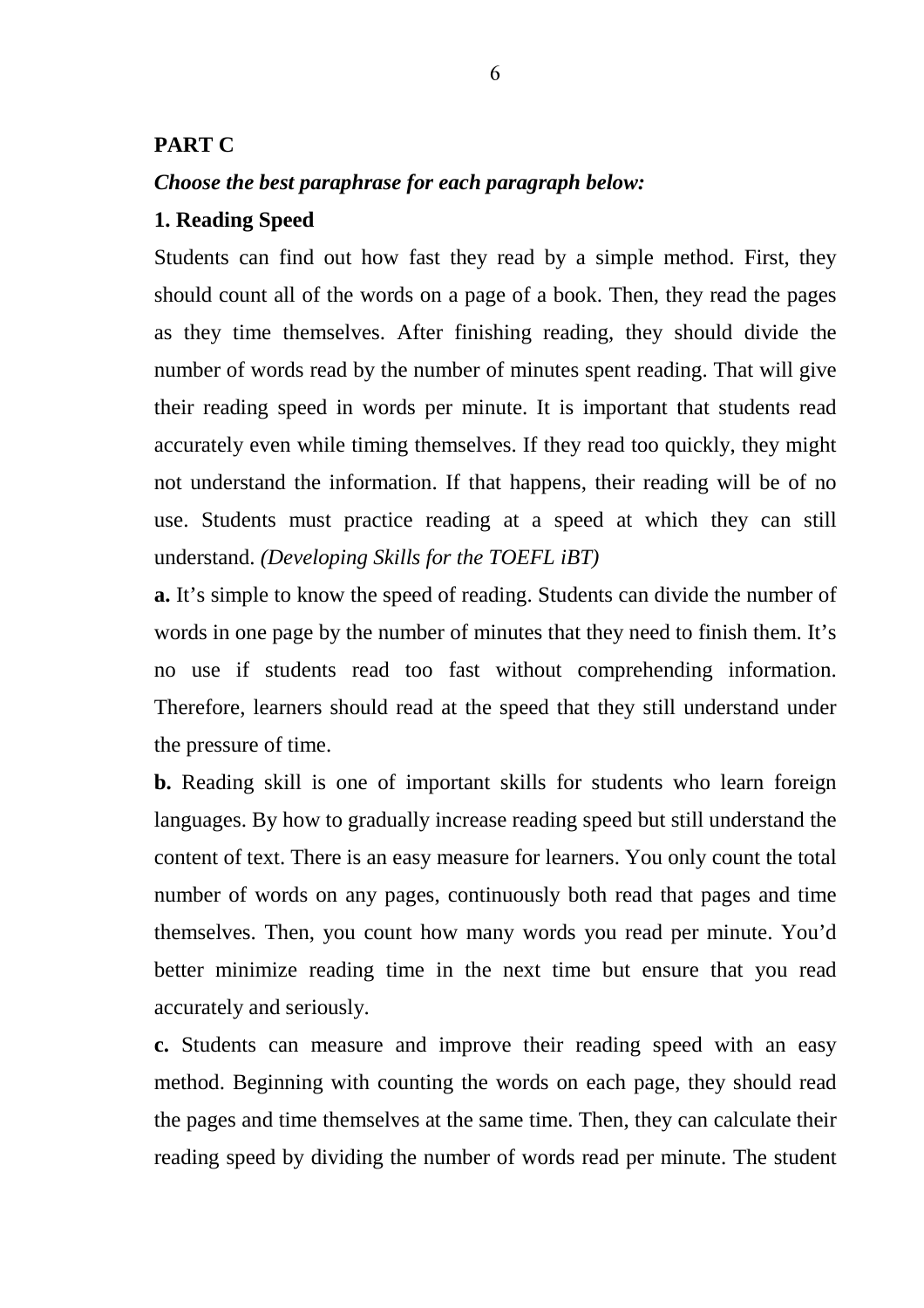should read accurately and ensure that they understand the information because if they read more quickly than they can assimilate, it will be useless.

# **2. Fainting**

People feel faint when they do not have an adequate blood supply to their head. When people feel faint, they should sit down and put their heads between their knees. This will get blood circulating to the head quickly. If possible, a person should lie down so that his or her head is lower than the rest of the body. Lying down in this manner is also recommended if a person has already fainted. Once the person feels better, he or she should talk to a doctor. It is important to find out why the person felt faint or fainted. This will help the person to avoid this unpleasant experience in the future. *(Developing Skills for the TOEFL iBT)* 

**a.** It's important to find the reason why people get faint. Fainting happens when there is not enough blood to the brain. Once people feel faint, they should sit down with their head between their knees or even better lie down with the head lower than the torso in order to get blood flowing back to the head. This is the best remedy for someone who has already fainted. A person should take advice from a doctor after feeling faint to determine the cause and help prevent it happening again.

**b.** When an enough blood don't supply to the head, people feel faint. There are many ways to get blood back to their head quickly, such as: sitting down and putting their head between their knees or lying down in case people have already fainted. The best way is talking to the doctor if the person feels fine. Doctors will give an useful advice to limit troublesome in the future.

**c.** Fainting happens when there is not enough blood supply to the head. When people feel faint, they should sit down and put their heads between their knees, which will get blood circulating to the head quickly. If possible, a person should lie down so that his or her head is lower than the rest of the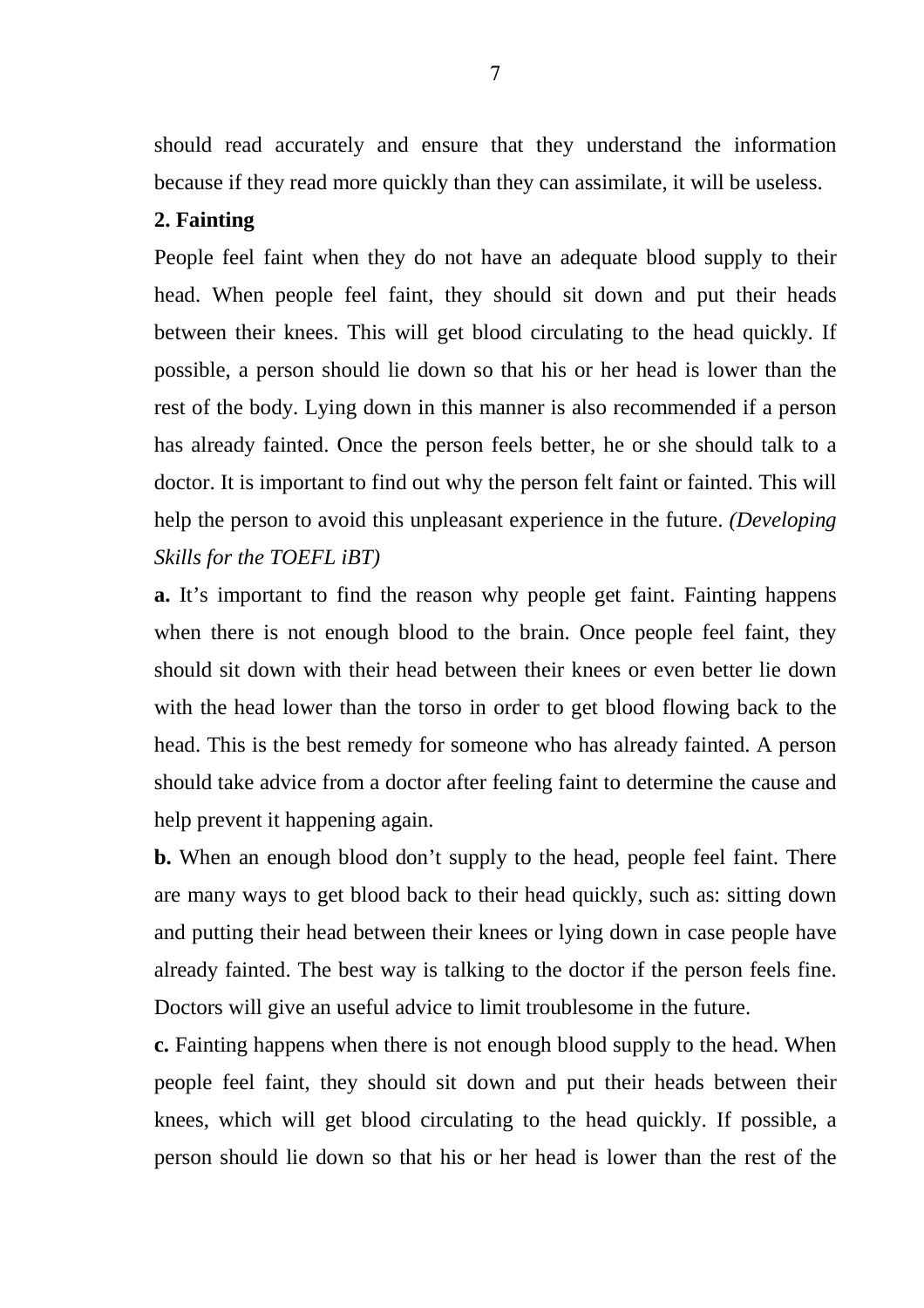body. This is also recommended if a person has already fainted. He or she should consult a doctor as soon as he/she feel better. Finding out why the person felt faint or fainted can help them to avoid this unpleasant experience in the future.

# **3. Boxing**

The sport of boxing, or pugilism, its formal name, has a long history. It was a popular sport among the Greeks and then the Romans. However, most of what is known about boxing begins in England in the early 1700s. *(Developing Skills for the TOEFL iBT)* 

**a.** Nowadays, boxing has become popular in England since the early 1700s but it used to be a well-known sport in Greeks and Romans.

**b.** Everything what we're known about boxing appears in England in the beginning of 1700s. Actually, this was a public sport which was born in Greeks, and then the Romans, its scientific name is pugilism.

**c.** Boxing known formally as pugilism, goes back to the time of the Greeks and the Romans, but it only became known in England in the early 1700s.

# **4. Computers**

The historical definition of a computer is a device that can help in computation. Computation includes counting, calculating, adding, subtracting, etc. The modern definition of a computer is a little different. Today's computers store, manipulate, and analyze many kinds of information. *(Developing Skills for the TOEFL iBT)* 

**a.** Today, the description of computer is not the same like before. It's used not only for calculation but also implementing some complicated skills such as collecting, storing and analyzing data.

**b.** The former conception of a computer is very simple. It's a tool that is used for counting, calculating, adding, subtracting and so on…The new conception of a computer has a little change. A modern computer is more intelligent with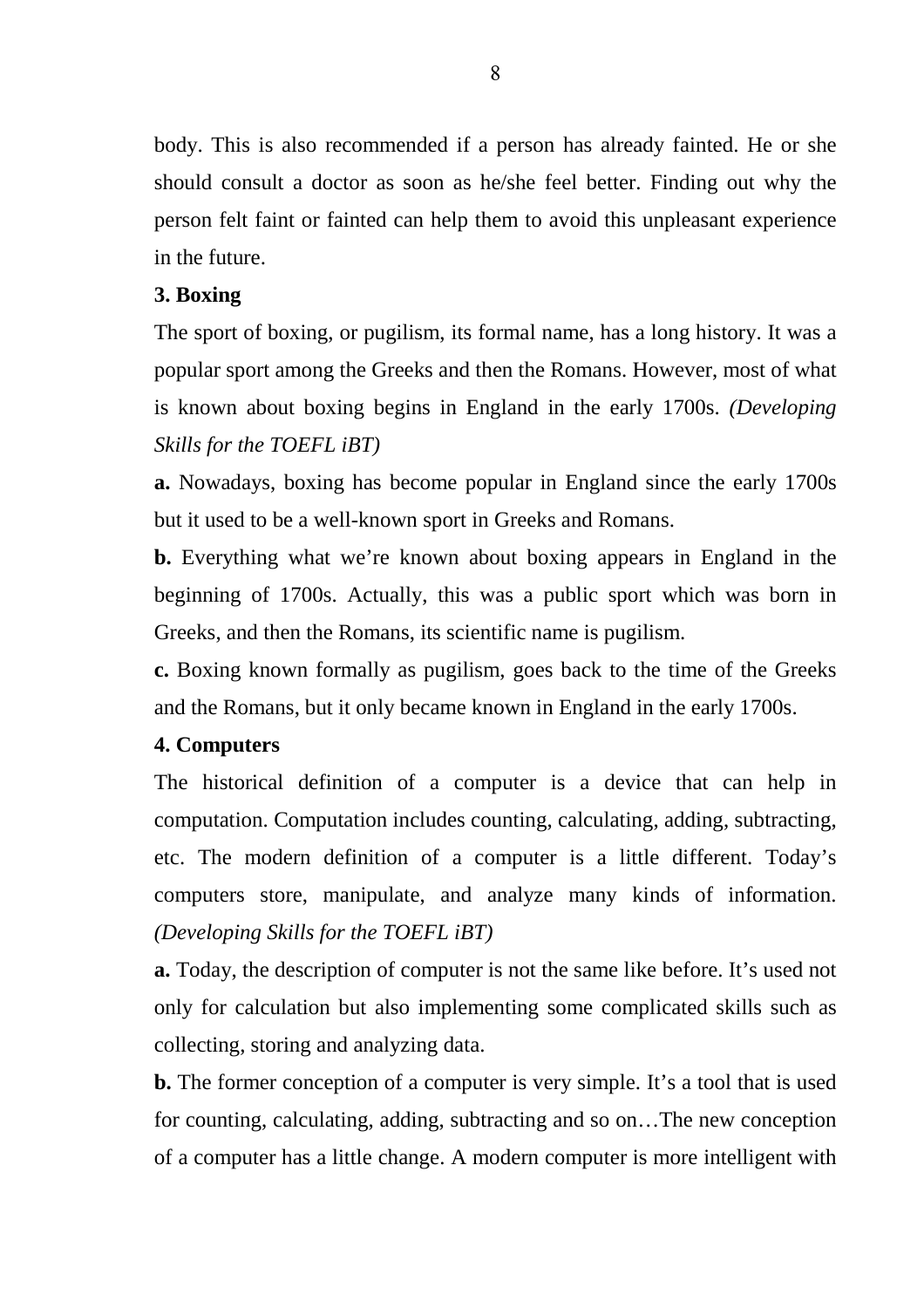new functions, such as: store, manipulate and analyze a lot of complex information.

**c.** A computer is historically defined as a device that can aid in computation which includes simple arithmetic. A computer is now defined a little differently as today's computers store, manipulate, and analyze many kinds of information.

### **5. Demonstrations**

With the great number of products on the market, it is often necessary to go beyond simple presentation of a product in marketing. A product, even one that has excellent packaging, may get lost on the shelf among the other products. Therefore, some marketers use personal demonstrations in addition to traditional presentation methods. Demonstrations can use various methods. They may try to get customers accustomed to new features of an improved product. They may try to verify claims about a product. They may simply educate customers about a new product. Whatever methods a demonstration uses, the goal is the same: to interest customers in the product. *(Developing Skills for the TOEFL iBT).* 

**a.** With the competition among many kind of products, marketing becomes one of the most important factors that decide the sale of one product. Manufactures have many ways to promote their products to consumers beside the traditional presentation. They try to provide information of their products as much as possible such as introduce the new features of new models. No matter how they are, the only purpose is making people pat attention to the product.

**b.** An important thing of marketing strategy is selling as much as possible. But it's necessary to make their products more impressive than competitive partners' thousand of products in market. Moreover, describing in packaging no interest customers any more. So, some marketers found out a new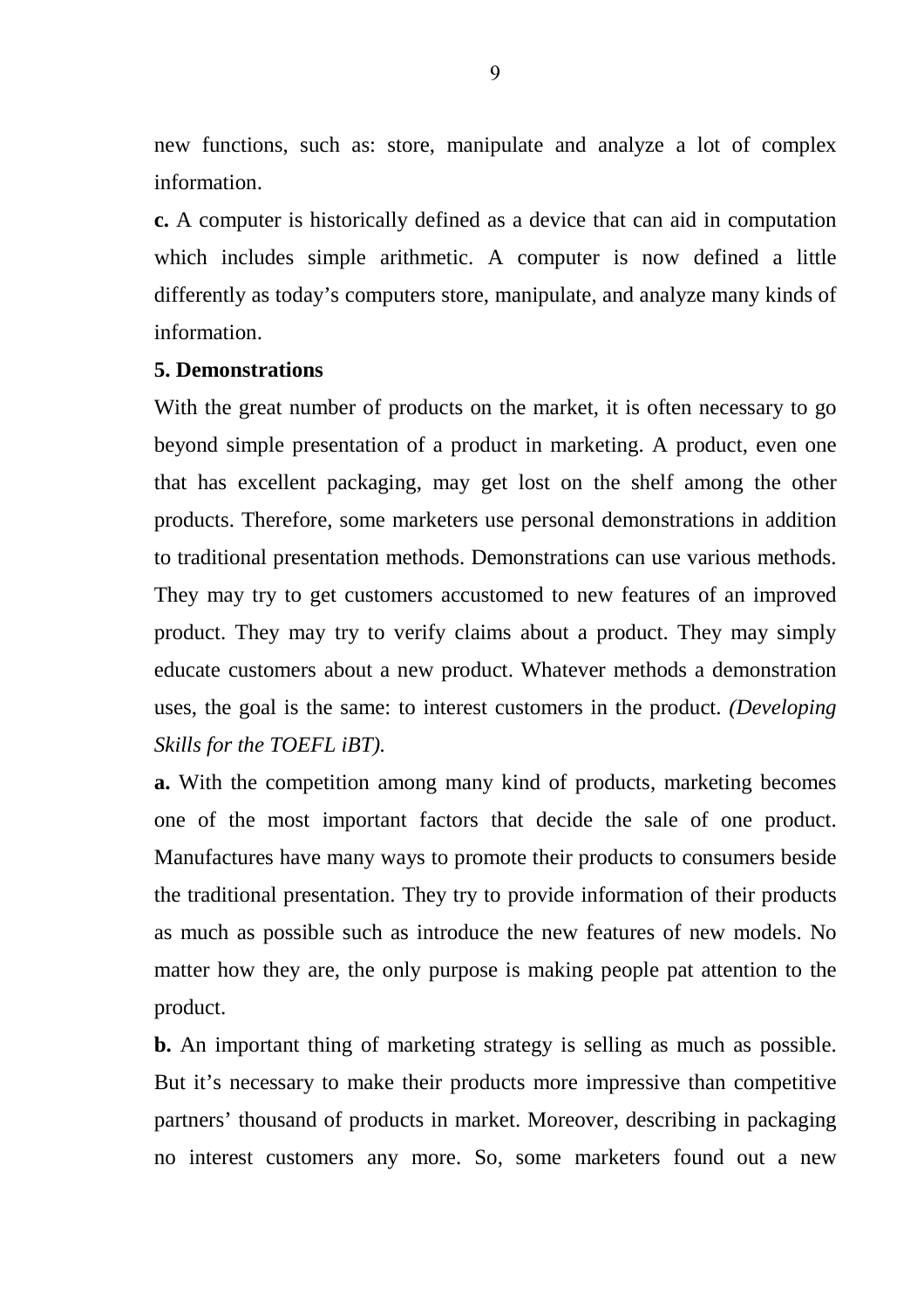demonstration beside old presentation way. With this demonstration, customers can used to new ingredients of an innovatory product, check queries about products or known new information about products. In spite of any form of demonstration, the main goal is to interest the customers in the products.

**c.** With a huge variety of products on the market, simple presentation to market a product is not enough. Because a product, even one with excellent packaging, may go unnoticed on the shelf among the other items, some marketers use personal demonstrations as well as usual presentation methods. They try to get customers used to features of a new improved product, validate claims or inform consumers about a new product. No matter what, the main purpose is to induce people to buy their products.

### **6. South America**

South America is a large continent with few inhabitants. It spans from Venezuela in the north to Argentina in the south. In total, there are thirteen countries on this continent. Twelve percent of the land on Earth is in South America. However, only five percent of the world's population lives on this continent. The main language in South America is Spanish. Spanish is spoken in every South America country except Brazil. Brazilians speak Portuguese. The predominant religion in South America is Catholicism. In fact, Brazil has the largest number of Catholics in the world. *(Developing Skills for the TOEFL iBT)* 

**a.** South America is a wide continent extending from Venezuela in the north to Argentina in the south. There are few residents living in the total thirteen countries on this continent. Although South America makes up twelve percent of the Earth in terms of area, its population reaches only five percent of the world's population. Spanish is used in almost countries in South America, except Brazil. In Brazil, Portuguese is spoken in stead of Spanish. In South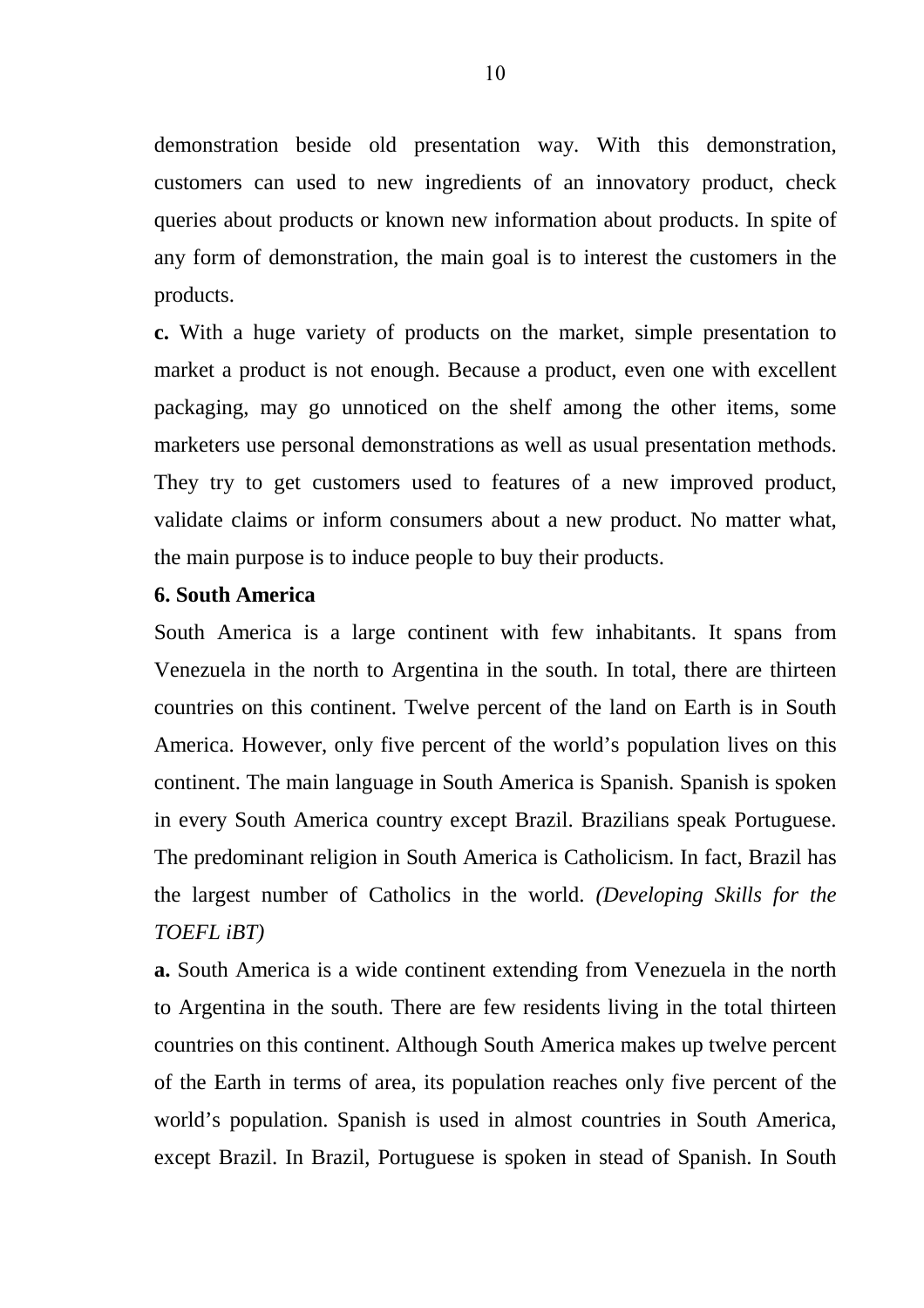America, Catholics is the superior religion. Actually, Brazil is the country with most Catholics' followers in the world.

**b.** South America is a huge continent which occupies twelve percent of the Earth's land. However, the continent is sparsely populated with only five percent of the world's population. There are thirteen countries in South America stretching from Venezuela in the north to Argentina in the south. Being the most popular language, Spanish is used in all South American countries except Brazil where Portuguese is spoken. Catholicism is the main religion in the continent with Brazil possessing the largest number of Catholics worldwide.

**c.** South America – a large continent – extends from Venezuela in the North to Argentina in the South. This continent, which is made up of thirteen countries, covers 12% of the land on the Earth with only 5% of the world's population. Spanish is the main language which is widely spoken through the continent, particularly, Portuguese is spoken in Brazil. Catholicism is the main religion in South America and makes up the world's largest number of Catholics in Brazil.

# **7. Reading Skills**

Students read for a variety of reasons, but probably the most important reason students read is to gain academic knowledge. Their goal is to learn and remember what they read. To be successful, they must develop certain reading skills. Successful readers identify and mark important information. There are a number of reasons why marking is a good reading habit. *(Developing Skills for the TOEFL iBT)* 

**a.** Although student's reasons in reading are various, almost their most significant motivation is to collect knowledge serving their study. They compel themselves to learn and remember content of the texts they read. Expanding some of reading skills is a key to lead to success. Good readers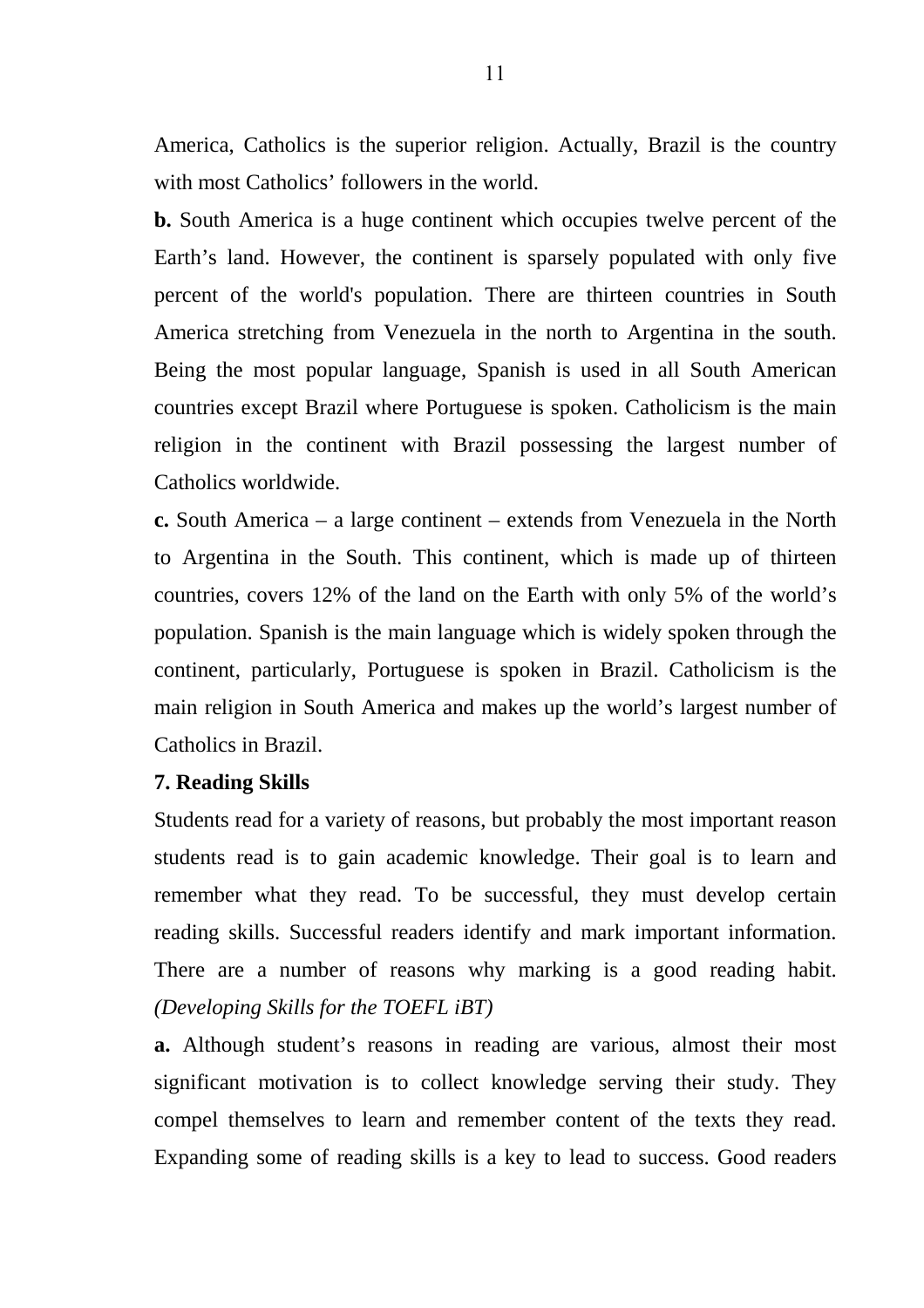usually realize and sign important information. Thus, marking is a good reading habit.

**b.** Students read for various purposes including enlarging their knowledge by learning and memorising what they read. Certain skills are required for successful reading. Of them, defining and marking key information are necessary for various reasons.

**c.** The most important aim in reading is to help students enhance the basic knowledge. In order to achieve the success in reading, students are advised to concentrate on identifying and marking key words and main ideas in which marking is considered the good reading habit.

# **8. Starting a business**

Owning a business is the dream of many people. Quite often, entrepreneurs turn their hobbies into their business. When considering opening a small business, it is important for a person to look at both the advantages and the disadvantages. *(Developing Skills for the TOEFL iBT)* 

**a.** Many people dream to become entrepreneurs. Usually, businessmen turn their interests into their business. Before intending to open a small business, balancing the advantages and the disadvantages is an essential step.

**b.** Many businesspersons start their career with a dream or hobby. Before running a small business on their own, a person should consider both the opportunities and challenges.

**c.** Many people dream of being a business's owner. Because of this, they often make their wish become a reality. Before setting up a small business, the necessary thing a person should do is to know more about the advantages and disadvantages.

## **9. Storms**

Thunderstorms are produced during a cold front. They are quick, usually lasting an hour or less. The lighting is often considered the most spectacular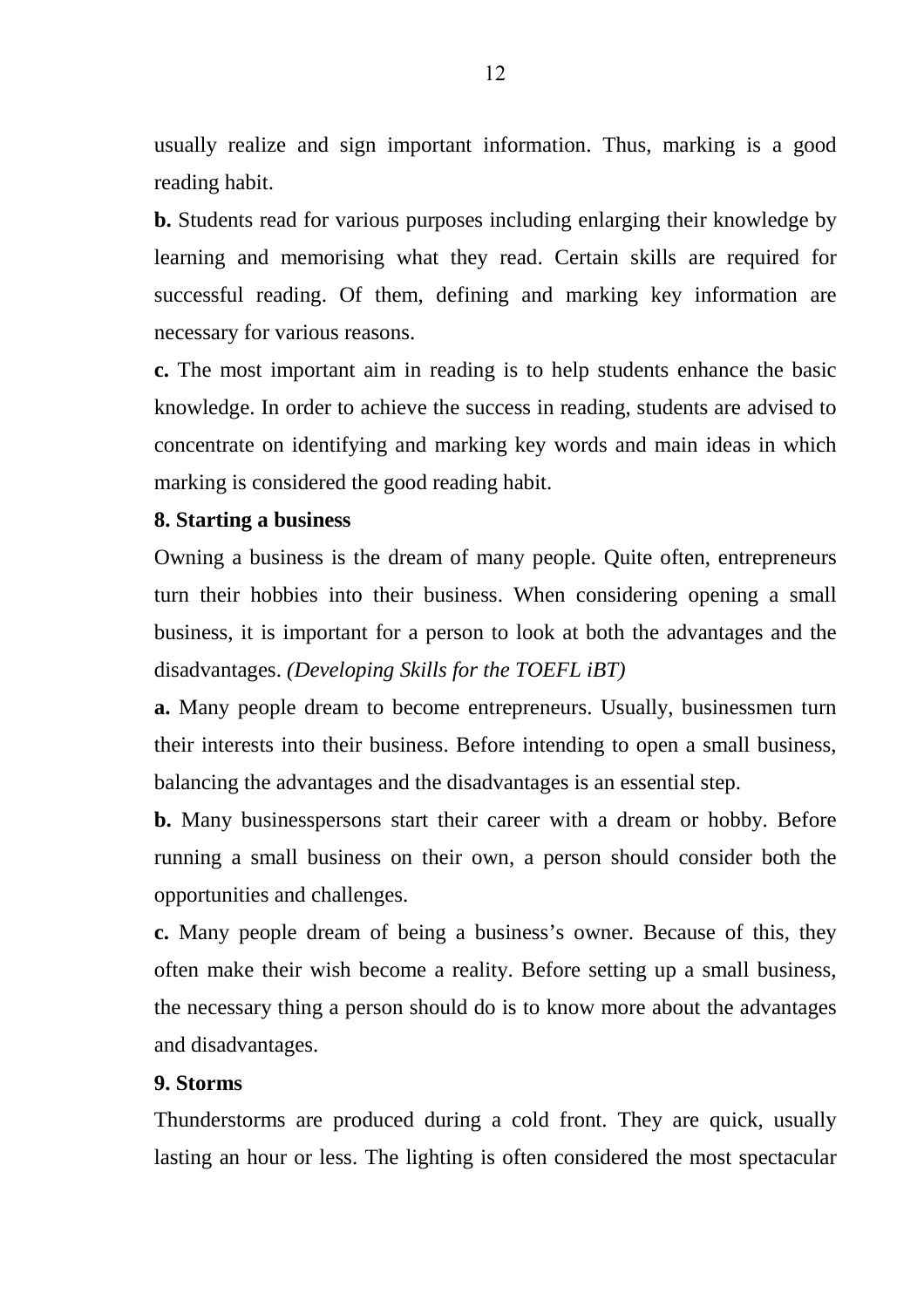part of the storm. It is a discharge of electricity between clouds or between clouds and the ground. *(Developing Skills for the TOEFL iBT)* 

**a.** Thunderstorms appear during a cold front. They happen quickly in an hour or less. In the storm, the lighting is considered the most breathtaking part. It is a result of the electricity discharge between clouds or between clouds and the ground.

**b.** Thunderstorms are created during a cold front and normally last an hour or less. The lightning, that is a release of electricity between clouds or between clouds and the ground, is the most amazing scene of a storm.

**c.** Thunderstorms which are quick, usually happen for an hour or less are made during the front. As the most particular part of the storm, the lightning is caused by an electrical discharge to clouds or to ground.

#### **10. Wolves and Dogs**

Scientists know that there were wolves on Earth about one million years ago. Dogs, on the other hand, have not been on Earth nearly as long. The oldest dog remains, found in Germany, are about 14,000 years old. Scientists have proven that dogs are descended from wolves. Though wolves and dogs share some of the same genes, they are not exactly alike. In fact, there are as many differences as there are similarities between the two. *(Developing Skills for the TOEFL iBT)* 

**a.** According scientists, the oldest wolves appeared on Earth about one million years ago. Whereas, at that time, there were not dogs on Earth. The dog remains, found in Germany, lived about 14,000 years ago. Scientists have demonstrated that wolves are dog's ancestor. They have some of the same genes but they are not entirely similar to each other. In fact, neither differences nor similarities between them are superior.

**b.** Scientists claim that wolves have existed on Earth for one million years while dogs appeared just 14,000 years ago according to the oldest remains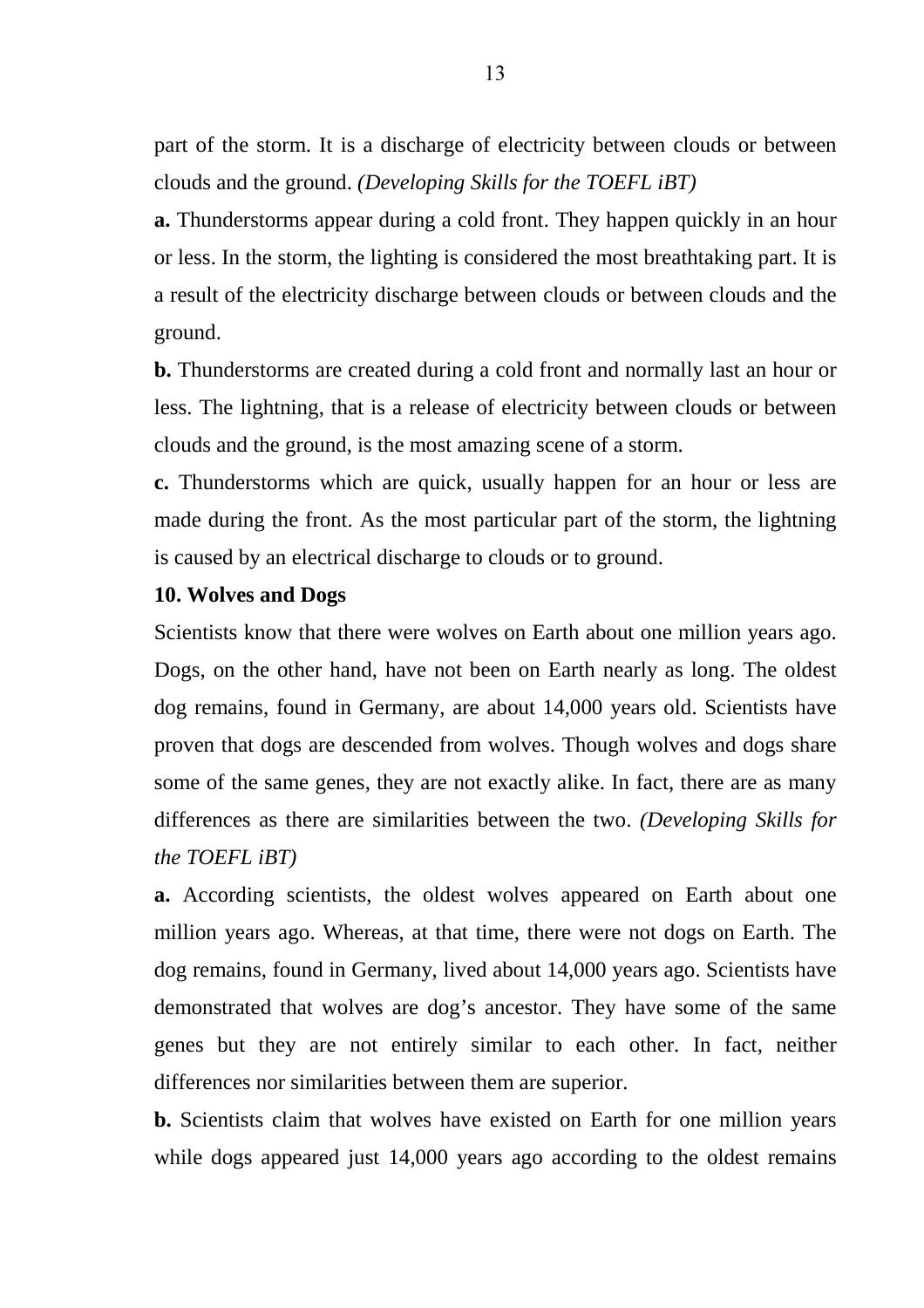found in Germany. Scientists confirm that wolves are the ancestors of dogs. Although, there are some similarities between them, they are not exactly the same genetically. They share as many commonalities as differences.

**c.** According to the scientists, about one million years ago, wolves appeared on Earth but neither did dogs. The oldest dog they have ever seen was in Germany 14 thousand years ago. There are evidences that wolves are ancestors of dogs and they have some same genres. However, their differences are nearly as many as their similarities.

### **11. New Media Jobs**

Today, media such as video, audio, and text do not exist as separate fields. They have become integrated through computer applications and are combining in ways never possible before. Jobs for specialists in this new media are opening across the traditional forms of media, such as newspapers, radio, and television. *(Developing Skills for the TOEFL iBT)* 

**a.** Nowadays, mass media have entered a new developing period. They do not extend in their own ways but have been cooperating, integrating to grow together. Therefore, the gate for jobs in the field of radio, TV, newspaper… is also opening for all specialists.

**b.** Conventional media in the current world do not exist separately but rather in an integrated way thanks to computer applications. Such media as video, audio and text are combining in ways never possible before, offering specialists various job opportunities in the newspaper, radio and television industries.

**c.** Nowadays, people have applied computer advancement to unite various forms of media such as video, audio and text to a new media. Therefore, we no longer consider them separately as before. To develop the new media, experts are responsible to widen the former media such as newspaper, radio, and television.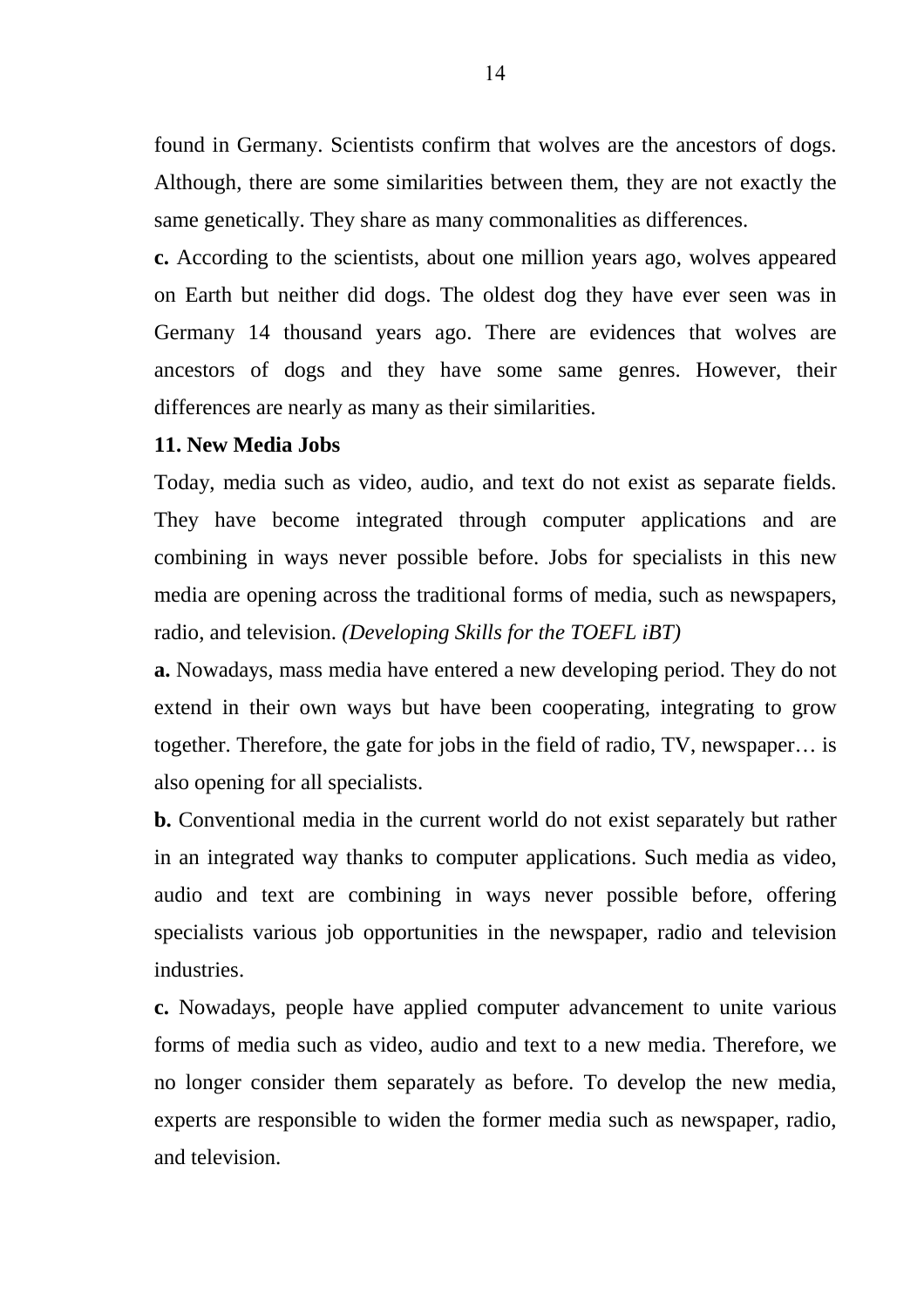### **12. Electric Cars**

Electric cars are not a new idea. People have been working on developing electric cars since the 1960s! So, what has been taking them so long to hit the roads? Most electric cars were designed to use big batteries. These large, heavy devices had to be recharged between uses. The cars could not go very far before they needed to be recharged. Then, recharging the batteries took a long time. Needless to say, not many people were willing to give up their reliable gas-powered cars for such an alternative. *(Developing Skills for the TOEFL iBT)* 

**a.** Appearing since 1960s, electric cars are not too strange to people. But it is a question that why until now, they have not become popular yet. The answer is their batteries. Their limitative power asks users to remember to recharge between uses in any way. They also can not go too far away from their home or power source because the risk of running out of power can occur at any time. How terrible it is! A nice day will be broken! Even if finding a place to recharge, it also takes a lot of time to wait. In conclusion, their inconvenience is a real barrier stopping people from forgetting their gas – powered cars to begin a new period of alternative fuel.

**b. E**lectric cars were created over 50 years ago but, they have not been developed for common use because they need big, heavy batteries to run which had to be recharged frequently. This prevents the car from traveling on long journeys. Moreover, recharging the batteries was very time-consuming. Thus, it is easy to understand why people were reluctant to switch from dependable gas-powered cars to such an alternative.

**c.** Electric cars have becoming popular since people made efforts to promote the growth of this kind of vehicle in the 1960s. However, it takes the electric cars a long time to run. The only energy source for an electric car is a large, heavy device called battery, which needs to be recharged for each using time.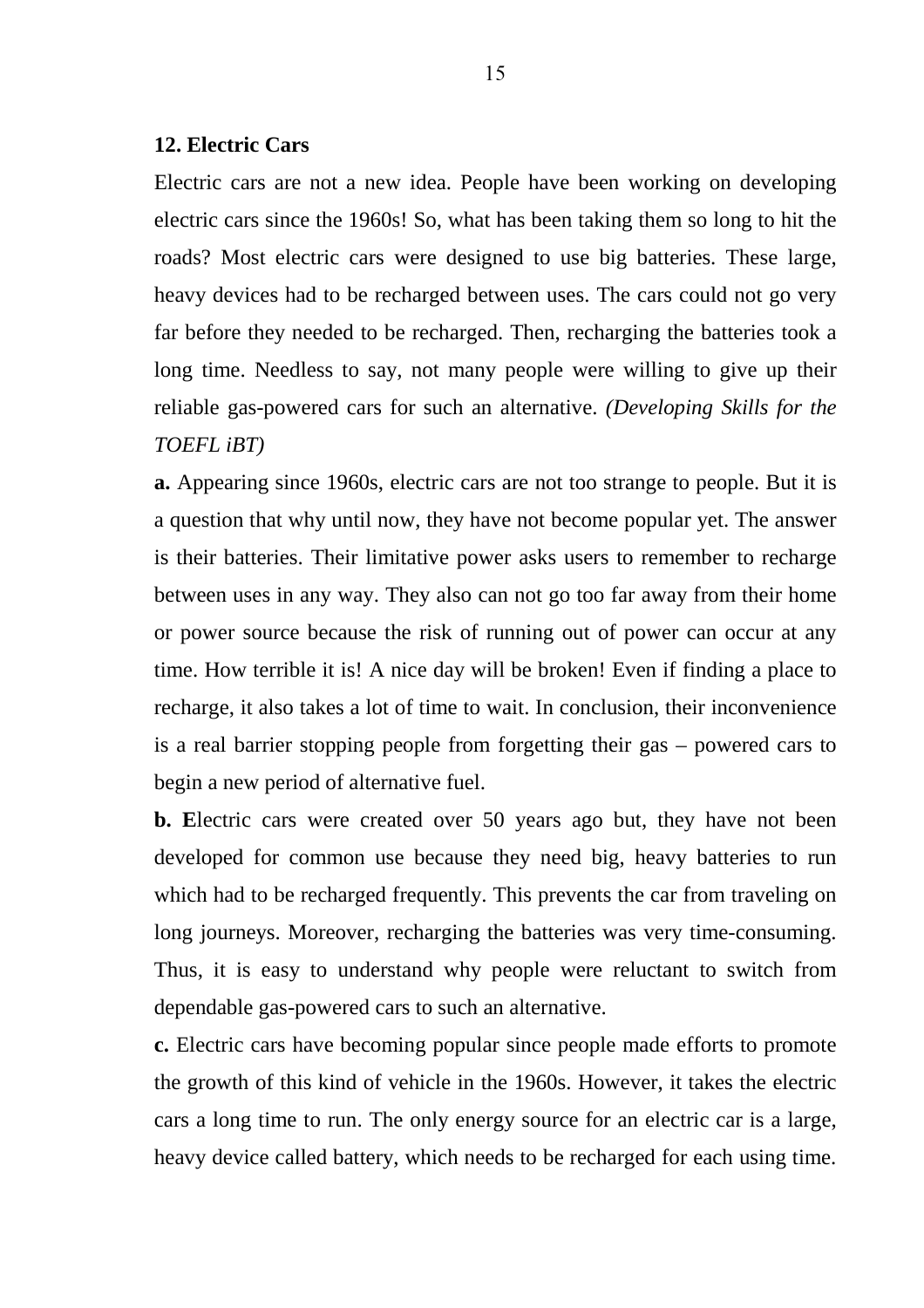This is inconvenient for us to lose hours to recharge the battery before using the electric car. Then, cars run by gas have been becoming the best choice for most of users.

# **13. Pottery Making**

The native people of North America are experts at making pottery. They use clay to make items such as bowls and decorative pieces. There are two main ways to make pottery. The first is called coiling. In this technique, the potter uses his or her wet hands to make long rolls of clay. The long rolls are placed on the top of each other until the pottery is the correct size. The other main technique is called modeling and paddling. The potter takes a large piece of clay and places it on a model. He or she then hit it gently with a paddle until it is thin and of the correct shape and size. *(Developing Skills for the TOEFL iBT)* 

**a.** Talking about making pottery, the native people of North America are experts at making well- known clay products such as bowls and decorative pieces. They are often made in two ways. The first one is named coiling, which makes rolls of clays by wet hands. Next, they put them on the top of each other until big enough. In another way, the potters place a lump of clay on a model, use a paddle to hit gently until it become thin enough and has a correct size and shape. This way is called modeling and paddling.

**b.** The Native Americans are masters of pottery making, using clay to make utensils and decorative items. There are two main techniques in pottery making: coiling, where the potter uses his or her wet hands to make long rolls of clay which are piled on each other until the pottery reaches the desired size; and modeling and paddling. Here, a large piece of clay is placed on a model, and then the potter uses a paddle to hit it gently to shape it into the correct size and form.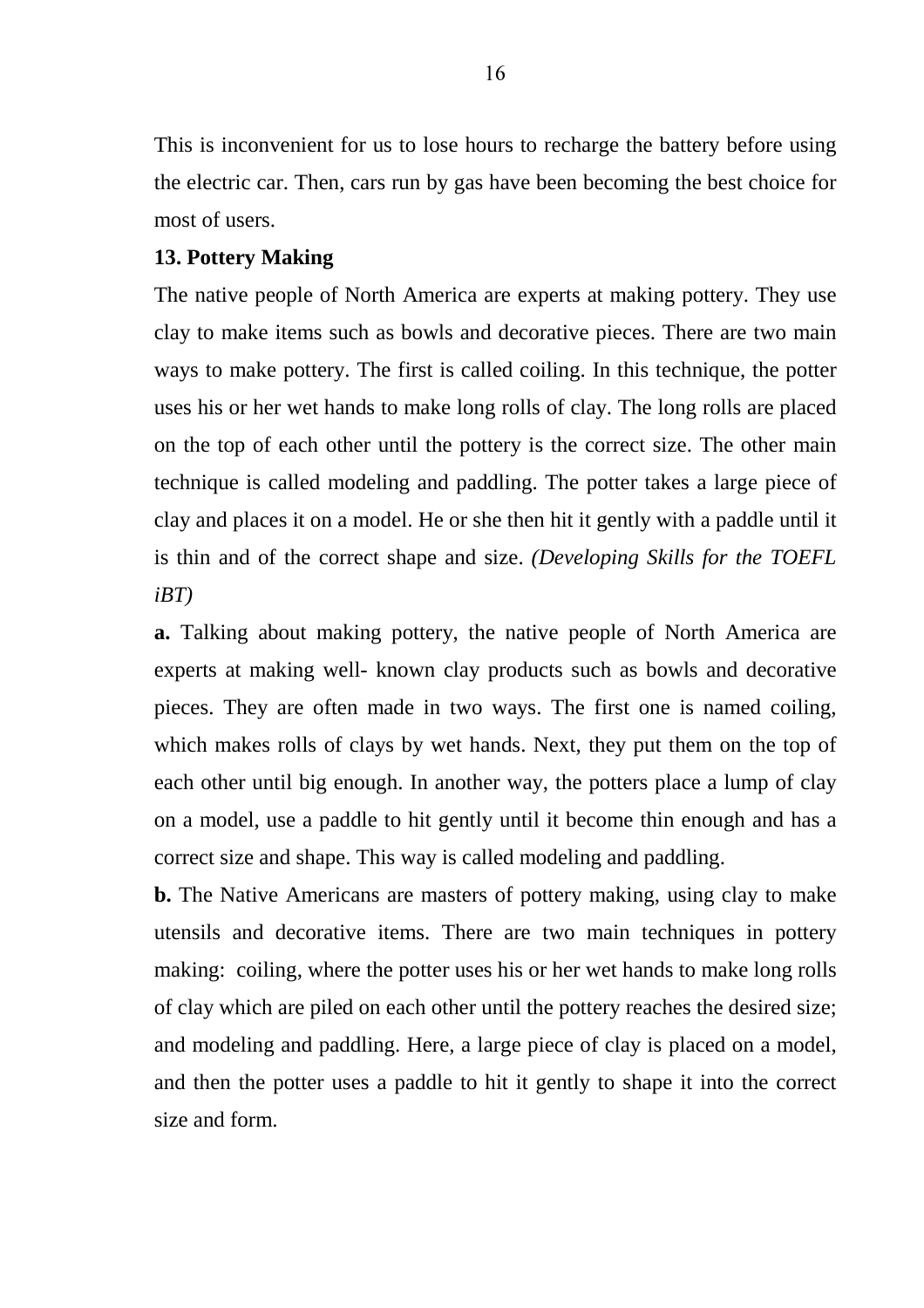**c.** The North American are famous for specializing in making pottery. The main material for making pottery products such as bowls and decorative items is clay. American pottery was made entirely by hand, using a number of traditional techniques. These include sculptural *coiling*, with a roll of clay built up from a base; and *modeling and paddling,* with clay placed over a mould and hit softly by a paddle until becoming a complete item.

## **14. Scientific Method**

Scientists use a six-step method to solve problems. First, they identify the problem. Second, they analyze the problem. This means they find out all the information they can about it. Third, they make a hypothesis. This is an "educated guess" about the answer. Their guess might be due to a feeling they have or something learned from past experience. Fourth, they test the hypothesis. They design an experiment to see if their guess was correct. Next, they record information from their experiment and form conclusions. Finally, they either confirm their hypothesis or change it if it is incorrect. *(Developing Skills for the TOEFL iBT)* 

**a.** To handle problems, scientists always follow six steps. Firstly, they try to find out what is the problem and then analyze it. At this period, they search relative information as much as possible. Next, they make a hypothesis which is just based on their feeling or experiences. Therefore, they must make an examination for their hypothesis through experiment. The experiment will help them check if what they guess is true. After that, they give a conclusion from the result of test. Finally, the hypothesis will be confirmed or changed if it is not correct.

**b.** Scientists solve problems by applying a six-step procedure. They identify the problem first, then analyze it by finding out as much information about it as possible. In the third step, they make an "educated guess" or hypothesis about the answer. They may guess based on their feeling or experience. Next,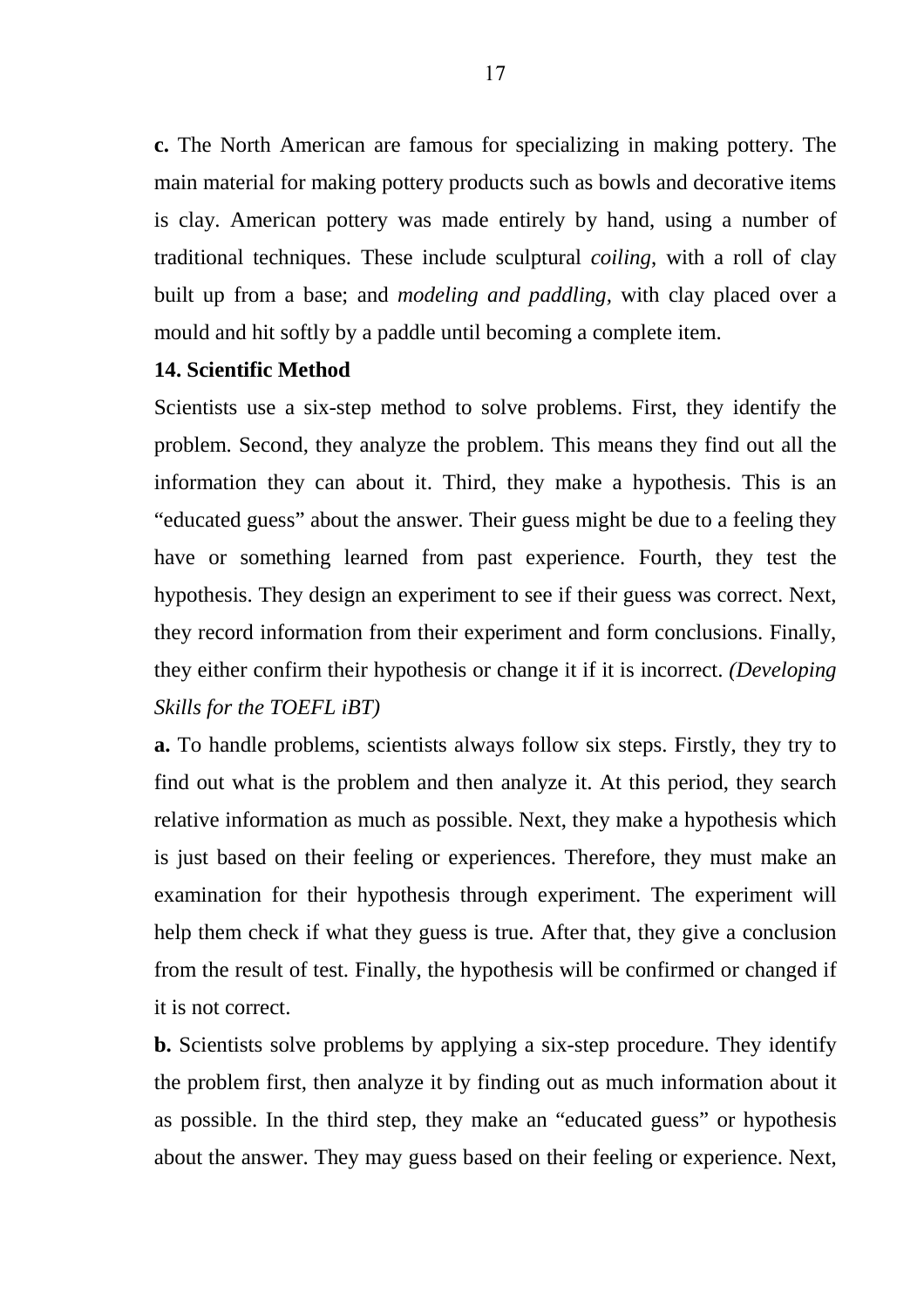they design an experiment to test whether their guess is correct or not. Then, from this experiment, they can reach some conclusions. Finally, if their hypothesis is correct, they can confirm it or if not, change the hypothesis.

**c.** What is the step by step method scientists use in solving a problem? Recognizing and analysing the problem were carried out firstly to gather sources of necessary information relevant to the problem. After the problem is identified, the scientist might make a hypothesis. A hypothesis is a statement that can be tested. Hypotheses are based on sensibility or prior knowledge of a problem. The fourth step is to testing the hypothesis by doing an experiment: the experiment tests whether their hypothesis is true or false. Once your experiment is complete, scientists make the next step which collects measurements and analyze them to see if their hypothesis is true or false. Finally, scientists affirm the hypothesis if the hypothesis is true, otherwise they will construct a new hypothesis starting the entire process of the scientific method over again.

## **15. Sunlight**

The sun sends out a very, very large amount of light. Only about one billionth of it reaches us. Sunlight is a mixture of colors. We can see these colors through a prism. A prism is a specially shaped piece of glass. The light is bent a little passing through the prism. Then, it shows as a band of colors. This band of colors is called a spectrum. First, there is red, which is bent the least. Next is orange, then yellow, green, blue, and violet. Violet is bent the most. There are also thousands of sharp, dark lines crossing the band. Scientists study these lines and learn many different things. *(Developing Skills for the TOEFL iBT)* 

**a.** The sun shines a numberless light but only one billionth of it comes to the earth. An interesting thing is that we can see sunlight is a mixture of colors through a specially shaped piece of glass called prism. It makes the light be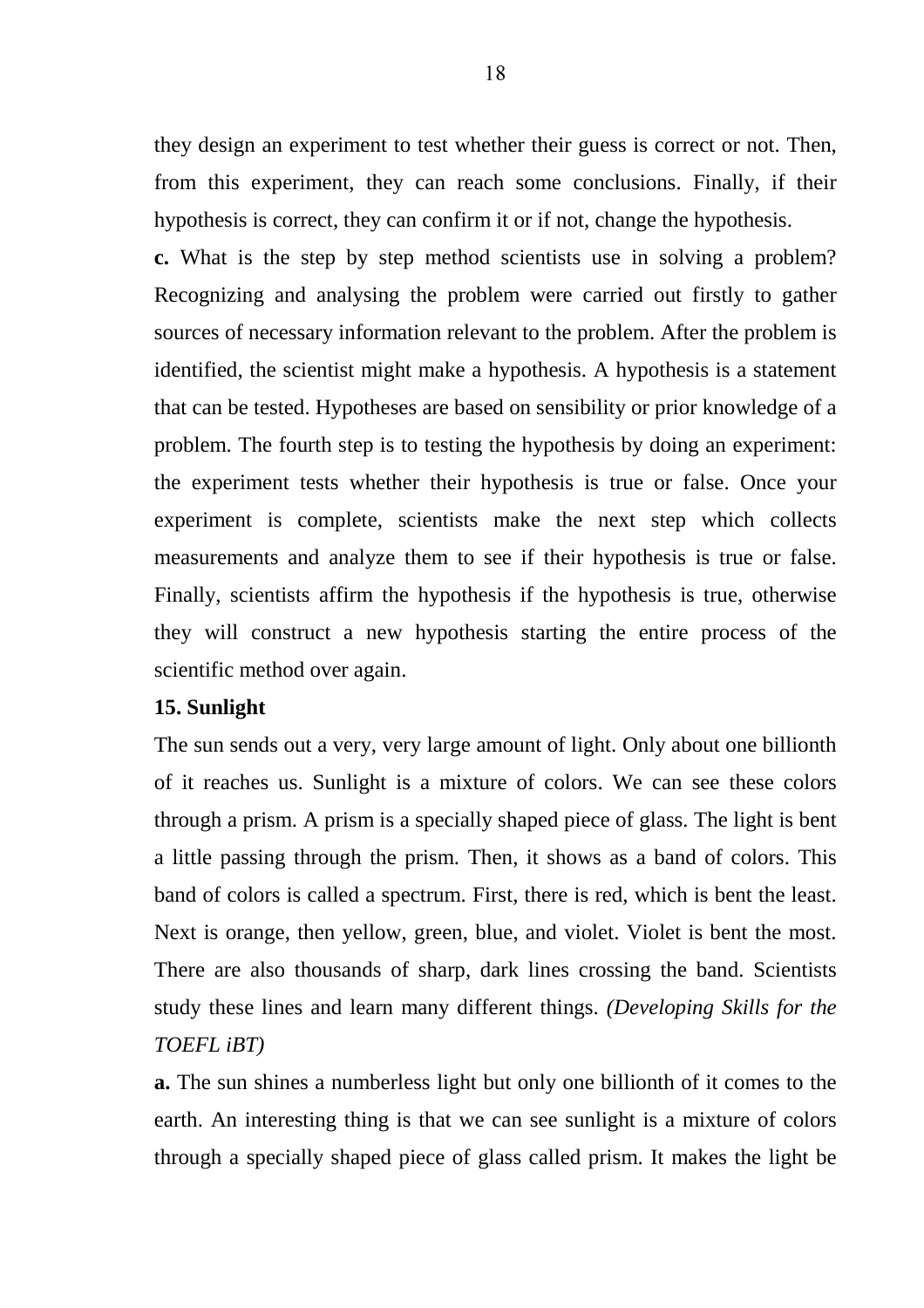bent when passing through them and show a band of colors named a spectrum. Red is the first color as well as the least bent one. Next is orange, then yellow, green, blue and finally violet, which is bent most. There are also numerous dark and sharp lines crossing the spectrum. Through studying these lines, scientists can discover many new things.

**b.** Only a tiny amount of all the light from the sun reaches the earth. Using a specially shaped piece of glass called a prism, we can see that sunlight is actually a mixture of colors. As light passes through the prism, it is slightly bent, revealing a band of colors. This is called a spectrum which ranges from the least bent light, red, to the most, violet. Between red and violet are orange, yellow, green and blue. Thousands of sharp, dark lines cross the band, which scientists study and learn from.

**c.** Sunlight necessary for human beings is a very little part of the emission of light from the sun. Sunlight is actually a mixture of all visible colors which we can see through a prism  $-$  a specially shaped piece of glass. Through the prism, the light is bent a little and shows as a band of colors called a spectrum. There are red, orange, yellow, green, blue and violet in the band. However, red is bent the least and violet is bent the most. Scientists study sharp and dark lines crossing the band and research a lot of interesting thing.

## *II. Paraphrase these paragraphs*

16. All your teachers have been students and, as students, they learned that the information their teachers wrote on chalkboards was very often used as the basis for test questions. Many of your teachers assume that you also have figures out that you should copy and learn anything written on the board. Many of them believe that they are announcing a test question whenever they write on a chalkboard. Therefore, include in class notes everything that your teachers write on chalkboards and mark it for special attention when you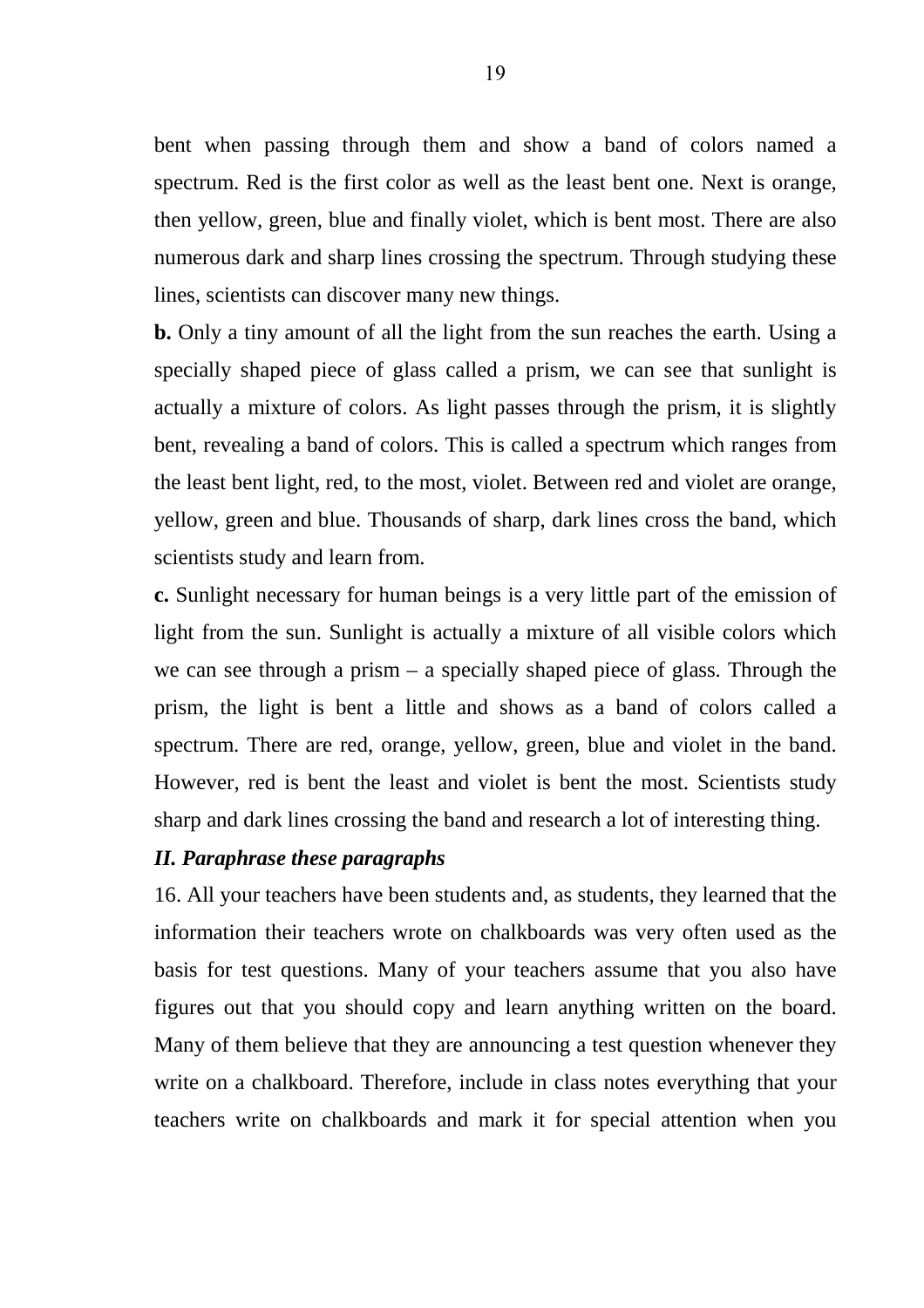study. (Da Nang University, College of Foreign Languages, English Department, *"College Study Skills"- 2007*)

………………………………………………………………………………….

17. Teachers ordinarily explain course requirements during the first few days of classes. When course requirements are presented orally, take accurate and complete notes; when they are distributed on printed pages, keep them in a safe place. In either case, understand them completely and follow them exactly. (Da Nang University, College of Foreign Languages, English Department, *"College Study Skills"- 2007*)

………………………………………………………………………………….

18. Be certain that you arrive at your classes on time. When students arrive late to class, they interrupt their teacher and classmates and they create the impression that they are disorganized or irresponsible. Don't be rude or create an unfavorable impression of yourself; arrive at your classes on time. (Da Nang University, College of Foreign Languages, English Department, *"College Study Skills"- 2007*)

………………………………………………………………………………….

19. College terms start out slowly. They gradually get busier and busier, reaching a peak of activity at final examination time. If you fall behind in the work for a course, you will find yourself trying to catch up at the time when you are very busy with all of your other courses. Don't fall behind; keep upto-date with course work. (Da Nang University, College of Foreign Languages, English Department, *"College Study Skills"- 2007*)

20. Always keep photocopies of papers you write for college credit so you will have accurate records of what you wrote in case a teacher loses or misplaces one of your papers. In addition, you may find that the photocopy of a paper you wrote for one of your courses contains references or other

………………………………………………………………………………….